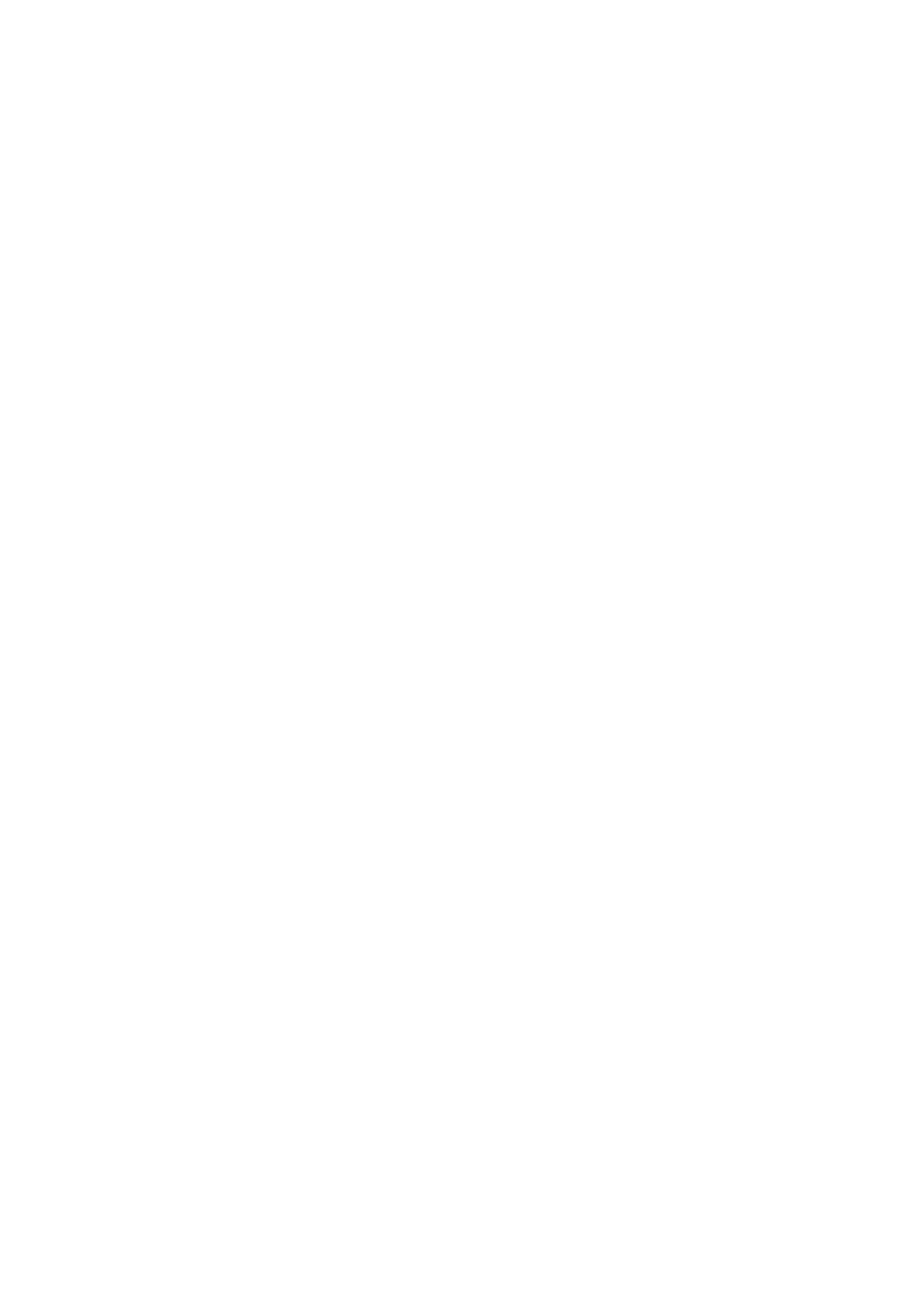OCCASIONAL PAPER 186

## **Missing links in the forest–migration nexus**

An analysis of trends, literature and data sources

Paul Hasan Thung Brunel University London

Kartika Sari Juniwaty CIFOR

Center for International Forestry Research (CIFOR)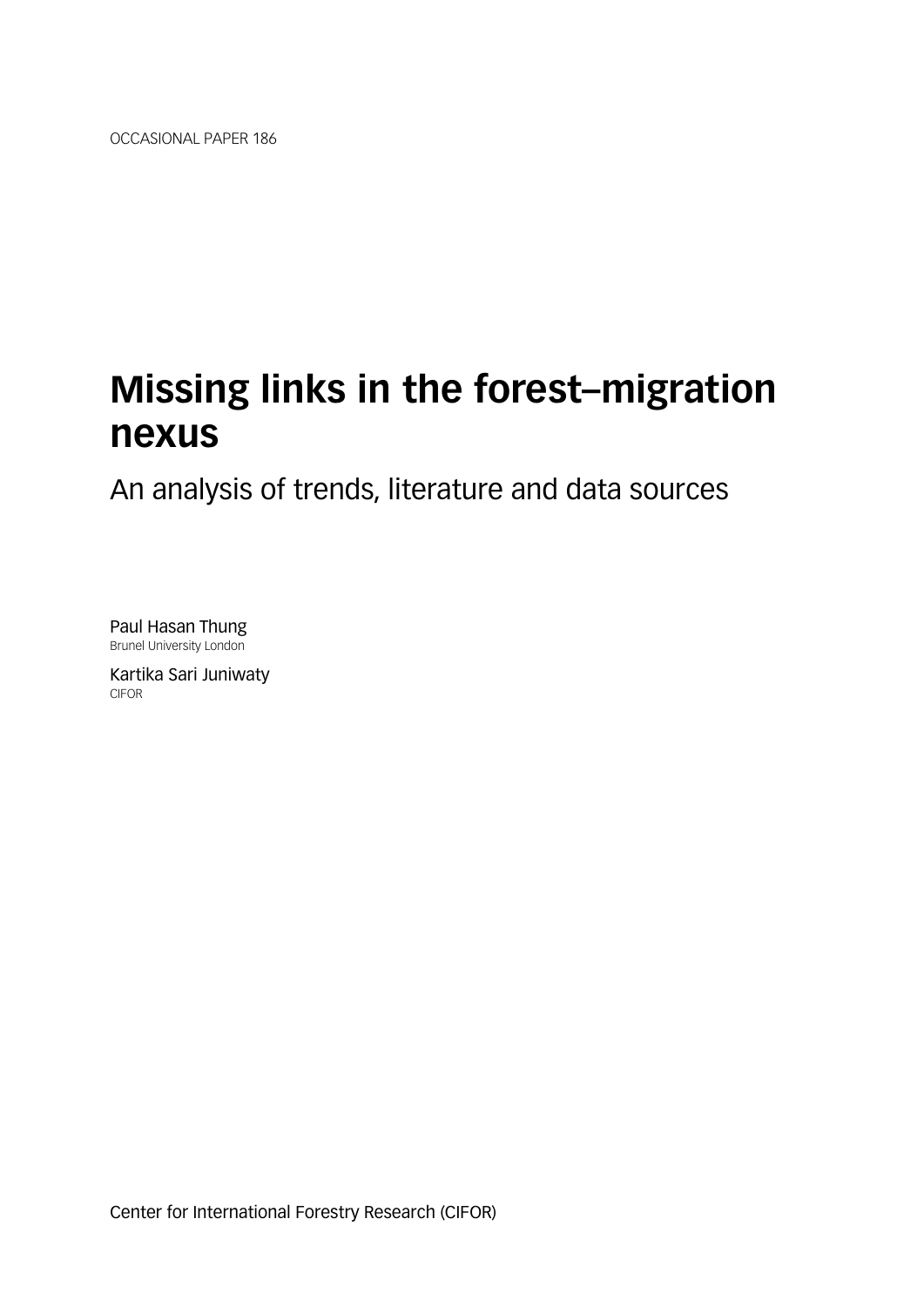Occasional Paper 186

© 2018 Center for International Forestry Research



Content in this publication is licensed under a Creative Commons Attribution 4.0 International (CC BY 4.0), <http://creativecommons.org/licenses/by/4.0/>

ISBN 978-602-387-072-1 DOI: 10.17528/cifor/006796

Thung PH and Juniwaty KS. 2018. *Missing links in the forest–migration nexus: An analysis of trends, literature and data sources.* Occasional Paper 186. Bogor, Indonesia: CIFOR.

Photo by Icaro Cooke Vieira/CIFOR Going hunting at 7 am.

CIFOR Jl. CIFOR, Situ Gede Bogor Barat 16115 Indonesia

T +62 (251) 8622-622 F +62 (251) 8622-100 E cifor@cgiar.org

#### **cifor.org**

We would like to thank all funding partners who supported this research through their contributions to the CGIAR Fund. For a full list of CGIAR Fund Donors please see: [http://www.cgiar.org/our-funders/](http://www.cgiar.org/about-us/our-funders/)

Any views expressed in this publication are those of the authors. They do not necessarily represent the views of CIFOR, the editors, the authors' institutions, the financial sponsors or the reviewers.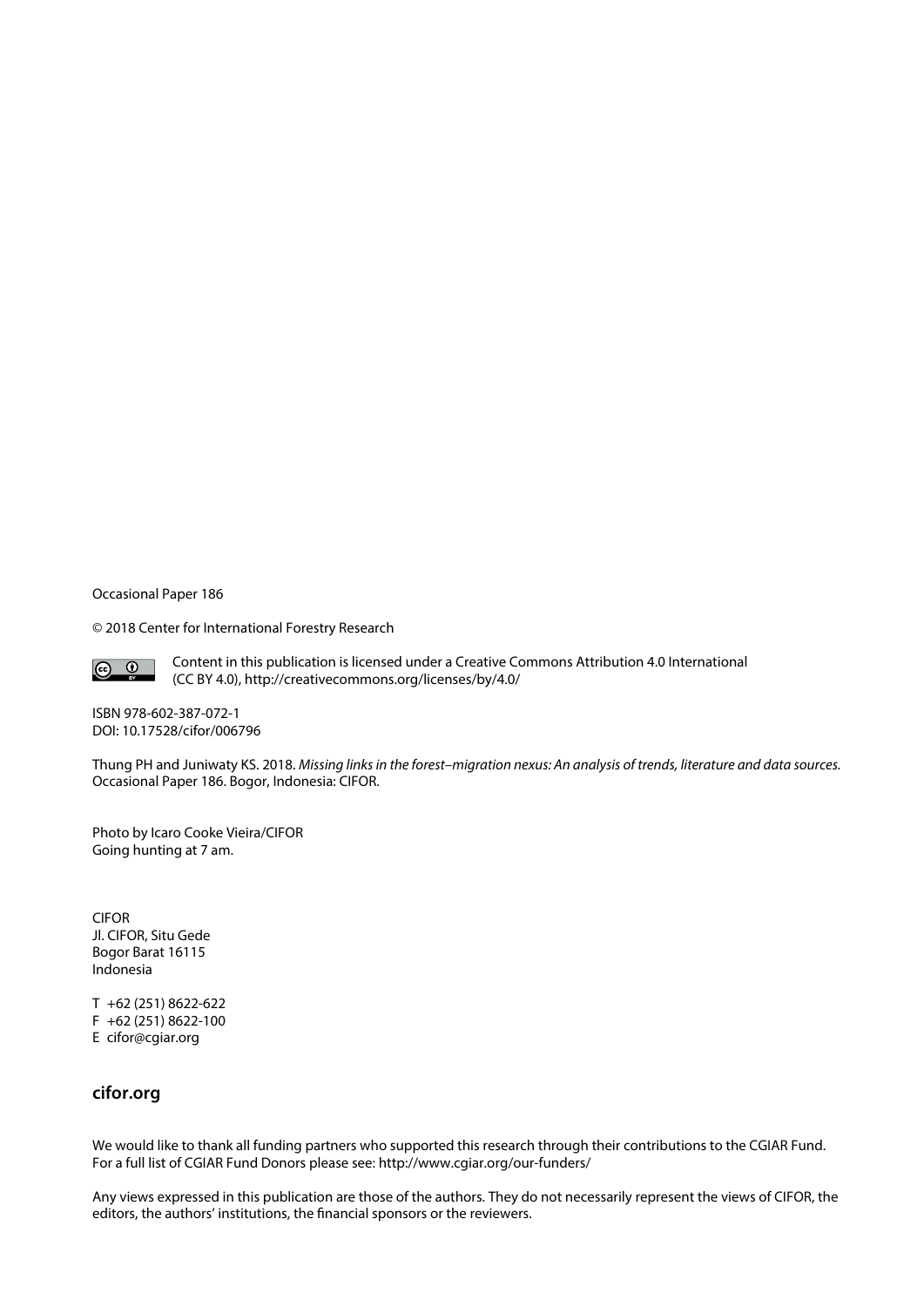## **Contents**

|                |            | Acknowledgments                                                  | $\mathbf{v}$            |
|----------------|------------|------------------------------------------------------------------|-------------------------|
|                |            | <b>Executive summary</b>                                         | vi                      |
|                |            | Introduction                                                     | 1                       |
| $\mathbf 1$    |            | Patterns, trends and background of migration                     | 3                       |
|                | 1.1        | Introduction                                                     | $\overline{\mathbf{3}}$ |
|                |            | 1.2 Internal mobility                                            | $\overline{4}$          |
|                |            | 1.3 International migration                                      | 15                      |
|                |            | 1.4 Conclusion                                                   | 22                      |
|                |            | 2 Drivers and effects of migration and their relation to forests | 24                      |
|                | 2.1        | Introduction                                                     | 24                      |
|                |            | 2.2 Environmental factors                                        | 24                      |
|                |            | 2.3 Economic factors                                             | 28                      |
|                |            | 2.4 Social and political factors                                 | 30                      |
|                |            | 2.5 Conclusion                                                   | 32                      |
| 3 <sup>1</sup> |            | Sources of data on migration and their connection to forests     | 35                      |
|                | 3.1        | Introduction                                                     | 35                      |
|                |            | 3.2 Overview and assessment                                      | 37                      |
|                |            | 3.3 Description of the surveys                                   | 40                      |
|                |            | 3.4 Administrative data                                          | 48                      |
| 4              |            | Lessons, limitations and directions for future research          | 51                      |
|                | References |                                                                  | 53                      |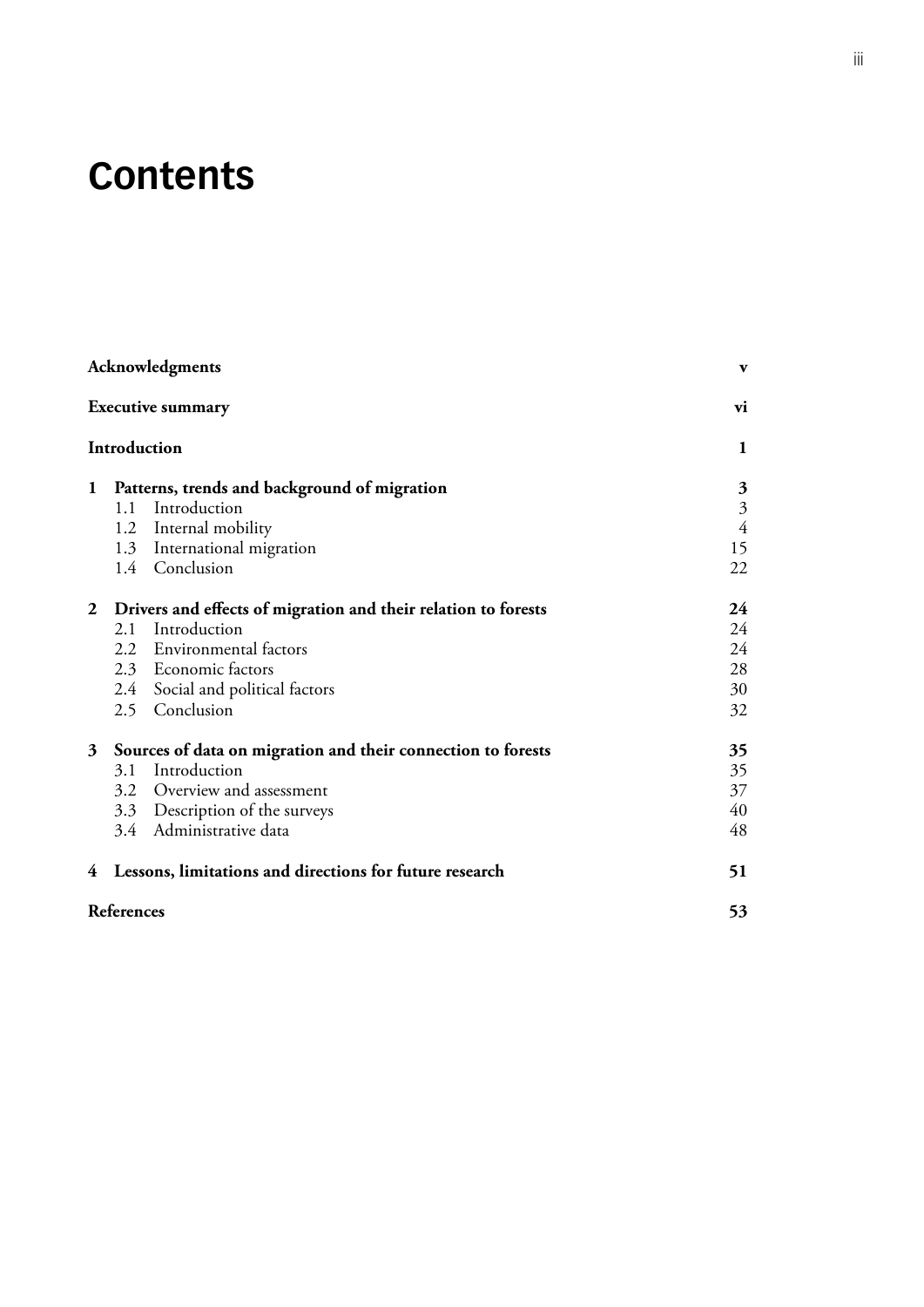# **List of figures and tables**

### **Figures**

|   | Different distinctions commonly applied to migration.                               |    |
|---|-------------------------------------------------------------------------------------|----|
| 2 | Map of interprovincial migration intensity per province, 2010–2015.                 |    |
| 3 | Map of interprovincial net migration rate, 2010–2015.                               | 8  |
| 4 | Map of immigration into North Kalimantan by province of origin as a proportion of   |    |
|   | the total number of in-migrants.                                                    | 10 |
|   | Map of out-migration from North Kalimantan by province of destination as a          |    |
|   | proportion of the total number of out-migrants.                                     | 10 |
| 6 | Reasons for recent interprovincial migration throughout Indonesia (left) and recent |    |
|   | interprovincial migration to North Kalimantan (right).                              | 11 |
| 7 | Number of Indonesians living in the top 23 destination countries in 2015.           | 20 |
| 8 | Remittance flows into and out of Indonesia in USD million.                          | 21 |
| 9 | Overview of topics covered in the review of data sources.                           |    |

#### **Tables**

| 1  | Interprovincial lifetime migration, according to the 2015 SUPAS.                    | 6  |
|----|-------------------------------------------------------------------------------------|----|
| 2  | Recent interprovincial migration (2010–2015), according to SUPAS 2015.              |    |
| 3  | The distribution of recent and lifetime interprovincial migrants between cities and |    |
|    | rural areas.                                                                        | 9  |
| 4  | In-migrant stocks in Indonesia.                                                     | 16 |
| 5  | In-migrant stocks in Indonesia per country of birth, 1990–2015.                     | 16 |
| 6  | Indonesians living abroad, by gender, 1990–2015.                                    | 18 |
| 7  | Indonesians living abroad by major area of destination, 1990–2015.                  | 18 |
| 8  | Outmigrant stock from Indonesia living in the 23 countries that were among          |    |
|    | the top 20 most popular destination countries in 1990, 2015 or both, between        |    |
|    | 1990 and 2015.                                                                      | 19 |
| 9  | Overview of data sources per category.                                              | 36 |
| 10 | Overview of surveys.                                                                | 39 |
|    | Administrative sources of data.                                                     | 40 |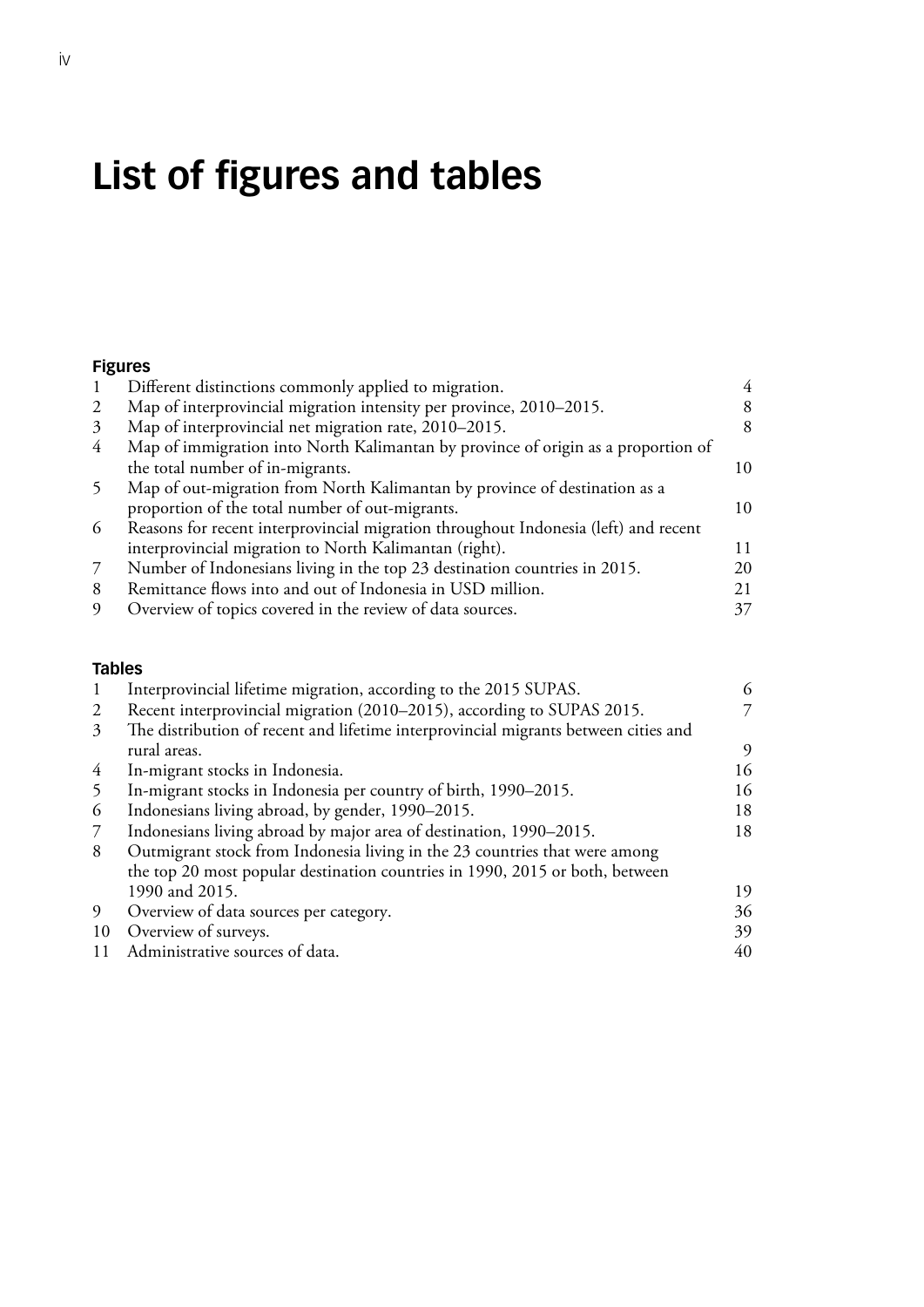## <span id="page-6-0"></span>**Acknowledgments**

We are indebted first and foremost to Bimbika Sijapati Basnett, for entrusting us with this study and for providing questions and input as a guiding force throughout the research process. Special thanks go to Moira Moeliono for her critical comments and suggestion. We are grateful for the support of the CIFOR's forest and migration-Indonesia team: Bambang Trihadmojo for thorough feedback on the writing, Benita Nathania for creating the migration maps and Rilin Purwati for her excellent research assistance. We also wish to thank Rita Hasibuan for her continuous support in administrative issues.

We are indebted to the researchers who responded to our inquiries about their research, questionnaires and databases. Two external reviewers, Christine Padoch and I Dewa Gede Karma Wisana, have helped improve the paper by providing us with their critical comments. We are grateful for their inputs.

This paper is part of CIFOR's research project entitled *Understanding Migration and Remittances to Improve Forest Management Projects and Policies*. We would like to express our appreciation to the funder of the project: the German Federal Ministry for Economic Cooperation and Development (BMZ).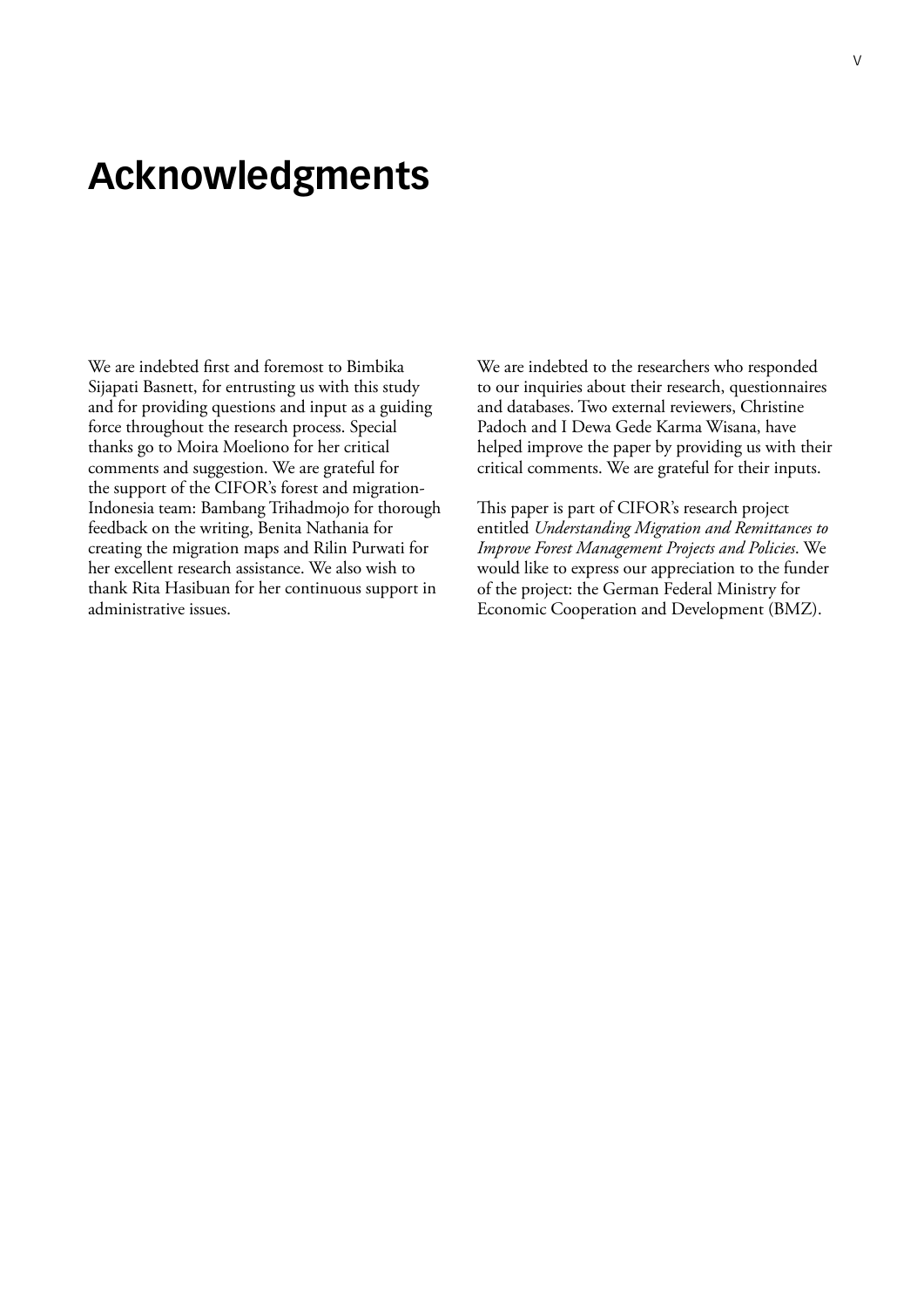## <span id="page-7-0"></span>**Executive summary**

The Center for International Forestry Research (CIFOR) is currently leading a research project aimed at understanding the links between migration, remittances and forests in South America, Africa and Asia, in order to enable policy makers and other stakeholders to improve forest management practices and policies. This paper supports this project by presenting an overview of the current state of knowledge about the relationship between migration and forests in Indonesia. So far, the literature on forestry in Indonesia has been largely disconnected from the literature on migration, and existing studies of the relationship have been limited in scope and outlook, focusing on certain aspects of the forest–migration nexus instead of examining it as an interrelated whole. By introducing the issues at stake, this paper demonstrates why a more holistic interpretation is necessary and contributes to a broader argument for taking migration seriously in forestry.

**Section 1** describes current **patterns** and recent **trends** of migration in Indonesia. International out-migration has increased greatly by all measures, with an estimated 3.9 million Indonesians living abroad in 2015, generating an estimated USD 10 billion in remittances. Over 60% of these migrants were living in Saudi Arabia and Malaysia, most of them economic circular migrants, and these migrant streams were highly gendered according to occupation and destination.

The story of internal migration is more complex. National surveys distinguish between lifetime migrants, i.e. people who live in a different place from their place of birth, and recent migrants, who live in a different place compared with 5 years previously. In 2010, 11.4% of the population, amounting to 27.8 million individuals, were classified as interprovincial lifetime migrants. Almost half of them lived on Java (46.5%). Indonesia's interdistrict migration rate increased between 2000 and 2010 from 4.0% to 5.8%.

In contrast, interprovincial migration intensity is relatively stable at the national level. Between 1980 and 2010, it fluctuated around 2.4%. But in individual provinces, interprovincial migration intensity reveals dynamics that are specific to the province in question. For example, in-migration into Central Kalimantan rose from 49,700 in 1975–1980 to 124,400 in 1995–2000, but plummeted to 31,500 in 2000–2005. Recent migration levels were highest among people aged 20–24 years old, there were slightly more male than female recent migrants, and migration to cities was three times as prevalent as migration to rural areas. This indicates that migration contributes to the growth of urban areas and has impacts on the demographics of sending and receiving areas. Reasons for (interprovincial) migration are most often family related (46%), followed closely by work related (40%), while the third most important reason, education, is much rarer (8%). The main reasons for migration vary strongly with destination. For example, migrants to Yogyakarta are highly likely to migrate for educational reasons and highly unlikely to do so for economic reasons. This is reversed for migrants to Papua or Riau.

Overall, migration in Indonesia has been increasing over the last decades. However, there are many different aspects to and types of migration, which show different trends, so that we cannot simply conclude that all Indonesians are becoming more mobile. Since most measures of migration vary in space, with gender, between age levels and between cultures, and fluctuate over time in ways that are place specific, a given context is more important than national statistics in establishing an understanding of the mobility of specific groups of people.

**Section 2** reviews the academic literature on the **effects** and **drivers** of migration. It conceptualizes the relationship between forests and migration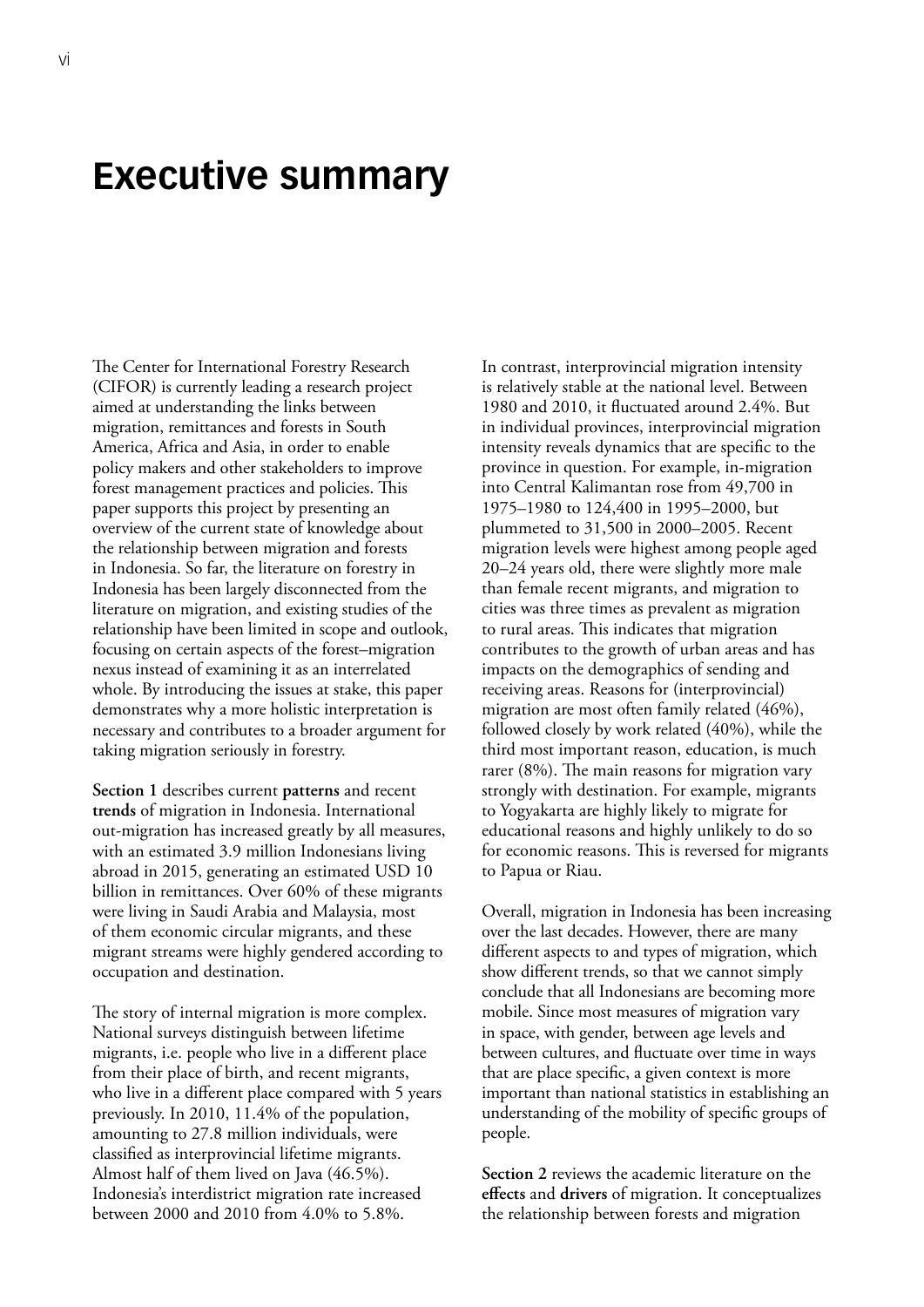as part of a multidimensional interplay between social, economic, environmental, political and demographic factors. We find the literature on migration in Indonesia to be relatively comprehensive, in that all these types of factors have been investigated. Current evidence suggests that there is a correlation between in-migration intensity and deforestation. But when looking at the causal links, the type and context of migration are more important than the bare fact of migration, as are a range of intermediary factors, such as resource management systems, technological change, tenure systems and cultural norms. It is further shown that migration tends to bring economic benefits to migrant households. These benefits too are mediated by social structures and are unevenly spread across economic strata. The benefits of social remittances may be limited by the social isolation of migrants and the lack of applicability of new skills in the economic situation at their place of origin. Patterns of migration are highly responsive to economic change, and its relationships to family life and gender are variable and often dynamic. The human costs borne by the migrants and their families are often high, but social movements are drawing increasing political attention to these questions.

Despite this wealth of information on different factors of migration, the interconnections between them have not been sufficiently addressed. Existing research on migration still tends to ask about the relationship between migration and one specific factor, even if it is sometimes conceded that this relationship cannot be fully understood without reference to the other factors. For example, much research on the relationship between migration and forests in Indonesia is limited by its tendency to focus on the question of whether immigrants cause environmental degradation. The challenge ahead is to connect these various strands of inquiry into an integrated theory of the forest–migration nexus. One method of working towards such a theory would be through a series of careful case studies among communities affected by migration, considering the various possible links between

human–environment interactions and the whole range of factors identified in the literature as relevant to migration.

**Section 3** describes the different existing **sources of data** on migration in Indonesia, and the corresponding data gaps. Four types of data sources are distinguished: national surveys, nationally representative surveys, case study surveys and administrative sources. For each source, it is indicated whether it contains data on demographics, migration patterns, remittances and land use. The national surveys are the most authoritative and contain valuable and detailed data about internal migration and demographics, although they do not deal well with short-term circular migration, such as seasonal migration, and the reports tend to focus on interprovincial migration while largely neglecting intraprovincial migration. For international migration, there is much room for improvement of the data, as current records of migration outflow are incomplete and data on remittances appear to be based on rough estimations. There is little reliable quantitative data available for linking migration patterns to land use, although some recent case studies point the way forward.

Although data exist on all topics, this information is scattered across different sources, which complicates reliable analysis of the interlinkage between forests and migration. What is worse, at times there are contradictions between different sources, such as the structurally lower estimations of migration in the intercensal surveys compared with the national censuses. Data-collection efforts on international migration and remittances should be improved. Moreover, it would be useful if data on internal migration were presented with a higher level of detail in public reports. Since almost half of migrants are intraprovincial migrants, the exclusive focus of many reports on interprovincial migrants is unhelpful. Finally, various existing surveys could be exploited more fully, as they contain information on the forest–migration nexus that is yet to be analyzed as such.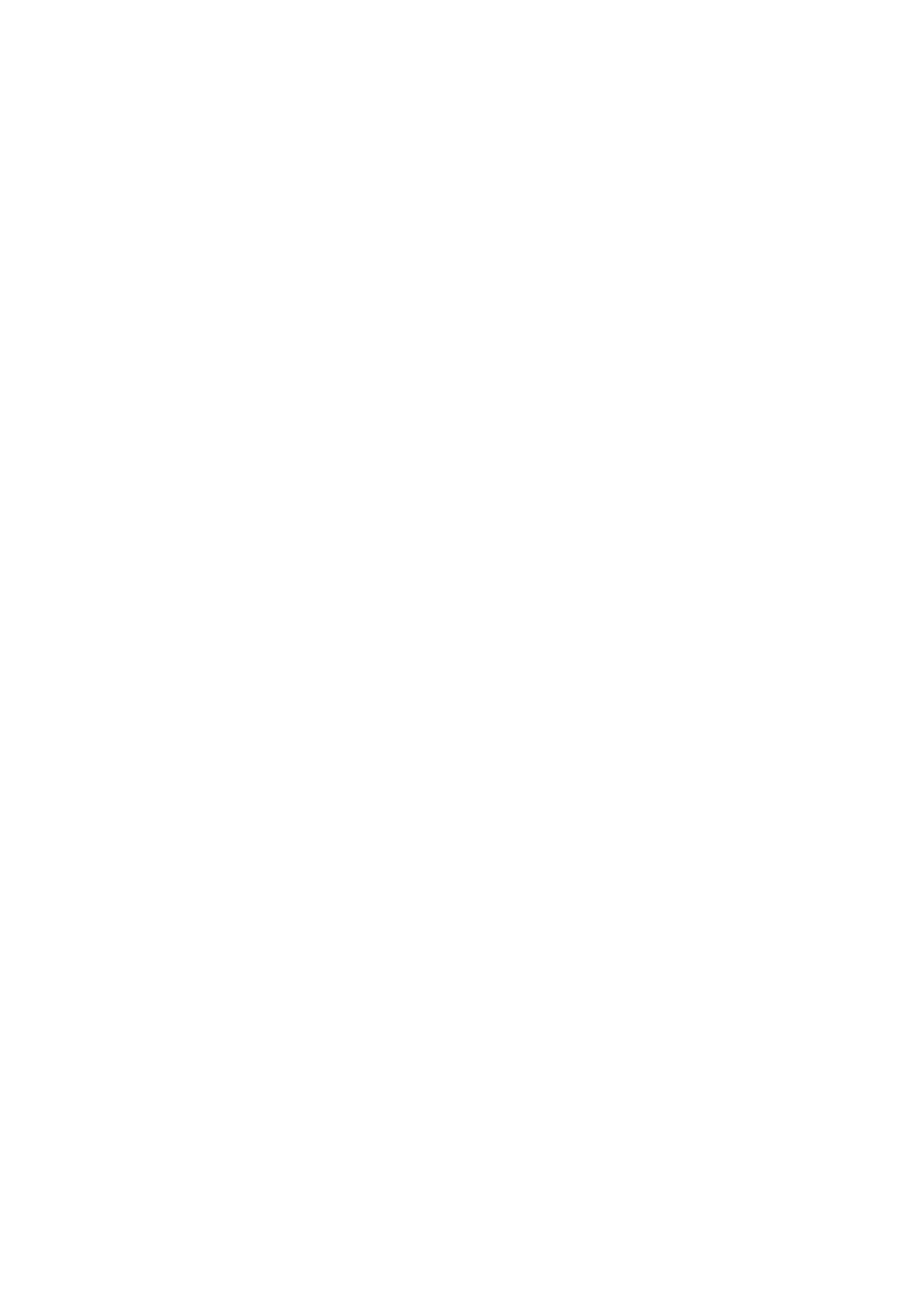## <span id="page-10-0"></span>**Introduction**

The Center for International Forestry Research (CIFOR) is currently leading a research project aimed at understanding the links between migration, remittances and forests, in order to enable policy makers and other stakeholders to improve forest management practices and policies. The research looks at the interplay between migration and the land-use strategies of people living in or near forested areas, in different countries in Asia, Africa and South America. A mixed-methods approach is used to capture the various dynamics, which will be compared in a cross-country analysis. The present paper supports this project by describing the methods and results of previous and other ongoing research efforts concerning Indonesia, evaluating the insights that they provide, and identifying their shortcomings and the resulting knowledge gaps. Because CIFOR's activities in Indonesia focus on communities in the province of North Kalimantan, we have, where appropriate, zoomed in on data relating to this province, and literature relating to Kalimantan at large.

This paper aims to give an overview of the current state of knowledge about the relationship between migration and forests in Indonesia. We understand this relationship to be part of a multidimensional interplay between social, economic, environmental, political and demographic factors. The relevance, within this complex field, of migration to forests, can be initially gleaned from various angles (Hecht et al. 2015). For example, considering the importance of community-based approaches for conservation, the often high migration rates and long migration history of people living near forests in Indonesia are relevant for designing effective and equitable management interventions (e.g. Wadley 2002). Other relevant examples of links are the financial dependence of many people living near forests on remittances, the empirical correlation between in-migration and deforestation (Vayda and Sahur 1985; Darmawan et al. 2016) and the

political contestations concerning forest access and indigeneity (De Royer et al. 2015; Astuti and McGregor 2017). So far, the literature on forestry in Indonesia has been largely disconnected from the literature on migration, and existing studies of the relationship have been limited in scope and outlook, focusing on certain aspects of the forest–migration nexus instead of examining it as an interrelated whole. By introducing the issues at stake, this paper demonstrates why a more holistic interpretation is necessary, and contributes to a broader argument for taking migration seriously in forestry (Basnett 2013).

While aiming to integrate discussions about forests with discussions about migration, we assume that the reader already has a general understanding of forestry in Indonesia and we focus on introducing the relevant issues of migration. While we discuss trends and data sources of migration, it is beyond the scope of this paper to describe forest cover data and trends. The interested reader may consult, for example, Hansen et al. (2009), Broich et al. (2011) and Margono et al. (2014).

This paper consists of three main sections. In Section 1, we describe current patterns and recent trends of migration in Indonesia. For this description, we partly relied on existing overview papers. However, because these overviews tend to consider only a few of the aspects of migration that we are interested in, and do not yet describe the newest data sources, we added some analysis of more recent and/or comprehensive data sources.

In Section 2, we review the academic literature on the effects and drivers of migration, interpreting them using Black et al.'s (2011) conceptual framework on the relationship between migration and environmental change. For this review, we only included papers and book chapters that explicitly deal with Indonesia, so the results do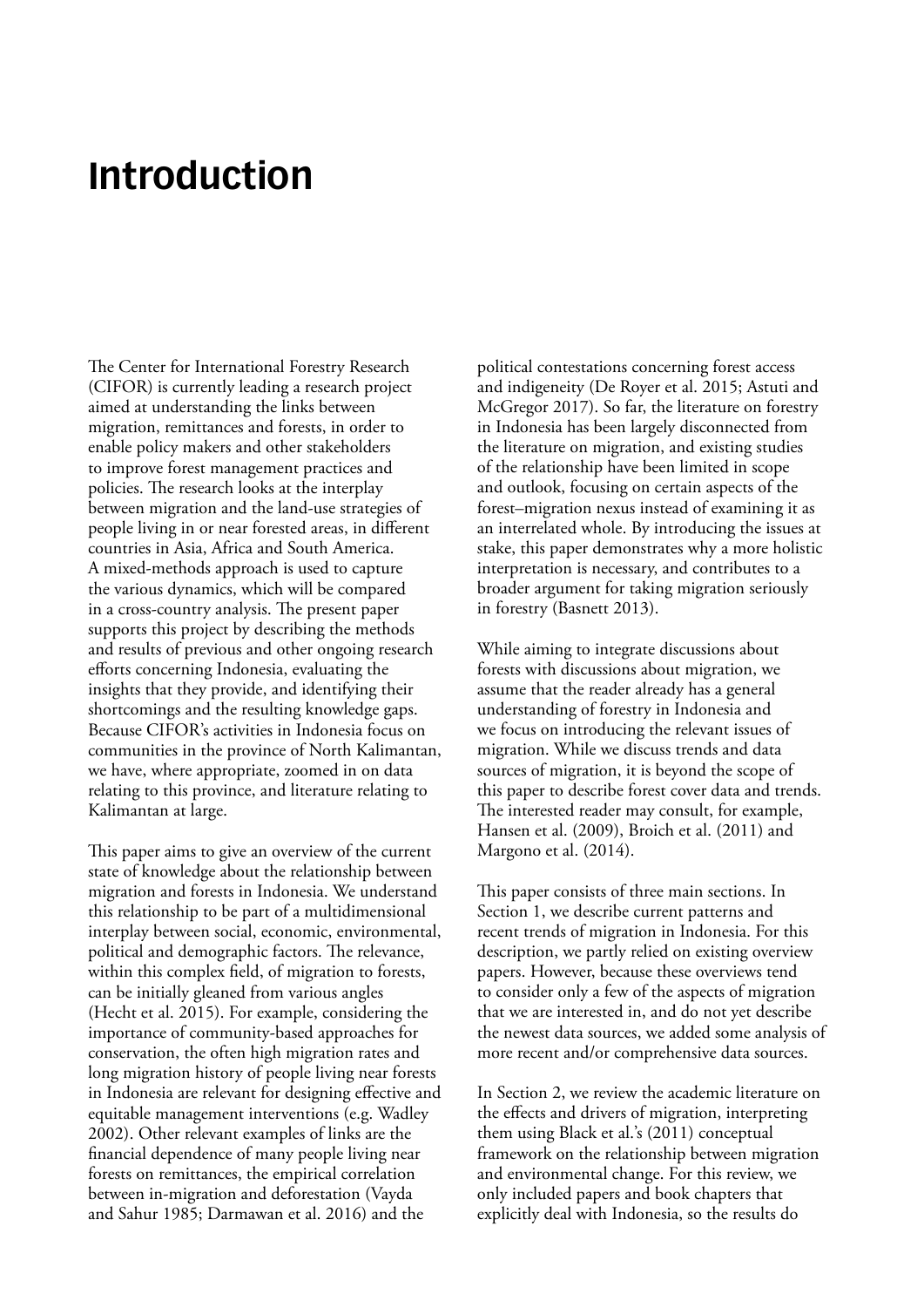not apply directly to other places. We focused on the more recent literature, from the year 2000, although we sometimes found it useful to include older texts in order to sketch a historical trope of research that relates to current debates.

In Section 3, we provide an overview of the different existing sources of data on migration in Indonesia, and the corresponding data gaps. We looked for national surveys and databases, and international databases that included Indonesia. We also tracked other sources of data that were cited in the literature. We then looked at how the data were collected, which topics and areas they covered, and how they had been analyzed.

Each section is written in a way that makes it possible to read them separately, according to the interests of the reader. Each of them, therefore, has its own introduction and conclusion. The conclusions reflect on the findings of the section, draw lessons and indicate future research directions. After the last section, a general conclusion highlights the most important findings of each section, attempts to connect them to each other and outlines some directions for future research.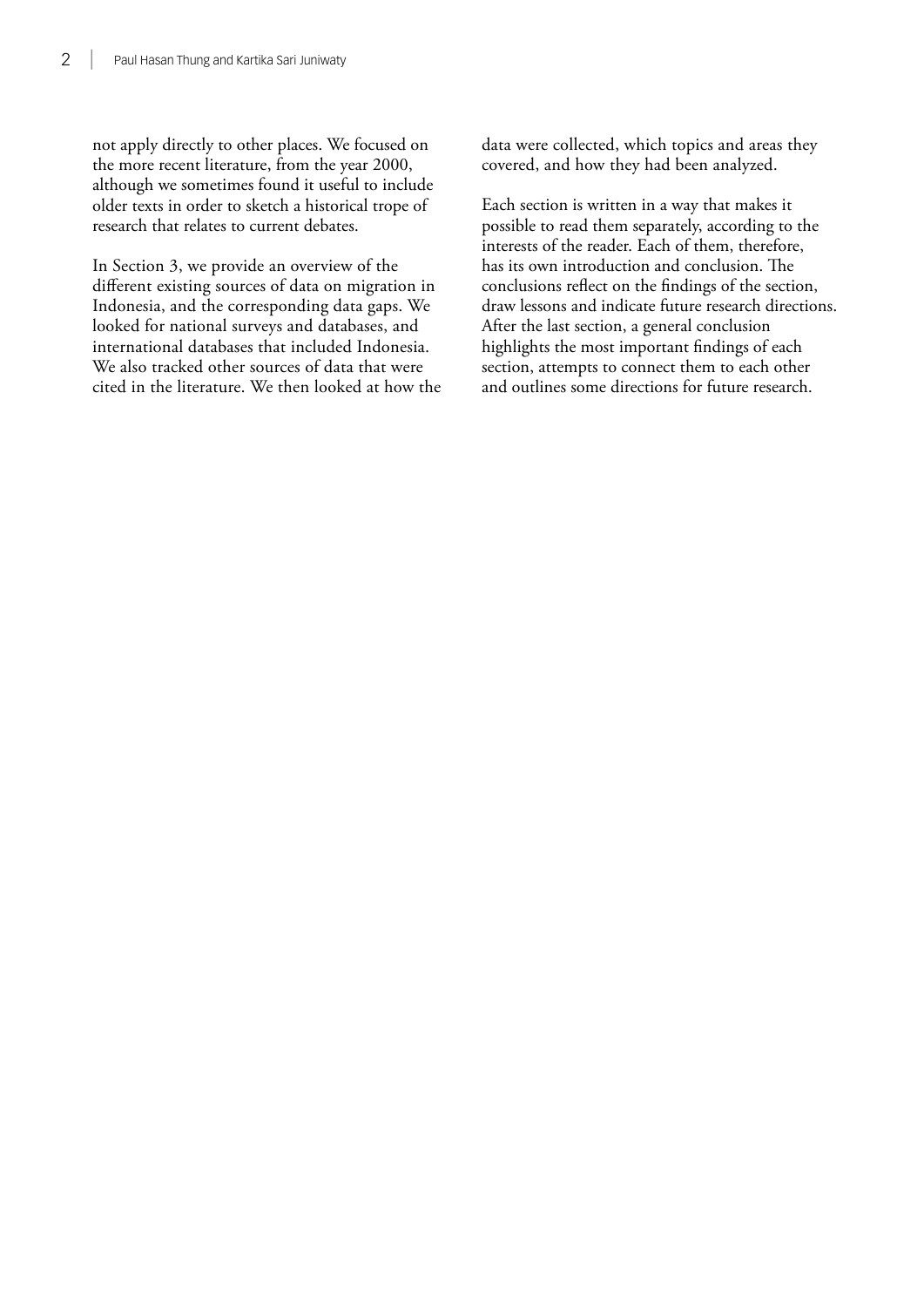## <span id="page-12-0"></span>**1 Patterns, trends and background of migration**

#### **1.1 Introduction**

This section summarizes data on current trends in the magnitude and direction of internal and international migration, and briefly provides each with some historical context. First, we look at general statistics on migration within Indonesia, providing evidence for an overall increase in migration intensity (on most counts), and considering the different motivations for migration. However, it will be shown that specific context is more important than national statistics in establishing an understanding of the mobility of specific groups of people, because there are substantial variations in internal mobility across space, gender and age, and fluctuations over time. We then break down our analysis by examining in turn migration to rural areas and migration to urban areas, connecting the current trends to historical patterns. Urbanization is shown to increase in importance, and affects the rural places that the rural–urban migrants leave behind. Subsequently, we will turn towards the increase in international migration and discuss the estimations of international remittance flows.

Our results are limited by the limitations of the available data and literature, the complexity of the phenomenon we are describing and the diversity of the vast area we are describing. The available data on internal migration do not capture shortterm circular migration, such as those related to seasonal labor; flows of international labor migrants are in large part unrecorded or recorded in a fragmented manner; we know very little about internal remittance flows; and we have only rough estimations of international remittances. Although data collection has improved recently, the literature uses only a couple of the available data sources,<sup>1</sup>

and data about the past, essential to establishing long-term trends, are scarce. Moreover, the statistics cited in the literature are often not easily comparable because they use different measures of migration. Figure 1 shows various distinctions that are applied to migration.<sup>2</sup> Because these distinctions cut through the literature that describes trends in migration, and the different measures by which migration is expressed exhibit different trends, it is difficult to synthesize them into a single narrative.

Moreover, most measures of migration vary in space, with gender, between age levels and between cultures, and fluctuate over time. Considering the volatility of migration patterns, it is also regrettable that analyses of the newest sources of data are not available yet, such as analyses of the latest intercensal survey on population and housing (SUPAS 2015, see Section 3.3, data source [A3]) or the latest rounds of a large-scale longitudinal survey entitled Rural-Urban Migration in China and Indonesia (RUMiCI, data source [B2]). In our conclusion, we shall revisit these complexities and limitations and draw the implication that to understand the relationship between migration and forests for a specific place, the most recent and specific data should be looked for, evaluated critically and put into the local context.

<sup>1</sup> See Section 3 on data sources. Overviews of trends are largely based on elements of sources A1, A2, B3, D1, D2 and D3 described in Section 3. Most of the other data sources have been used not to give overviews of trends and patterns, but to investigate the effects or characteristics of migration. Section 2, below, deals with those effects and characteristics.

<sup>2</sup> These distinctions will become clear in the discussion on trends, but a brief elucidation of the less straightforward categories may be useful to some readers at this point. *Government-sponsored* migration is movement that is financially or otherwise supported by the government, as part of its policy aims. The trans-migration program is a significant historical example of this. *Forced migration* is government-initiated migration that disregards whether the people themselves want to move, such as forced resettlement from nature areas or floodplains. *Spontaneous migration* occurs independently of government aid or force. The distinction between *formal* and *informal* migration refers mainly to international migration, in which the former conforms to the administrative requirements of international movement such as obtaining proper visas and registering at the relevant authorities in the host country, whereas the latter evades some of these requirements.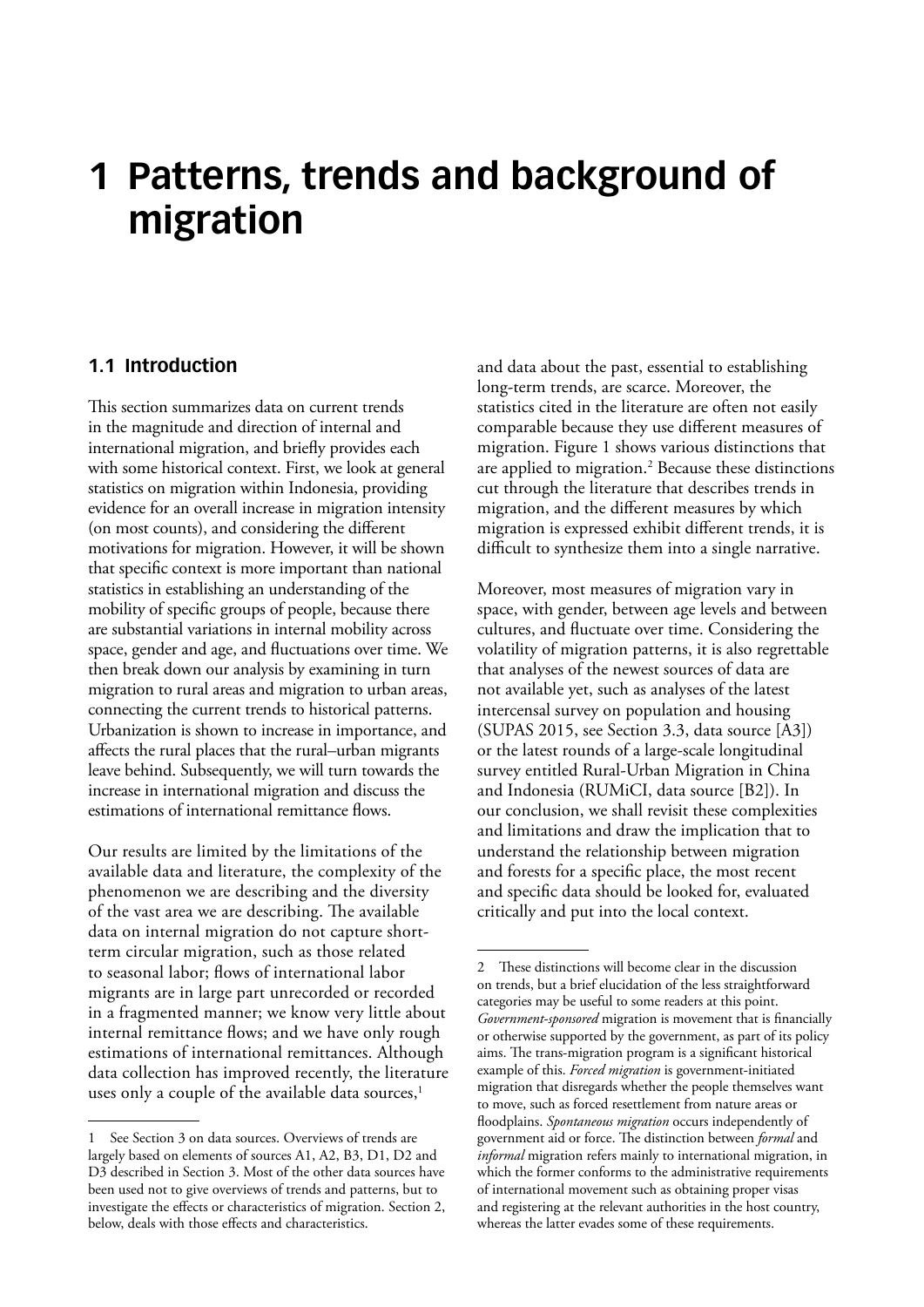<span id="page-13-0"></span>

**Figure 1. Different distinctions commonly applied to migration.**

### **1.2 Internal mobility**

### **1.2.1 Patterns of interprovincial migration**

To get a sense of migration patterns, we start with the results from the national population census (*Sensus Penduduk*) and the intercensal population survey (*Survei Penduduk Antara Sensus*, or SUPAS for short) on interprovincial migration. These sources distinguish lifetime interprovincial migrants from recent interprovincial migrants. The first are people whose place of usual residence is in a different province than their place of birth. The second are people whose usual place of residence at time of measurement is in a different province than their place of residence 5 years previously.3 Describing the 2010 Population Census, Statistics Indonesia (*Badan Pusat Statistik*, BPS) wrote that 11.4% of the population was classified as lifetime interprovincial migrants, amounting to 27.8 million individuals (BPS 2011, 7). The percentages of lifetime migrants as a proportion of the population were highest in Riau (47.7%), Jakarta (42.5%) and East Kalimantan

(36.8%). Almost half of all interprovincial lifetime migrants were living on the island of Java (46.5%), whereas those living in Kalimantan accounted for only 9.3% (BPS 2011, 8).

A total of 2.4% of the Indonesian population was classified as *recent* interprovincial migrants in 2010, or 5.1 million individuals (BPS 2011, 13). In absolute terms, recent migrants coming into and from Kalimantan were only small proportions of total population movement in Indonesia. For example, just 9.1% of recent interprovincial migrants were living in the combined provinces of Kalimantan (BPS 2011, 14) and only 4% of Indonesia's recent interprovincial migrant population came from Kalimantan (BPS 2011, 15). However, in relative terms, net in-migration to Central and East Kalimantan were the second and third highest of all Indonesian provinces, causing a population increase of, respectively, 4.5% and 4.3% between 2005 and 2010 (BPS 2011, 25).

Newer datasets, from the 2015 intercensal population survey (SUPAS), are available but analyses of these data have not yet been published. Additionally, as will become clear in Section 1.2.3, the results of the SUPAS differ consistently from

<sup>3</sup> See Section 3 on data sources: sources A1 and A2.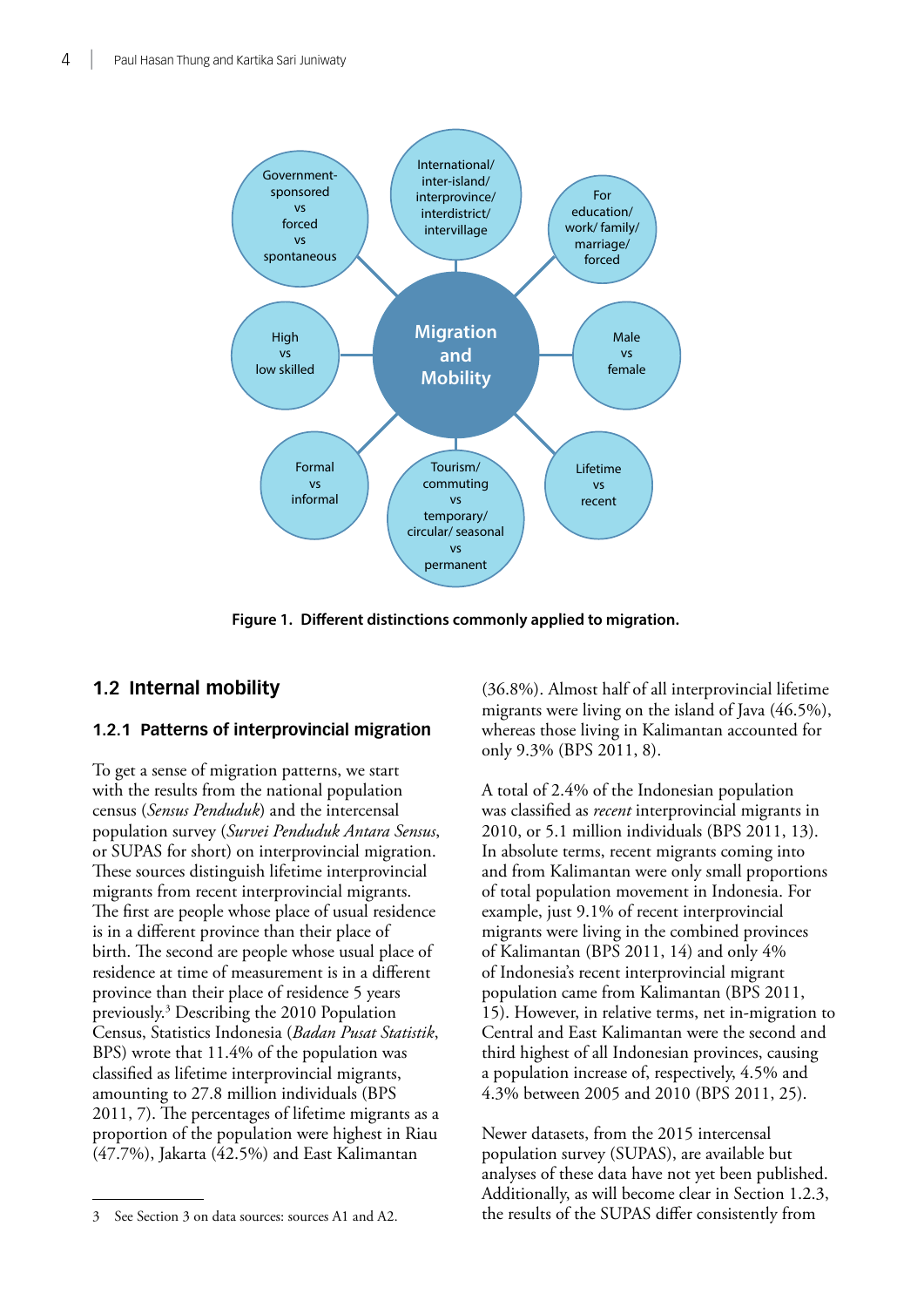those of the census. The differences between the two therefore cannot be compared to reveal a trend in time. For estimates of migration quantities at a given time and place, the census should perhaps be accorded a higher reliability, if only because it is based on information about the entire population instead of a representative sample.<sup>4</sup>

Nevertheless, the 2015 SUPAS data remain valuable for revealing broad patterns because the data are 5 years more recent – patterns change quickly – and they contain information about stated reasons for migration.5 We have therefore used the published datasets to create Tables 1 (BPS 2016c, 1–11) and 2 (BPS 2016c, 12–20), concerning lifetime interprovincial migration $^6$  and recent interprovincial migration, respectively. The tables show the number of interprovincial in-migrants and out-migrants for each province, the associated male/female ratios, and the number of in and out-migrants expressed as a percentage of provincial population in 2010. For recent migration, we have also included a column showing migration intensity, crudely calculated as the sum of in-migration and out-migration rate (following Vidyattama (2016) and Randolph and Naik (2017)).

As shown in Table 1, it was estimated that 27 million Indonesians, 10% of the population, were lifetime interprovincial migrants. There were 7% more male than female migrants. Flows from and toward provinces on Java were largest: over 50% of interprovincial lifetime migrants were living on that island, and over 60% had come from one of the island's provinces. Of the people living in North Kalimantan, almost 189,000 (30%) had been born in a different province, 27% more men than women. The amount of interprovincial lifetime out-migrants from North Kalimantan<sup>7</sup> was over 4 times smaller: 43,000, and there were slightly more female than male lifetime out-migrants.

Table 2 presents data on recent interprovincial migration from the 2015 SUPAS, and Figures 2 and 3 show the data on migration intensity and net migration rates on the map of Indonesia (modeled on Vidyattama's (2016) distribution map of migration intensity). A total of 4.8 million residents, or 1.9% of the national population, were estimated to be recent interprovincial migrants, of whom 6% more were males than females, and 53% of whom came from the island of Java.

The data further indicate that there is great variation in migration intensity across space. The highest migration intensities were found in the Riau Islands, Jakarta, West Papua, North Kalimantan and Yogyakarta, in that order. North Kalimantan had the fourth highest migration intensity, and both out-migration from and in-migration to North Kalimantan were dominated by men (with male/female ratios of 144% and 126%, respectively). While Jakarta's net migration rate (–2.1%) is the lowest found in Indonesia, in the other four provinces, the high migration rates were due to strong in-migration flows. The net migration rate in North Kalimantan was the fourth highest in Indonesia, after the Riau Islands, West Papua and Yogyakarta, in that order.<sup>8</sup> Some of the lowest migration intensities were found in West Kalimantan, Riau and East Java.

These rates must be considered in relation to total population in the province. Thus, while the comparison between low and high migration intensity in West and North Kalimantan, which both have relatively low population densities, reveals a striking difference, one should be more careful when comparing low migration intensity in densely populated East Java with high migration intensity in North Kalimantan. The total number of provincial in- and out-migrants is higher for Javanese provinces than for any of the Kalimantan provinces, and has consistently been so for decades, as for example Muhidin (2002, 60) and Tirtosudarmo (2009, Table 3.2) have shown.

<sup>4</sup> See Section 3.3: A1 and A2.

Moreover, with respect to CIFOR's research project in Malinau, North Kalimantan, it is worth noting that the 2015 SUPAS is the first population census to treat North Kalimantan as a separate province. North Kalimantan was established as a province in 2012. Until then, it had been part of East Kalimantan.

<sup>6</sup> Lifetime interprovincial migrants are people whose usual place of residence at time of measurement is in a different province than their place of birth.

Interprovincial lifetime out-migrants from North Kalimantan are people born in North Kalimantan but currently living in a different province within Indonesia.

<sup>8</sup> It is interesting to note that three of the provinces with exceptionally high migration intensities and net migration rates have been established only recently: the Riau Islands in 2002, West Papua in 2003 and North Kalimantan in 2012.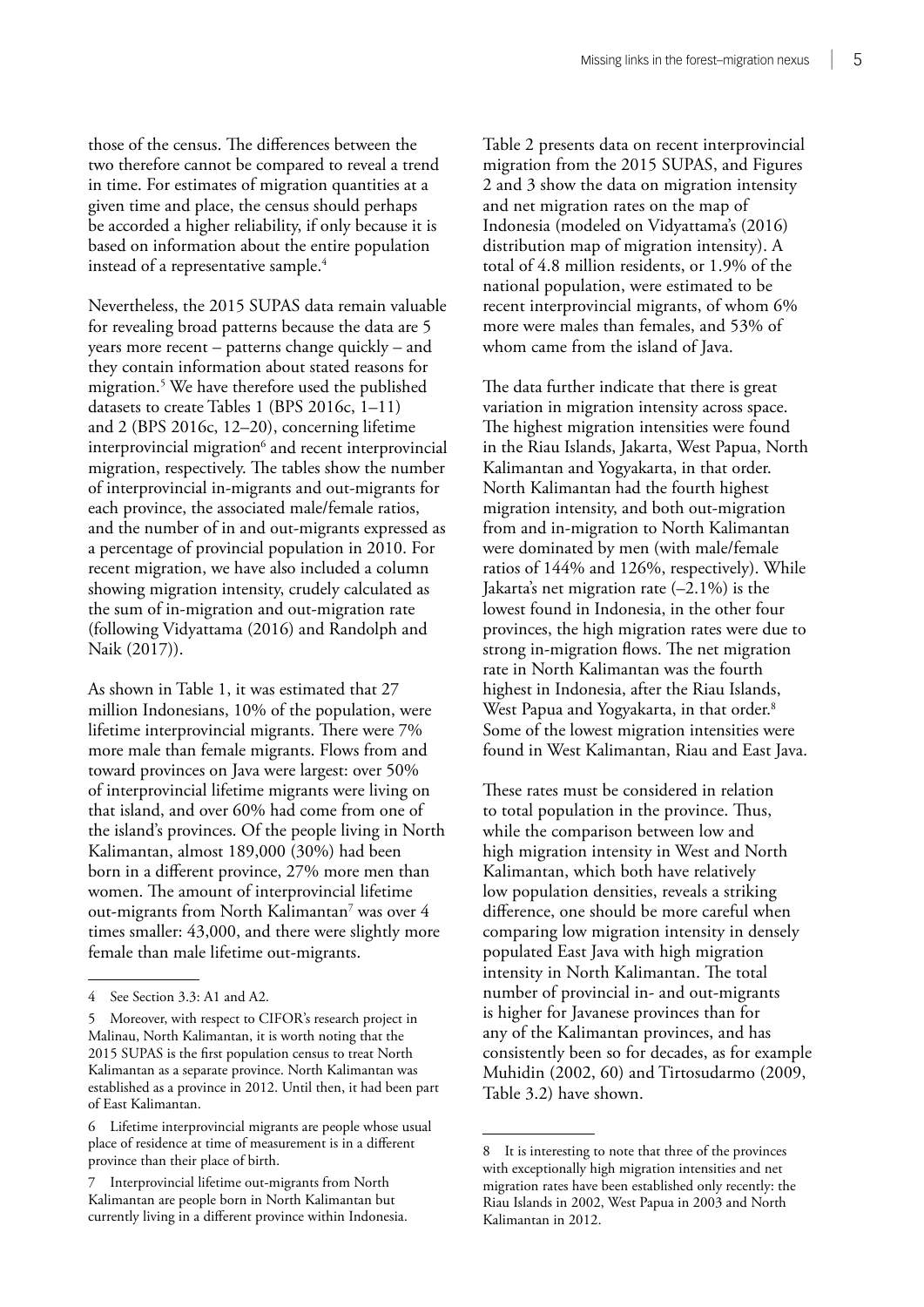| Province           | <b>Number of</b><br>interprovincial<br>lifetime in-<br>migrants | Male/<br>female<br>ratio (%) | In-migrants<br>as % of<br>population | Number of<br>interprovincial<br>lifetime out-<br>migrants | Male/female<br>ratio of out-<br>migrants (%) | Out-<br>migrants<br>as % of<br>population |
|--------------------|-----------------------------------------------------------------|------------------------------|--------------------------------------|-----------------------------------------------------------|----------------------------------------------|-------------------------------------------|
| Aceh               | 209,815                                                         | 100                          | 4.2                                  | 257,736                                                   | 110                                          | 5.2                                       |
| North Sumatra      | 519,843                                                         | 101                          | 3.7                                  | 2,207,072                                                 | 103                                          | 15.9                                      |
| West Sumatra       | 358,123                                                         | 110                          | 6.9                                  | 1,148,930                                                 | 107                                          | 22.1                                      |
| Riau               | 1,881,079                                                       | 110                          | 29.7                                 | 319,558                                                   | 106                                          | 5.0                                       |
| Jambi              | 710,428                                                         | 112                          | 20.9                                 | 197,263                                                   | 122                                          | 5.8                                       |
| South Sumatra      | 966,060                                                         | 112                          | 12.0                                 | 737,585                                                   | 101                                          | 9.2                                       |
| Bengkulu           | 337,041                                                         | 111                          | 18.0                                 | 110,837                                                   | 102                                          | 5.9                                       |
| Lampung            | 1,362,387                                                       | 109                          | 16.8                                 | 740,854                                                   | 90                                           | 9.1                                       |
| Bangka Belitung    | 192,729                                                         | 118                          | 14.1                                 | 106,125                                                   | 89                                           | 7.7                                       |
| Riau Islands       | 881,035                                                         | 107                          | 44.8                                 | 99,975                                                    | 104                                          | 5.1                                       |
| Jakarta            | 3,647,328                                                       | 95                           | 35.9                                 | 2,701,145                                                 | 106                                          | 26.6                                      |
| West Java          | 4,961,541                                                       | 110                          | 10.6                                 | 2,348,128                                                 | 101                                          | 5.0                                       |
| Central Java       | 1,015,615                                                       | 100                          | 3.0                                  | 6,551,768                                                 | 107                                          | 19.4                                      |
| Yogyakarta         | 571,948                                                         | 91                           | 15.6                                 | 912,407                                                   | 107                                          | 24.8                                      |
| East Java          | 924,152                                                         | 96                           | 2.4                                  | 3,821,692                                                 | 115                                          | 9.8                                       |
| Banten             | 2,491,589                                                       | 107                          | 20.9                                 | 579,790                                                   | 99                                           | 4.9                                       |
| Bali               | 428,511                                                         | 106                          | 10.3                                 | 264,702                                                   | 109                                          | 6.4                                       |
| West Nusa Tenggara | 121,828                                                         | 93                           | 2.5                                  | 209,269                                                   | 129                                          | 4.3                                       |
| East Nusa Tenggara | 176,608                                                         | 90                           | 3.5                                  | 253,712                                                   | 165                                          | 5.0                                       |
| West Kalimantan    | 293,992                                                         | 132                          | 6.1                                  | 185,924                                                   | 96                                           | 3.9                                       |
| Central Kalimantan | 527,473                                                         | 121                          | 21.2                                 | 105,598                                                   | 81                                           | 4.2                                       |
| South Kalimantan   | 509,967                                                         | 114                          | 12.8                                 | 302,936                                                   | 100                                          | 7.6                                       |
| East Kalimantan    | 1,120,017                                                       | 116                          | 32.7                                 | 144,527                                                   | 102                                          | 4.2                                       |
| North Kalimantan   | 189,396                                                         | 127                          | 29.6                                 | 43,214                                                    | 92                                           | 6.8                                       |
| North Sulawesi     | 188,136                                                         | 113                          | 7.8                                  | 195,544                                                   | 98                                           | 8.1                                       |
| Central Sulawesi   | 465,614                                                         | 111                          | 16.2                                 | 121,928                                                   | 96                                           | 4.2                                       |
| South Sulawesi     | 346,168                                                         | 111                          | 4.1                                  | 1,415,688                                                 | 116                                          | 16.6                                      |
| Southeast Sulawesi | 443,602                                                         | 109                          | 17.8                                 | 191,917                                                   | 108                                          | 7.7                                       |
| Gorontalo          | 64,448                                                          | 101                          | 5.7                                  | 103,892                                                   | 108                                          | 9.2                                       |
| West Sulawesi      | 175,283                                                         | 105                          | 13.7                                 | 108,643                                                   | 108                                          | 8.5                                       |
| Maluku             | 134,500                                                         | 111                          | 8.0                                  | 215,078                                                   | 114                                          | 12.8                                      |
| North Maluku       | 106,920                                                         | 113                          | 9.2                                  | 61,971                                                    | 101                                          | 5.3                                       |
| West Papua         | 272,151                                                         | 119                          | 31.3                                 | 51,759                                                    | 90                                           | 6.0                                       |
| Papua              | 491,656                                                         | 124                          | 15.6                                 | 89,261                                                    | 118                                          | 2.8                                       |
| <b>Total</b>       | 27,086,983                                                      | 107                          | 10.6                                 |                                                           |                                              |                                           |

## **Table 1. Interprovincial lifetime migration, according to the 2015 SUPAS.**

Source: Data source A2, BPS 2016c, 1–11.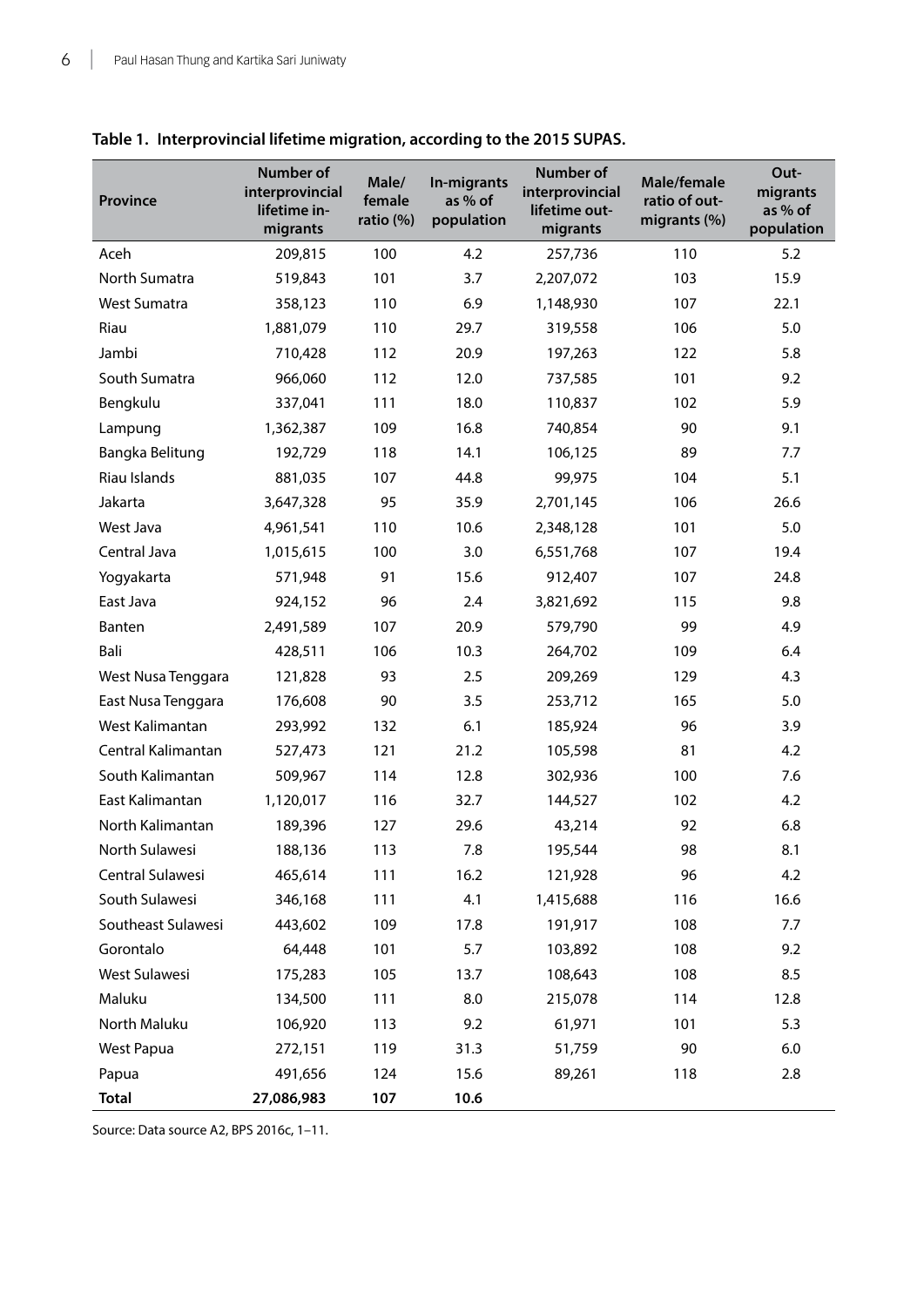| <b>Province</b>              | In-<br>migration | Male/<br>female in-<br>migrant<br>ratio $(\%)$ | $In-$<br>migration<br>(%) | Out-<br>migration | Male/<br>female<br>out-<br>migrant<br>ratio | Out-<br>migration<br>(%) | <b>Migration</b><br>intensity | <b>Net</b><br>migration |
|------------------------------|------------------|------------------------------------------------|---------------------------|-------------------|---------------------------------------------|--------------------------|-------------------------------|-------------------------|
| Aceh                         | 40,616           | 116                                            | 0.8                       | 39,649            | 106                                         | 0.8                      | 1.6                           | 0.00                    |
| North Sumatra                | 142,774          | 92                                             | 1.0                       | 270,157           | 86                                          | 1.9                      | 3.0                           | $-0.90$                 |
| West Sumatra                 | 138,826          | 114                                            | 2.7                       | 139,548           | 105                                         | 2.7                      | 5.4                           | 0.00                    |
| Riau                         | 215,350          | 100                                            | 3.4                       | 131,711           | 108                                         | 2.1                      | 5.5                           | 1.30                    |
| Jambi                        | 67,574           | 120                                            | 2.0                       | 66,794            | 128                                         | 2.0                      | 4.0                           | 0.00                    |
| South Sumatra                | 75,760           | 98                                             | 0.9                       | 110,308           | 110                                         | 1.4                      | 2.3                           | $-0.50$                 |
| Bengkulu                     | 38,574           | 102                                            | 2.1                       | 27,477            | 99                                          | 1.5                      | 3.5                           | 0.60                    |
| Lampung                      | 81,200           | 93                                             | 1.0                       | 124,478           | 86                                          | 1.5                      | 2.5                           | $-0.50$                 |
| Bangka Belitung              | 32,417           | 97                                             | 2.4                       | 21,554            | 152                                         | 1.6                      | 3.9                           | 0.80                    |
| Riau Islands                 | 189,498          | 101                                            | 9.6                       | 67,520            | 90                                          | 3.4                      | 13.1                          | 6.20                    |
| Jakarta                      | 499,101          | 84                                             | 4.9                       | 706,353           | 111                                         | 7.0                      | 11.9                          | $-2.10$                 |
| West Java                    | 750,999          | 103                                            | 1.6                       | 506,573           | 90                                          | 1.1                      | 2.7                           | 0.50                    |
| Central Java                 | 518,103          | 109                                            | 1.5                       | 647,482           | 101                                         | 1.9                      | 3.5                           | $-0.40$                 |
| Yogyakarta                   | 208,257          | 92                                             | 5.7                       | 84,915            | 107                                         | 2.3                      | 8.0                           | 3.40                    |
| East Java                    | 315,543          | 109                                            | 0.8                       | 421,349           | 115                                         | 1.1                      | 1.9                           | $-0.30$                 |
| Banten                       | 324,472          | 104                                            | 2.7                       | 207,385           | 110                                         | 1.7                      | 4.5                           | 1.00                    |
| Bali                         | 139,849          | 119                                            | 3.4                       | 50,887            | 138                                         | 1.2                      | 4.6                           | 2.20                    |
| <b>West Nusa</b><br>Tenggara | 105,470          | 235                                            | 2.2                       | 46,504            | 111                                         | 1.0                      | 3.1                           | 1.20                    |
| East Nusa<br>Tenggara        | 66,123           | 112                                            | 1.3                       | 66,115            | 116                                         | 1.3                      | 2.6                           | 0.00                    |
| West Kalimantan              | 37,359           | 119                                            | 0.8                       | 34,994            | 136                                         | 0.7                      | 1.5                           | 0.10                    |
| Central<br>Kalimantan        | 78,396           | 121                                            | 3.1                       | 52,463            | 110                                         | 2.1                      | 5.3                           | 1.00                    |
| South Kalimantan             | 86,621           | 119                                            | 2.2                       | 55,117            | 134                                         | 1.4                      | 3.6                           | 0.80                    |
| East Kalimantan              | 120,005          | 119                                            | 3.5                       | 101,169           | 135                                         | 3.0                      | 6.5                           | 0.50                    |
| North Kalimantan             | 34,691           | 126                                            | 5.4                       | 18,478            | 144                                         | 2.9                      | 8.3                           | 2.50                    |
| North Sulawesi               | 33,559           | 108                                            | 1.4                       | 35,851            | 111                                         | 1.5                      | 2.9                           | $-0.10$                 |
| Central Sulawesi             | 62,862           | 93                                             | 2.2                       | 37,416            | 116                                         | 1.3                      | 3.5                           | 0.90                    |
| South Sulawesi               | 136,430          | 116                                            | 1.6                       | 177,336           | 112                                         | 2.1                      | 3.7                           | $-0.50$                 |
| Southeast<br>Sulawesi        | 57,523           | 105                                            | 2.3                       | 46,234            | 130                                         | 1.9                      | 4.2                           | 0.40                    |
| Gorontalo                    | 15,034           | 98                                             | 1.3                       | 17,110            | 96                                          | 1.5                      | 2.8                           | $-0.20$                 |
| West Sulawesi                | 33,941           | 112                                            | 2.7                       | 27,439            | 103                                         | 2.1                      | 4.8                           | 0.60                    |
| Maluku                       | 25,317           | 142                                            | 1.5                       | 37,157            | 122                                         | 2.2                      | 3.7                           | $-0.70$                 |
| North Maluku                 | 20,173           | 105                                            | 1.7                       | 14,617            | 100                                         | 1.3                      | 3.0                           | 0.40                    |
| West Papua                   | 59,777           | 131                                            | 6.9                       | 20,188            | 102                                         | 2.3                      | 9.2                           | 4.60                    |
| Papua                        | 61,203           | 122                                            | 1.9                       | 47,849            | 114                                         | 1.5                      | 3.5                           | 0.40                    |
| Indonesia                    | 4,813,397        | 106                                            | 1.9                       |                   |                                             |                          |                               |                         |

**Table 2. Recent interprovincial migration (2010–2015), according to SUPAS 2015.** 

Source: Data source A2; BPS 2016c.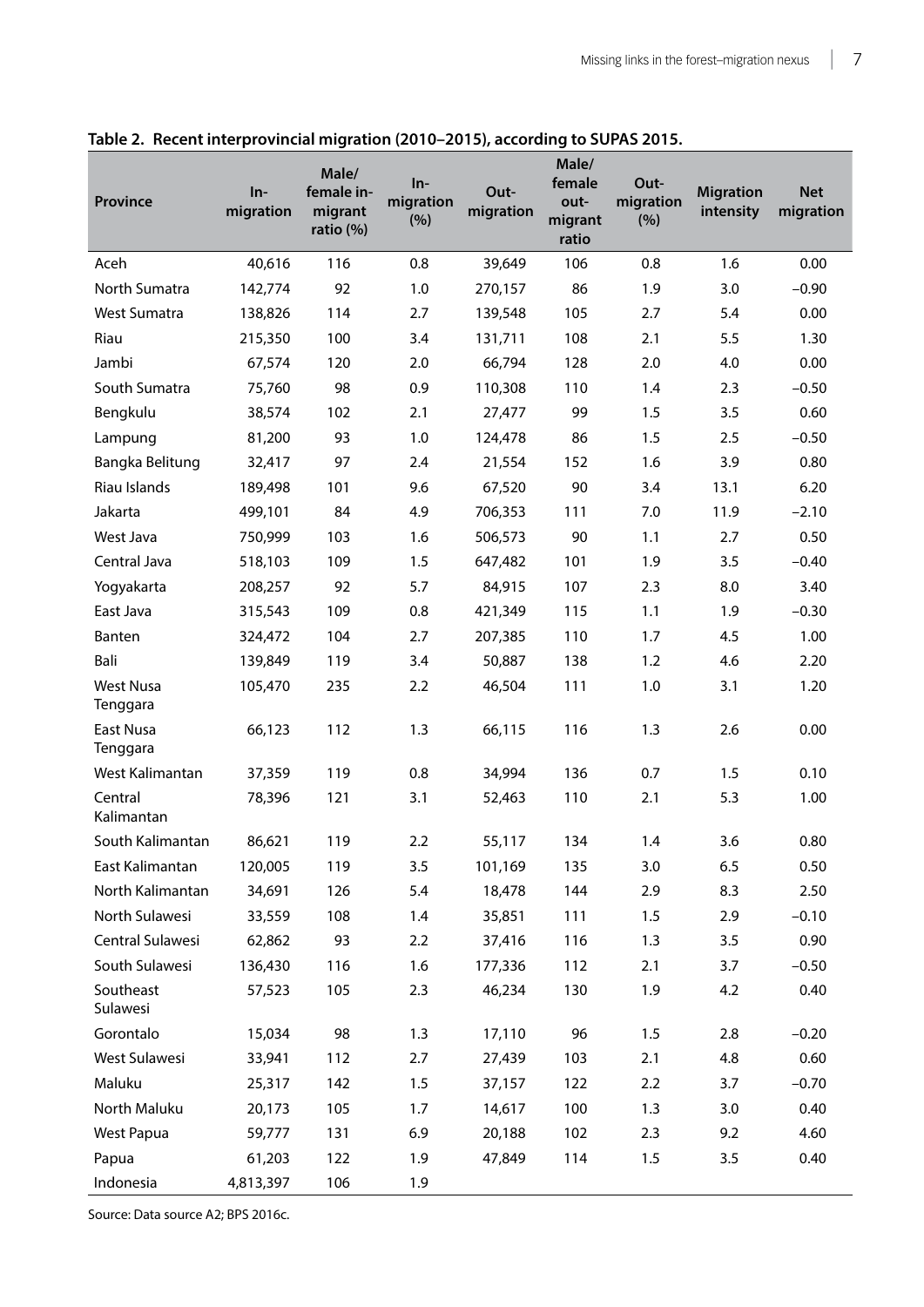<span id="page-17-0"></span>

**Figure 2. Map of interprovincial migration intensity per province, 2010–2015.**  Based on data from SUPAS 2015 (as published in BPS 2016c).



**Figure 3. Map of interprovincial net migration rate (in-migration rate minus out-migration rate), 2010–2015.**  Based on data from SUPAS 2015 (as published in BPS 2016c).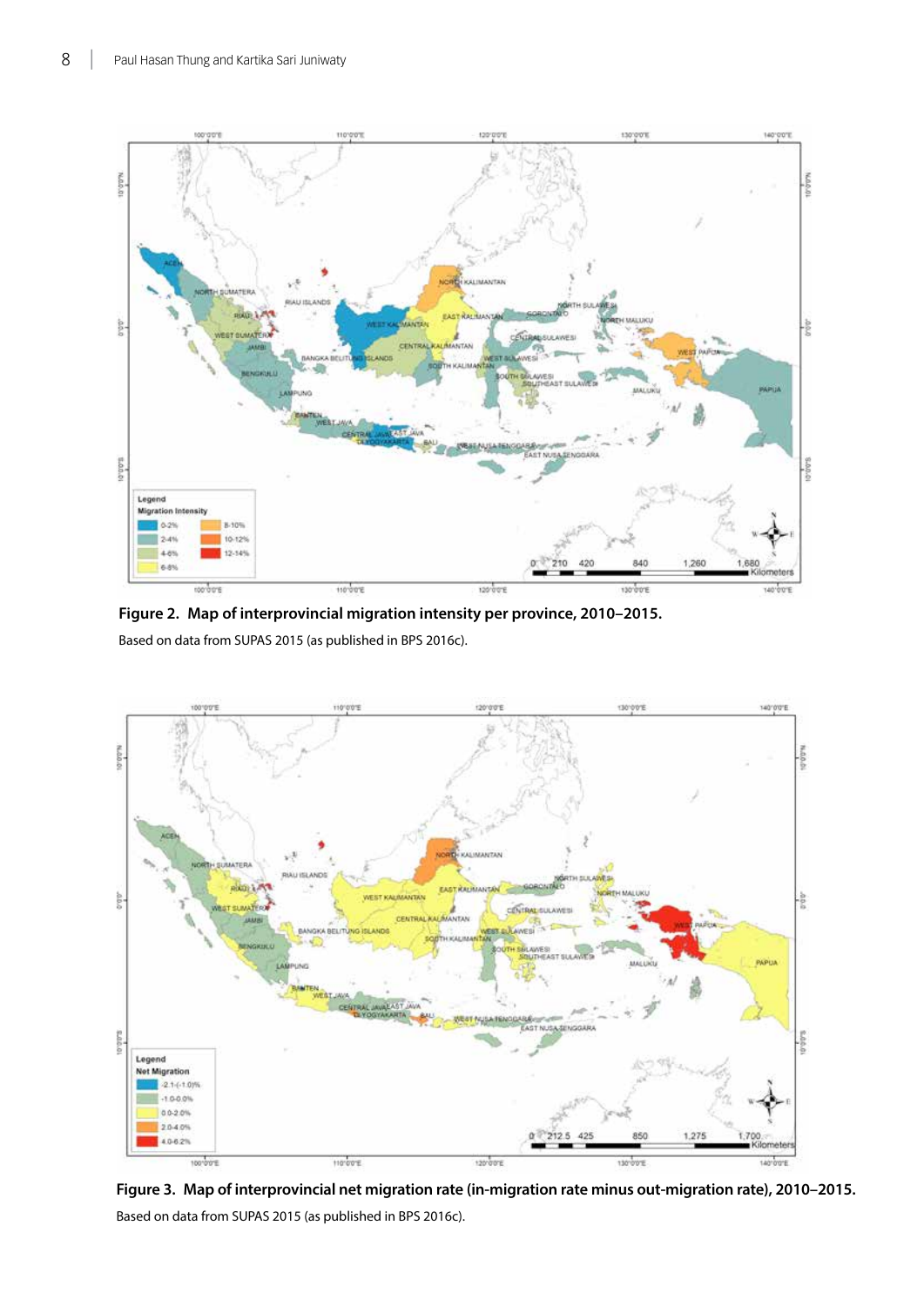|                    |                 | Lifetime migrants  |           | <b>Recent migrants</b> |                        |           |  |
|--------------------|-----------------|--------------------|-----------|------------------------|------------------------|-----------|--|
| Area               | In cities $(%)$ | In rural areas (%) | Total (%) | In cities $(\%)$       | In rural areas $(\% )$ | Total (%) |  |
| Central Kalimantan | 40.1            | 59.9               | 100       | 32.3                   | 67.7                   | 100       |  |
| West Kalimantan    | 41.4            | 58.6               | 100       | 48.1                   | 51.9                   | 100       |  |
| South Kalimantan   | 51.3            | 48.7               | 100       | 59.2                   | 40.8                   | 100       |  |
| East Kalimantan    | 66.8            | 33.2               | 100       | 65.2                   | 34.8                   | 100       |  |
| Indonesia          | 72.7            | 27.3               | 100       | 74.9                   | 25.1                   | 100       |  |

**Table 3. The distribution of recent and lifetime interprovincial migrants between cities and rural areas.**

Source: BPS 2011, 10, 17.

Muhidin (2014) discusses and explains such differences at length for different districts. Randolph and Naik (2017, 48–49) propose two general explanations for why some regions are experiencing much higher migration intensity. The first is that many such regions are centers of extractive industries, such that a rapid increase in wealth has indirectly attracted many migrants. The second is the emergence of provincial primate cities, which have high migration intensity because of their growing administrative and economic importance, as a result of decentralization and government investment.

Migration intensity also varies with age, gender and type of destination. In 2010, migration levels were highest for people aged 20–24 (Muhidin 2002, 63). It was reported that the majority of them were men, and most migration was rural to urban (Muhidin 2014, 338). As Table 3 shows, in 2010 migration to cities was three times as prevalent as migration to rural areas. This means that migration tends to increase the urbanization of Indonesia. The same could be said of East Kalimantan, which at the time included what is now the separate province of North Kalimantan. However, in Central and West Kalimantan more recent migrants were living in rural than in urban areas. The processes of rural and urban migration will be contextualized by a discussion of their historical patterns below.

Finally, it is possible to analyze the 2015 SUPAS dataset to create an overview of where interprovincial recent migrants in and from a specific province come from or go to. For North Kalimantan, we have created Figures 4 and 5, which represent the amount of in- and outmigrants, respectively, for each origin/destination province, as a proportion of the total number of in- and out-migrants into and out of North

Kalimantan. The most recent in-migrants to North Kalimantan came from South Sulawesi (13,900), while 6000 came from East Java, and 3700 came from East Kalimantan. South Sulawesi and East Kalimantan were the two most popular destination sites for interprovincial recent migrants from North Kalimantan, followed by East Java and Yogyakarta. The correlation between the most popular destination provinces and the most important provinces of origin may point to established networks of circular migration connecting North Kalimantan to South Sulawesi, East Java and East Kalimantan.

#### **1.2.2 Reasons for interprovincial mobility**

The 2015 SUPAS data provide information about the stated reasons for recent interprovincial migration. Figure 6 shows that, nationally, family-related reasons were the most prevalent (46%), followed closely by work-related reasons (40%), while the third-biggest reason, education, was much rarer (8%). The predominance of family-related reasons is not surprising as this measure captures all family members who migrate along with migrants who have different reasons. Muhidin (2014, 337) has shown that the main reasons for migration vary strongly with place of destination. For example, migrants to Yogyakarta were highly likely to migrate for educational reasons and highly unlikely to do so for economic reasons. This was the other way around for migrants to Papua or Riau. Nevertheless, the reasons for in-migration to North Kalimantan show a pattern similar to the national one. A total of 97% of recent in-migrants to North Kalimantan were motivated by work- and familyrelated reasons. Unfortunately, the publicly available data do not allow for the reconstruction of data about reasons for migrating *out* from North Kalimantan.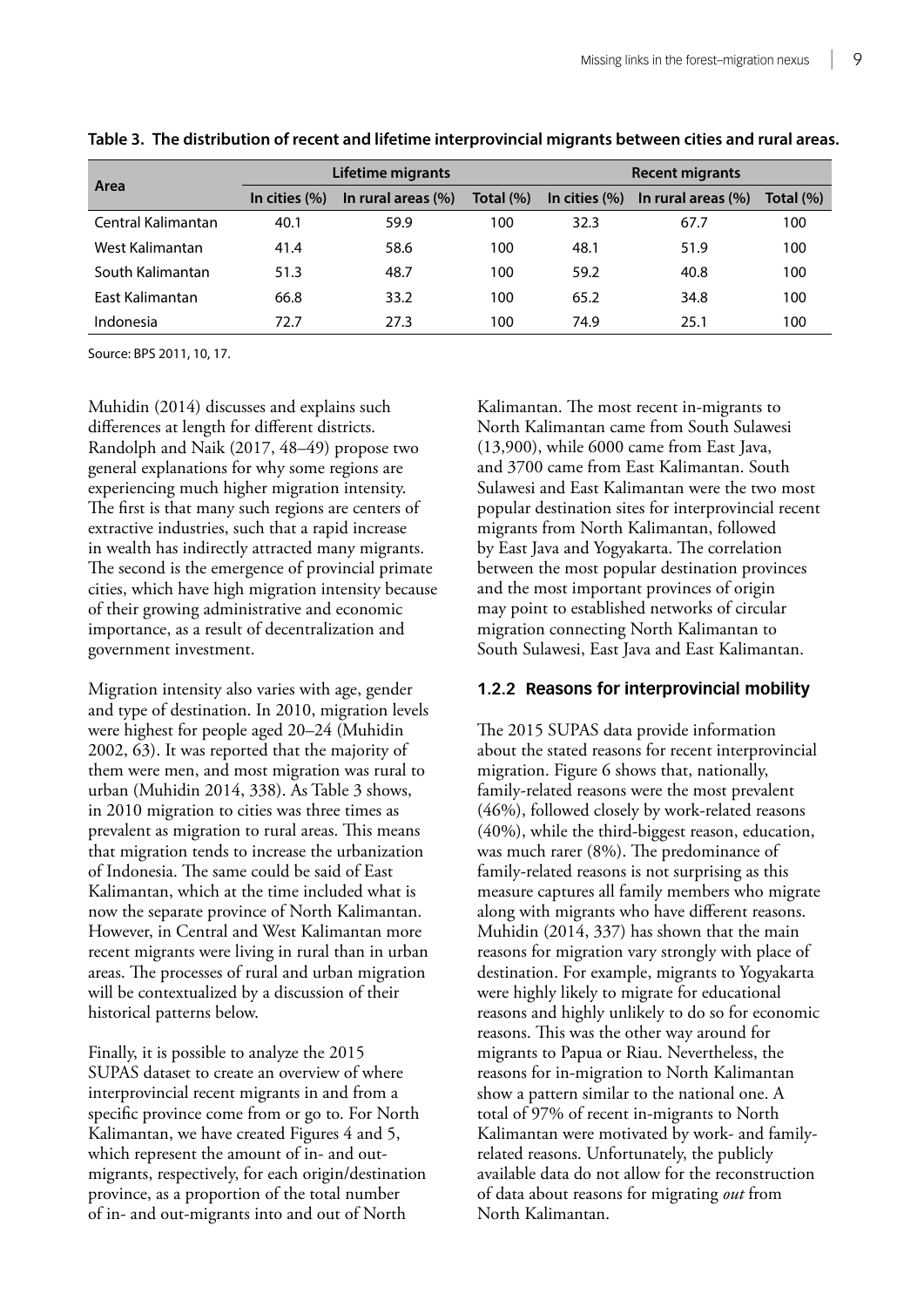<span id="page-19-0"></span>

**Figure 4. Map of immigration into North Kalimantan by province of origin as a proportion of the total number of in-migrants.** 

Based on 2015 SUPAS data as published by BPS (2016c).



**Figure 5. Map of out-migration from North Kalimantan by province of destination as a proportion of the total number of out-migrants.** 

Based on 2015 SUPAS data as published by BPS (2016c).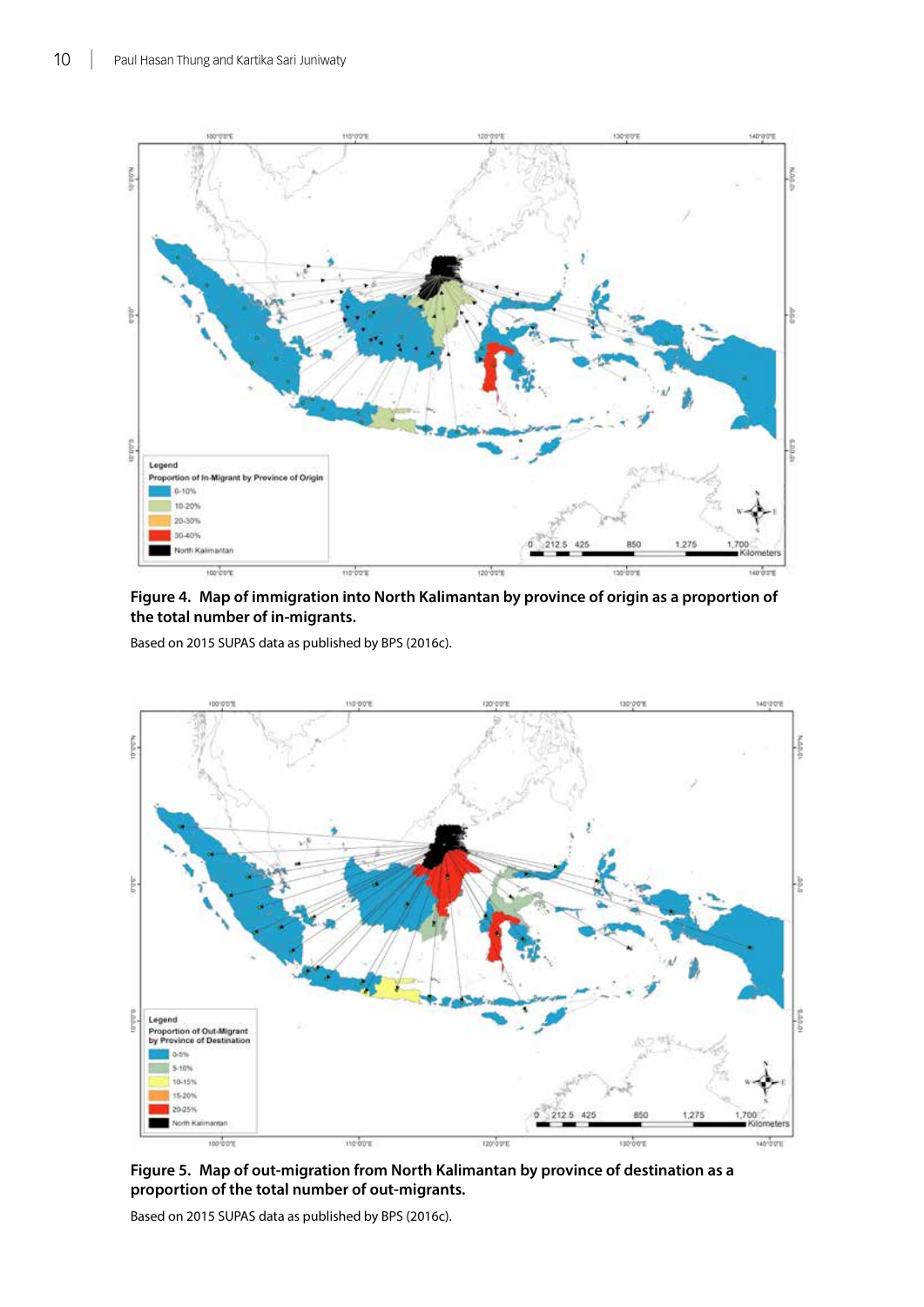<span id="page-20-0"></span>

**Figure 6. Reasons for recent interprovincial migration throughout Indonesia (left) and recent interprovincial migration to North Kalimantan (right).**

Based on the 2015 Intercensal Survey.

#### **1.2.3 Trends of internal mobility**

Indonesia's changing mobility patterns are often interpreted as an increase in mobility, enabled by unidirectional changes, such as rising levels of income and education, and improved transportation and communication systems (Arifin and Ananta 2013). However, the numbers behind these assertions are not straightforward. A first complication is that we cannot compare the 2015 intercensal population survey (SUPAS) data with the 2010 census data to describe trends, because SUPAS estimates of interprovincial recent migration are consistently lower than the measurements of the census. This effect can be observed in Muhidin's Table 2.2 (2002) and in Tirtosudarmo's Table 3 (2009). Ananta and Arifin (2008, 15) also noted this effect in relation to SUPAS 2005. None of these authors have an explanation as to why SUPAS 2015 estimates of interprovincial migration are lower.9 Nevertheless, it is possible to get an idea of trends by separately comparing SUPAS and census data over time. A second limitation is that the reports of Statistics Indonesia concern only interprovincial migration.

This is limiting when considering trends in recent migration, because Muhidin (2014) has shown that trends in migration intensity differ with the distance of migration.

According to census data, between 1980 and 2010, *interprovincial* migration intensity fluctuated around 2.4% (Muhidin 2014, 324–325),10 while the proportion of *interisland* recent migrants in Indonesia's population even decreased from 1.2% to 0.9%. In contrast, recent interdistrict migration is increasing. Although the only two data points for interdistrict migration are 2000 and 2010, in these 10 years it increased from 4.0% to 5.8%, the latter of which equaled 12.4 million Indonesians. Muhidin (2014) attributes this pattern in general terms to rising

In fact, Ananta and Arifin (2008, 15) express puzzlement in relation to it: "The unexpected trend [*sic*] might probably be attributable to the nature of the data; it is a survey, not a census. Further studies need to be done to explain this unexpected trend."

<sup>10</sup> Muhidin (2014), Tirtosudarmo (2009) and Ananta and Arifin (2008; 2013) all give slightly different percentages. For example, Tirtosudarmo says interprovincial migration was 2.82% in 2000, Arifin and Ananta (2013, 117) say 3.1% and Muhidin (2014, 325) says 2.1%. The numbers in the narrative report of the 2010 population census broadly agree with those of Muhidin, at least for 2010, because it says that interprovincial recent migration decreased between 1990 and 2010 from 3.2% to 2.4% (BPS 2011, 29). Whatever the causes of these differences, they all broadly comply with Vidyattama's (2014, S91) succinct statement that recent interprovincial migration has remained relatively stable between 1975 and 2005, at between 2% and 3%.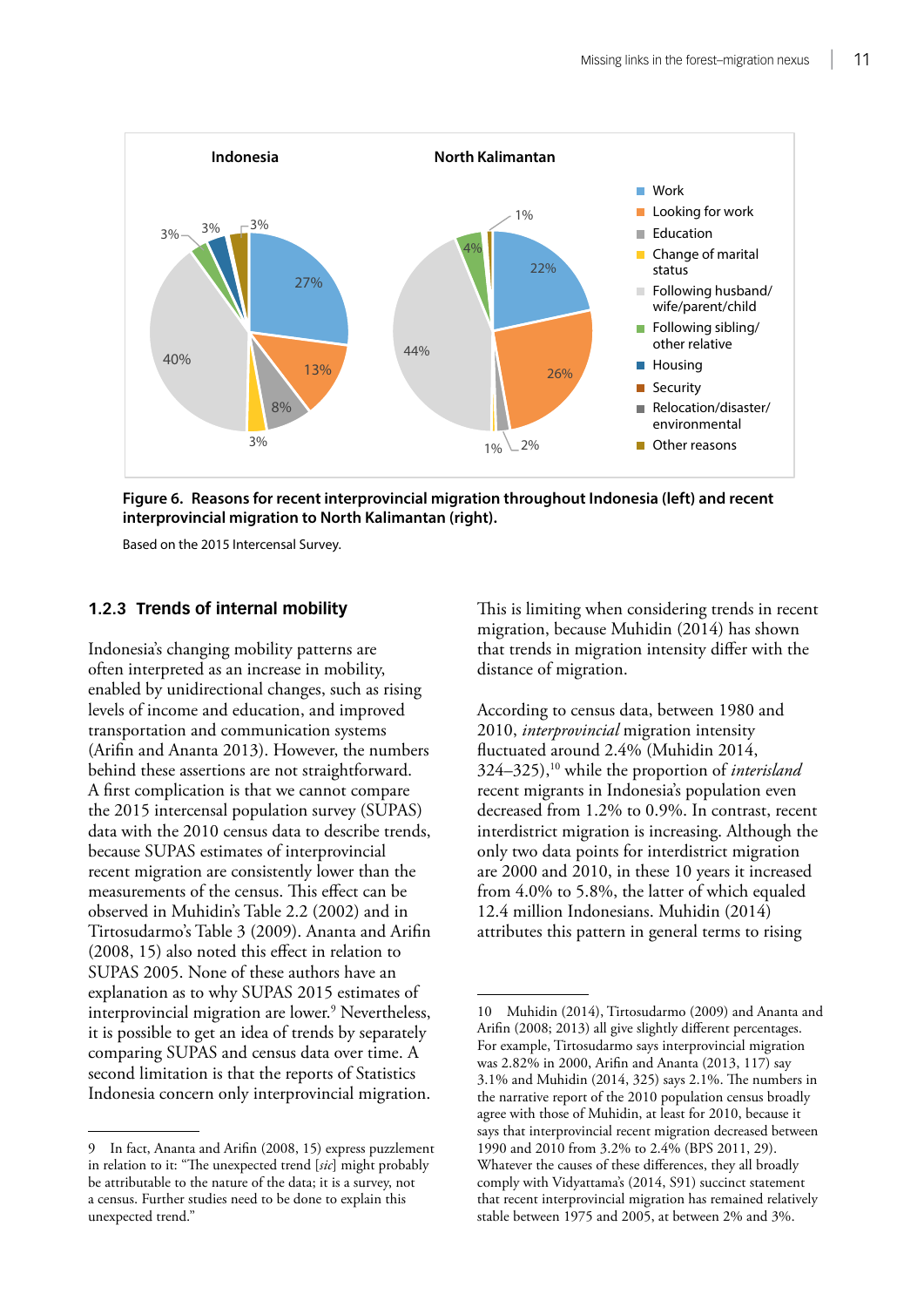levels of circular migration, which tends to involve shorter distances.<sup>11</sup>

Trends for *lifetime* migration are again different from trends in recent migration. The proportion of lifetime migrants to the Indonesian population has increased for all distance levels of migration. Concerning lifetime interdistrict migrants, McNicoll (1968) notes that in 1930 there had been around 6.7 million (11.3%) and that there was a high proportion of lifetime interdistrict migrants in urban areas (34% in and 40% outside Java). Meanwhile, the rural population was much more stable. McNicoll further maintained that these numbers "[did] not differ radically" in 1960 (1968, 40). By 2010, the proportion of lifetime interdistrict migrants was 19.1%, considerably higher in both absolute and relative terms (Muhidin 2014). Lifetime migration also increased for interprovincial and interisland migration. For example, the proportion of lifetime interprovincial migrants (those living in a province other than their province of birth) in the total population was much higher in 2010 (12%) than in 1980 (7%) (Muhidin 2014). We also see this difference in trends between *lifetime* and *recent* migration in Kalimantan. If we look at the trends in Kalimantan, we see the same patterns. Between 1990 and 2010, recent interprovincial inmigration decreased in all provinces of Kalimantan, whereas the proportion of lifetime interprovincial in-migrants increased (BPS 2011, 27–31). Muhidin did not explain why the trend in *lifetime* interprovincial migration differed from the trend in *recent* migration, and nor did Statistics Indonesia.

Tirtosudarmo (2009, Table 3.2) shows that while interprovincial migration intensity on a national level is relatively stable, it *fluctuates over time* in many provinces. For example, in-migration into

Central Kalimantan rose from 49,700 in 1975– 1980 to 124,400 in 1995–2000, but plummeted to 31,500 in 2000–2005. Simultaneously, outmigration rose from 16,000 (1975–1980) to 47,300 (2000–2005). In West Kalimantan, inmigration dropped from 49,200 in 1995–2000 to 16,400 in 2000–2005, while in-migration to East Kalimantan remained stable at around 150,000 over this same period.

#### **1.2.4 Historical patterns of rural migration**

By rural migration we mean the migration of people toward rural places, and we shall here describe the three patterns of rural migration that have historically been most significant: spontaneous agricultural migration, movement of plantation workers and transmigration. 'Spontaneous agricultural colonization' is one of the oldest forms of rural migration (Pohan and Izharivan 2017). The term denotes movements of groups of people toward new agricultural lands because of increasing population pressure on agricultural resources in sites of origin. Historians have recorded several instances of spontaneous agricultural colonization in what is now Indonesia, dating from pre-colonial times. These include the movement of Javanese wet-rice farmers to parts of Sundanese West Java since the 16th century and the movements of Minangkabau in Sumatra and Bugis in Sulawesi (Hugo 1980, 97). These movements have been especially associated with certain historically 'highly mobile ethnic groups,' such as the Bugis, the Minangkabau, the Banjarese, the Madurese, the Javanese and the Batak (Tirtosudarmo 2009, 39), who have established traditions of migration going back centuries. During colonization, spontaneous agricultural colonization continued mostly in the 'Outer Islands' – a term used to denote all Indonesian islands other than Java and Madura – where colonial influence was limited (Hugo 1980; Tirtosudarmo 2009, 3). 'Highly mobile ethnic groups' have continued to show high levels of mobility to this day, not only in terms of agricultural colonization but increasingly also other forms of (labor) migration. According to the 1961 population census, Bawean people were the most mobile ethnic group, when 31.6% of Bawean were lifetime migrants (meaning that they lived in a different place than their birth place). In 1971, the Minangkabau were possibly the most mobile group, with 44% migrants (Tirtosudarmo 2009, 5). The continuing high mobility of such ethnic groups may be explained by cultural–systemic

<sup>11</sup> However, when Muhidin (2014, 326) observes that levels of interdistrict migration are higher than levels of interprovincial migration and, based on that observation, writes of "[t]he dominance of inter-district migration", one should remember that interdistrict migration levels are *by definition* higher than interprovincial levels. After all, interprovincial migration is always also interdistrict migration, but not all interdistrict migration is interprovincial migration. The proper comparison is between interprovincial and *intra*provincial migration. Arifin and Ananta (2013, 118) compare recent interprovincial with intraprovincial migration in 2010 and show that there were more interprovincial than intraprovincial migrants in almost two-third of the provinces, adding up to over 5.3 million recent interprovincial and 4.3 million recent intraprovincial migrants nationally.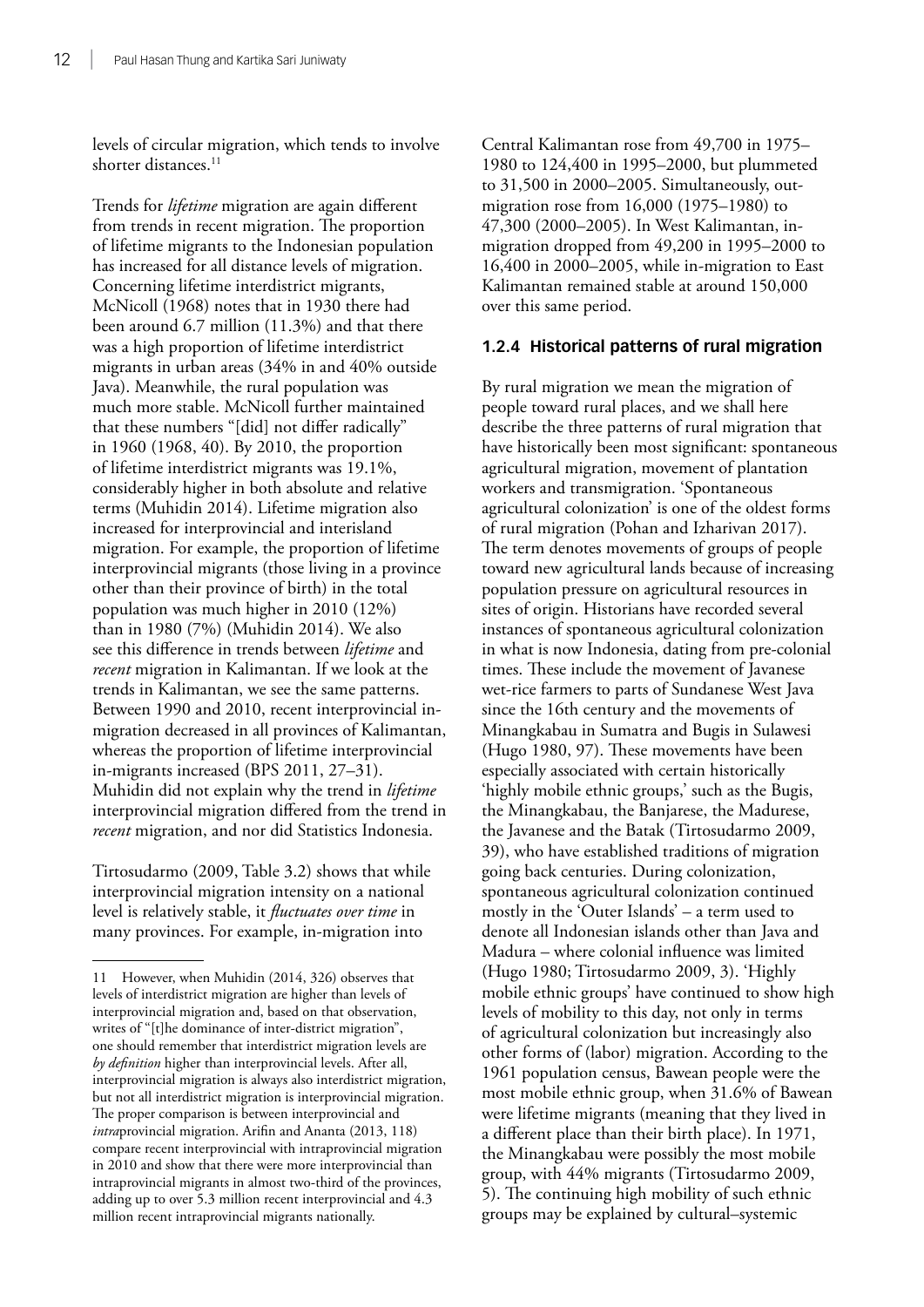pressures which symbolically reward migration, the cultural identification of individuals with a history of migration, their observation of the economic success of other migrants and the availability of an information and support network in potential destinations; in addition, factors such as the desire for education, urban facilities and economic opportunities are also increasingly important (Lineton 1975; Naim 1979; Tirtosudarmo 2009, 5–6). While Tirtosudarmo does not mention it, we should also consider the possibility that these groups migrate because their areas of origin are poor in natural resources.<sup>12</sup>

Since spontaneous agricultural colonization tends to be directed towards forested areas, it continues to be a type of migration that is relevant for forest policy (Padoch 1982; Lucardie 1985; Vayda and Sahur 1985; Li 2007). Moreover, while spontaneous agricultural colonization is increasingly restricted by the closing of forest frontiers (Li 2014), illegal forest encroachment has been identified as one of the major threats to protected areas (Wibowo 2013 in Nawir et al. 2016, 56). Present-day forest migration, however, is not always simply 'spontaneous' – it can be part of a complex historical and political ecology involving not only poor farmers but also influential political and business actors (Levang et al. 2012). We were unable to find any quantitative assessments of the current importance of this pattern of migration.

The second important form of rural migration is the movement of plantation workers. Since the 17th century, the Dutch had been bringing in slaves from India, Burma and, later, Bali and South Sulawesi, to work on sugar plantations around Batavia (now Jakarta). From the 1870s, following a new regulation that permitted private Europeans and Chinese to obtain long-term leases over land, capital-intensive plantation agriculture greatly expanded (Hugo 1980, 106–8). The labor requirements of coffee, rubber, tobacco, tea and other plantations drew large amounts of both permanent and temporary migrants, first within Java and increasingly also toward the Outer Islands. Use of low-skilled, supervised contract labor became increasingly 'normal,' and a 'coolie' contract system emerged to recruit mostly Javanese, Sundanese and Chinese for work on plantations on the Outer Islands (Hugo 1980, 108; Tirtosudarmo 2009, 3).

After independence, the Indonesian Government promoted the development of plantations as part of its national reconstruction plan. In the late 1970s, the Nucleus-Estate Scheme was introduced, in which plantation workers were given some land and technical assistance to grow their own tree crops, such as rubber and oil palm (Budidarsono et al. 2013). In recent decades, large-scale oil palm plantations have expanded on a vast scale, particularly in Sumatra and Kalimantan, and the plantation work is typically done by incoming contract laborers and transmigrants (Potter 2011; 2012).

Transmigration is the third form of rural migration. It started under Dutch rule as a system of forced or government-sponsored migration with the aim of redistributing Indonesia's population. To relieve population pressure from the densely populated islands of Java, Bali, Madura and Lombok, the Dutch Government relocated people to less densely populated islands, the Outer Islands, where additional labor could be used in new cash-crop plantations. Transmigration started in the 1900s as part of a so-called 'ethical policy,' which claimed to make colonial rule less harmful to the native population. In the 1930s, a drop in demand for plantation products led to a reduction in contract coolie labor moving out from Java, which increased the need to relieve population pressure. In response, the transmigration system began moving more people (Hugo 1980, 121–124). After independence, the transmigration system was copied and expanded by the Indonesian Government, which added the aims of modernizing the Outer Islands and "raising living standards [and] increasing national agricultural production, national security, and national integration" (MacAndrews 1978, 463). During the colonial period and up to 1969, around 80% of transmigrants went to Sumatra. Between 1969 and 1974, the distribution was slightly more even, with 17.0% going to Kalimantan and 22.3% to Sulawesi (MacAndrews 1978, 464). Between 1905 and 1941 more than 180,000 individuals were moved from Java to the Outer Islands (MacAndrews 1978). Originally, transmigrants were supposed to bring wetrice cultivation to the Outer Islands, but these attempts largely failed (O'Connor 2004) and transmigrants were increasingly put to work on tree plantations, often under the Nucleus-Estate Scheme (Potter 2011).

<sup>12</sup> As Moira Moeliono from Center for International Forestry Research (CIFOR) suggested in her review of this paper.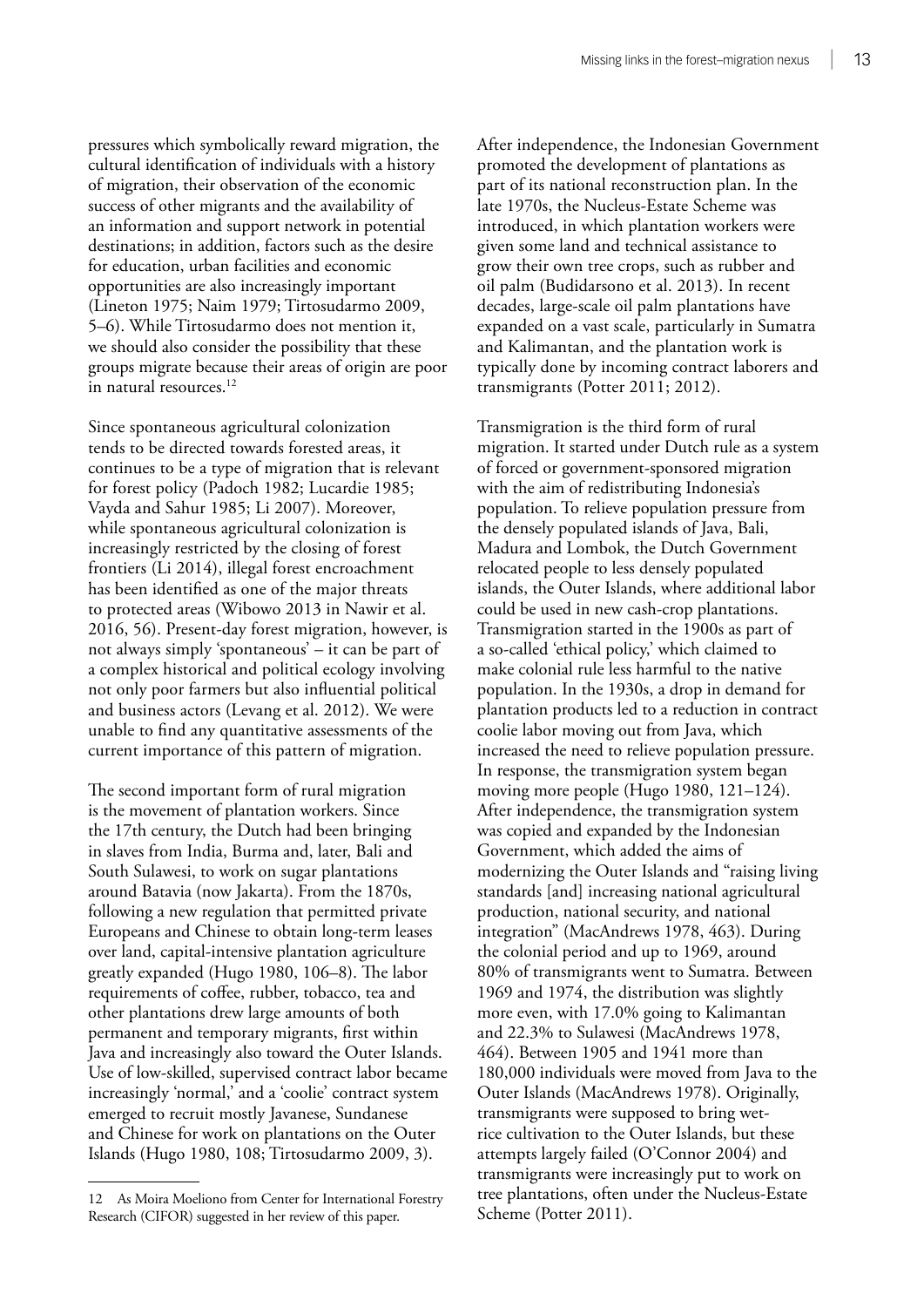Despite its transformative effect on receiving areas, transmigration was not a significant factor in Indonesia's overall population distribution until the 1980s, as the program continually failed to meet its ambitious targets (MacAndrews 1978, 462; Adhiati and Bobsien 2001, 4). The program resettled almost 1 million people in the Outer Islands between 1905 and 1977, but in the same period the population of Java increased by 35 million, in large part due to spontaneous migration from the Outer Islands to Javanese cities (MacAndrews 1978, 465; Van der Wijst 1985; Van Lottum and Marks 2012; Pohan and Izharivan 2017, 149). At the peak of transmigration during the 1980s and early 1990s, however, transmigration did have a significant effect on population distribution. For example, between 1979 and 1989, 3.5 million people were resettled (Adhiati and Bobsien 2001, 4). This was enabled by increased funding from the World Bank, Asian Development Bank and through bilateral agreements (Adhiati and Bobsien 2001; Van Lottum and Marks 2012, 4489).

After the financial crisis of 1997 and the fall of Suharto a year later, the transmigration program was greatly reduced, due to: the government's lack of financial means; tight controls on government spending as part of the International Monetary Fund (IMF)'s structural adjustment program; a new policy of decentralization and regional autonomy (giving regions more authority to reject the program); and emerging, sometimes violent, expressions of indigenous opposition to transmigrants (Adhiati and Bobsien 2001). Although the transmigration program was officially terminated in 2001 (Potter 2006), governmentsponsored migration of workers towards cashcrop plantations has continued, albeit on a much smaller scale (Potter 2012).

### **1.2.5 Historical patterns of urban migration**

Like rural migration, migration to cities has been important since before colonization, when people, particularly traders and slaves, (were) moved to port cities and capitals of inland kingdoms (Hugo 1980; 2006). The colonial system ensured the rapid growth of port cities for collecting and transporting products, as well as the development of smaller towns for the collection of goods, administrative entities and military garrisons. Much of this growth was supported by in-migration. Much rural–urban migration was intraprovincial. Although the function of cities in the colonial system created

a demand for labor and services, urbanization was nonetheless limited due to the absence of widespread industrialization, since processing of raw materials tended to take place in the Netherlands (Hugo 1980, 116–117). Colonial activity in Java spurred urban development in Batavia (now Jakarta), Surabaya and Semarang, which attracted many in-migrants (Tirtosudarmo 2009, 3). Additionally, to satisfy the demand for administrative personnel, police officers and soldiers arising from the expanding colonial enterprise, the Dutch Government recruited indigenous people, often from ethnic groups on the Outer Islands who had been educated by Christian missionaries, to urban positions wherever the colonial system expanded. For example, as a result of Minahassans being recruited for administrative positions, in 1930 "only 87.5 per cent of ethnic Minahassans from north Sulawesi were living in the Minahassa heartland" (Hugo 1980, 111).

The attractiveness of cities is an important variable in explaining Indonesia's migration patterns (Van Lottum and Marks 2012). There are many reasons why cities are attractive. From an economic viewpoint, we may note the availability of services, low prices of consumer goods, national policies that protect the urban sector through trade and price interventions in favor of manufacturing industries, and national policies that tax primary production. Moreover, the concentration of wealth, as a result of the concentration of political power which extracts wealth from the hinterland, creates a demand for services (Van Lottum and Marks 2012, 4491). We may add that cities provide opportunities for education (e.g. Upton 2009). Cities have also functioned as safe havens for refugees. For example, in the tumultuous decades starting with the Japanese occupation and continuing during early independence, "lawless disturbances in the interior" drove people to the relative security of cities (Hugo 2006, 69). Particularly in West Java, refugees were a catalyst for unprecedented urban growth (Hugo 2006, 69). Similarly, people from interior West Kalimantan were resettled in cities downstream during the unrest of the 1960s (Eilenberg 2012).

Between 1960 and 1964, 74% of population movements were still to rural areas and only 26% to urban areas (McNicoll 1968, 37). But since the 1970s, the urbanization of the Indonesian population has risen dramatically, from 17.3% in 1971 to 43.1% in 2005 (Ananta and Arifin 2008, 17, 67). Between 2000 and 2010, the proportion of the urban population to the total population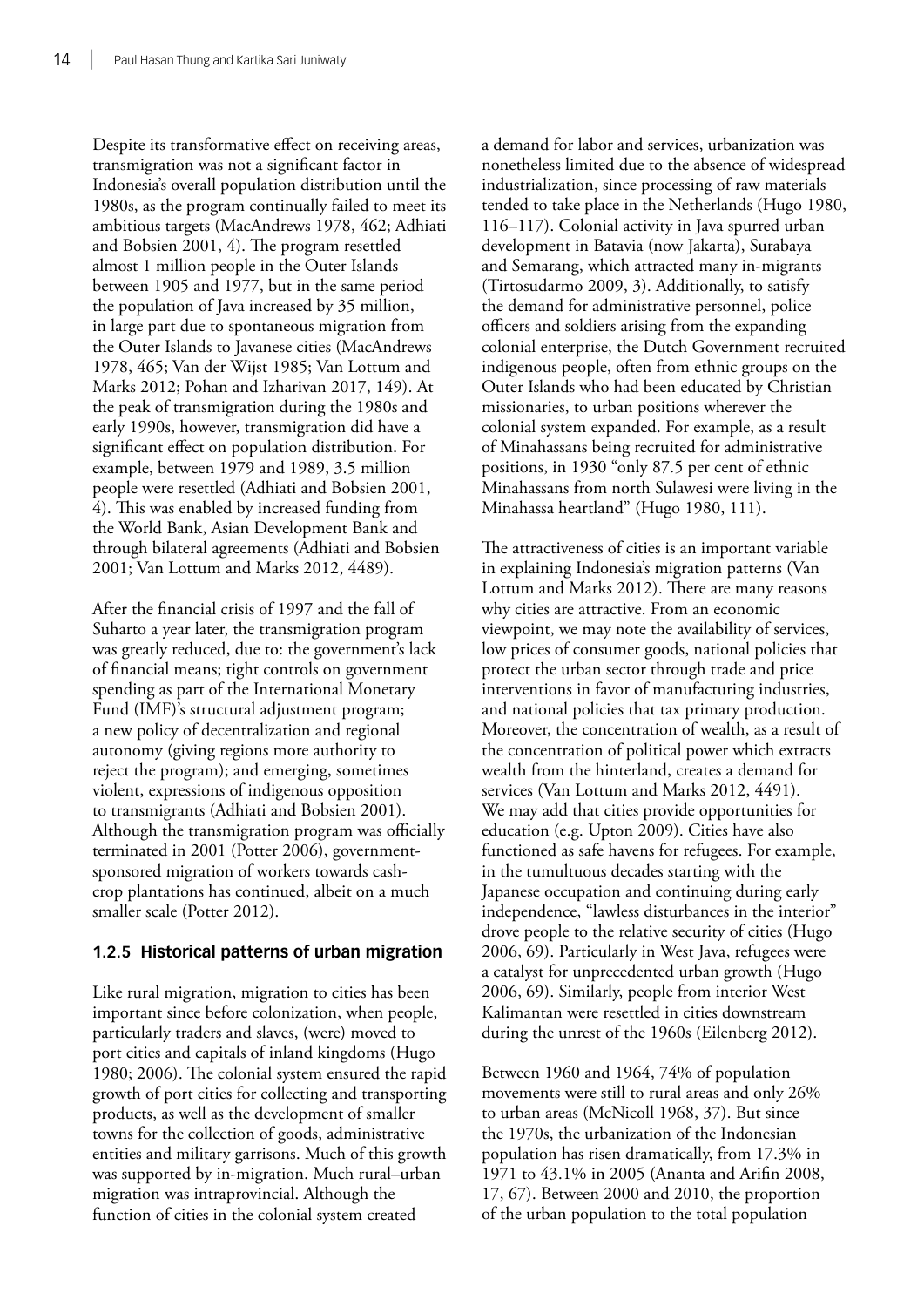<span id="page-24-0"></span>increased from 42% to 50%, although the rate of urban population growth decreased from 4.4% to 3.3% (Firman 2016, 258). Between 2000 and 2010, the proportion of the population living in cities increased in all but two provinces, although there were still large differences between provinces (Firman 2016, 263). Urbanization was still strongest in Java (68% in 2010), but between 2000 and 2010, the annual rate of population growth in the small and medium cities in the Outer Islands was higher than in Java (Firman 2016, 266). Migration intensity in urban areas in 2010 was "two to three times higher than in rural areas" (Muhidin 2014, 326).

### **1.3 International migration**

#### **1.3.1 In-migration**

Indonesia is a net exporter of labor, as are the Philippines and Vietnam, while more developed countries such as Taiwan, Hong Kong, Japan, Singapore and Malaysia are net importers (Skeldon 2006). This may be attributed in part to the demographic characteristics of Indonesia, which feature large growth of the labor force coupled with high levels of unemployment, whereas receiving countries experienced a growth in demand for lowskilled labor (Hugo 2007). However, this has not always been the case.

In colonial times, in-migration occurred on a much bigger scale than out-migration. The presence of European colonial elites was correlated with the intensity of colonial activity in an area. Even more substantial was the influx of Chinese, and to a smaller extent Indians and Arabs, who tended to take up commercial positions as intermediaries between the colonial powers and the indigenous population, and were hence an important presence in small towns. Between 1860 and 1930, the indigenous population of Indonesia increased from 15 to 59 million, the European population increased from 43,876 to 240,417 and the Chinese population increased from 221,438 to 1,223,214 (Hugo 1980, 118). Thus, by 1930, the Chinese and other Asians would have made up around 2% of Indonesia's total population.

The UN's data on foreign-born residents in Indonesia, which in all likelihood is derived from Indonesia's population censuses and intercensal surveys, show that the number of foreign-born

persons living in Indonesia decreased by 38% between 1990 and 2005 and then rebounded somewhat (+14%) to reach 328,846 in 201513 (see Table 4), which is more than 10 times less than the number of Indonesian out-migrants living abroad. The data also show that the major source of inmigrants is still China, despite there being more than three times fewer Chinese-born people in Indonesia in 2015 than in 1990 (Table 5).

Hugo (2007) characterizes recent in-migration as "an influx of skilled expatriates due to the inability of Indonesian training institutions to supply enough professionals (especially engineers, scientists, managers, accountants, etc.) […] from Australia and other more developed countries, as well as the Philippines and India." In addition, he mentions that there were many Asian migrants due to "high levels of investment in Indonesia by companies from Taiwan, Japan, South Korea, and Hong Kong prior to the crisis." This characterization corresponds with the distribution of foreign workers recorded by the Ministry of Manpower as reproduced in Ananta and Arifin (2008, 63), which shows that more than half of foreign workers in 2006 were living in Jakarta, where most "engineers, scientists, managers, accountants, etc." may be expected to be employed. The strong decline between 1995 and 2000 confirms Hugo's (2007) suspicion that the number of foreign skilled professionals in Indonesia declined as a result of the financial crisis.

<sup>13</sup> These numbers are at odds with contentions such as those of Ananta and Arifin (2014, 37) who say that Indonesia has been "attracting an increasing number of foreign workers and investors to various parts of the country in recent years". Ananta and Arifin base this on "data from the Ministry of Manpower," which say that "the number of foreign workers in Indonesia rose significantly from just 18,138 in 2003 to 60,902 in 2006, and then more than tripled [*sic*] within three years to reach 102,288 in 2010 and further to 118,177 in 2011" (2014, 37). Since Ananta and Arifin do not cite the specific document or dataset they refer to, we do not know what methods are used in the production of these numbers and consequently we do not know what causes these numbers to show a sixfold increase, whereas the UN data for this period show relative stability. Perhaps it has to do with improvements in data collection methods, so that the proportion of migrants that was recorded increased over time. It seems safe to assume that the data from the Ministry of Manpower are not representative of the entire population of foreign workers in Indonesia. In any case, such characterizations are misleading because they fail to reflect the fact that the number of foreign workers had strongly declined after the financial crisis, and 2003 is therefore not a neutral reference point from which to understand the trend in the medium to long term.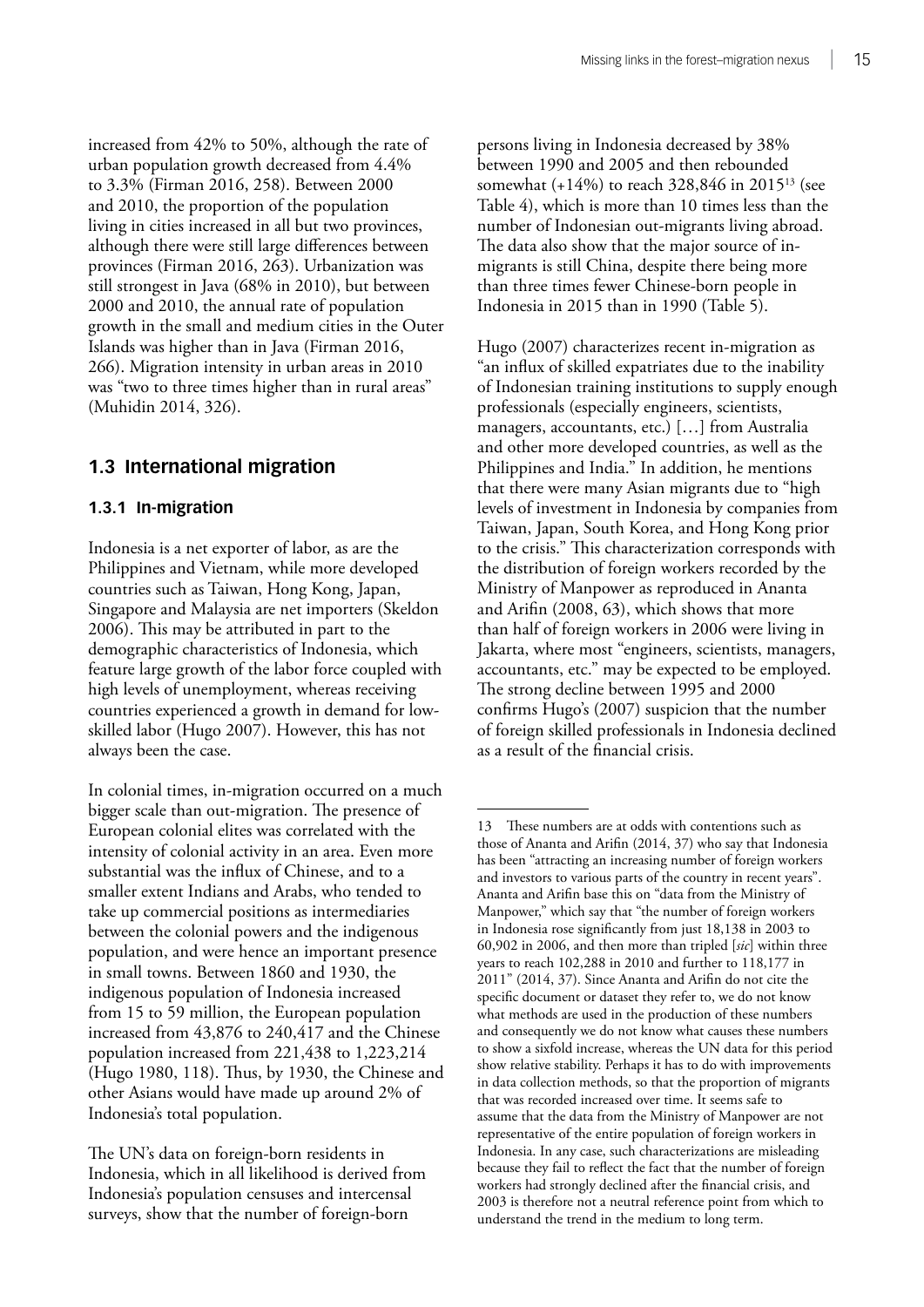| International in-migrants living<br>in Indonesia at mid-year | 1990    | 1995    | 2000    | 2005    | 2010    | 2015    |
|--------------------------------------------------------------|---------|---------|---------|---------|---------|---------|
| Male in-migrant stock                                        | 229,885 | 191.600 | 153.315 | 165.493 | 174.864 | 189,800 |
| Female in-migrant stock                                      | 235,727 | 187.360 | 138.992 | 124.075 | 130,552 | 139.046 |
| <b>Total in-migrant stock</b>                                | 465,612 | 378,960 | 292,307 | 289,568 | 305,416 | 328,846 |

#### **Table 4. In-migrant stocks in Indonesia.**

Note: In-migrant stocks = number of people living there at mid-year, as opposed to flow: number of people moving there in a particular time frame.

Source: UN 2015b.

| <b>Country of birth</b>                                 | 1990    | 1995    | 2000    | 2005   | 2010   | 2015   |
|---------------------------------------------------------|---------|---------|---------|--------|--------|--------|
| China                                                   | 258,310 | 170,906 | 83,502  | 72,094 | 65,307 | 70,319 |
| Republic of Korea                                       | 10,866  | 7,189   | 3,513   | 15,679 | 28,850 | 31,064 |
| United Kingdom of Great Britain<br>and Northern Ireland | 20,883  | 13,817  | 6,751   | 16,969 | 28,276 | 30,446 |
| Singapore                                               | 4,346   | 2,875   | 1,405   | 10,537 | 20,346 | 21,907 |
| Thailand                                                | 1,458   | 964     | 471     | 10,085 | 20,346 | 21,907 |
| Timor-Leste                                             | 729     | 71,378  | 142,028 | 78,666 | 20,346 | 21,907 |
| Japan                                                   | 12,535  | 8.293   | 4,052   | 10,237 | 17,080 | 18,391 |
| United States of America                                | 8.745   | 5,786   | 2,827   | 6,654  | 10,909 | 11,746 |
| India                                                   | 7,818   | 5,172   | 2,527   | 6,465  | 10,818 | 11,648 |
| Jordan                                                  | 4,851   | 3,209   | 1,568   | 6,000  | 10,818 | 11,648 |

#### **Table 5. In-migrant stocks in Indonesia per country of birth, 1990–2015.**

Note: The dataset appears to contain some errors as the migrant stocks for Singapore, Thailand and Timor-Leste are identical to each other in both 2010 and 2015; the same is observed for those of India and Jordan. Source: UN 2015b.

#### **1.3.2 Out-migration**

The Dutch colonial Government of Indonesia was generally opposed to the out-migration of the labor force, but did not effectively prevent and occasionally actively facilitated the movement of 'contract-coolies' who went to work on plantations in Malaya, Surinam, New Caledonia and some other countries (Hugo 1980; Bachtiar 2011, 29). Spontaneous out-migration continued without government support after independence. Only since the 1970s has the Indonesian Government actively managed, and eventually encouraged, labor migration to other countries (Ananta and Arifin 2008, 21). More precisely, the Indonesian Government has, in collaboration with governments of certain receiving countries, employers and private recruitment agencies, managed the recruitment, training and settlement of low-skilled contract workers (Silvey 2007, 270; Bachtiar and Prasetyo 2017).

To sketch recent trends in international outmigration, authors have for the most part (e.g. Hugo 2007; Bachtiar 2011; Ananta and Arifin 2014) relied on data from the National Board for the Placement and Protection of Indonesian Overseas Workers (*Badan Nasional Penempatan dan Pelindungan Tenaga Kerja Indonesia*; BNP2TKI), which keeps records on the Indonesian migrant workers who are sent abroad under its coordination. According to the numbers cited by Bachtiar (2011, 33) the number of migrants *sent* abroad each year increased from 175,000 in 1994, to 295,000 in 2001, to 645,000 in 2008 and then decreased to 495,000 in 2012. However, the data that BNP2TKI keeps is unreliable $14$  and at best covers only the low-skilled migrants who are employed through their schemes, to the exclusion of highly skilled

<sup>14</sup> See Section 3.3.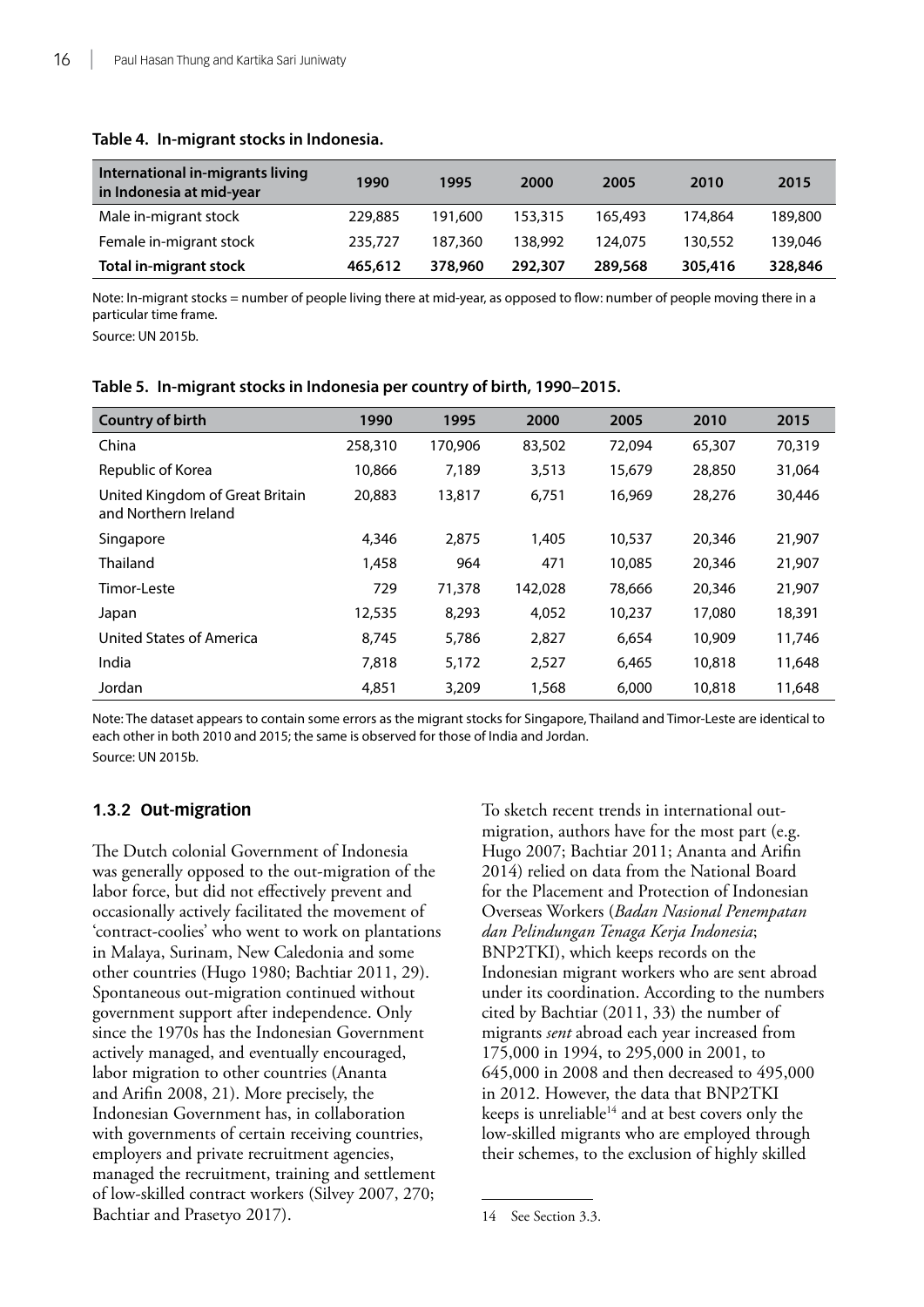migrants and irregular/undocumented migrants, such as the undocumented workers from Kalimantan in Malaysia (e.g. Ishikawa 2012).

The UN dataset is at least in principle more complete in scope, as it attempts to cover all documented migrants in all countries, and not just those sent through the government's placement programs.15 But it is not unproblematic either, since it combines different sorts of data collected by institutions from different countries. Nor does it say anything about undocumented migrants, of which the number is estimated by Tirtosudarmo (2009, 25) to be "two to four times higher than the [number of] documented migrants". Another limitation is that this dataset only informs about the 'stock' rather than the 'flows' of migrants. Finally, the numbers from this dataset do not always match the numbers cited by other sources, and it is difficult to ascertain which are closer to the truth. For example, according to the UN dataset, there were 3.5 million Indonesians living abroad in 2010 and 3.9 million in 2015. But Tirtosudarmo wrote in 2009 (25) that "[it] is estimated that at present there are about four million documented migrant workers from Indonesia"; the World Bank estimated the stock of Indonesian migrants abroad in 2013 to have been 4.1 million, or 1.6% of Indonesia's population (World Bank 2016, 114); and in 2015, the International Federation of Red Cross and Red Crescent Societies (IFRC) wrote that there were approximately 6 million Indonesians working abroad (IFRC 2015).16 Nevertheless, the UN dataset is certainly more accessible and legible than BNP2TKI's records, and allows for some interesting observations.

First, if we look at the total stock of Indonesian migrants living abroad as shown in Table 6, we see an increase from 1.6 million in 1990 to 3.9 million in 2015. Second, the number of male out-migrants was 48% higher than that of female out-migrants in 1990, 39% in 1995, and has been around 30% higher since. Then, looking at the major areas of destination as shown in Table 7, we see that the overwhelming majority of international migrants stay within Asia. Specifically, in 2015, 46.5% of out-migrants lived in Western Asia (Middle East)

and 32.4% in Southeast Asia. Migrant stocks in the second most important area, Western Europe, have decreased by 20%, while migrant stocks in Northern America and Oceania doubled between 1990 and 2015. In general, there are many more Indonesian out-migrants living in developing countries (3,461,340 in 2015) than in developed countries (415,399 in 2015; UN 2015b).

Among the top destination countries, shown in Table 8 and visualized on a world map in Figure 7, Saudi Arabia and Malaysia are clearly the most important. Saudi Arabia hosted 33% of all Indonesian out-migrants in 2015, Malaysia 28%. These results are in accordance with the data on numbers of workers being sent abroad (Ananta and Arifin 2008, 60; Bachtiar 2011, 33). Although the data on migrant flows naturally show more year-toyear variability than do the data on migrant stocks, they too reveal Malaysia and Saudi Arabia as the top destination countries. The availability and accessibility of job opportunities are probably an important determining factor for this distribution. In addition, the popularity of Malaysia can be attributed to its cultural similarity and geographic proximity, whereas Saudi Arabia is attractive for Muslim migrants who want to make a pilgrimage to Mecca. Hong Kong, Singapore and Taiwan are also popular, perhaps because the wages are relatively higher there, although it should be noted that this does not always result in the capacity to remit more money. Additionally, there are cultural differences that are perceived as 'dangers'. For example, it may be difficult to pray five times a day and find halal food, and women may be 'corrupted' by untraditional norms (Balakrishnan 2013; Bach 2014; Bachtiar and Prasetyo 2017). Another part of the explanation for this pattern of migration is that the Indonesian Government has collaborated with all these governments to encourage these flows, although on the one hand illegal migration (which includes regular migrants overstaying their visits) and labor protests, and on the other reports of migrant abuse have at times led both Indonesia and receiving governments to temporarily restrict migration (Silvey 2004; Skeldon 2006). Notorious deportations from Malaysia in the early 2000s have at times resulted in human rights violations to the point of death of the deported migrants (Ford 2006a).

There is remarkable continuity in the destination countries. Nine of the top 10 destination countries in 1990 were still in the top 10 in

<sup>15</sup> See Section 3.3.

<sup>16</sup> This estimate may include undocumented migrant workers.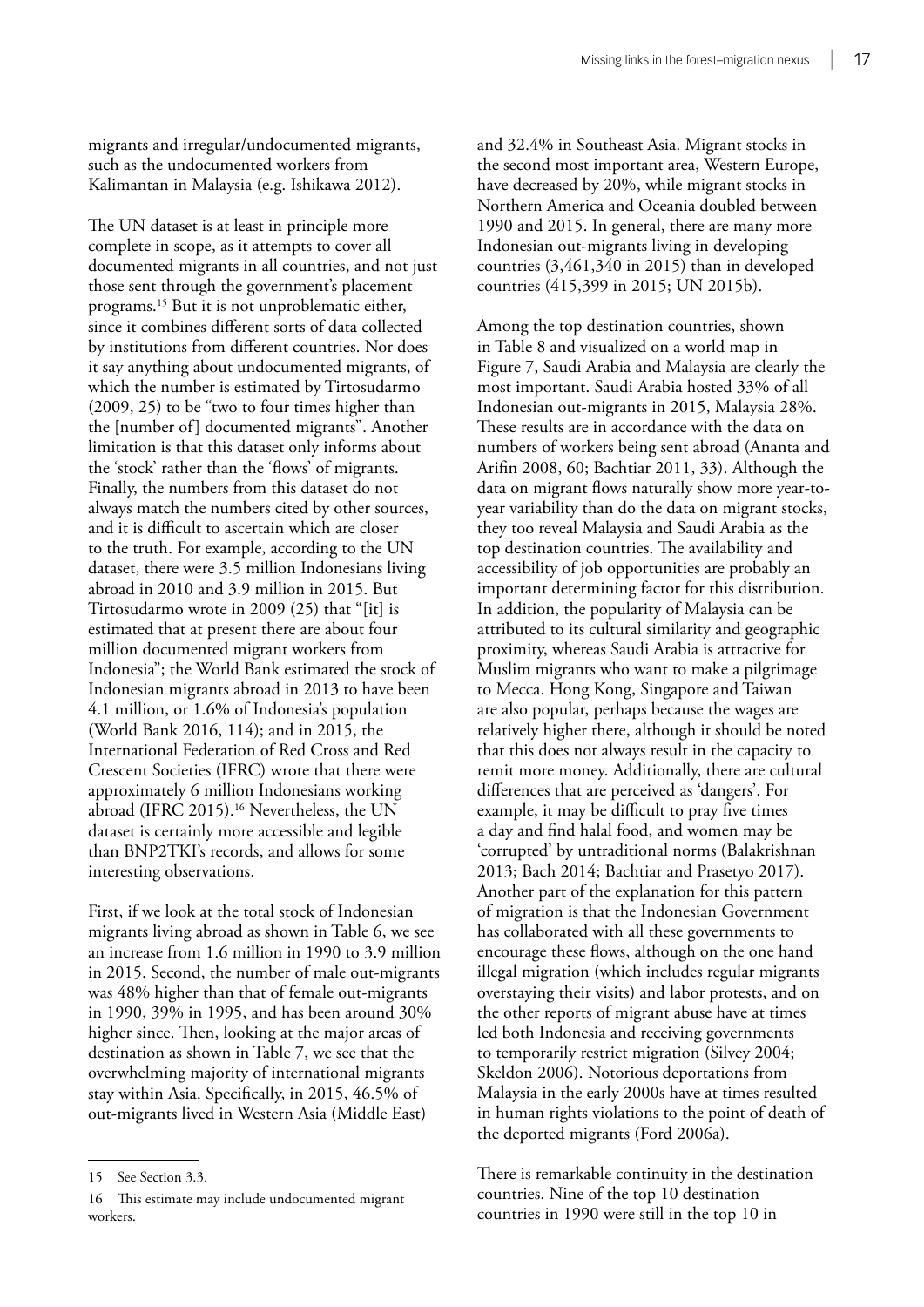| Indonesians living<br>abroad | 1990      | 1995      | 2000      | 2005      | 2010      | 2015      |
|------------------------------|-----------|-----------|-----------|-----------|-----------|-----------|
| Male out-migrant stock       | 975,619   | 1,134,306 | 1,323,638 | 1,527,726 | 1,981,814 | 2,179,458 |
| Female out-migrant stock     | 659,884   | 815,033   | 1.011.014 | 1,186,526 | 1.510.642 | 1,697,281 |
| Male/female ratio (%)        | 148       | 139       | 131       | 129       | 131       | 128       |
| Total out-migrant stock      | 1,635,503 | 1,949,339 | 2,334,652 | 2,714,252 | 3,492,456 | 3,876,739 |

#### **Table 6. Indonesians living abroad, by gender, 1990–2015.**

Source: UN 2015b.

| Major area of                      |           |           |           |           |           |           |
|------------------------------------|-----------|-----------|-----------|-----------|-----------|-----------|
| destination                        | 1990      | 1995      | 2000      | 2005      | 2010      | 2015      |
| Asia                               | 1,315,257 | 1,613,070 | 1,969,375 | 2,332,528 | 3,091,353 | 3,456,635 |
| Western Asia                       | 839,039   | 913,746   | 984,664   | 1,122,871 | 1,539,080 | 1,803,604 |
| Southeastern Asia                  | 287,178   | 471,645   | 706,902   | 888,791   | 1,183,361 | 1,257,190 |
| Eastern Asia                       | 116,025   | 141,691   | 178.809   | 195,977   | 218,042   | 236,437   |
| Southern Asia                      | 73,015    | 85,988    | 99,000    | 124,889   | 150,870   | 159,404   |
| Europe                             | 207,671   | 199,865   | 198,602   | 195,830   | 190,888   | 186,037   |
| Western Europe                     | 202,833   | 191,153   | 185,687   | 179,684   | 169,961   | 163,113   |
| Northern America                   | 55,685    | 67,981    | 82,908    | 93,090    | 104,989   | 112,877   |
| Oceania                            | 48,340    | 57,006    | 68,997    | 75,622    | 85,487    | 98,843    |
| Africa                             | 8,035     | 10,794    | 14,016    | 16,010    | 18,102    | 20,408    |
| Latin America and<br>the Caribbean | 515       | 623       | 754       | 1,172     | 1,637     | 1,939     |

#### **Table 7. Indonesians living abroad by major area of destination, 1990–2015.**

Source: UN 2015b.

2015.17 Furthermore, of the top 20 destination countries in 1990, 17 were still top 20 in 2015. The other three did not fall far in the rankings: Papua New Guinea fell to 22nd, Timor-Leste to 25th and France to 27th. This shows that the history of migration movement is another crucial determining factor for current migration flows: Indonesians migrate most to countries that have a history of hosting Indonesians and where, as a result, migrant networks have become established. Interesting exceptions are Jordan and South Korea – for example, in 1990, only 65 Indonesians were recorded as living in South Korea, compared with over 33,000 in 2015. However, this may also have to do with improvements in methods used or administrative capacities for recording migrants.

There are clear gender divisions among the types of occupation of international migrants. In general, most domestic workers and caregivers are women, and most construction, agriculture and manufacturing workers are men (Tirtosudarmo 2009, 26; Balakrishnan 2013, 152–153).18 Official migration is dominated by women, whereas irregular migrants tend to be men (Hugo 2007). There are also clear differences in type of occupation taken up by migrants per receiving country: "Domestic helpers, around 80 percent of total Indonesian migrant workers, are exported to Hong Kong, Taiwan, Singapore, Malaysia and the Middle East. Construction and plantation workers [are] mostly employed in Malaysia, while manufacturing

<sup>17</sup> Between 1990 and 2015, Singapore 'rose' from 11th to 4th most popular destination country, and Qatar fell from 4th to 12th.

<sup>18</sup> "Approximately seventy two percent of Indonesian migrant workers are women, with almost ninety percent of them employed as domestic workers in the Middle East and South-East Asian countries." (Tirtosudarmo 2009, 26).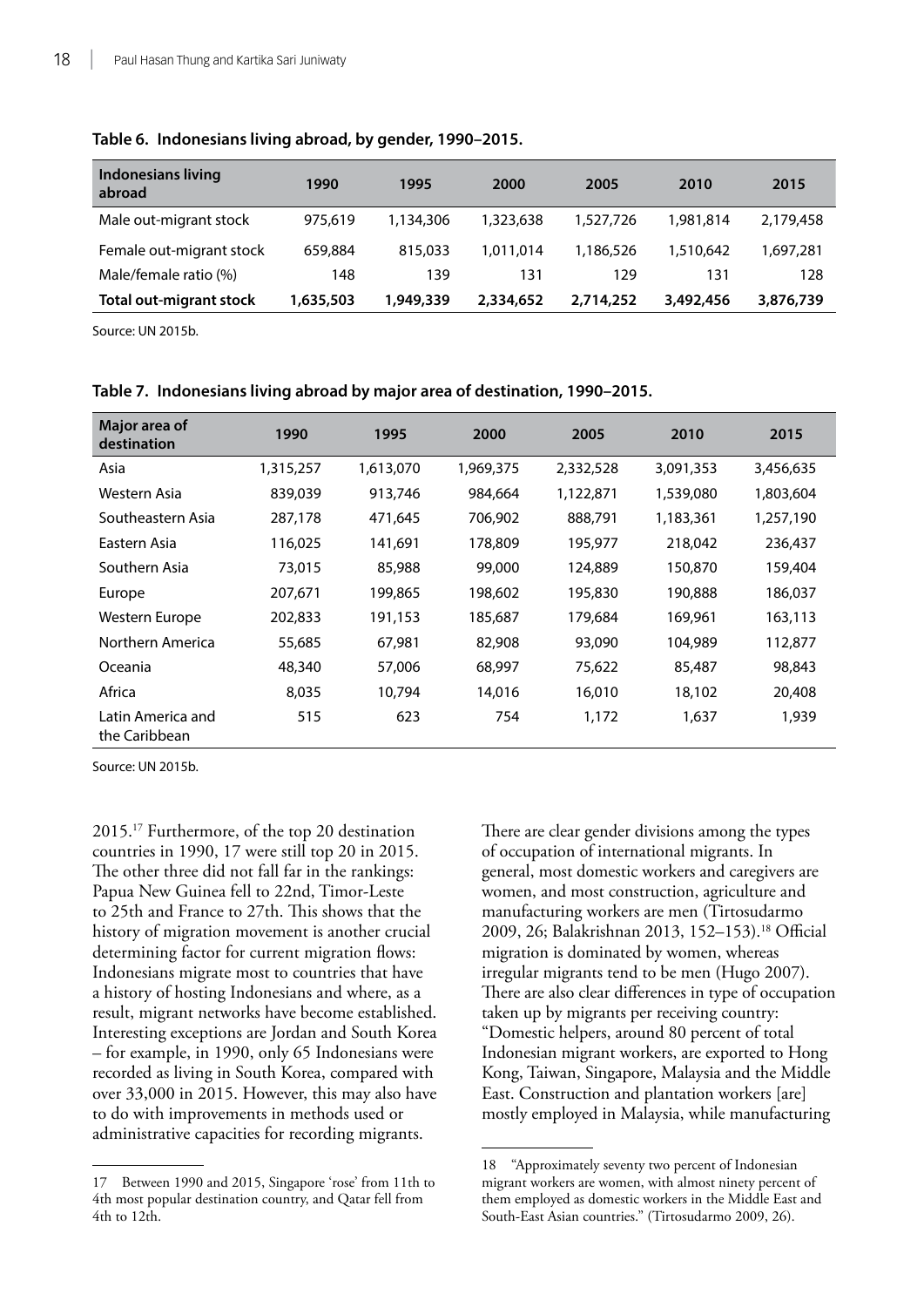| Ranking<br>2015<br>(1990) | Country                        | 1990    | 1995    | 2000    | 2005    | 2010      | 2015      |
|---------------------------|--------------------------------|---------|---------|---------|---------|-----------|-----------|
| #1 $(+1)$                 | Saudi Arabia                   | 635,007 | 650,793 | 668,666 | 825,998 | 1,070,951 | 1,294,035 |
| #2 (#2)                   | Malaysia                       | 252,710 | 421,423 | 634,380 | 775,648 | 1,024,344 | 1,070,433 |
| #3 (#8)                   | <b>United Arab</b><br>Emirates | 46,598  | 68,471  | 94,285  | 121,621 | 267,618   | 260,312   |
| #4 (#11)                  | Singapore                      | 21,520  | 34,241  | 50,277  | 91,090  | 136,979   | 163,237   |
| #5 (#6)                   | Bangladesh                     | 70,627  | 84,052  | 97,476  | 123,383 | 149,290   | 157,862   |
| #6 (#5)                   | Hong Kong                      | 90,186  | 100,652 | 111,117 | 121,316 | 131,809   | 134,593   |
| #7 (#3)                   | Netherlands                    | 186,717 | 173,584 | 166,679 | 155,822 | 141,028   | 132,159   |
| #8 (#10)                  | Kuwait                         | 38,147  | 34,017  | 43,100  | 52,859  | 75,801    | 99,485    |
| #9 (#7)                   | United States of<br>America    | 48,387  | 59,258  | 72,552  | 81,051  | 90,544    | 96,734    |
| #10 (#9)                  | Australia                      | 39,102  | 45,651  | 58,670  | 60,300  | 71,160    | 84,026    |
| $#11$ (#17)               | Oman                           | 4,605   | 12,728  | 17,274  | 19,887  | 25,710    | 70,114    |
| #12 (#4)                  | Qatar                          | 108,178 | 130,606 | 133,562 | 64,612  | 48,072    | 43,049    |
| #13 (#12)                 | China                          | 21,305  | 24,962  | 28,619  | 31,573  | 34,528    | 39,736    |
| #14 (#52)                 | Republic of Korea              | 65      | 8,121   | 18,763  | 18,483  | 25,526    | 33,340    |
| #15 (#22)                 | Japan                          | 3,624   | 7,052   | 19,347  | 23,481  | 24,895    | 27,354    |
| #16 (#16)                 | Bahrain                        | 6,151   | 7,640   | 9,152   | 14,859  | 23,845    | 22,513    |
| #17 (#13)                 | Germany                        | 8,819   | 9,827   | 10,834  | 14,910  | 18,985    | 19,639    |
| #18 (#14)                 | Canada                         | 7,298   | 8,723   | 10,356  | 12,039  | 14,445    | 16,143    |
| #19 (#19)                 | Libya                          | 4,228   | 6,863   | 9,612   | 10,591  | 11,587    | 13,064    |
| #20 (#45)                 | Jordan                         | 183     | 6,415   | 12,641  | 18,257  | 23,478    | 10,995    |
| #22 (#15)                 | Papua New Guinea               | 7,118   | 7,293   | 5,460   | 9,667   | 8,218     | 8,343     |
| #25 (#18)                 | Timor-Leste                    | 4,485   | 4,893   | 5,337   | 5,666   | 5,501     | 5,426     |
| #27 (#20)                 | France                         | 3,852   | 3,977   | 4,101   | 4,242   | 4,572     | 4,946     |

**Table 8. Outmigrant stock from Indonesia living in the 23 countries that were among the top 20 most popular destination countries in 1990, 2015 or both, between 1990 and 2015.** 

Based on UN 2015b.

laborers are employed in South Korea, Taiwan and Malaysia" (Tirtosudarmo 2009, 31). These patterns are reflected by the extremely gendered patterns of where migrant workers were sent in 2001 and 2005 as shown by Tirtosudarmo (2009, Table 4.2). Migrants to Europe, the United States, Japan and South Korea were almost exclusively men; migrants to Singapore, Hong Kong, Taiwan and the Middle East were almost exclusively female; and migration to Malaysia was mixed.

Furthermore, it is worth noting that most international low-skilled migrants seem to be circular migrants, who eventually return to Indonesia. In a 2009 survey of low-skilled

Indonesian migrant workers in Peninsular Malaysia, Balakrishnan  $(2013)^{19}$  finds that three quarters intended to return to Indonesia. Such circular migrants have different characteristics from permanent migrants. Balakrishnan (2013, xii) finds that "circular migrants are more likely to be young single males, while permanent migrants are more likely to be females with a working spouse in the host country". He reports that circular migrants were better educated, most likely working on plantations or doing domestic work, whereas permanent migrants were more

<sup>19</sup> See Section 3.3, [C5].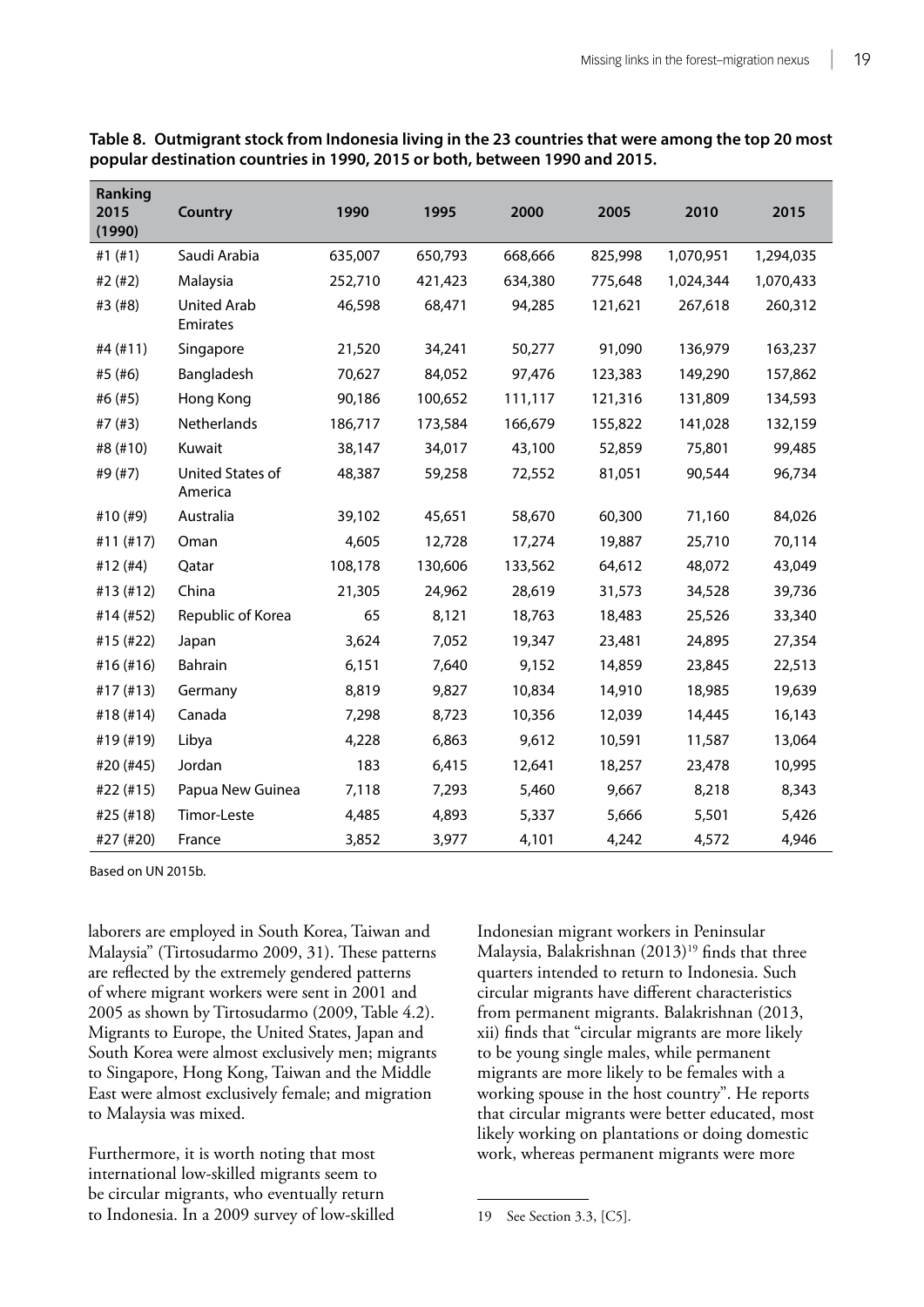<span id="page-29-0"></span>

**Figure 7. Number of Indonesians living in the top 23 destination countries in 2015.** Based on the United Nations Global Migration Database (UN 2015b).

likely to have only primary or no education and worked in construction, services and other sectors (Balakrishnan 2013, 299). Adverse policy – such as Malaysia's in-migration policy which limits the possibilities for legal, circular migration – was found to make things more difficult for circular migrants, who typically had poorer working conditions, faced larger constraints in visiting their home countries, and did not create human capital that could be transferred back home. But they did have stronger social commitment to the home country, send more remittances and have higher education (because they are younger).

Finally, there are several migration flows other than that of low-skilled labor. Indonesians moving to Organisation for Economic Co-operation and Development (OECD) countries tend to settle permanently and be highly skilled.<sup>20</sup> The largest group is in the Netherlands, which of course reflects its historical colonialist relation to Indonesia (137,485 Indonesian-born residents in 2002), but the communities in the United States and Australia are growing the quickest (respectively 75,370 and 56,914 Indonesian-born residents in 2005; Hugo 2007). It is also not uncommon for women to marry men from other Asian countries and permanently settle there, which, for example, has created a significant community in Taiwan (Hugo 2007), with an estimated flow of over 10,000 Indonesians marrying and moving to Taiwan in 2003 (Ananta and Arifin 2014, 33). Jones (2012, 2) estimated that about 1% of Indonesian marriages were international marriages. It is said that Indonesians increasingly study abroad. Australia, Singapore and Malaysia are the main destinations, although the United States is particularly popular for postgraduate studies. Ananta and Arifin (2014, 32) report that there are no statistics of how many Indonesians study in Singapore and Malaysia. The number of Indonesians holding student visas in Australia rose slightly between 2005 and 2011, from 9,827 to 11,671 (Ananta and Arifin 2014, 32–33).21

<sup>20</sup> Of those Indonesians who migrated to OECD countries in 2011, 41.7% were tertiary educated (World Bank 2016, 144).

<sup>21</sup> The magnitude of these numbers is at odds with the significantly higher numbers of the Australian Government Department of Immigration and Border Protection cited by Hugo (2007), according to which a steady 20,000 Indonesian students have *arrived* in Australia each academic year between 1998 and 2005.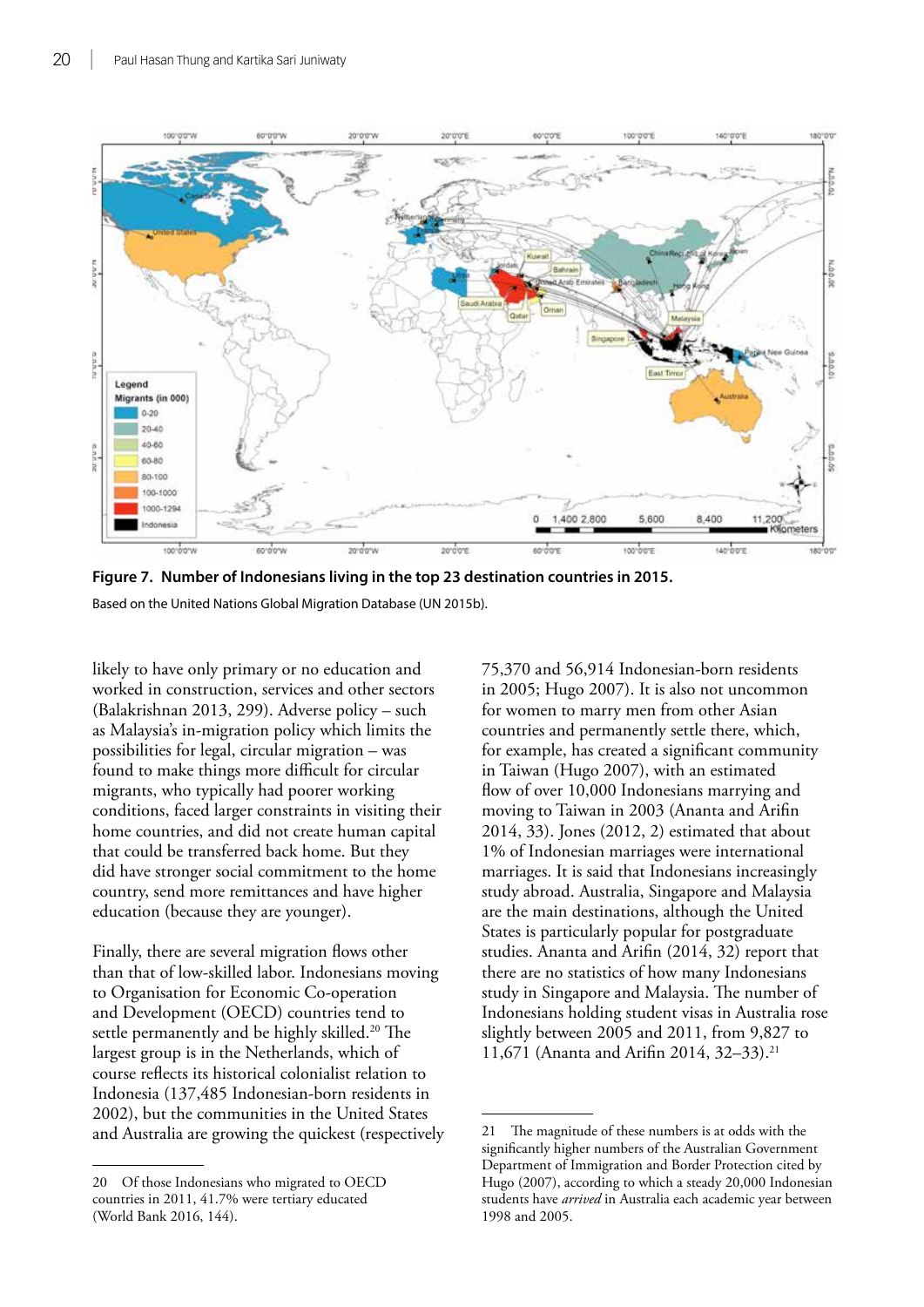<span id="page-30-0"></span>

#### **Figure 8. Remittance flows into and out of Indonesia in USD million.**

Based on numbers reported by Bank Indonesia, as compiled by the World Bank (2017a, 2017b), cf. World Bank (2016); inspired by a similar, but not up-to-date, figure by Ananta and Arifin (2014, 3).

#### **1.3.3 Remittances**

Labor migrants are seen by the Indonesian Government as "a promising non-oil export commodity" (Ananta and Arifin 2014, 34) because of the remittances they send and take back home. Bank Indonesia reported an inflow of remittances of USD 9,659 million for 2015, which was the 14th highest of all countries in the world (the top three were India: USD 69 billion; China: USD 64 billion; and the Philippines: USD 28 billion; World Bank 2017a). This was the equivalent of 1.1% of GDP, which is considerable but not spectacularly high, if we compare it with 1.4% in Peru, 9.8% in the Philippines and 28.8% in Tajikistan (World Bank 2017a).

The trend in Figure 8 shows a very marked increase in remittances sent to Indonesia, which is linked to the growth in international migrant workers sent abroad as intended and facilitated by the government. However, as can also be seen in Figure 8, remittances into Indonesia are estimated to have fallen in 2016 by 4.4% compared with 2015. This was part of a general slump in remittances to developing countries, which the World Bank attributed to "weak economic growth in Europe, the Russian Federation, and the Gulf Cooperation Council (GCC) countries (cyclical factors), and exchange controls, burdensome regulations, and antimigrant policies in many countries" (World Bank 2017c, 1). Remittances to Indonesia were most affected by the weak growth in Gulf countries, and were connected to low oil prices as well as to a ban on sending workers to the Middle East, which was part of the Indonesian government's efforts to protect its labor force from reported abuse (World Bank 2017c, 21). With stabilizing oil prices, however, remittances are expected to "rebound modestly" in 2017 (2.2% growth; World Bank 2017c, 22).

When interpreting these numbers on remittances, it should be kept in mind that they are calculated simply by multiplying the average amount of money sent by remitters with the stock of migrants abroad, and that the latter are provided by BNP2TKI (BI 2009b, iii). As we have seen above, these numbers are at best an estimation of the number of migrants that have been processed by official recruitment agencies, and say nothing about migrants who moved through unofficial channels. Although Bank Indonesia (see data source [E1]) claims to make statistical adjustments for irregular migrants in its calculation of international remittances, it is not reported what assumptions they make about the number of irregular migrants or what these are based on. According to Hugo (2007), the official estimation could be a severe underestimation. He estimates that "official remittances probably represent less than a half of the total".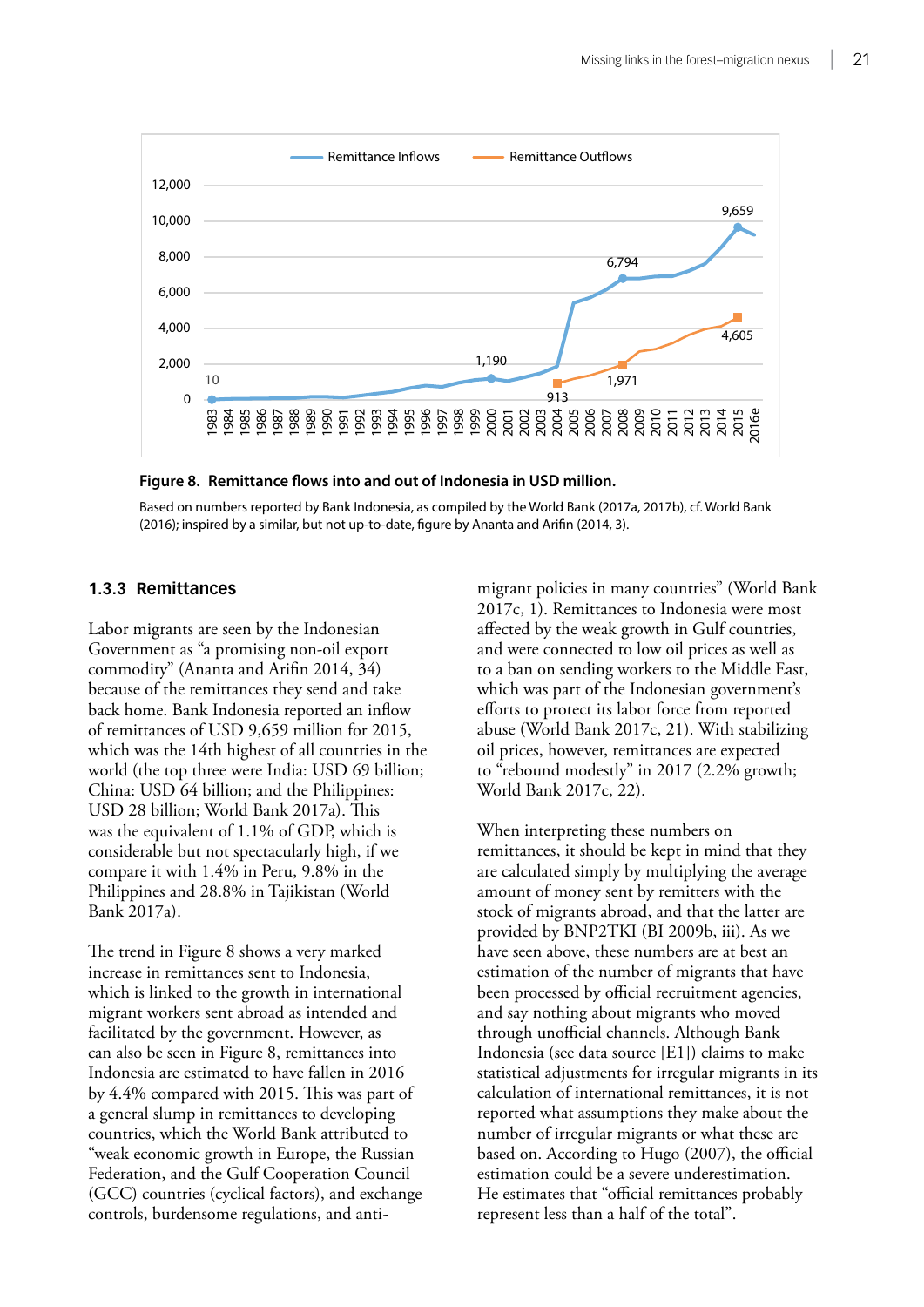<span id="page-31-0"></span>Bank Indonesia's 2008 survey on remittance patterns among 2000 international migrant workers found that they tended to earn between USD 100 and 200 per month, with male workers and those in the formal sector (agriculture, manufacturing, construction) earning more than female workers and those in the informal sector (domestic workers and drivers; BI 2009a, 34–36). The proportion of income remitted back to Indonesia was found to vary greatly with country of residence and type of occupation (BI 2009a, 46). On average, informal workers remitted 44% and formal workers 36% of their wages. A total of 82% of remitters were found to use official banking services for sending the money. Finally, more than half of the households indicated they used the remittances to cover daily necessities such as food and transportation, almost 30% used remittances to build or renovate homes and 26% used them to cover school fees.

A survey by the International Organization for Migration (IOM) of 500 remittance beneficiaries (IOM 2010b) in six major migrant-sending provinces found that 45% of remittance-receiving households received remittances three or four times per year, and the average amount sent per transaction was IDR 3 million (USD 303). It further found that most migrants used official channels to send remittances: 52% used Bank Negara Indonesia (BNI), 20% used Bank Rakyat Indonesia (BRI) and 17% used Western Union, whereas only 3% hand-carried the money home (IOM 2010b, 43–49). Most households used remittances to pay for basic expenditures such as food, transportation and education. Furthermore, 45% used remittances to pay off debts, and 37% to deposit as savings (IOM 2010b, 50). A survey of 300 Indonesian remittance senders living in two provinces of Malaysia found that they sent an average of USD 168 per remittance (IOM 2010b, 80), with 33% of migrants sending money home monthly, and 24% every other month (IOM 2010b, 81).

Turning to the outflow of remittances, the data from World Bank (2017b) show a strongly increasing trend, with a fivefold increase in outward remittances between 2004 and 2015, reaching almost half the value of inward remittances by 2015 (USD 4.6 billion). Ananta and Arifin (2014, 37) remarked on this trend, that "if [it] continues, Indonesia will experience deficit remittances in the next 10 years". However, the idea that outflows of remittances are rapidly rising is questionable considering that these data are estimated based on unreliable data about the number of foreign workers in Indonesia, their wages and the proportion of their wages they send home (BI 2009b; see 'IMF' in Section 3.4). For example, we have seen that the Ministry of Manpower recorded a strong increase of foreign workers between 2003 and 2011 from 18,000 to 118,000 (Ananta and Arifin 2014, 37), whereas such an increase is not at all reflected in the UN's (2015b) data on migrant stocks in Indonesia. Moreover, it is unclear how the proportion of wages remitted home is estimated in the absence of a published survey on remittance patterns among foreign workers in Indonesia. Finally, the data on outflow of remittances only go back to 2004, a moment in time when the international migrant stock in Indonesia was temporarily decreased as a result of the 1998 political and economic crisis. The data are therefore not suitable for extrapolating longterm trends.

### **1.4 Conclusion**

While we may reasonably conclude that migration is increasing in importance, it is not possible to simply state that internal population mobility has increased, because it is a dynamic, heterogeneous and multifaceted factor. We have seen that there are many options as to the scales, places, times, genders and ages for which trends may be described. We have also observed that migration intensity and trends in migration intensity vary between these options. For example, we have noted that despite an increasing trend in the proportion of interprovincial *lifetime* migrants, there was a nationally decreasing trend in the proportion of interprovincial *recent* migrants. We have not found an explanation for the discrepancy between lifetime and recent interprovincial migration. Moreover, several variables are not well measured or reported, such as internal remittances, the flow of international outmigration and migration trends on a subprovincial level. Nevertheless, some trends and patterns can be described based on the available evidence.

In 2010, 28.8 million individuals, or 11.4% of the population lived in a province different from their province of birth, which is a considerable increase when compared with 7% in 1980. In 2010,19.1% of the population were interdistrict migrants. In East Kalimantan, as much as 36.8%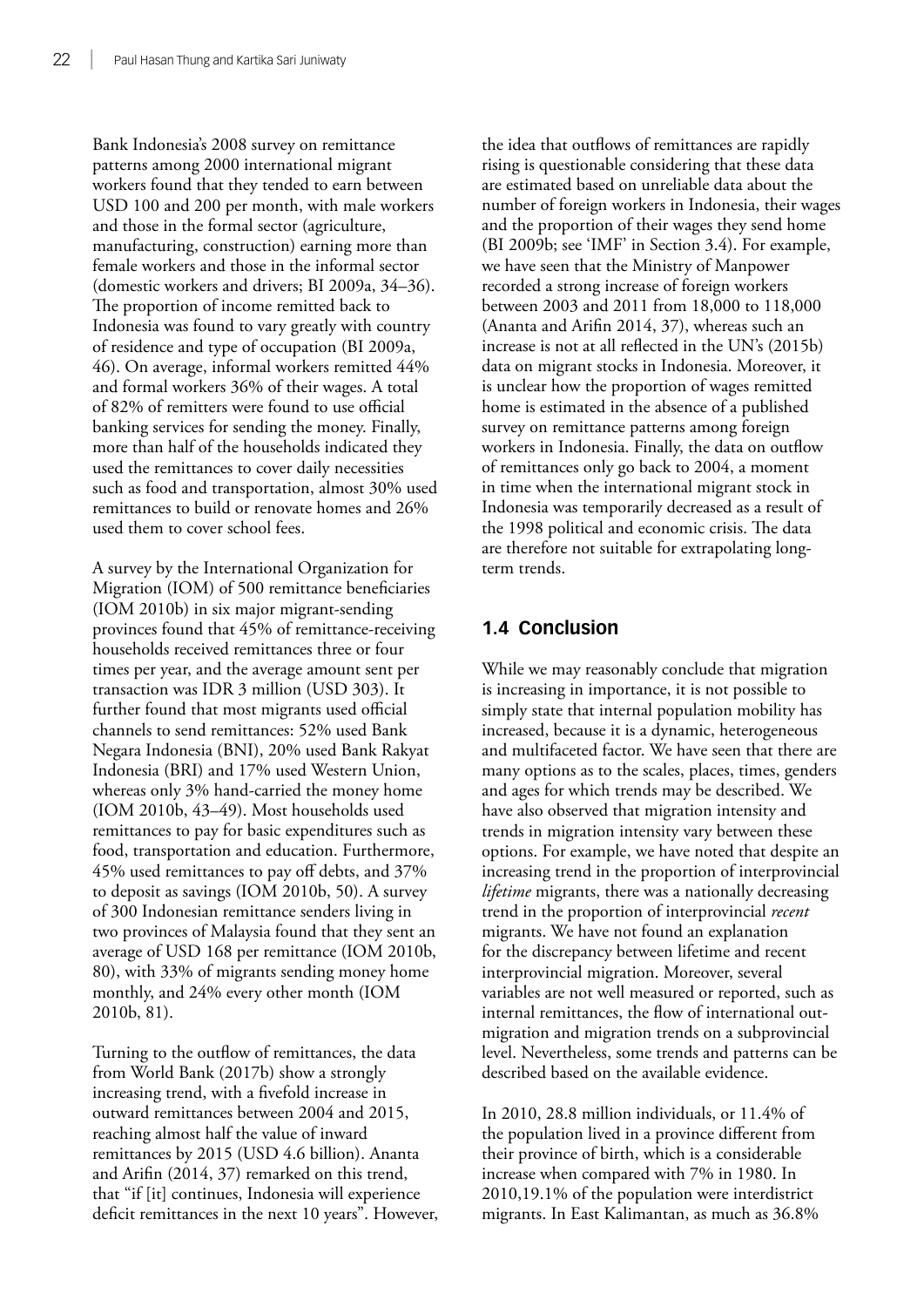of the population came from a different province. Nationally, 72.7% of those classified as lifetime interprovincial migrants were living in cities, indicating that migration fuels urbanization. However, this effect tended to be lower or opposite in Kalimantan.

By comparison, 3.5 million Indonesians were found to be living abroad in 2010. Thus, as might have been expected, Indonesians migrate far more often to a place within Indonesia than abroad, even though this number probably does not include many of the undocumented migrants. Nevertheless, the significance of international migration as temporary labor migration is rapidly increasing. In 2015 there were almost 3.9 million Indonesians living abroad. International migration generates an increasing amount of remittances, an estimated USD 10 billion in 2015 (1.1% of GDP), which enhances the economic well-being of the recipients, might stimulate regional development and also fulfills a national function as a source of foreign exchange. This too might be a severe underestimation.

When we are interested in specific groups of people, it is important to be aware that migration rates vary and fluctuate to a large extent, which renders less meaningful statistics that are aggregated at the national level. Such aggregate statistics are useful for linking migration patterns to the national political–economic context and for comparing the Indonesian situation with that of other nations. But to understand migration patterns in a given place at a certain time, for a certain group of people, it is necessary to look at more specific statistics that are largely explained by specific contexts. The volatility (over time) and variability (over scale, space, age,

gender and type of destination) of migration variations cannot be explained by aggregate statistics at the national level. There are undoubtedly interesting context-specific explanations for these differences, but to examine their details is beyond the scope of this paper.

Furthermore, the fact that there is a large fluctuation over time, implies that we need recent data in order to accurately estimate current patterns of internal migration. Unfortunately, analyses of the data from the most recent intercensal population survey (SUPAS 2015) have, to our best knowledge, not yet been published. This points at a broader issue concerning the existence and accessibility of data, and analyses thereof, which will be discussed in Section 3. In that section, we will give an overview and assessment of data sources. We will identify questions and indicators on which there is currently insufficient data available. We will also indicate which sources of information could be analyzed and interpreted more deeply, particularly in order to investigate the relationship between migration-, forest- and land-use-related issues.

Besides the collection, analysis and description of data on migration patterns, their interpretation is a different matter again. How do we make sense of these patterns, in terms of their causes and effects? How and why do many young Indonesians move to cities and abroad, and how does that affect the places they leave behind? What happens to a province when over a third of its inhabitants were born elsewhere? Questions arise concerning economic development, well-being, family life, gender, environmental management and more. In the following section, we will look at research addressing such questions in Indonesia.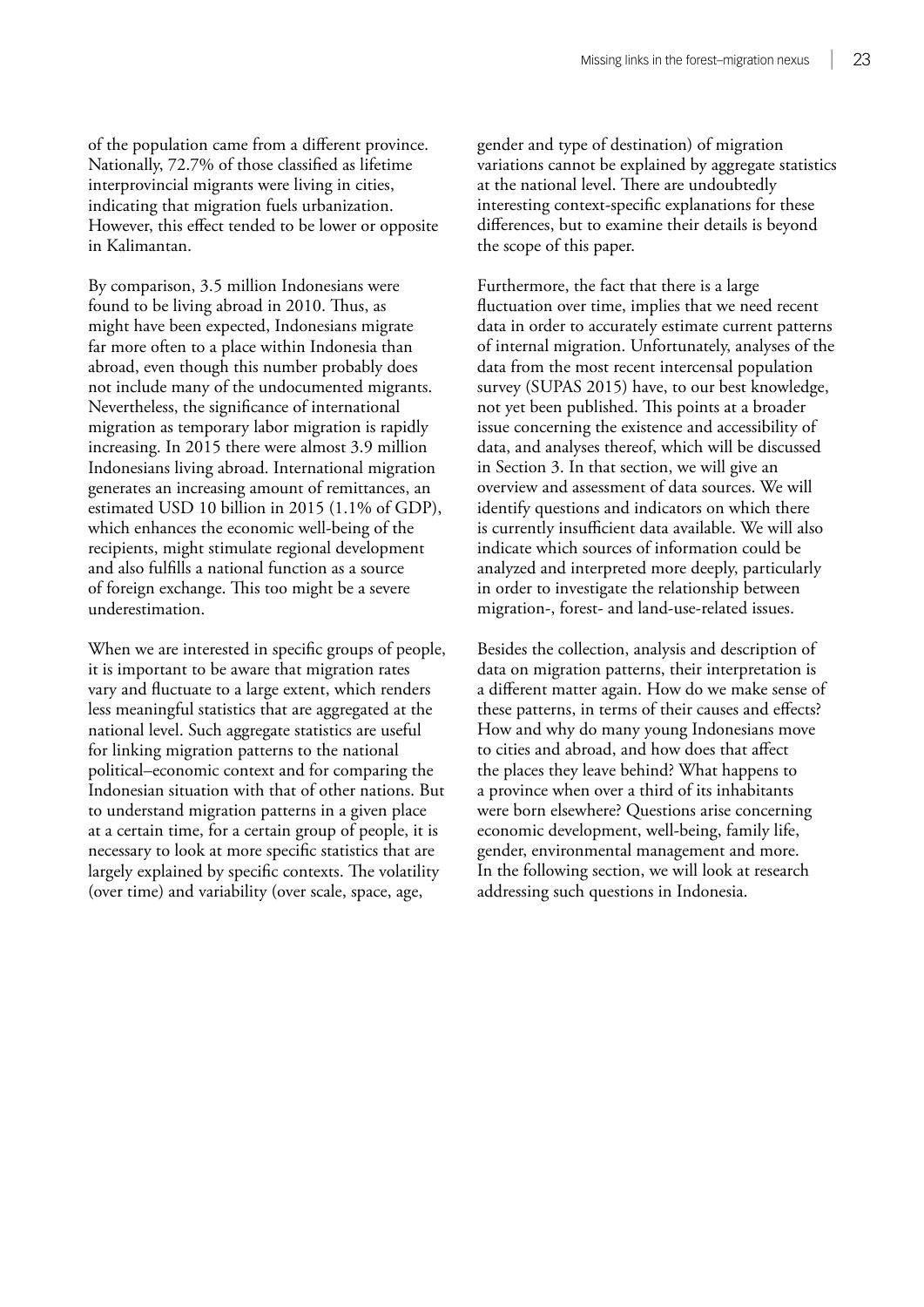## <span id="page-33-0"></span>**2 Drivers and effects of migration and their relation to forests**

### **2.1 Introduction**

This section gives an overview of research on the drivers and effects of migration in Indonesia, with special attention given to research relating migration to forests and research that is located in Kalimantan. It builds on Black et al.'s (2011) conceptual framework regarding the effects of environmental change on migration, which formalized a consensus among scholars of migration that migration can rarely be explained with reference to a single factor, because "migration is a multi-causal phenomenon in which a range of factors are inter-related" (Black et al. 2008, 7). Hence, instead of trying to identify and count "environmental migrants", Black et al. (2011, S4) proposed it was more useful to look for "the net effect of environmental change on migration in aggregate". This framework conceptualized migration as the result of "an assemblage of drivers of migration" (Black et al. 2011, S4) and distinguished five 'families' (S3) of migration drivers: (1) economic, (2) political, (3) social, (4) demographic, and (5) environmental. These families of drivers constitute the 'macro' context within which the decision to migrate takes place. Additionally, Black et al. (2011, S5) acknowledged that these drivers vary geographically and change over time. Finally, the decision to migrate is also influenced by characteristics of the household and by institutional, social, legal and political 'obstacles and facilitators'.

While Black et al.'s (2011) framework aids understanding of the effects of environmental change on migration, we also want to look at how migration in turn affects the environment. The limitations of Black et al.'s framework for this purpose are (1) that it takes environmental change to be an independent variable and (2) that it looks at migration only as an outcome and not as a factor that might in turn affect other factors. We therefore expand on their model by adding its reverse.

Where Black et al. advocated an understanding of migration as a multi-causal phenomenon, we shall also understand environmental change as a multicausal phenomenon, influenced by migration as well as a range of other, interdependent factors. Accordingly, we will talk not of 'families of drivers,' but of *types of factors*, each of which function as both drivers and effects of each other.

In what follows, we will summarize and discuss the results of previous research on drivers and effects of migration in Indonesia. We find the literature on migration in Indonesia to be relatively comprehensive, in that all these types of factors have been discussed. We start with our primary focus of investigating the relationship between migration and the environment. Subsequently, we will consider economic, social and political factors. We have not included a separate section here on what Black et al. (2011) call "demographic" factors: structure and size of the population and the prevalence of disease. Many such factors have been addressed in Section 1. Moreover, as Black et al. (2011, S6) indicate: "The effect of demographic factors on migration is most likely to be seen through interaction with other drivers." Indeed, demographic factors are at play throughout the following discussions. In conclusion, we will draw some lessons and identify possible connections between different themes that could be profitably studied further.

### **2.2 Environmental factors**

#### **2.2.1 How much environmental degradation do immigrants cause?**

Research on the relationship between migration and the environment has for decades focused on the question of whether internal migrants cause deforestation in their destination sites, and if they do, how much. For example, in 1985, Vayda and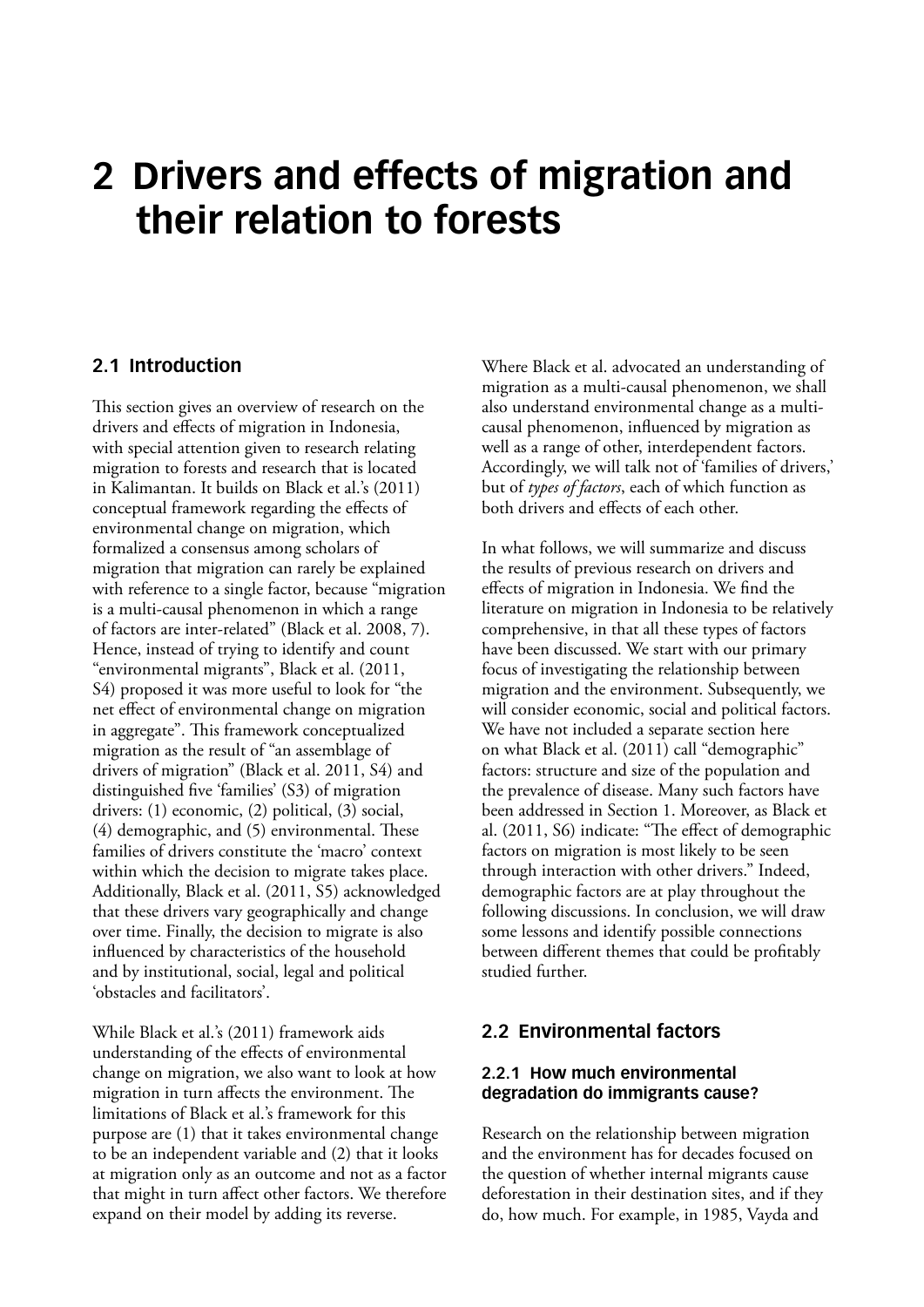Sahur wrote about "the actual or potential impact of migrant Bugis farmers on the East Kalimantan forest" (1985, 83). They found that spontaneous Bugis migrants, without requiring government assistance, can quickly transform forested environments into pepper farms. They also found that Bugis' mobility was antithetical to sustainable farming practices. Bugis migrants did not invest in soil conservation, because they anticipated being able to move to and clear new forests once the soil they were currently farming had been degraded.

Although Vayda and Sahur (1985) looked at spontaneous Bugis migrants, much of the debate about environmentally destructive immigrants in the 1980s and 1990s was in fact centered on a critique of Indonesia's transmigration program. Paradigmatic is Abdullah's (1996) case study, which describes environmental degradation caused by transmigrants in South Kalimantan. Soil conservation measures were too expensive for the Javanese transmigrants. When the plots that transmigrants had been allocated stopped producing sufficient rice as a result of decreasing fertility, transmigrants cleared forest beyond the borders of the resettlement site, up to a total of 9 km2 around the case study settlement site (Abdullah 1996, 330).

Despite the straightforwardness of such observations, case studies could not settle the debate that arose concerning the *extent* to which the government program should be held accountable for deforestation. The paradigm of the environmentally destructive immigrant has given rise to problems of quantification, starting with evaluations of Indonesia's transmigration program and continuing to date. A 1986 article in *The Ecologist* is often cited as one of the first articles to blame transmigration for severe environmental impacts (Secrett 1986; Whitten 1987; Fearnside 1997; Barter and Côté 2015). In response, Whitten (1987, 284) seeks "to correct misconceptions caused by an influential article on transmigration (Secrett 1986)" by pointing at the lack of sound ecological data, the relatively small proportion of forests allocated to official transmigrants and the fact that the deforested areas had already been classified as 'conversion forests' by the government.<sup>22</sup> Whitten argued that spontaneous migrants were a greater potential threat, as they were more numerous and harder to control, and indicated that measures should focus on better regulating spontaneous migration. Fearnside (1997) agrees that the estimates of deforestation vary, but, referring to the classification of transmigration sites as 'conversion forests,' "[found] it difficult to absolve transmigration of blame on the basis of a bureaucratic classification by the Department of Forestry" (Fearnside 1997, 562). He therefore maintains that "[t]ransmigration has been an important cause of forest loss in Indonesia" (Fearnside 1997, 553).

Although a lack of detailed, reliable data on deforestation before 2000 complicates the assessment of the extent of deforestation, a strong consensus exists about the fact that transmigration caused deforestation. Barter and Côté (2015), for example, while critical of the notion that transmigration caused violent conflict in Indonesia, take it for a fact that it caused environmental degradation, including deforestation. Potter (2012) describes how official transmigration continues to this day, on a smaller scale and through direct collaboration between sending and receiving districts rather than coordinated by the central government. She describes how the "new transmigration paradigm" is closely connected to the labor needs of expanding oil palm plantations, but fails to evaluate the social and environmental costs. Despite these costs not being analyzed in the paper, Potter is confident that new transmigration is "likely to have serious environmental implications" (Potter 2012, 283).

Since the decline of the transmigration program, attention has mostly shifted toward spontaneous migration. Better data on deforestation in Indonesia are available from 2000 onwards, and statistical analysis reveals a relationship between immigration and deforestation. Darmawan et al. (2016), comparing data on deforestation from satellite images between 2000 and 2008 with the results of the housing and population censuses of 2000 and 2010 and the intercensal survey of 2005, find a strong relation between migration and deforestation. Their results suggest that "8 migrants are associated with about 1 ha of deforestation in the subsequent five-year interval" (13). A longitudinal, multidisciplinary case study of a rural area in Central Sulawesi has yielded a similar result. It found that "a 1% increase in population [which in the area is for a large part caused by immigration] leads to a

<sup>22</sup> "Thus the focusing of ire upon the transmigration program misses the point that the fate of forests in almost all areas of Indonesia has been determined" (Whitten 1987, 242).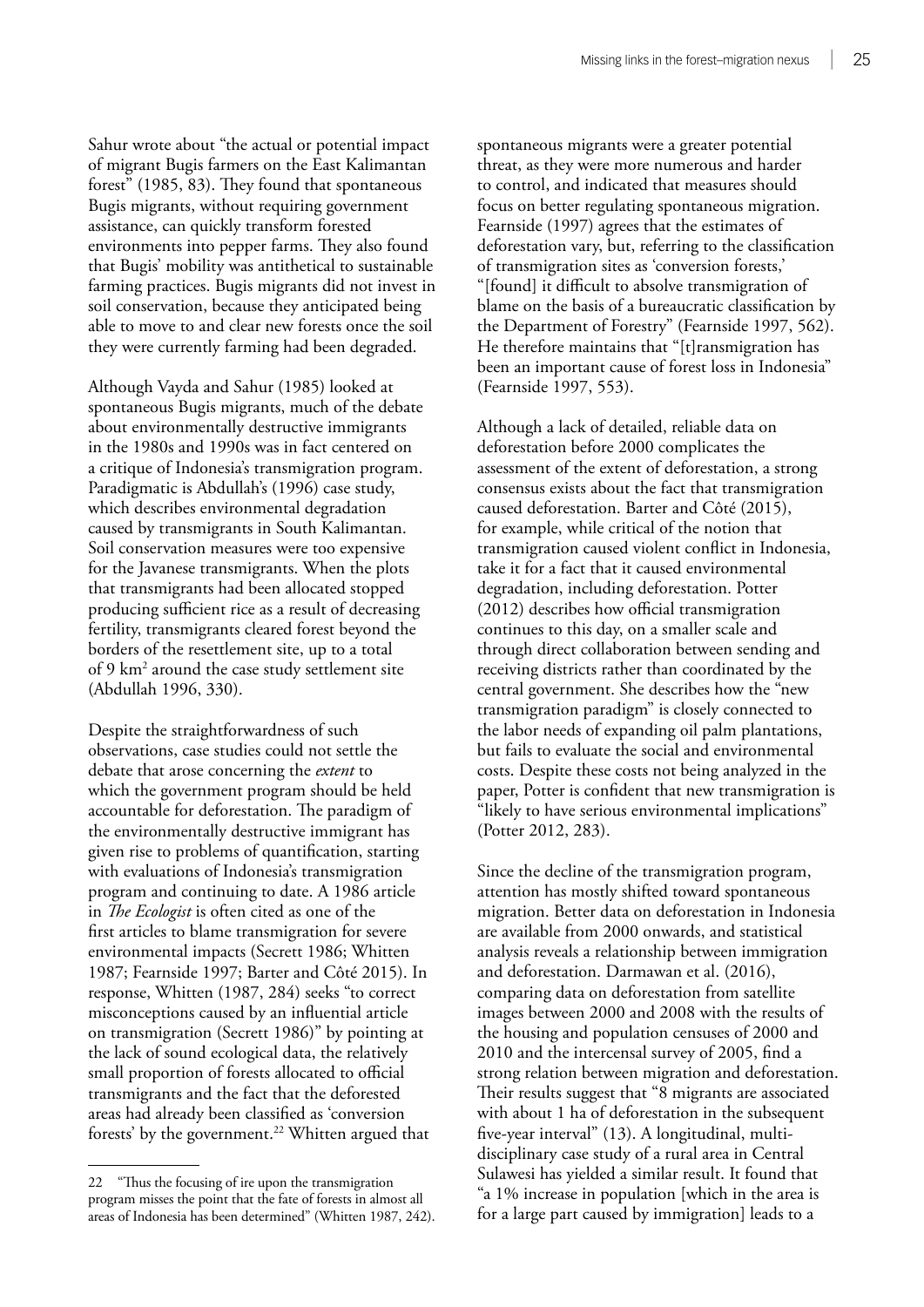0.93% increase in area cultivated [which implies forest encroachment]" (Maertens et al. 2002, 16). Another case study, which concerned the relation between migration and coastal degradation, revealed a correlation between the proportion of households with one or two migrants and coral reef quality (Cassels et al. 2005).

#### **2.2.2 Intermediary variables between migration and deforestation**

However, correlations between immigration and environmental degradation do not necessarily imply causation and they stand in need of explanation. Interpreting such data is complex and requires a contextual, qualitative approach. Researchers consistently caution that the empirical correlation should be interpreted with care. Cassels et al. (2005, 365) find that, when it comes to environmental impact, "ecological as well as social context matter more than migrant status, yet the two are interconnected". Even though the migrants in North Sulawesi tend to live in villages with poorer quality coral reefs, the authors "cannot conclude that migration is directly connected with poor environmental quality via destructive fishing behavior" (Cassels et al. 2005, 358). Rather the impact of migrants is mediated by how they are incorporated into the villages. An important mediating variable is marriage. Migrants who are married to a non-migrant were found to behave less destructively than migrants who are married to migrants. An even more important variable is the fishing sector that the immigrant is incorporated into. Migrants who work in the industrial fishing sector have a greater environmental impact than migrants who work in the subsistence sector, yet within these sectors, migrants do not exhibit more destructive fishing behavior than non-migrants. Thus, Cassels et al. (2005, 356) assert that "it is not necessarily migrants per se or household behavior that is associated with degraded coral reefs or destructive resource extractive behaviors, but industrial fishing that relies on migrant labor to fulfil their contracts". The paper fails to explain why the industrial fishing sector relies more on migrant than on non-migrant labor.

Similarly, the correlation between population growth and agricultural expansion in Central Sulawesi does not imply, according to the researchers who found the correlation, that migrants cause deforestation. Instead, Maertens et al. (2002) consider the correlation to be an effect

of a combination of economic factors. Population increase is, for them, one factor, interacting with other factors that together influence agricultural expansion. Exogenous changes, such as agricultural technology improvement and lowering of transaction costs, have reduced agricultural expansion in the short run, but increased population pressure through in-migration in the long run. This could only lead to agricultural expansion because of the abundance of land and low rates of off-farm labor absorption in the study area.

Following Maertens et al. (2002), a series of papers has continued to add more nuance to the interpretation of the relationship between immigration and land use change in Central Sulawesi. Faust et al. (2003), interpreting the same data, find it similarly difficult to answer the question: "Does migration lead to destabilization of forest margins?" They argue for the relevance of a distinction between local and non-local migrants and find that migrant households from other provinces cultivate 35% more land than indigenous people or local migrants, and that they clear almost twice as much forest for agriculture, on average. They therefore conclude that inmigration "*can* have problematic effects with regard to the environment" (Faust et al. 2003, 25, emphasis added). However, the overall evidence is mixed. First, this is because the village-level data, which do not distinguish between local and nonlocal migrants, do not clearly reflect the impact of migrants on forest cover. On the contrary: "In migrant villages, the average total agricultural area per household was even lower than in the other village types" (Faust et al. 2003, 23).

The second reason is the ambiguity of technological innovation as a determinant of agricultural expansion. The techniques of cocoa cultivation that immigrants are credited with bringing to the area, reduces the amount of land needed to obtain a given level of income but simultaneously incentivizes further deforestation (by increasing the rewards). In the long run, extra complications in cocoa farming may arise as problems of fertility and pests emerge in mature plantations, and implications for deforestation are unpredictable.

In a third paper that addresses the relation between migration and land-use change in Central Sulawesi, Weber et al. (2007) argue that migration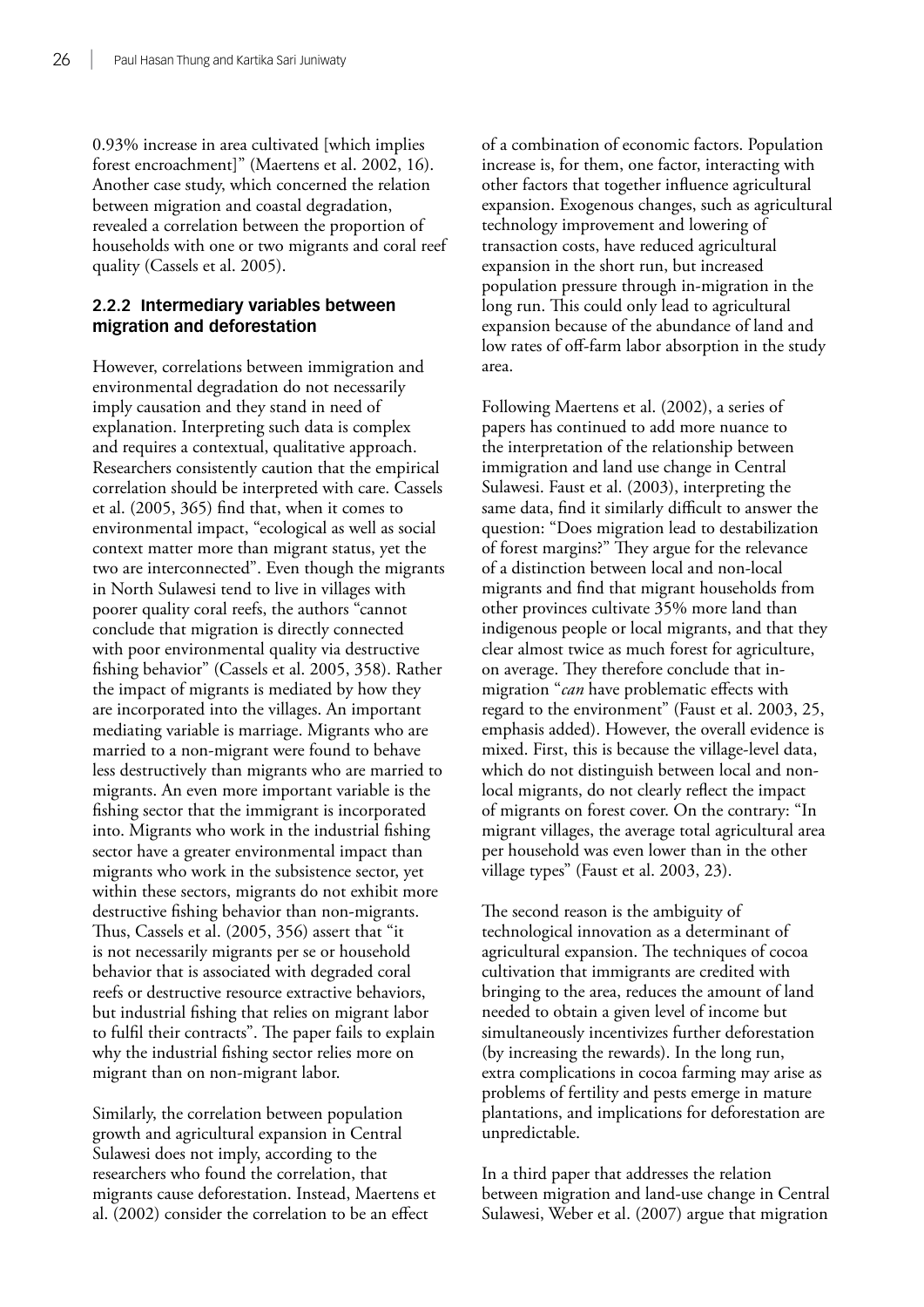is an important *cultural* factor in land-use change. Examining a shift from subsistence farming to cash-crop farming, they show that although the transition is largely driven by economic factors, such as demand for cocoa, the transition is faster in villages with more Bugis migrants. These variations are explained by the differences between the cultural orientation systems and information networks of Bugis immigrants and those of the local population. The cocoa trees are planted in fields that were previously used for subsistence farming, as well as in recently cleared forest.

A fourth paper on Central Sulawesi shows that in-migration may also have positive effects for the tropical forest (Grimm and Klasen 2015). Grimm and Klasen show that in-migration led to pressure on land, which motivated the development of a formal land tenure system, which has in turn attracted investment in land, spurring agricultural intensification. This may help relieve pressure from forests. In a similar manner, Klasen et al. (2010) argue that immigration is ambiguous because it is on the one hand a direct driver of deforestation and on the other a driver of economic development, which reduces deforestation.

In a case study in Jambi, Sumatra, Galudra et al. (2014) describe yet another mediating variable. In-migrants, through interaction with government, local communities and private concession holders, have become part of the processes through which land tenure arrangements change. Changes in land tenure arrangements can in turn lead to or prevent deforestation, depending on the type of behavior that it encourages. Unfortunately, the authors do not make explicit which is the case in Jambi. Instead, they make the general argument that the influence of in-migrants on the land tenure system needs to be considered when designing interventions aimed at reducing carbon emissions. In what follows, we will discuss some case studies that direct attention precisely to the institutional structure of resource management and its relation to migration.

#### **2.2.3 Resource management institutions**

Although the theme of immigration and deforestation dominates the literature, case studies have sporadically addressed the relation between migration and the forest from a different perspective in which forests are seen as a natural resource that is managed through institutional

structures, and migration as a process that influences resource management and competition.

Regarding the management of forests, Wadley (1997) examines male circular labor migration from West Kalimantan and how it impacts forest– fallow farming in the communities they leave behind. Although the absence of the men increases the workloads for women, this was effectively absorbed through the widespread use of chainsaws and a system of labor exchange.<sup>23</sup> As a result, the capacity of households to produce sufficient rice for subsistence was not diminished, and nor did households need to resort to (less labor-intensive but less-productive) short-fallow cultivation systems.

Wadley also demonstrated that for people who need to design forest management interventions, local histories of settlement and migration contain important practical insights. Looking at the history of settlement and displacement in Danau Sentarum National Park, Wadley (2002) provides insight into "how local people came to be where they are now, and how they view the local landscape […] how reserve resources have been shaped by the people who have relied on them in the past; and […] into present and future conditions, such as how resource competition between reserve residents is and might be structured and perceived" (Wadley 2002, 330). Based on this historical insight, Wadley outlines the critical challenges for the future of the park that interventions must deal with. Efforts by conservationists to implement co-management as an effective and equitable form of conservation would need to deal with the historical tensions between two groups of settlers: the Muslim *Melayu* and the Christian *Iban*. The settlement of both groups has been a long process, starting hundreds of years back, but both see the other as relative newcomers and have contested their claims to the resources, although there has also been peaceful relations of trading and kinship. The conservation manager would need to be aware of local divisions as well as shared interests to effectively create management institutions.

Abe (2006) describes how patterns of unsustainable land use can persist over multiple generations of migrant communities in Sumatra's peat swamp forests. He observes that these communities fail to

<sup>23</sup> Additionally, we may note that the adoption of herbicides has also been observed to be an important factor in alleviating the workloads of women in swidden farming in Kalimantan (personal communication from Moira Moeliono, 2017).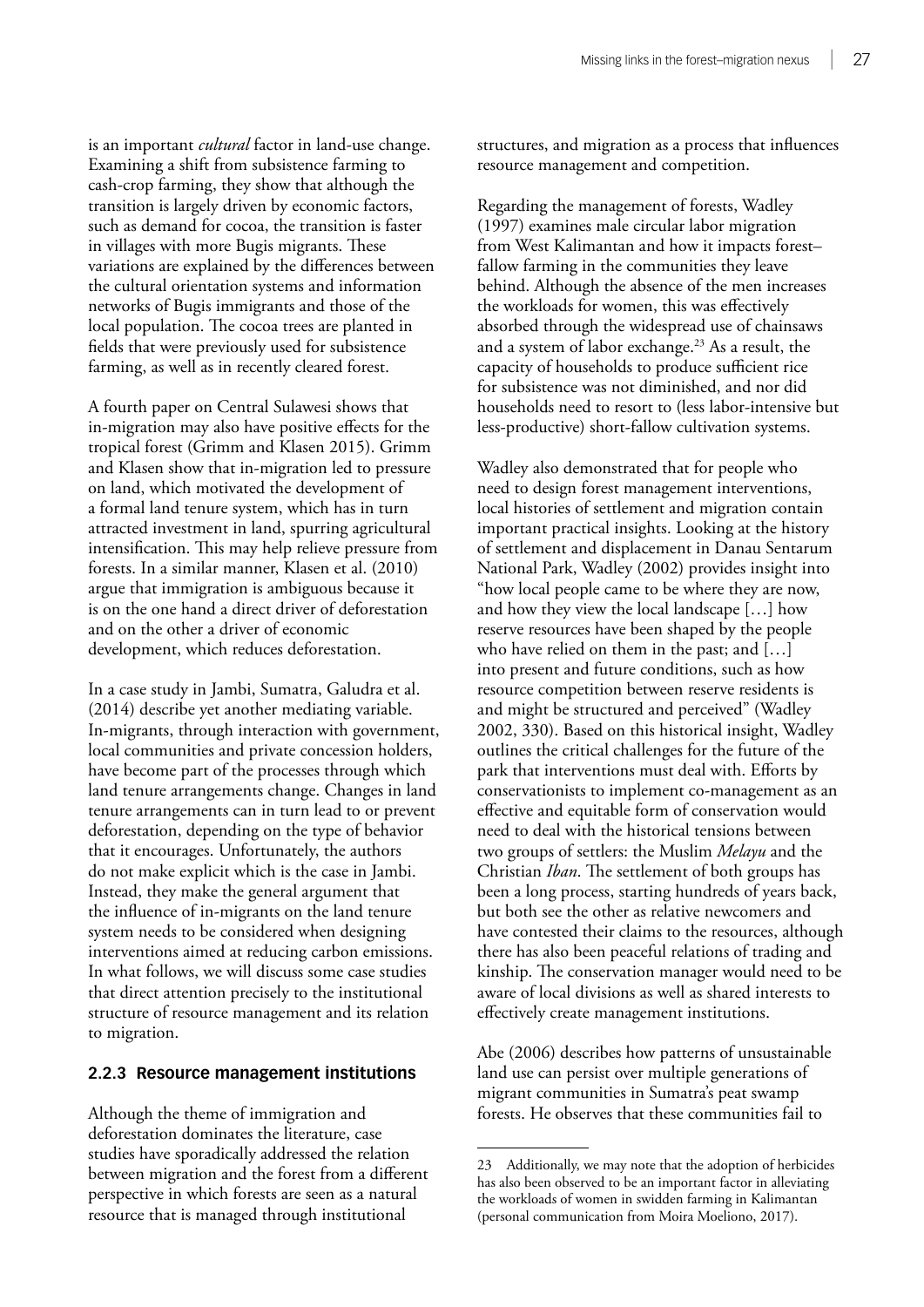mature but remain "frontier communities", that is, "migrants who moved to these locations persist as migrants or strangers in the region that is now their home" (Abe 2006, 259). The reasons are a combination of local ecology and social, cultural, political and economic factors, such as the difficult biophysical properties of peat swamp forests and cultural differences with the local population. As a result, the migrant communities in peat swamp forests focus on the short-term cultivation of coconut without much regard for long-term sustainability.

Regarding access to the forest, circular migration has the capacity to undermine systems that regulate access, because to such systems, the multi-locality of circular migrants is often something ambiguous. In Sumatra, circular migration has been used as a multi-local livelihoods strategy, used by local transmigrants to access the forest without loss of the benefits of living in the places they had been officially allocated. As migrants since the 1970s increasingly came to be seen as ecological threats, it became necessary to position oneself as a settled farmer and demonstrate attachment to land. The Translok scheme, which resettled people out of forest protection zones, was a chance to regain legitimacy in the eyes of the government and reap benefits of entitlement to land and assistance. Meanwhile, income could be supplemented by circular migration for wage labor or planting coffee in the uplands (Elmhirst 2012).

In other cases, however, circular migration creates dilemmas for the migrants' own communities. In Kalimantan, amidst a surge in *gaharu* (agarwood) collection, it became harder for the local people of Apo Kayan to maintain a sustainable resource management system with clear rules of access. Circular migrants were a problematic case, because they were simultaneously insiders with family relations and outsiders, as they had given up their traditional rights when they left. The expansiveness of the forested area, the economically superior position of outside traders, rising gaharu prices and increasing internal divisions further limited the potential for collaboration in allocating resources (Eghenter 2006). Such struggles over access to resources can take very serious forms, as exemplified by episodes of ethnic violence by both Dayaks and Malays against the immigrant minority of Madurese in West Kalimantan, which have been interpreted as part of strategies for political control over natural resources (Van Klinken 2008).

# **2.3 Economic factors**

#### **2.3.1 Economic drivers**

Economic drivers of migration include spatial differences in employment opportunities, wages, well-being, and producer and consumer prices (Black et al. 2011, S5). Economic differentials can be seen to be the main driving force behind Indonesia's increasing labor migration (Ananta and Arifin 2014). Additionally, Eilenberg and Wadley (2009) show how economic differences drive cross-border migration, in their account of how the Iban in West Kalimantan used circular migration to Malaysian Borneo as a flexible strategy to exploit better wage labor opportunities. Multiple factors – ties of kinship and ethnicity, established social networks and communication channels, and social valuation of migration – influenced this migration pattern. But economic factors were central. As the authors observed: "when lucrative wage-earning opportunities present themselves on the Indonesian side, West Kalimantan Iban forego cross-border migration, while some of their Malaysian cousins may cross into Indonesia" (Eilenberg and Wadley 2009, 58).

On internal migration, Elmhirst (2002) illustrates how structural economic change, spurred by public policy, can lead to new migration patterns, in this case an increase in factory labor migration by women in Lampung between 1994 and 1998, as a first step towards non-land-based livelihoods. Likewise, various papers address the effects of Indonesia's economic crisis in 1997–1998 as a driver of changes in migration patterns. Internally, male rural–urban labor migrants and female industrial labor migrants from export processing zones were forced to return to their rural places of origin. Simultaneously, international migration became more necessary and rewarding, because of a lack of jobs at home and the increased value of foreign currencies. In particular, these drivers led to an increasing out-migration of female factory and domestic workers, who often faced unfair brokers and abuse (Silvey 2000; 2001; Breman and Wiradi 2002). The economic crisis also contributed to the forced internal displacement of over a million Indonesians (Hugo 2002a).

#### **2.3.2 Economic effects**

Migration is often praised for its potential to generate financial and social remittances, and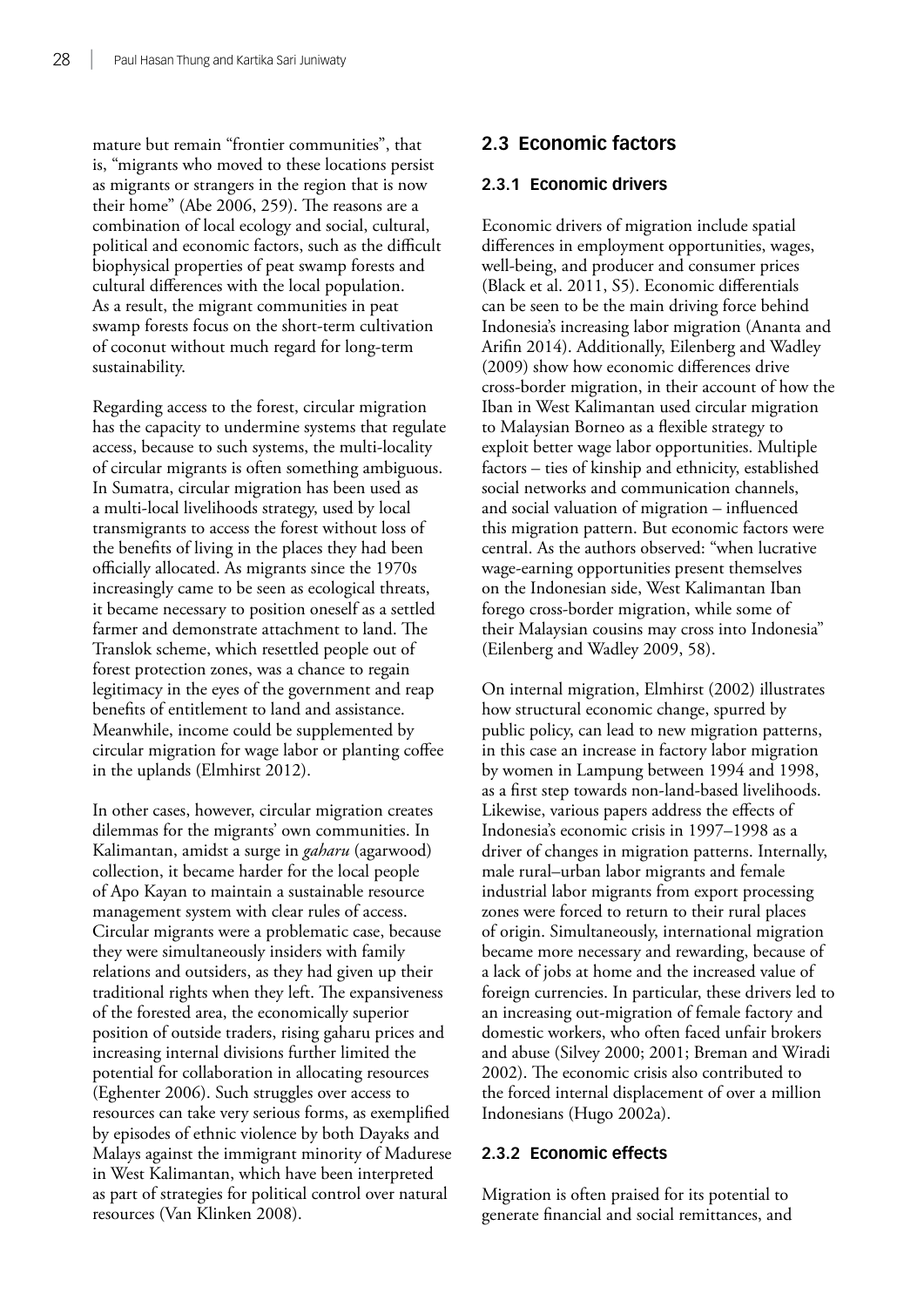thus improve livelihoods and drive economic development. Research on Indonesia has both confirmed and given nuance to this idea.

Evidence confirms that the income of migrantsending households in Indonesia has increased significantly, both as a result of internal (Hetler 1989; Meng and Manning 2010) and international migration (Hugo 1995; Parinduri and Thangavelu 2008). Hetler (1989), for example, finds that short-term circular migration has had a significant positive impact on household income in a Javanese village, and has pushed most households with at least one circular migrant into middle- or highincome status. However, these effects were not equal across economic differences: the wealthiest families did not rely on circular migration, and 24% of the village population was still very poor and had not been able to benefit from circular migration. Alisjahbana and Manning (2010) add the important caveat for rural–urban migration, that recent migrants' income is lower than that of non-migrants, while longer-term migrants have the highest income levels of the three groups. This was partly because the migrants arrived in more economically favorable times, and partly because they have had more time to adapt. That recent migrants have lower income does not necessarily mean, however, that they are economically worse off, since, as Alisjahbana and Manning (2010, 218) also note, recent rural–urban migrants tend to be "much younger and mostly single". Beyond income levels, Hasanah et al. (2017) show that migrantsending households enjoy increased food security and a more diverse diet.

In line with these benefits, it is seen that households actively encourage, support and control migration as a strategy of family labor allocation that continually readjusts to physical, economic and familial circumstances (Hugo 1995; Leinbach and Watkins 1998; Kreager 2006; Kreager and Schröder-Butterfill 2015). Moreover, the migrants themselves actively develop legal and illegal strategies to increase their income and build up savings. For example, while Indonesian domestic workers in Singapore are not allowed by contract to earn money outside the household of their official employers, they do occasionally work in other households, either secretly or with the permission of their employers. There is even a black market for migrant work passes, fueled by people who apply to employ a domestic worker and then sell the work pass at a high price to a migrant worker.

These 'freelance domestic workers' service multiple households at an hourly wage. They are particularly useful to expat households, who "are usually only staying a limited time in Singapore, which means that it is not worth their hiring a domestic worker, as it involves a lot of red tape" (Bach 2014, 274). To maximize their savings, domestic workers have also been found to forego the days off and even the return visits home to which they are entitled. This way, they save not only on food and travel costs, but also on the gifts they would feel obliged to hand to relatives and friends, or even the nice things they would buy for themselves if they were not at work. Such economic frugality, however, has emotional and social costs: some domestic workers rarely get to see their families (Bach 2014, 275–278).

It has been noted that sending and using financial remittances are social processes, differentiated by gender and family dynamics. In a survey of Indonesian female domestic workers in Singapore, Malaysia and Hong Kong, only 12.5% of the respondents sent remittances to their husbands (Rahman and Fee 2009). About 50% were found to send the money to their parents. Accordingly, 66% of the surveyed female remittance senders indicated that they had the final say in determining what the remittances were spent on, whereas 25% said that their wishes had been ignored when disagreements arose (Rahman and Fee 2009, 114–115). This is in line with earlier studies of Javanese households that described Javanese women as often dominant in determining household expenditure, which was seen to prevent the husband from "squandering the family's wealth" (Rahman and Fee 2009, 118). In Rahman and Fee's survey, 56% of all remittance receivers were female. Rahman and Fee (2009, 113) also found that 50% of receivers of remittances from Singapore, and 70% of receivers of remittances from Hong Kong, were female. However, this result is at odds with that of an earlier survey by the Asian Development Bank (ADB 2006), according to which 74% of receivers of remittances from Hong Kong and 78% of receivers of remittances from Singapore were men.

Additionally, the potential for remittances to benefit households is limited by external factors and the capacity of households to finance migration. A report found that in Aceh, the tsunamis of 2004 and 2005 disrupted the flow of remittances for some people who relied on them, often because the remitter had problems locating the remittee, and this compounded their vulnerability (Wu 2006).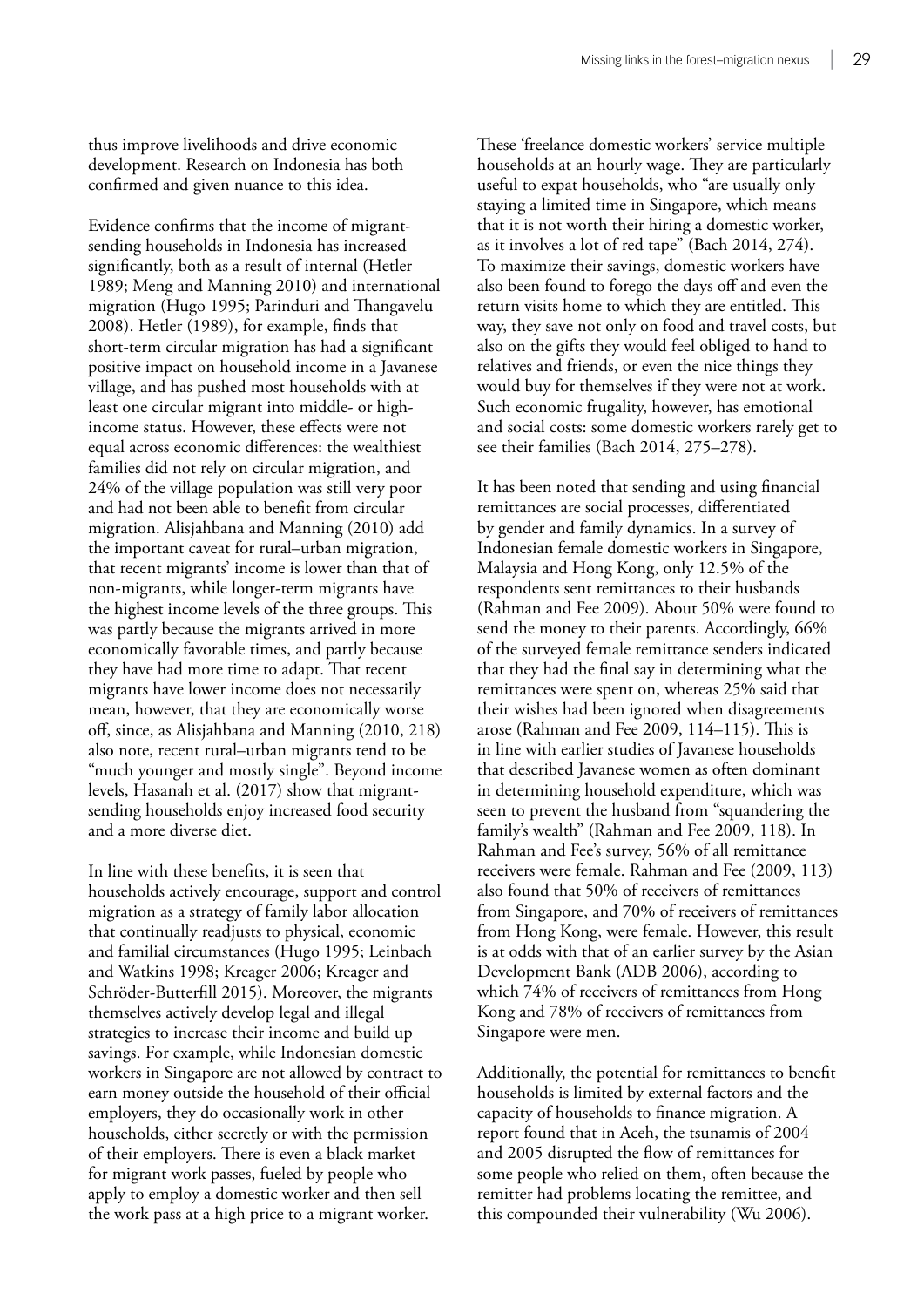Financial structures can also be gendered. For example, one report found that financial services were often inaccessible for female international migrants (MICRA 2008).

Evidence of other positive impacts of migration is less clear. Parinduri and Thangavelu (2008) find no statistically significant increase in spending on education and health. Resosudarmo et al. (2010b, 189) find that the health of rural–urban migrants and their dependents is, in general, "the same as that of non-migrants", while weak evidence indicates that the health of rural–urban migrants' children is worse than that of children of nonmigrants. Concerning education, Resosudarmo et al. (2010b, 190–193) find that the children of rural–urban migrants perform better at school. It was also found that these children completed three more years of education than their counterparts who remain in rural areas (Resosudarmo and Suryadarma 2014). On the other hand, Rizky et al. (2017) report that children who are left behind in rural areas by their poor migrant mothers on average score lower on cognitive ability tests, psychological tests and in terms of body height.

Benefits of social remittances also appear limited. Lumayag and Sail (2015), studying Indonesian migrants in Malaysia, observe that there is a mismatch between the skills migrants learn in plantation work and their daily activities of wetrice cultivation in their home villages. They find, moreover, that the conditions for the diffusion of new ideas, skills and technologies are insufficiently present. These conditions pertain to social networks, legal status of the immigrants, the possibility of social interaction in Malaysia (often precluded by the isolation of oil palm plantations) and the availability of finance. Balakrishnan (2013, xii) also finds that circular migrants to Malaysia, although they send financial remittances and are well educated, do not create human capital that can be transferred back home. Silvey and Elmhirst (2003) added a gender perspective from Java and Sumatra on how social remittances can benefit migrants and their families. They argue that gendered power relations shape the social networks that women enter as a result of their factory labor migration. Consequently, the positions of women in these networks place a disproportionate burden on them, and allow them less capacity to gain from their labor. For example, in North Lampung, a social organization for supporting migrant factory workers from a particular village

was set up in 1996. Through this institution, the migrant workers could access relevant information, participate in a rotating credit scheme, share experiences and support each other in various other ways. However, the organization also offered a way for the parents in the village of origin to increase their control over the migrant workers, and so reinforce gender roles and inequalities. For one, it was seen that the workers were "less able in 1998 to 'underreport' their earnings to their parents and to maintain financial autonomy than they had been in 1995" (Silvey and Elmhirst 2003, 8) and the rotating credit scheme became a way to facilitate sending remittances to families. So, Silvey and Elmhirst (2003, 12) conclude that "what may be positive social capital for men (e.g. a household safety net), can be experienced as social constraint or a burden by women in the same network". Nguyen and Purnamasari (2011) find that the effects of international labor migration on child outcomes and labor supply behavior also depend on the gender of the migrant.

Likewise, the overall impact of migration on economic development on a larger scale is subject to debate. Whereas Klasen et al. (2010) maintain that immigration drives economic development, Rachman et al. (2009) assert that ultimately migration does not alleviate poverty but merely moves it around. Vidyattama (2016) concludes from historical analysis that the impact of migration on economic growth and regional convergence depends on the policy setting.

# **2.4 Social and political factors**

# **2.4.1 Family life**

Migration influences and is influenced by the structures and experiences of family life. Hugo (1995, 283) writes about "the role of the family in deciding who moves, what type of movement they engage in, where they go, what they do at destination and the effects of the movement". The family exercises control by providing or withdrawing approval, funds and a social network (Hugo 1995). For the elderly, it is important that the division of labor in the family is balanced in terms of migrants and non-migrants, because the elderly often rely for their economic well-being on the financial remittances of family members living far away while also depending on the physical care of family members living nearby (Kreager 2006;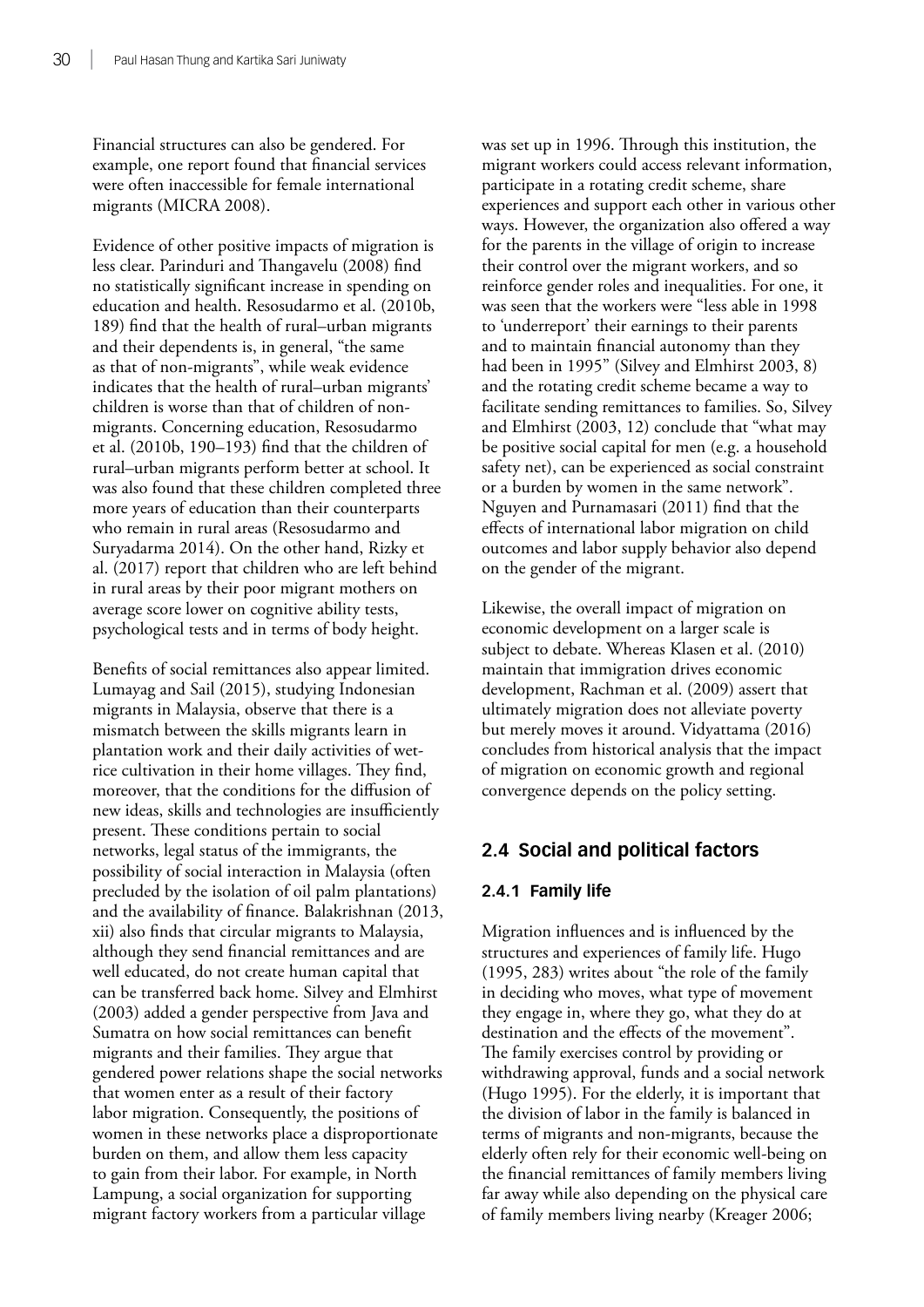Kreager and Schröder-Butterfill 2015). Surveys in Sumatra and Java found that there were very few cases of poor elderly people who were left alone by all of their children and did not receive any help from them (Kreager 2006). However, the support that elderly received correlated with their social status: wealthier elderly people were more likely to build up strong support networks, whereas those who were poorer were more likely to become vulnerable and reliant on charity. Therefore, migration was found to reinforce socioeconomic differences among elderly people (Kreager 2006). Relatedly, Yen et al. (2014) found that, in East Java, households with a higher dependency ratio (fewer adults to children and elderly) were less likely to have migrants, whereas migrant households reported a higher increase in quality of life over time than did non-migrant households.

Regarding the effects of international labor migration on the family, Hugo (2002b, 21) observes that it usually involves the temporary separation of husband and wife, although in his case study on migrants from East Flores, a small majority of the male and a large majority of the female migrants were young and unmarried. Hugo (2002b) finds that there are both positive and negative effects on the family. On the positive side, household income increases, thanks to remittances; beneficial behavioral patterns such as vaccination of children can increase as a result of increased contact with other cultures; and the position of women may improve because of the woman's role as breadwinner if she is a migrant, or her increased range of responsibilities at home if she stays behind. On the negative side, the separation of women from their husbands and/or families often puts strain on marriages, and can be disempowering for women. Raharto and Noveria (2005) reveal the problems of young rural–urban migrants who have come to live away from the social life of the villages in which they used to live. They have to be self-supporting and independent while also financially supporting their families in their villages. These migrants experience a lack of personal, financial and moral support from their family members.

#### **2.4.2 Gender**

Gender is relevant to many if not all aspects of migration. While it is mentioned throughout this overview, it also deserves a section of its own. Research in Indonesia has addressed how gender

norms and roles mediate and structure the decision making around who migrates and who stays (Silvey 2000), the sending and use of remittances (Rahman and Fee 2009), the structure of social networks (Silvey and Elmhirst 2003), the impacts of the monetary crisis on migrants (Silvey 2000; 2001), and the effects of international migration on child outcomes and labor supply behavior (Nguyen and Purnamasari 2011). Gender effects are also reflected in Yen et al.'s (2014) findings in East Java, that women were more likely to go overseas than migrate internally, and that they were even more likely to be an international migrant than men. Migration moreover has gendered effects on the livelihoods, social positions, and well-being of men and women within family life, as described in Section 2.4.1.

Simultaneously, gender norms may themselves evolve in response to migration. Colfer (1983) describes how in two West Kalimantan villages, male circular migration, which leads to temporary female headship, is an opportunity for the emancipation of women. Left behind in the forest, women take pride in dealing with the associated hardships, which they take as a sign of ability and competence and therefore form "important sources of the autonomy and independence that characterize Kenyah women" (Colfer 1983, 42). Elmhirst (2002) describes rapidly changing attitudes towards factory work between 1994 and 1998, from being a risky and non-feminine activity, to an important rite of passage that increases the value of the daughter. Williams (2004, 6) describes how for an increasing number of migrant women from East Nusa Tenggara, travel is constitutive of their identities, and how they experience a conflict with dominant images of femininity as a "a supportive wife and a good mother". Elmhirst also finds that Javanese transmigrant women in Lampung "have begun to carve a new version of femininity through the kinds of practices in which they have been forced to engage in order to cope with the realities of migrant life where the absence of male relatives and neighbors to help out means there is little possibility of subscribing to a normative gender division of labour in which men are breadwinners and women their loyal supporters" (Elmhirst 2000, 497).

Yet, in later work, considering three phases of the livelihood trajectories of migrants in Lampung from roughly the 1960s to 2005, Elmhirst takes a less optimistic view of the effects of migration on gender norms. She found a surprising continuity of gender norms and concluded that "rather than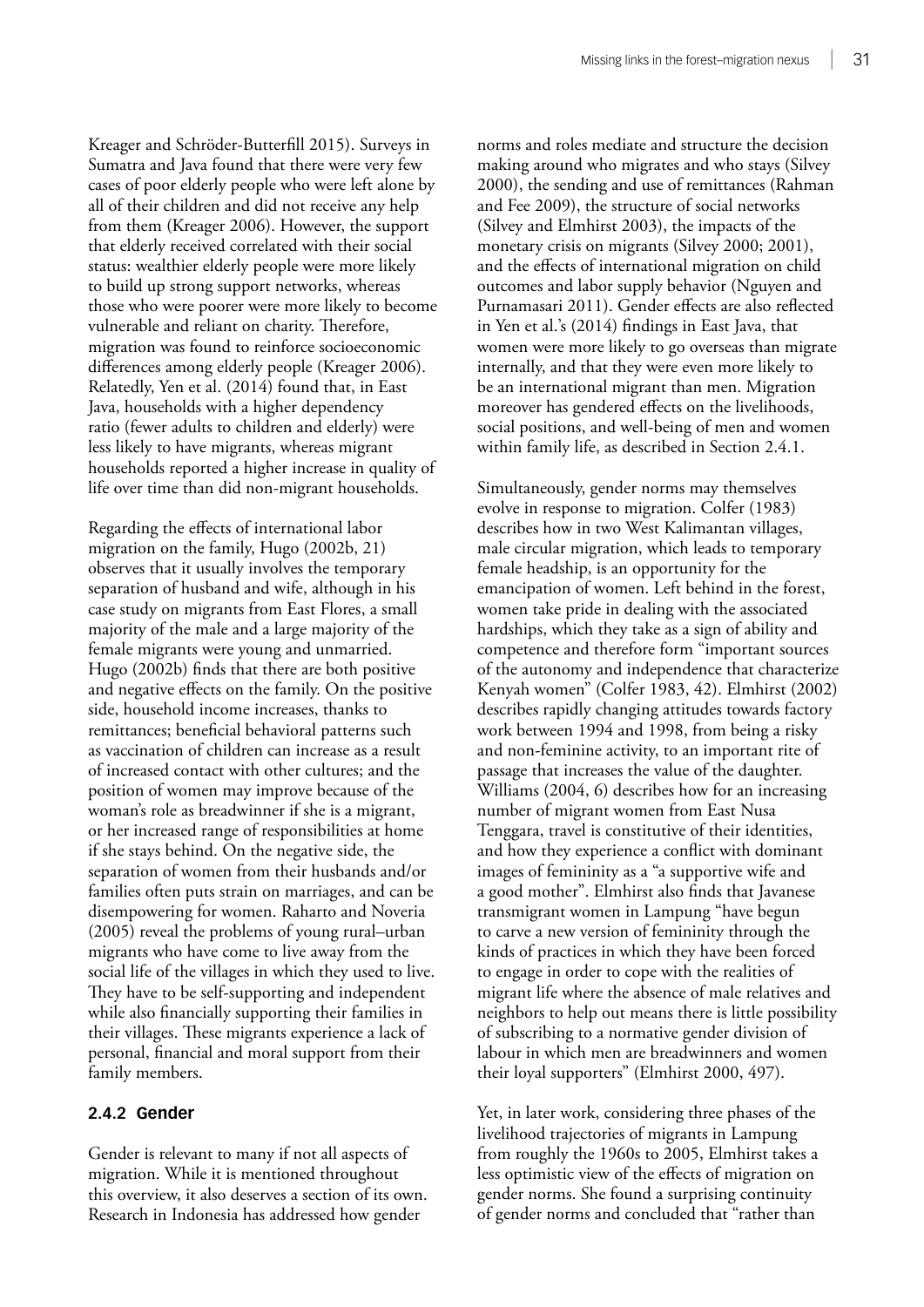bringing about a disruption of gender, migrant practices associated with displacement and shifting livelihood possibilities have in effect led to its solidification" (Elmhirst 2008, 82). In the 1980s, spontaneous migrants to forested areas, who had come to be called 'forest squatters', were displaced and resettled in translocation sites. The rules and regulations imposed on these villages reflected 'new order' ideological gender roles of men as 'farmer–breadwinners' and women as 'housewives or mothers of development' (Elmhirst 2008, 77). Moreover, in reaction to the difficult relationship of residents of the resettlement site with their Lampung neighbors, norms of femininity were intensified as a marker of cultural identity. The expected behavior of women included "an unerring capacity to contribute responsibly to their families" (Elmhirst 2008, 78). Then, in the phase of multilocal livelihoods, which in Elmhirst's account started with former President Suharto's downfall in 1998, newly emerging migration practices challenged the formal order of the resettlement site; however, this only further inscribed gender patterns. While opportunities for plantation work became available to men, and opportunities for domestic work abroad to young women, many families regarded the resettlement sites that they had been occupying as important and relatively secure assets that should be guarded. That it was commonly older women who took up this task of guarding and cultivating the family's land, for Elmhirst, reinforced gendered and heteronormative ideologies of conjugality and reinscribed the role of women as providers of care for the family (Elmhirst 2008, 81; 2011).

# **2.4.3 Ethnicity and politics of place**

Ethnicity is an important sociopolitical variable that relates to migration. Research on this relation often focuses on the ethnic conflict that may arise when people of different ethnicities mix as a result of migration, for example, the violent ethnic conflict arising from spontaneous migration in Sumatra (Côté 2014; Barter and Côté 2015) and the violence of Dayak and Malay towards Madurese immigrants following Suharto's fall (Van Klinken 2008). Such tensions can also be productive, for instance, of a Papuan national identity, which arose from the tensions between migrants and the indigenous population in Papua, who feel that their opportunities for development are limited by the immigration of people from other islands (Upton 2009). Moreover, it should be noted that in many cases, migration does not lead to violence, and that tensions between groups are not just a function of ethnicity, since differences in class can be more important (Elmhirst 2001). On another note, Eilenberg and Wadley (2009) observe that ethnicity facilitated migration of Dayak Iban from West Kalimantan to Sarawak. The Iban from Kalimantan used their shared ethnicity with Iban in Sarawak as a factor to give them an advantage in competing for jobs with other immigrants.

# **2.4.4 Migrant hardship and protection of migrants**

As a result of their relative social isolation and unfamiliarity with their new realities, migrants are often vulnerable to exploitation, abuse and other types of trouble. These problems are usually discussed in relation to international migration, particularly that of women. Various explanations have been given. Hugo (2003) attributes the problems to the limited availability of information to potential migrants, Silvey (2004) emphasizes the lack of government policies to protect migrants, the IOM (2010a, xi) mainly finds "a lack of cooperation amongst government agencies in the implementation" of existing laws and Surtees (2003, 99) sees "sites of vulnerability for trafficking and exploitation" in all stages of the migration process. Some of the responses to these problems have also been studied: international migrant labor advocacy by NGOs and labor unions (Ford 2006b), grassroots political organizing by domestic workers in Hong Kong (Rother 2017) and illegal migration as an act of protest towards the injustices of the official system (Killias 2010).

# **2.5 Conclusion**

# **2.5.1 Limitations of the focus on immigration and deforestation**

In conclusion, we may note that the tendency to focus on the question of whether immigrants cause environmental degradation limits research on the forest–migration nexus in Indonesia. First, this focus looks for a direct causal relationship between immigration and environmental degradation by singling out and comparing these two variables, whereas this relationship exists only in interaction with a host of other variables. Research that takes a qualitative approach to interpreting the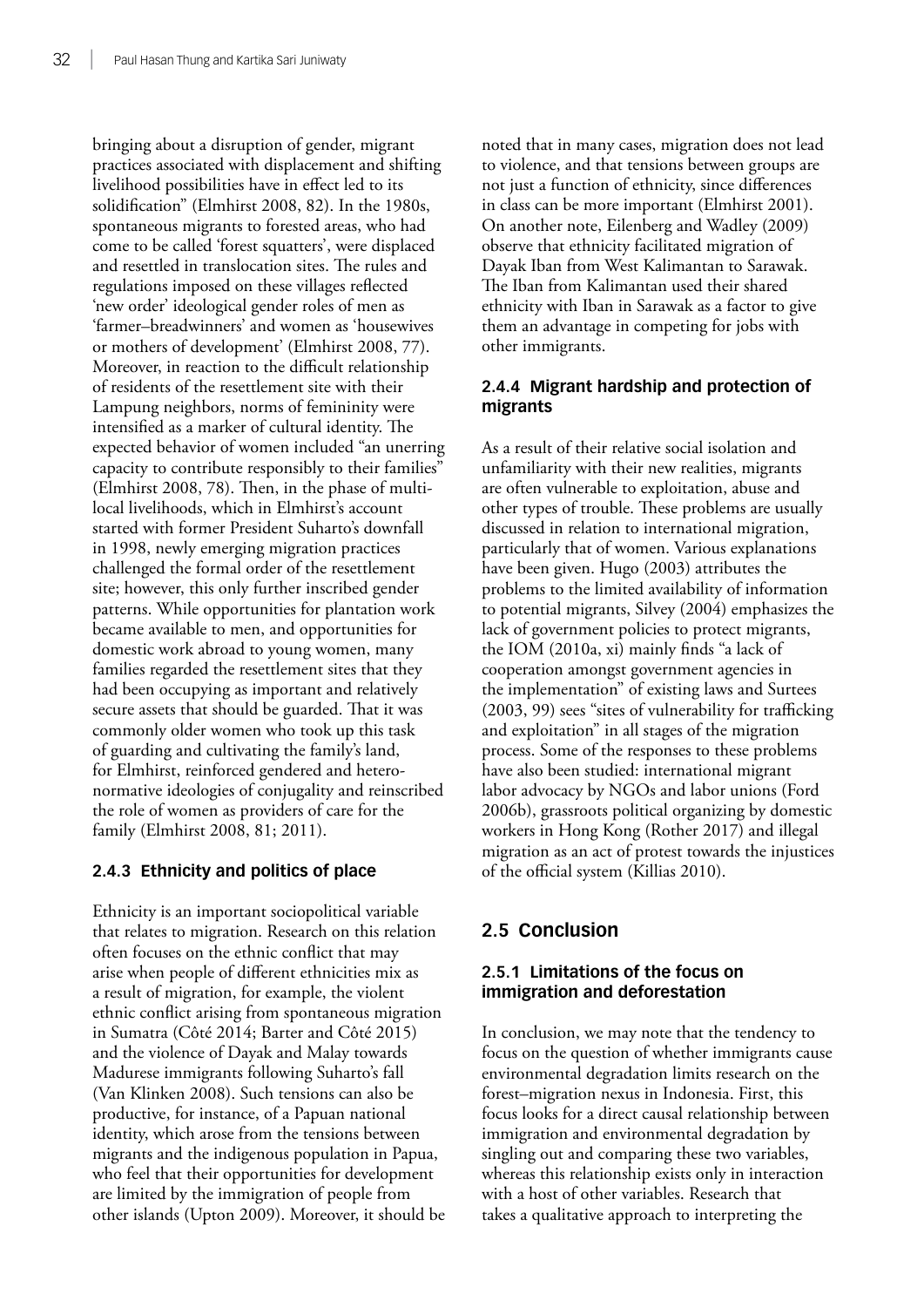correlation between immigration and deforestation concluded that other factors are relatively more important than the bare fact of migration. We have seen that the time and type of incorporation, feedback loops of economic development and technological change, changing tenure systems and differences in cultural norms all play a role in determining outcomes for the forest. We have also seen examples of the importance of distinctions between types of migrants (local/ non-local; married/unmarried). These observations bring us to Sunderlin and Resosudarmo's (1999, 164) dictum that "population is best viewed as an intermediate variable affected by others and not simply as an independent variable that acts alone in influencing the fate of forests". The relation between immigrants and forests is therefore better conceptualized as occurring within a complex web of interactions between immigrants, locals, ecology, economy, politics, culture and social structure.

Second, the focus on immigration misses many other, increasingly important types and aspects of migration. These studies tend to conflate the general term migration with a specific form of migration, namely the recent settlement of people in forested areas. Moreover, they only look at the effects of migrants on the places they migrate to, and ignore the effects of migrants on the places they come from. But phenomena such as international migration, rural–urban migration, temporary migration and circular migration also impact upon (and are impacted upon by) mediating variables, such as social, cultural, economic and political factors, that are in turn likely to impact on (and be impacted upon by) forest management – not only in their destinations but in their places of origin as well. The implications are not limited to the extent of deforestation, but also impact on forest-related livelihoods, access to and distribution of natural resources and the design of forest management interventions (Hecht et al. 2015; Rubinov 2016).

#### **2.5.2 Lessons and questions**

The existing literature provides many clues about the multi-faceted relationship between forests, migration and intermediary variables, which validate Black et al.'s (2011) multidimensional understanding of the relationship between migration and environmental change. We have seen that migration can impact the management of natural resources in many ways, dependent upon

the type and context of migration. Economic, environmental, social, political or demographic factors may determine the effects of in- and outmigrants on their environment. While migration tends to bring economic benefits to migrant households, these benefits are mediated by social structures. The benefits of social remittances may be limited by the social isolation of migrants and the lack of applicability of new skills in the economic situation at their place of origin. Patterns of migration are highly responsive to economic change, and their relationships to family life and gender are variable and often dynamic. The human costs borne by the migrants and their families are often high, but social movements are drawing increasing political attention to these questions. These are all interesting results that merit further investigation to uncover their effects on the forest.

A recurring pattern in the research discussed here, is that researchers start by asking about the relationship between migration and one specific factor, and conclude that other factors are relevant too. The challenge ahead will be to connect these various strands of inquiry into an overarching, encompassing theory of the relationship between migration and forest and broader landscape use, management and change. Black et al.'s (2011) conceptualization of the relationship between migration and environmental change appears to be a good starting point, although it needs to be adapted. We have also seen several case studies that demonstrated the useful insight that can be gained from a more open, context-specific question. A useful approach to studying the forest–migration nexus may therefore be to start with describing the human–environment interactions in a specific place, and then uncover how they relate to each of the different types of relevant factors: migration, environmental, economic, social, political and demographic. In describing these interactions, the literature we reviewed will constitute a useful body of data and hypotheses to engage and compare with. A collection of such integrated case studies would allow for an interesting synthesis.

In addition, some questions have received scant attention in the literature so far, and would merit separate in-depth exploration. As mentioned above, there is a lack of research on the impact of migration on the people and forests left behind. More needs to be known about the impacts of remittance flows (internal and international) and changes in household composition on land use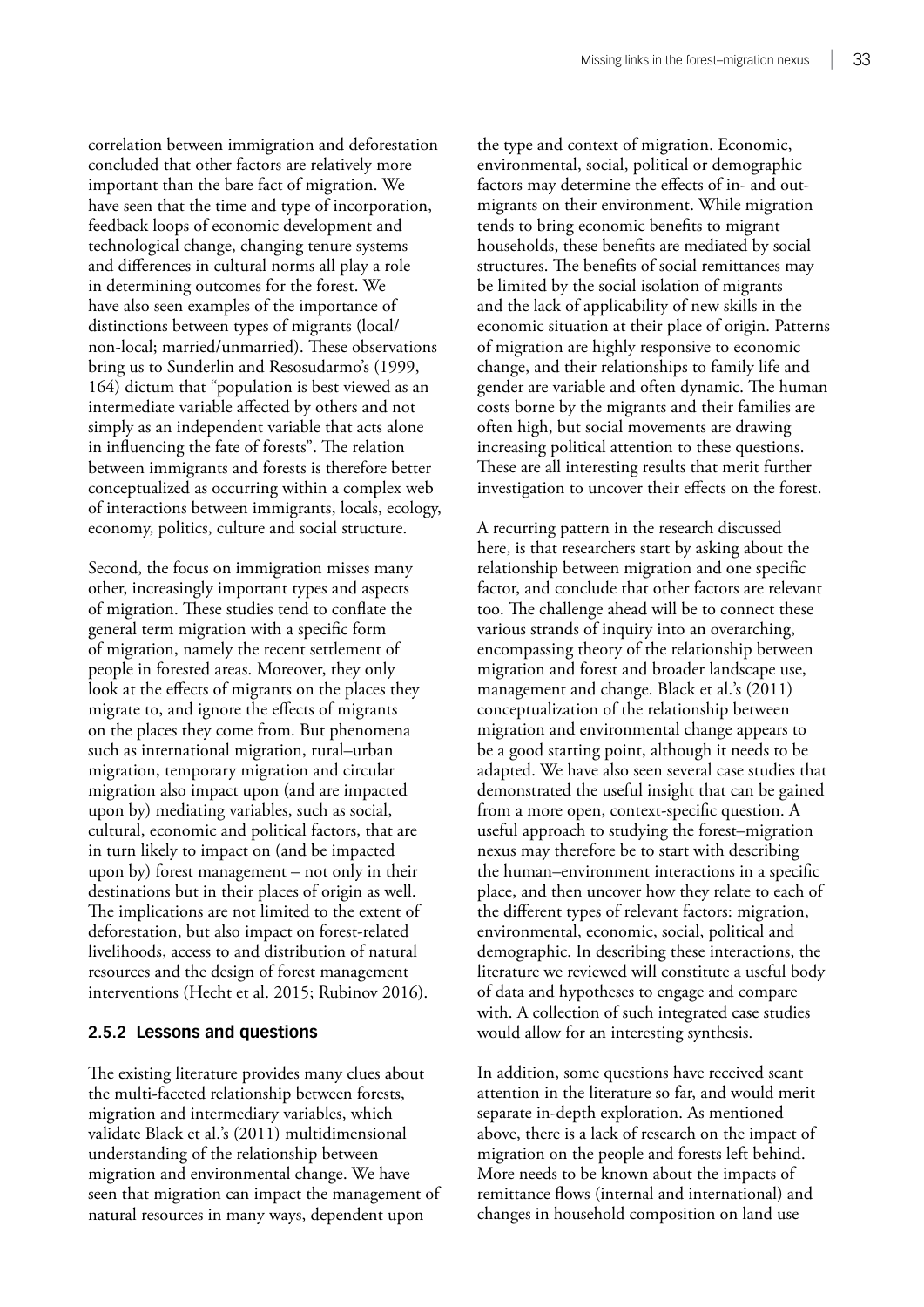patterns. Who receives how many remittances, and how do they use them? And how do livelihood strategies adapt to a reduction in the available labor? Moreover, while much has been written about the effects of immigrants on environmental degradation, there is also the opposite question: What is the role of environmental change in influencing migration patterns? This question receives increasing attention internationally in connection with the rising concerns about climate change (cf. Black et al. 2011), but remains understudied in Indonesia (although see Thiede and Gray 2016). In addition, research on migrant hardship and protection has focused on international migrants, at least since Indonesia's transmigration program was largely dismantled, but what about the hardship and protection of internal migrants today? Furthermore, instead of just looking at ethnic conflict, another way to approach ethnic difference would be to see whether it can also be something positive. Focusing on conflict misses the point that much of the time there is no violence and collaboration between ethnic groups is just as likely. What forms does such collaboration take? Under what conditions does it arise? With what effects? Such questions are of growing importance in the context of a global rise of ethnic identity politics combined with increasing interethnic mixing through migration.

Finally, to properly interpret the significance of the different drivers and effects of migration, they will need to be put in the context of larger patterns and trends. In Section 1, we described some patterns and trends, and noted the complexity of migration and limitations of the current data. In the next section, we will take a closer look at the sources of data, identifying the types of data that are lacking as well as the data sources that could be exploited more fully.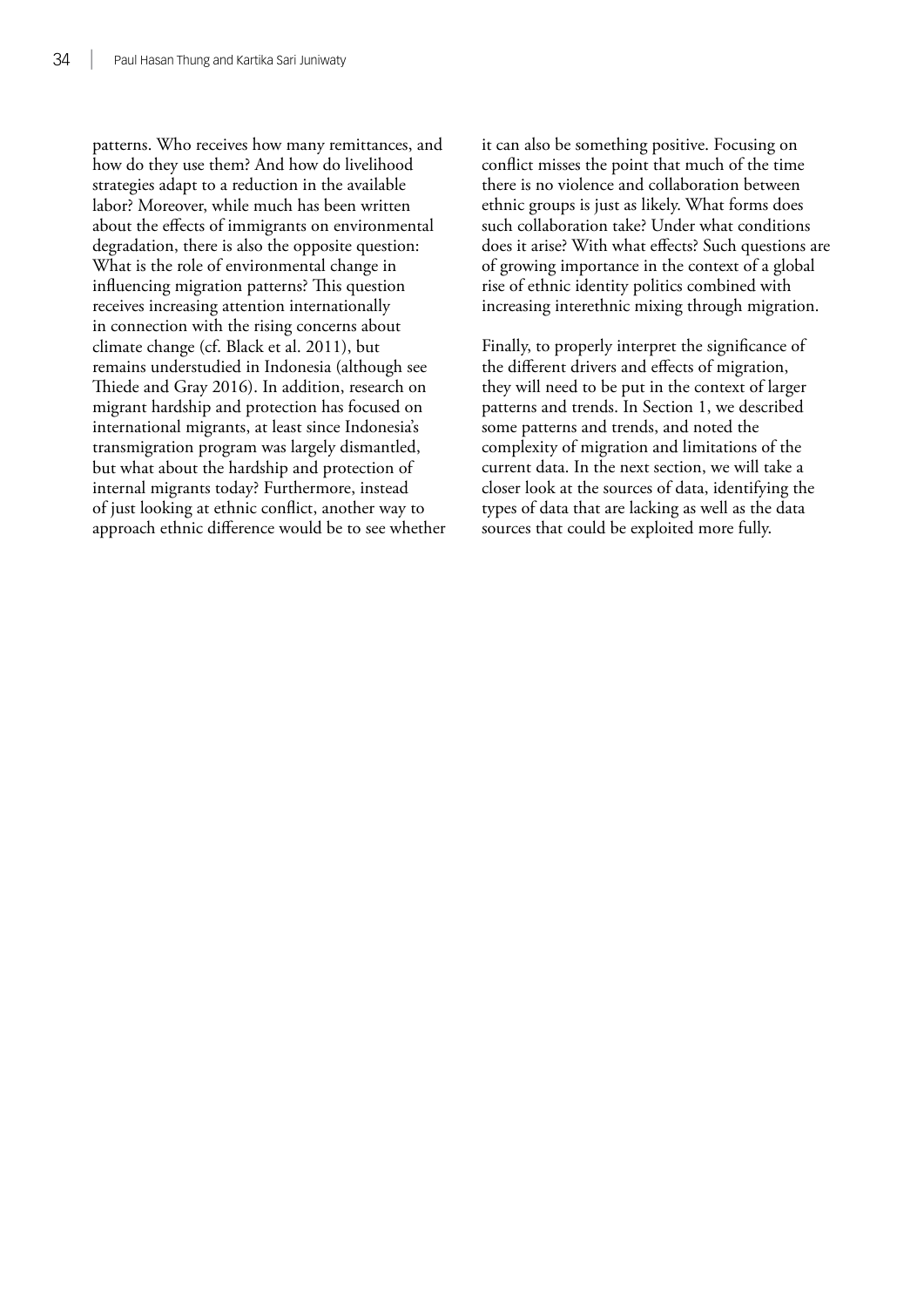# **3 Sources of data on migration and their connection to forests**

# **3.1 Introduction**

This section assesses the availability of quantitative data related to the interlinkages between migration and forests, and provides short descriptions of the individual sources of data. First, the types of sources assessed and kinds of information sought are introduced. A general overview and assessment of the available data follows. Finally, the individual sources are briefly described.

We distinguish two types of sources of quantitative data on migration: surveys and administrative sources. A survey collects data by systematically posing a list of questions to selected representatives of a given population. When enough respondents have been selected in a representative manner and successfully interviewed, the survey results can be generalized for the population that is being researched. A census is a survey that covers all individuals in a population, not necessarily by interviewing them, but at least enumerating all individuals. For example, in the case of a household survey, a household head may provide information about multiple household members. The surveys discussed here can, based on their scope, be broadly classified into three categories (see Table 9). First, the Government of Indonesia commissions Statistics Indonesia (*Badan Pusat Statistik*, BPS) to implement national surveys on general themes of significance for development planning and monitoring. These are the largest, most comprehensive and most authoritative data collection efforts on relevant themes in Indonesia, covering all provinces of the country. We will consider the most important ones, which address demographics [A1, A2], socioeconomic issues [A3], public health [A4], employment [A5] and village development [A6]. For our assessment of BPS datasets, we have relied on their freely accessible publications, but their microdata may be bought by contacting them through their website. Second, several organizations coordinate large, mediumterm to long-term research efforts that attempt to be representative of Indonesia in scope, and thus to produce national data on specific issues. These issues are, respectively, changes in family well-being [B1], impacts of rural–urban migration [B2] and patterns of remittances [B3]. The third category of surveys are case studies that look at how specific themes play out in a single place, or sometimes several places. There are many examples of such case studies. The selection here includes two surveys in Kalimantan [C1, C2], and some surveys on especially relevant topics in other places [C3–C10].

Administrative sources of data are the records kept by institutions as part of their normal operation. Examples of activities that produce administrative data on migration are border controls, the issuing of passports, visas and work permits, implementing work placement programs and keeping population registers. In Indonesia, records on aspects of migration are kept and published by national and sub-national entities within the Ministry of Manpower [D1, D2] and the Ministry of Villages, Underdeveloped Regions and Transmigration [D3]. International databases that compile data from national sources of multiple countries will also be regarded as administrative sources, even though the national data themselves are sometimes based on surveys and censuses [E1–E3].

In describing and assessing the topics that these sources provide information about, four themes are considered: (1) demographics, (2) migration patterns, (3) remittances, and (4) land and forest management (see Figure 9). First, do the sources contain basic demographic information, on age, gender, employment and education level of the people? Second, what data do the sources contain about migration patterns? Third, what information do they contain about remittances, either in-kind or financial, and about how they are used? And fourth, do they enable analysis of linkages to forest management, through information about agricultural practices and presence and use of forests?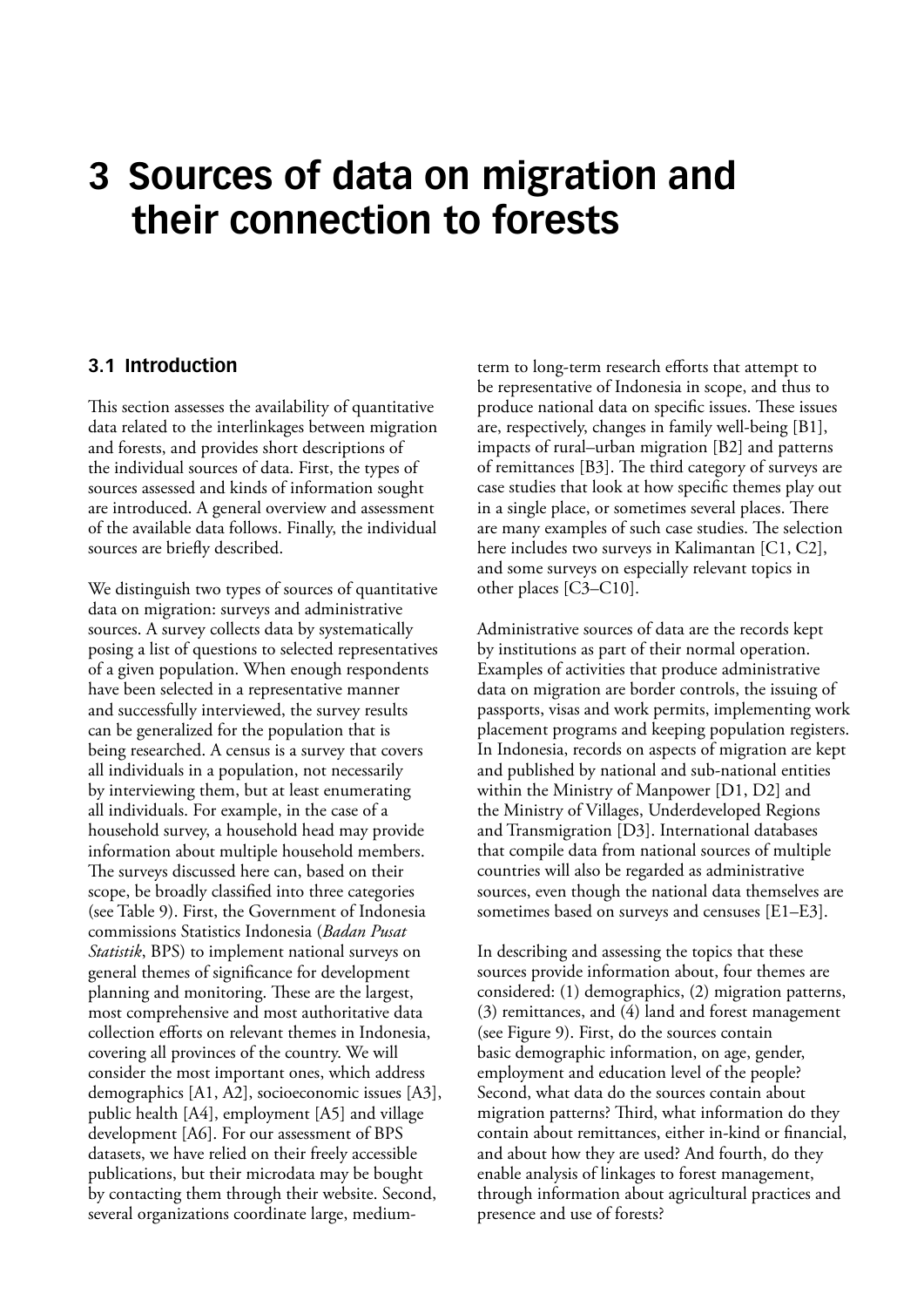Finally, it is important to note that not all data that are *collected* about migration in the various sources described here, have been *analyzed* for what they tell us about migration trends and patterns in Indonesia. Often, the analysis of migration data is aimed at supporting specific arguments rather than giving an overview of migration patterns, and in other cases the data on migration are not discussed at all because the analysis is focused on other parts of the data. Where

appropriate, we shall conclude the description of the data source with a note on whether and how the data on migration have been analyzed. The content of these analyses often goes beyond the aims of this section, which is merely intended to give an overview of data availability and gaps. We have, where needed, moved the discussion of the content of these analyses to Section 1 and Section 2, and shall in those cases refer to the sections where this discussion can be found.

|                | <b>Survey sources</b> |                                |                                                               |  |  |  |  |  |  |  |  |
|----------------|-----------------------|--------------------------------|---------------------------------------------------------------|--|--|--|--|--|--|--|--|
| A:             |                       | <b>National surveys</b>        |                                                               |  |  |  |  |  |  |  |  |
|                | Α1                    | Sensus Penduduk                | <b>Population Census</b>                                      |  |  |  |  |  |  |  |  |
|                | A2                    | <b>SUPAS</b>                   | <b>Population Survey</b>                                      |  |  |  |  |  |  |  |  |
|                | А3                    | <b>SUSENAS</b>                 | National Socio-Economic Survey                                |  |  |  |  |  |  |  |  |
|                | Α4                    | <b>DHS</b>                     | Demographic and Health Survey                                 |  |  |  |  |  |  |  |  |
|                | Α5                    | <b>SAKERNAS</b>                | National Labour Force Survey                                  |  |  |  |  |  |  |  |  |
|                | А6                    | <b>PODES</b>                   | Potential Village (Census)                                    |  |  |  |  |  |  |  |  |
| B:             |                       | <b>Multi-provinces surveys</b> |                                                               |  |  |  |  |  |  |  |  |
|                | Β1                    | <b>IFLS</b>                    | Indonesian Family Life Survey                                 |  |  |  |  |  |  |  |  |
|                | <b>B2</b>             | <b>RUMICI</b>                  | Rural-Urban Migration in China and Indonesia                  |  |  |  |  |  |  |  |  |
|                | B3                    | BI                             | Bank Indonesia International Remittances Survey               |  |  |  |  |  |  |  |  |
| $\mathsf{C}$ : |                       | Case study surveys             |                                                               |  |  |  |  |  |  |  |  |
|                | C1                    | <b>KFCP</b>                    | Kalimantan Forest and Climate Change Partnership Impact Study |  |  |  |  |  |  |  |  |
|                | C <sub>2</sub>        | <b>FORCLIME</b>                | Malinau, Berau and Kapuas Hulu socioeconomic surveys          |  |  |  |  |  |  |  |  |
|                | C <sub>3</sub>        | <b>IOM</b>                     | <b>Migrant Remitter Survey</b>                                |  |  |  |  |  |  |  |  |
|                | C <sub>4</sub>        | <b>IOM</b>                     | <b>Remittance Receiver Survey</b>                             |  |  |  |  |  |  |  |  |
|                | C <sub>5</sub>        | Balakrishnan 2013              | Low-skilled IMW's in Peninsular Malaysia                      |  |  |  |  |  |  |  |  |
|                | C6                    | <b>STORMA Panel</b>            | Stability of Rainforest Margins Panel Study                   |  |  |  |  |  |  |  |  |
|                | C7                    | <b>STORMA Survey</b>           | Stability of Rainforest Margins Household Survey              |  |  |  |  |  |  |  |  |
|                | C8                    | Hetler 1989                    | Survey on circular migration in a Javanese village            |  |  |  |  |  |  |  |  |
|                | C9                    | Oxford Institute of Ageing     | Panel study on old-age support networks                       |  |  |  |  |  |  |  |  |
|                | C10                   | <b>DFID</b>                    | <b>Migrating Out Of Poverty</b>                               |  |  |  |  |  |  |  |  |
|                |                       | <b>Administrative sources</b>  |                                                               |  |  |  |  |  |  |  |  |
| D:             |                       | <b>National records</b>        |                                                               |  |  |  |  |  |  |  |  |
|                | D1                    | <b>BNP2TKI</b>                 | Indonesian migrant workers                                    |  |  |  |  |  |  |  |  |
|                | D <sub>2</sub>        | Kemnaker                       | Foreign workers in Indonesia                                  |  |  |  |  |  |  |  |  |
|                | D <sub>3</sub>        | Kemendesa                      | Transmigration                                                |  |  |  |  |  |  |  |  |
| E:             |                       | <b>International databases</b> |                                                               |  |  |  |  |  |  |  |  |
|                | E1                    | <b>IMF</b>                     | International remittances                                     |  |  |  |  |  |  |  |  |
|                | E <sub>2</sub>        | UN                             | International migrant stocks                                  |  |  |  |  |  |  |  |  |
|                | E3                    | UN                             | International migrant flows                                   |  |  |  |  |  |  |  |  |

#### **Table 9. Overview of data sources per category.**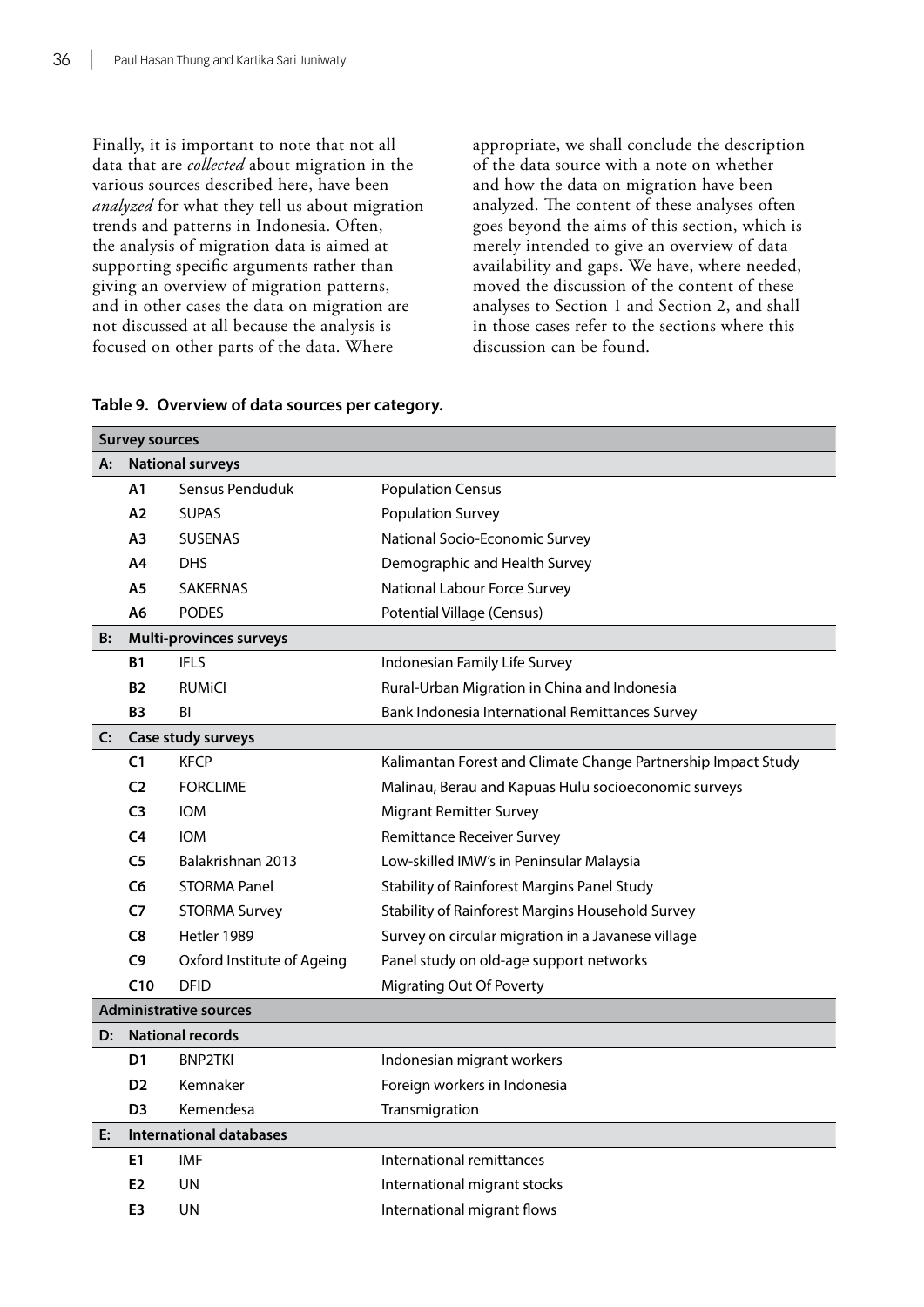

**Figure 9. Overview of topics covered in the review of data sources.**

# **3.2 Overview and assessment**

Tables 10 and 11 give an overview of which sources contain information about which topics. Some general conclusions may be drawn about the availability of quantitative data on the interlinkages between migration and forests:

- Although each topic is covered in one or more of the data sources, no single source of information ticks all the boxes. Sources that inform about remittances tend to ignore the issue of land use, and vice versa. This implies that, with the currently available data, it will be difficult to properly analyze the interlinkages between these themes in Indonesia.
- The national censuses and surveys are valuable sources of information on migration and other demographic data, but not so for remittances and land use. They contain much and detailed information about internal migration, both long term and recent, although international migration has only recently started to be addressed in the latest SUPAS.<sup>24</sup> They do not collect information on agriculture and forestry, other than the rough estimations at the village level collected through PODES. They do not collect information on remittances, other than through imprecise questions in the National Socio-Economic Survey (SUSENAS), which can reveal remittance dependence but do not allow for an assessment of size or frequency. Another problem with these surveys is that there are systematic, unexplained differences between the results of the national censuses and those of the intercensal surveys, so

that it becomes problematic to compare the two datasets.

- Administrative sources provide useful but limited supplementary information about international migration. The UN database compiles age- and gender-specific information about the stock of Indonesians abroad available from reporting by host countries for several reference years, but not about flows. BNP2TKI keeps records of Documented Indonesian Migrant Workers, but cannot inform about undocumented migrant workers.
- There appears to be no real administration of remittances entering Indonesia from abroad, let alone on remittances within Indonesia. Data on international remittances are based on Bank Indonesia's seemingly rough estimates, which are partly based on a relatively small survey. There are some surveys that do allow for estimations of remittances, mostly for specific forms of migration, such as rural–urban migration or migration to Malaysia, or case studies of Javanese villages.
- There are few examples of reliable quantitative data available for linking migration patterns to land use. The Indonesian Family Life Survey (IFLS) does collect information about both, but the reliability of its information about land may not be guaranteed, because it is based, depending on the variable, either on local records, reporting by village leaders or direct observation by researchers, all of which are potentially vulnerable to bias and error. The Stability of Rainforest Margins (STORMA) research project is a notable exception, for it appears to have thoroughly investigated both themes for a case study in Sulawesi.
- The data that are available, however, could be exploited more fully. Analyses of PODES data on agriculture and forestry and their relation

<sup>24</sup> Even then, data on international out-migration was excluded from the report; see the description of data source A3 in Section 3.3.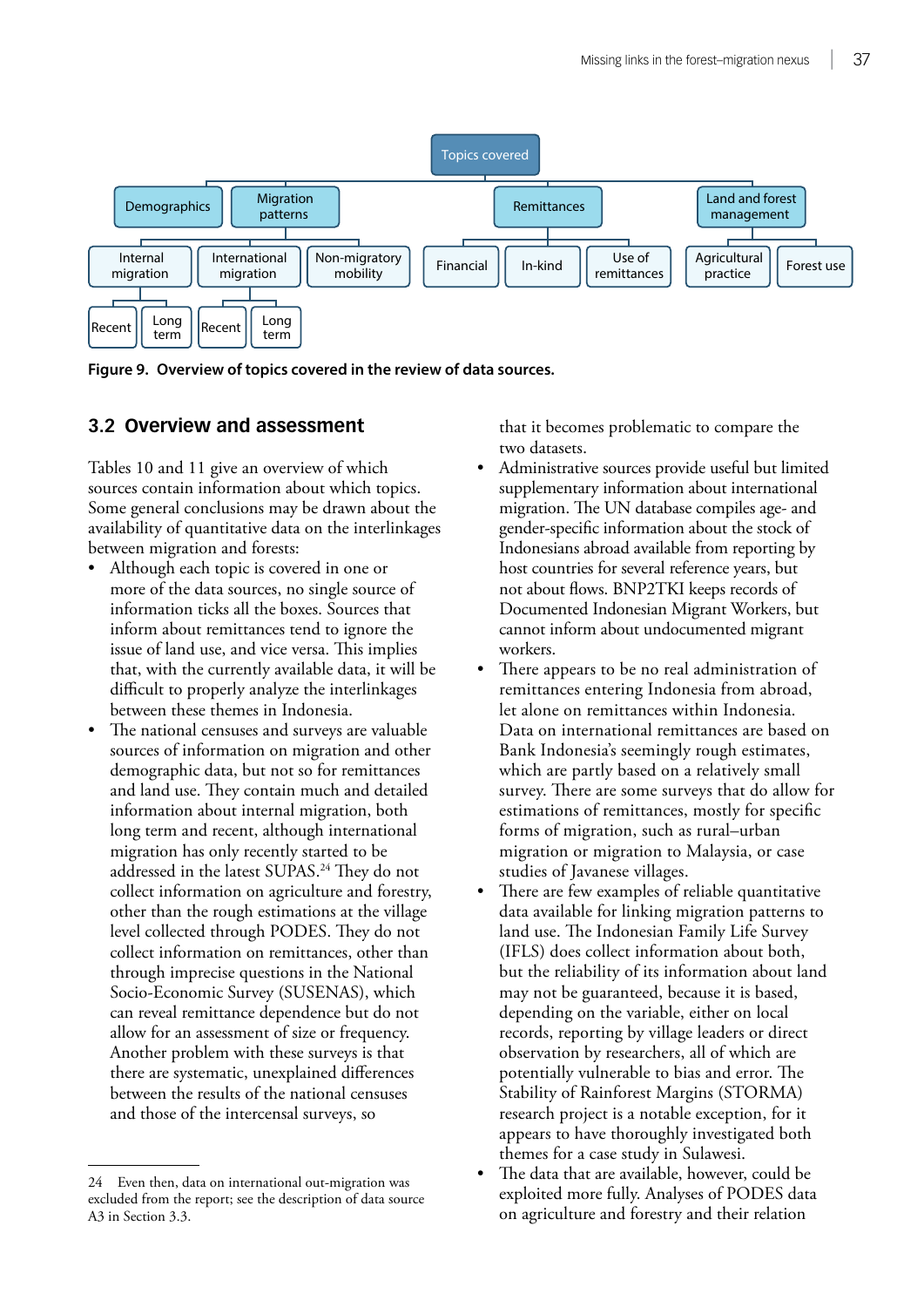to migration are not readily available, nor are analyses of SUSENAS data on remittances. The official reports of census and intercensal

survey data, on which most analyses are based, represent only a part of the collected data. In the words of the 2010 census report: "A deeper

#### **Table 10. Overview of surveys.**

| <b>Name</b>                                               | <b>Geographic Focus</b>                                        | <b>Sample Size</b><br>(households;<br>most recent) | <b>Iterations</b>                                                               | Internal<br>migration   | International<br>migration |
|-----------------------------------------------------------|----------------------------------------------------------------|----------------------------------------------------|---------------------------------------------------------------------------------|-------------------------|----------------------------|
| [A1] Sensus Penduduk                                      | Indonesia                                                      | Entire population                                  | 1961; 1971; 1980;<br>1990; 2000; 2010                                           | Yes                     | No                         |
| [A2] SUPAS                                                | Indonesia                                                      | 652,000                                            | 1976; 1985; 1995;<br>2005; 2015                                                 | Yes                     | Yes                        |
| [A3] SUSENAS                                              | Indonesia                                                      | 300,000                                            | Annual since 1963;                                                              | Yes                     | No                         |
| [A4] DHS                                                  | Indonesia                                                      | 43,852                                             | 1991; 1994; 1997;<br>2003; 2007; 2012                                           | No                      | No                         |
| [A5] SAKERNAS                                             | Indonesia                                                      | 200,000                                            | 1986-2016                                                                       | Yes                     | No                         |
| [A6] PODES                                                | Indonesia                                                      | 73,709 villages                                    | 1980; 1983; 1986;<br>1990; 1993; 1996;<br>2000; 2003; 2005;<br>2008; 2011; 2014 | Yes                     | Yes                        |
| [B1] IFLS                                                 | 13 provinces<br>throughout<br>Indonesia                        | 16,204<br>households +<br>50,148 individuals       | 1993; 1997; (1998);<br>2000; 2007; 2014                                         | Yes                     | No                         |
| [B2] RUMICI                                               | 4 cities: Tangerang, 2,400<br>Medan, Samarinda<br>and Makassar |                                                    | 2008; 2009; 2010;<br>2011; 2012                                                 | Yes                     | No                         |
| [B3] BI Remittance<br>Survey                              | Migrant source<br>provinces<br>throughout<br>Indonesia         | 2,082 individuals                                  | 2006; 2008; ? <sup>a</sup>                                                      | No                      | Yes                        |
| [C1] KFCP Household<br>Survey                             | Kalimantan                                                     | 250                                                | 2009; 2014                                                                      | No                      | No                         |
| [C2] FMU Socio-<br>economic Survey                        | Malinau, Berau,<br>Kapuas Hulu                                 | 1,790                                              | 2013                                                                            | $\overline{\mathbf{?}}$ | No                         |
| [C3] IOM Migrant<br><b>Remitter Survey</b>                | Malaysia                                                       | 300                                                | 2009                                                                            | No                      | Yes                        |
| [C4] IOM Remittance<br><b>Receiver Survey</b>             | Java, Nusa<br>Tenggara,<br>Sulawesi                            | 500                                                | 2009                                                                            | No                      | Yes                        |
| [C5] Low-skilled IMW's in Malaysia<br>Peninsular Malaysia |                                                                | 858 individuals                                    | 2009                                                                            | No                      | Yes                        |
| [C6] STORMA Panel                                         | Sulawesi                                                       | 256                                                | 2001; 2004; 2006                                                                | Yes                     | Yes                        |
| [C7] STORMA Census                                        | Sulawesi                                                       | 898                                                | 2004                                                                            | Yes                     | Yes                        |
| [C8] Impact of Circular<br>Migration                      | Wonogiri, Central<br>Java                                      | 328                                                | 1984                                                                            | Yes                     | No                         |
| [C9] Ageing in Indonesia                                  | Java and Sumatra                                               | 206                                                | 2000; 2005                                                                      | Yes                     | Yes                        |
| [C10] Migrating Out of<br>Poverty                         | Java                                                           | 1,203                                              | 2013                                                                            | Yes                     | Yes                        |

a The BI Remittance Survey is reportedly conducted every two years, but the latest published results are from 2008. Note: All surveys asked about the basic demographic characteristics of respondents, these being: age, gender, education and employment. Not all questionnaires could be accessed. Consequently, for some surveys it is not known whether they cover certain topics.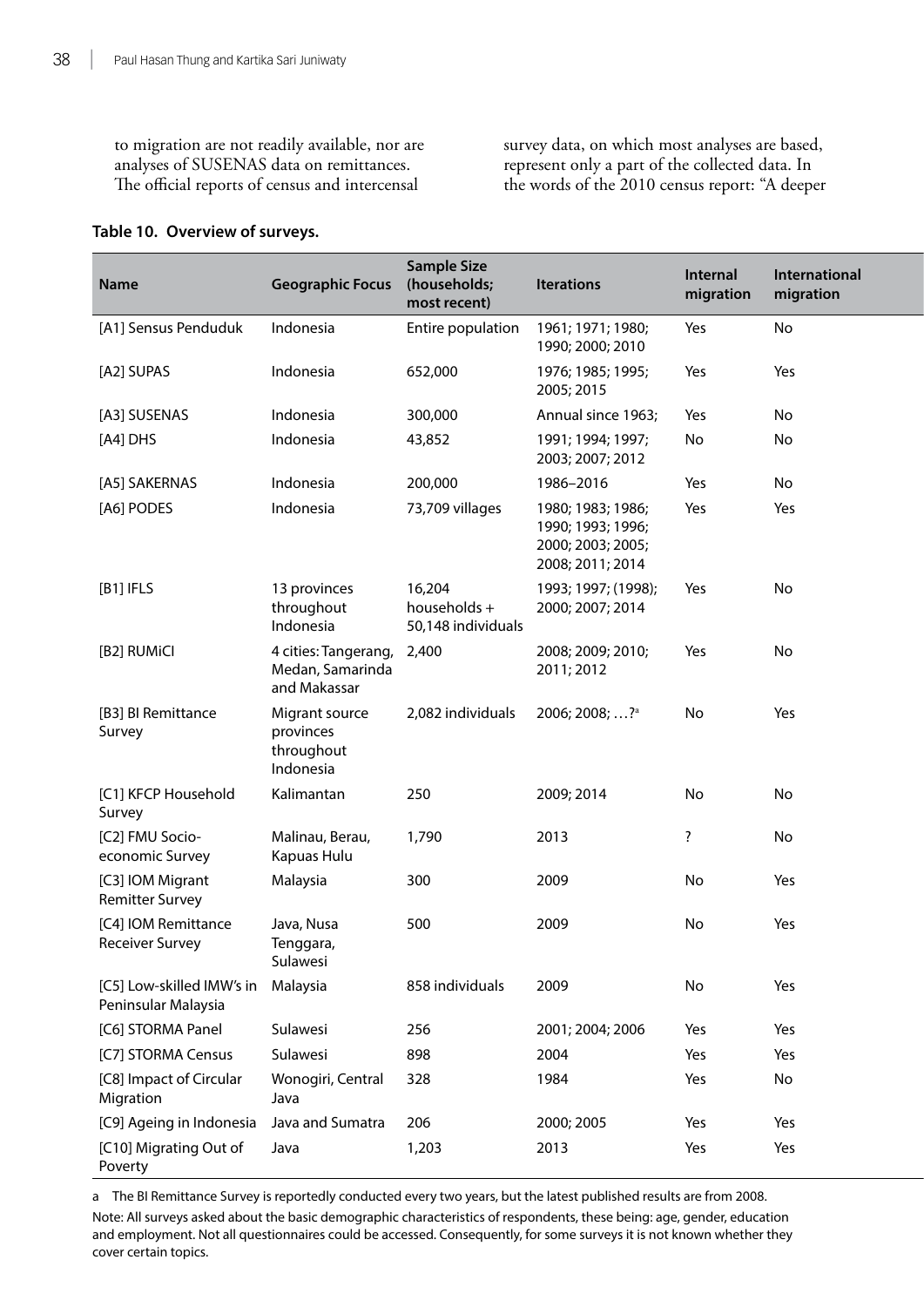study is very possible because there are many variables that can still be extracted from 2010 census results" (BPS 2011, 34). Nor have IFLS

data, which contain information on both forests and migration, been analyzed for what they have to say on the relationship between the two.

| Long-term Recent<br>migration migration |                              | Short-term<br>mobility  | Data on<br>financial<br>remittances | Data on<br>in-kind<br>remittances remittances | Data on<br>use of | Data on<br>agricultural<br>practice | Data on Data on<br>forest<br>cover | forest<br>use                |
|-----------------------------------------|------------------------------|-------------------------|-------------------------------------|-----------------------------------------------|-------------------|-------------------------------------|------------------------------------|------------------------------|
| Yes                                     | Yes                          | No                      | No                                  | No                                            | No                | No                                  | No                                 | No                           |
| Yes                                     | Yes                          | Yes                     | No                                  | No                                            | No                | No                                  | $\operatorname{\mathsf{No}}$       | No                           |
| Yes                                     | Yes                          | Yes                     | Yes                                 | Yes                                           | No                | No                                  | No                                 | No                           |
| $\operatorname{\mathsf{No}}$            | $\operatorname{\mathsf{No}}$ | No                      | No                                  | No                                            | No                | No                                  | $\operatorname{\mathsf{No}}$       | No                           |
| No                                      | Yes                          | Yes                     | No                                  | No                                            | No                | No                                  | No                                 | No                           |
| $\operatorname{\mathsf{No}}$            | Yes                          | No                      | No                                  | No                                            | No                | Yes                                 | Yes                                | $\operatorname{\mathsf{No}}$ |
| Yes                                     | Yes                          | No                      | No                                  | No                                            | No                | Yes                                 | Yes                                | No                           |
| Yes                                     | Yes                          | No                      | Yes                                 | Yes                                           | Yes               | $\operatorname{\mathsf{No}}$        | $\operatorname{\mathsf{No}}$       | No                           |
| Yes                                     | Yes                          | No                      | Yes                                 | Yes                                           | Yes               | no                                  | No                                 | No                           |
| $\operatorname{\mathsf{No}}$            | No                           | No                      | No                                  | No                                            | No                | Yes                                 | $\overline{\mathbf{?}}$            | $\overline{\cdot}$           |
| No                                      | No                           | No                      | Yes                                 | $\overline{\mathbf{?}}$                       | No                | Yes                                 | Yes                                | Yes                          |
| Yes                                     | Yes                          | No                      | Yes                                 | Yes                                           | Yes               | No                                  | $\operatorname{\mathsf{No}}$       | No                           |
| Yes                                     | Yes                          | No                      | Yes                                 | Yes                                           | Yes               | $\operatorname{\mathsf{No}}$        | $\operatorname{\mathsf{No}}$       | No                           |
| Yes                                     | Yes                          | No                      | Yes                                 | No                                            | Yes               | No                                  | $\operatorname{\mathsf{No}}$       | No                           |
| Yes                                     | Yes                          | No                      | Yes                                 | Yes                                           | No                | Yes                                 | No                                 | No                           |
| Yes                                     | Yes                          | No                      | No                                  | $\operatorname{\mathsf{No}}$                  | No                | Yes                                 | Yes                                | Yes                          |
| No                                      | Yes                          | No                      | Yes                                 | $\overline{\mathbf{?}}$                       | $\ddot{\cdot}$    | $\ddot{\cdot}$                      | $\ddot{\cdot}$                     | $\ddot{\cdot}$               |
| Yes                                     | Yes                          | $\overline{\mathbf{?}}$ | Yes                                 | Yes                                           | $\ddot{?}$        | Yes                                 | $\operatorname{\mathsf{No}}$       | No                           |
| Yes                                     | Yes                          | No                      | Yes                                 | Yes                                           | Yes               | $\operatorname{\mathsf{No}}$        | $\operatorname{\mathsf{No}}$       | No                           |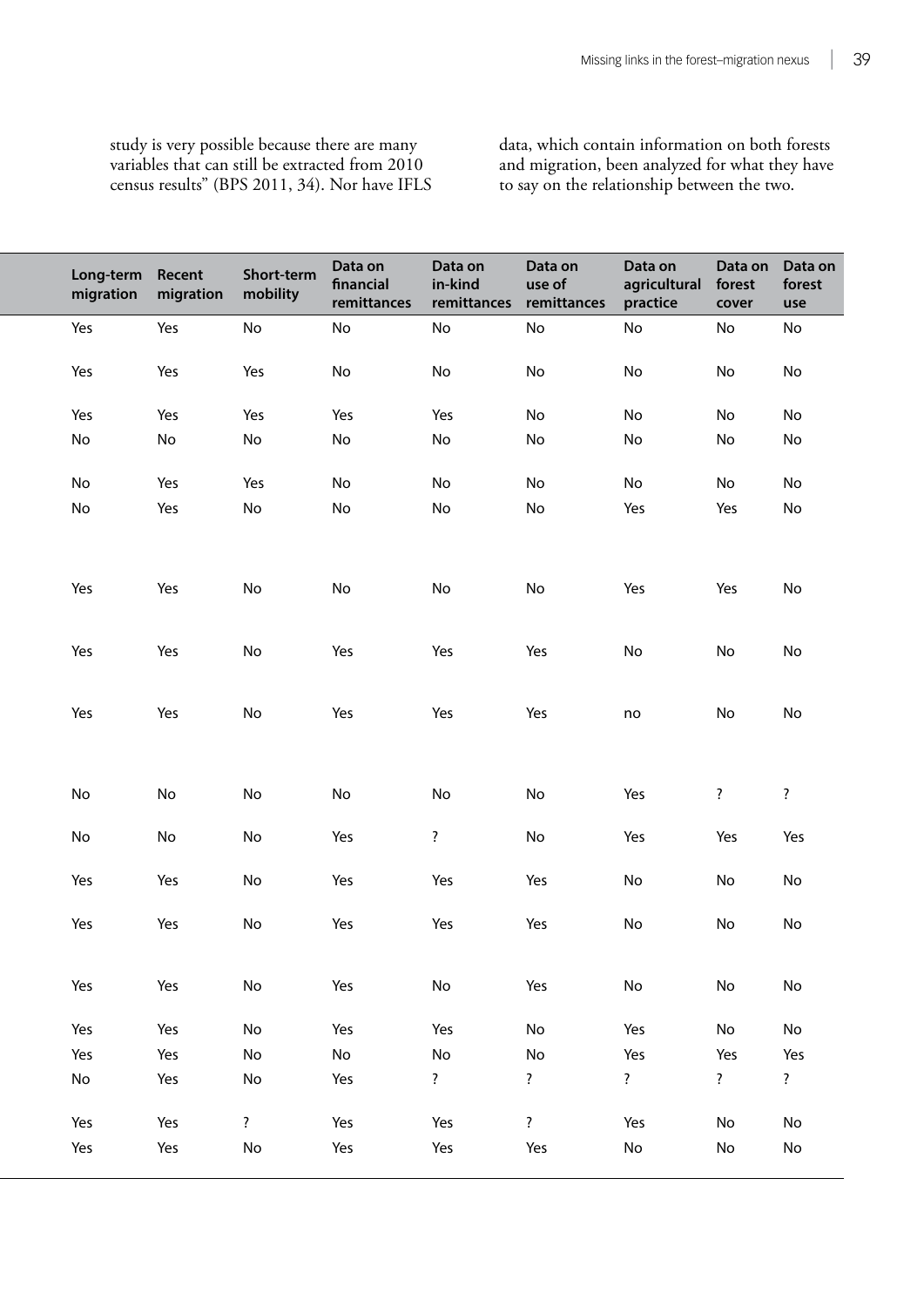| Institution    | <b>Description of main</b><br>information                                               | Source of<br>information                                 | Frequency<br>of reporting specific? | Age                      | Gender<br>specific? | Data on<br>education     |
|----------------|-----------------------------------------------------------------------------------------|----------------------------------------------------------|-------------------------------------|--------------------------|---------------------|--------------------------|
| [D1] IMF       | Estimates of<br>international workers'<br>remittances entering<br>and leaving Indonesia | National<br>reporting:<br>Estimates by<br>Bank Indonesia | Quarterly                           | No                       | No                  | No                       |
| [D2] UN        | International migrant<br>stock by country of<br>origin and destination                  | National sources<br>(probably SP and<br>SUPAS)           | Every 5<br>years                    | Yes                      | Yes                 | No                       |
| [D3] UN        | International migrant<br>flows by country of<br>origin and destination                  | National sources                                         | Yearly                              | No                       | No                  | No                       |
| [E1] BNP2TKI   | Records of documented<br>Indonesian migrant<br>workers                                  | Documentation<br>of IMW<br>placement<br>process          | Yearly                              | $\overline{\phantom{a}}$ | Yes                 | Yes                      |
| [E2] Kemnaker  | Records of work permits  Work permits<br>issued to foreign<br>nationals in Indonesia    |                                                          | Yearly                              |                          |                     |                          |
| [E3] Kemendesa | Amount of<br>transmigration sites and<br>transmigrants placed                           | Technical reports                                        | Yearly                              | - 7                      |                     | $\overline{\phantom{a}}$ |

#### **Table 11. Administrative sources of data.**

Note: None of these sources contained information about agriculture or forests. It could not always be verified from the available reports whether collected data included information on age, gender or education.

# **3.3 Description of the surveys**

# **3.3.1 National surveys (A)**

# **[A1] Sensus Penduduk (SP)**

In line with UN recommendations, every 10 years Statistics Indonesia conducts a population and housing census, the Sensus Penduduk (SP). The census uses face-to-face interviews to count all individuals living on Indonesian territory and collects basic information on health, living conditions, education, employment and internal migration. The most recent implementation of this very large undertaking was in 2010 and employed 700,000 field officers (BPS 2012, Ii). The census produces basic demographic information that can be disaggregated down to the village level, which otherwise would be lacking because routine population registration is still deficient (BPS 2012, I).

Information about migration is obtained through analysis of answers to questions about (1) the current place of residence, (2) place of residence 5 years ago, and (3) place of birth. A person is classified

as a recent migrant if  $(1)$  and  $(2)$  are in different provinces, and as a permanent migrant if (1) and (3) are in different provinces (BPS 2011, 5). It seems to follow from these definitions that a person who was born in Bandung and moved to Yogyakarta 3 years ago, will be simultaneously counted as a permanent and a recent migrant in Yogyakarta. The results have been described in a separate report called *Migrasi Internal Penduduk Indonesia – Hasil Sensus Penduduk 2010* (BPS 2011). This appears to have been the first time BPS produced a separate report on migration based on the national census.

The 2011 report describes the size and direction of recent and permanent migration flows, as well as the age and gender of migrants. For recent migrants, it additionally describes educational achievement and occupation. The report then comments on the impacts of migration on the demographics of areas in terms of age and gender distribution, and the difficulties of determining these effects in the absence of reliable data on international migration. In conclusion, the report lists some figures on migration patterns, without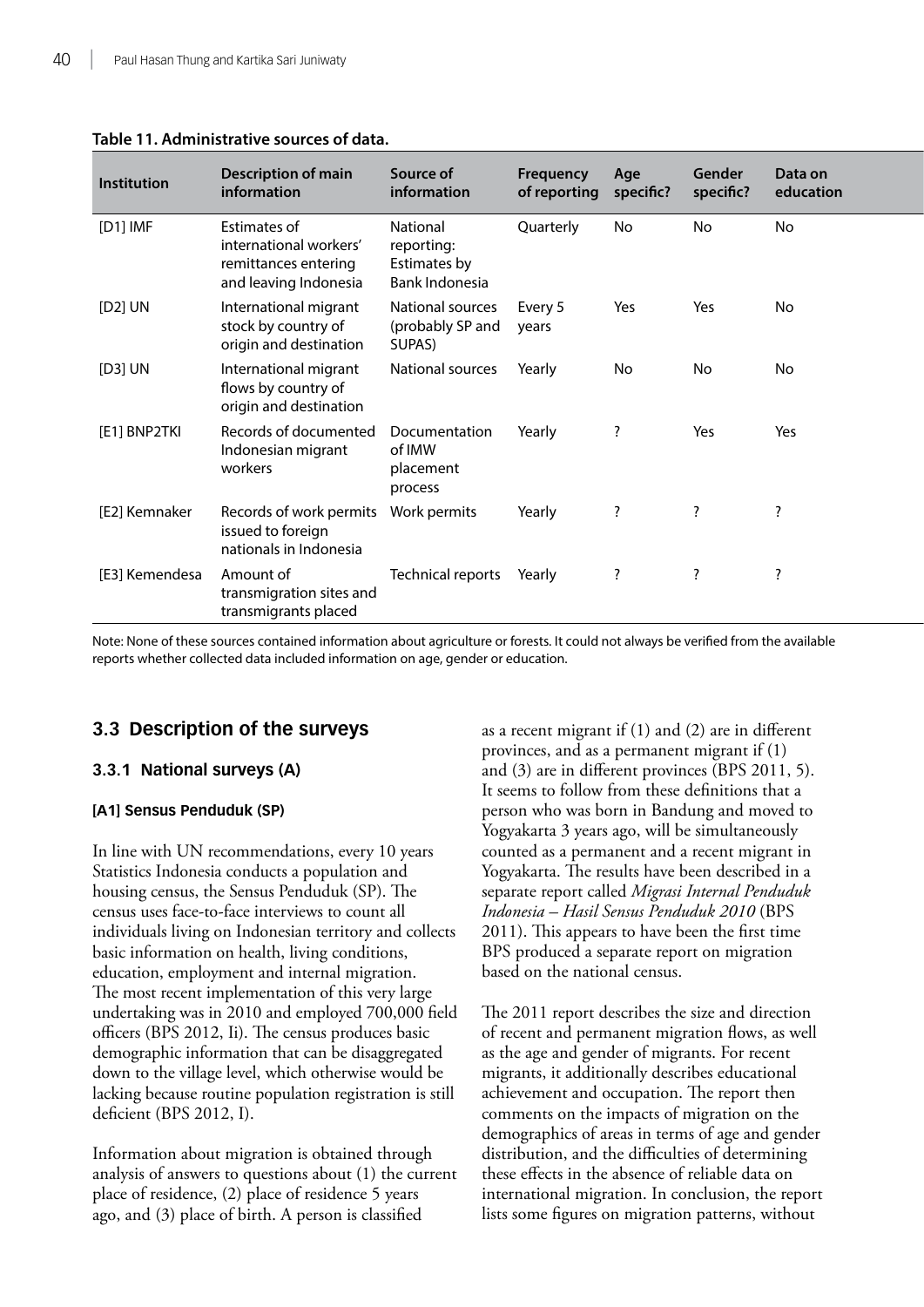| Data on<br>employment | Internal<br>migration | International<br>migration | Long-term Recent<br>migration | migration                    | Short-<br>term<br>mobility | Data on<br>financial<br>remittances | Data on<br>in-kind<br>remittances | Data on<br>use of<br>remittances |
|-----------------------|-----------------------|----------------------------|-------------------------------|------------------------------|----------------------------|-------------------------------------|-----------------------------------|----------------------------------|
| No                    | No                    | No                         | No                            | No                           | No                         | Yes                                 | No                                | No                               |
| No                    | No                    | Yes                        | Yes                           | $\operatorname{\mathsf{No}}$ | No                         | No                                  | $\operatorname{\mathsf{No}}$      | No                               |
| No                    | No                    | Yes                        | No                            | Yes                          | No                         | No                                  | $\operatorname{\mathsf{No}}$      | No                               |
| Yes                   | No                    | Yes                        | Yes                           | Yes                          | No                         | No                                  | No                                | No                               |
| Yes                   | No                    | Yes                        | Yes                           | Yes                          | No                         | No                                  | $\operatorname{\mathsf{No}}$      | No                               |
| Yes                   | Yes                   | ${\sf No}$                 | Yes                           | Yes                          | No                         | No                                  | $\operatorname{\mathsf{No}}$      | $\operatorname{\mathsf{No}}$     |

however interpreting their meaning. These results are summarized in Section 1.2.1. The report asserts that the migration figures are influenced by government policy and that government policy will continue to influence migration patterns in the "era of regional autonomy", although it is not specified what the past influence of policy was, nor what the future influence is expected to be (BPS 2011, 34).

#### **[A2] Survey Penduduk Antar Sensus (SUPAS)**

In the middle of the period between two subsequent censuses, so every 10 years, Statistics Indonesia conducts an intercensal survey (SUPAS) to update and correct the estimations based on the previous census. The 2015 SUPAS sampled 652,000 households, selected to be nationally representative. The questionnaire tends to be similar to but more elaborate than the questionnaire used in the census. Regarding migration, the 2005 SUPAS asked not only about patterns of recent and life-time migration, but also about the reasons for migrating. The 2005 questionnaire additionally contained

questions about commuting behavior: whether interviewees regularly traveled to other places for work, education or other purposes. It included questions about the distance and time traveled, and mode of transportation (BPS 2005, Q621–625; Handiyatmo 2009). Finally, the questionnaire also asked whether in-migrant household members regularly returned to their places of origin.

The latest, 2015 SUPAS featured similar questions on internal migration and mobility. Additionally, for the first time in any SP or SUPAS questionnaire, it contained questions about *international migration* (BPS 2016c). It asked household heads whether there are any ex-household members currently living abroad who had left after 1 January 2010, and whether any of the current household members had ever lived abroad. It followed up with questions about the name, gender, living place, year of departure, age at time of out-migration, reason for migrating and main activities of the current and returned migrants (BPS 2015, sections V.B. and VI.C.620–625).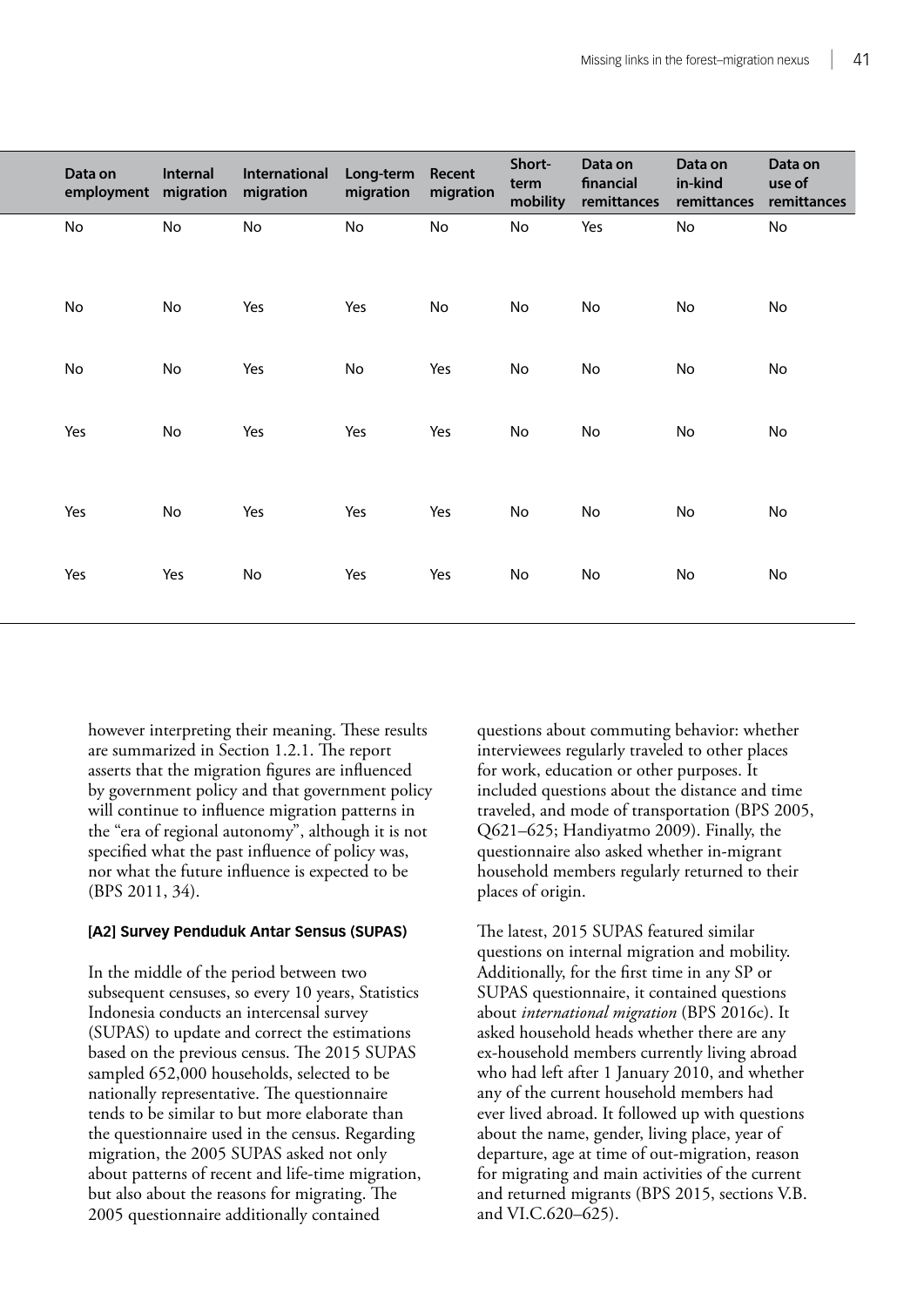Reports of the results regarding migration are freely available on the BPS website, but these reports present data that have undergone minimal processing, and provide no analysis or interpretation. Moreover, the data on international migration are missing from these reports. The national-level report for SUPAS 2015 consisted of 80 pages of tables with numbers on various aspects of migration, accompanied by definitions of concepts and a brief description of methods used (BPS 2016c). Additionally, separate documents with tables without analysis have been published for each of Indonesia's provinces. These documents present data disaggregated to the district level (e.g. BPS 2016e). We used analyses of earlier SUPAS in Sections 1.2.1–1.2.3. Such analyses are yet to be published for the 2015 SUPAS, although we have included some of our own preliminary analyses in these same sections.

# **[A3] Survei Sosial Ekonomi Nasional (SUSENAS)**

Statistics Indonesia has run the National Socio-Economic Survey (SUSENAS) since 1963. It provides a data source for development planning, monitoring and evaluation (BPS 2016i). SUSENAS collects data on "demography, health, fertility and family planning, housing, information and communication technology, crime, domestic travelling, and social protection" (BPS 2016h, iv). The regularity, scope and topics addressed have varied over the years. Since the early 1990s, core data were collected annually from a nationally representative sample and supplemented with three rotating modules. One was on household consumption and expenditure, a second on education and sociocultural variables, and a third on housing and health. Each was implemented every 3 years (BPS 2016i). Between 2011 and 2014, the regularity of the module on household income and expenditure was greatly increased from once every 3 years to four times a year. From 2015, data were collected twice a year. In March, core data and household income and expenditure data are collected from a sample of 300,000 households selected from 34 provinces. In September, a smaller sample of 75,000 households is surveyed, again on household income and expenditure, and additionally questions are asked from one of the modules, which now also included a module on social resilience (BPS 2016g; 2016i).

*The core questionnaire* collects basic household data, such as the sex, age, health, education and employment of household members. It includes a question on mobility (amount, destination and purpose of travels over the last 6 months). It also records place of current residence, place of birth and place of residence 5 years ago, from which statistics on permanent and temporary migration can be derived. Finally, it includes a question on whether remittances are the household's main source of income and if yes, who sends these remittances. There are no follow-up questions on size, type or use of income from remittances (BPS 2016h).

*The income/expenditure module* collects detailed information on household expenditure but much less detailed information on income. It includes a question on the amount of income and expenditure from 'transfers,' a category that comprises not only remittances and money sending, but also pension payments, student allowances and insurance payments (BPS 2015b, 20). *The sociocultural and educational module* collects data on cultural activities, participation in organizations and detailed information on educational attainments. It includes a question on whether there are young family members who are living elsewhere and if so, where (BPS 2015c). *The social resilience module* was first implemented as part of the rotating modules (in lieu of the now-regular income/expenditure module) in 2014. This new module measures the capacities of communities to cope with (financial) crises and take care of themselves (BPS 2014c). It includes questions on water, energy and waste management, transportation, trust and tolerance, participation, security, coping with natural disasters (without linking it to migration), politics, intrahousehold attitudes and behavior, and criminality (BPS 2014d). It does not collect information on migration. Finally, the *health and housing module* collects detailed information on health and living conditions, but nothing on migration (BPS 2013).

Although much data on migration are collected under SUSENAS, the data from SUSENAS have tended to be used for economic analysis without much consideration for variables related to migration. For example, the two most important recent reports on the SUSENAS results published by BPS concerned a macro-analysis of poverty (BPS 2016a) and an overview of welfare statistics (BPS 2016b). Neither mentioned migration. However, two recent papers have used SUSENAS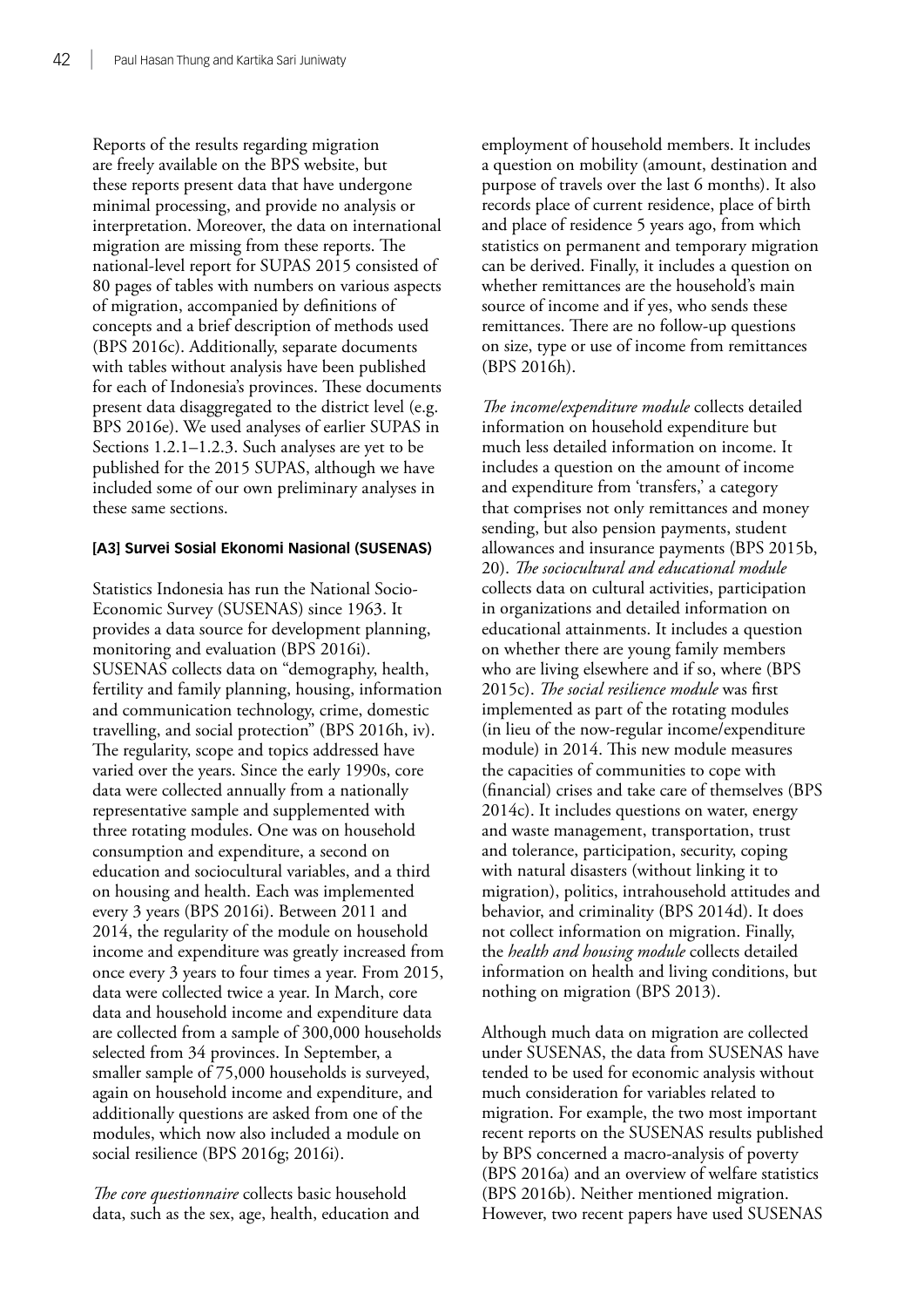data to examine the link between economic development and migration, demonstrating opportunities for further harnessing SUSENAS data to obtain insights on migration (Bazzi 2017; Bryan and Morten 2017).

#### **[A4] Demographic and Health Survey (DHS)**

The *Survei Demografi dan Kesehatan Indonesia* (SDKI), or in translation: Demographic and Health Survey (DHS), is a regular, national, large-scale survey, as part of an international comparative dataset, which collects detailed information on health issues, but no information whatsoever on migration, not even place of birth (BPS et al. 2013).

#### **[A5] Survei Angkatan Kerja Nasional (SAKERNAS)**

Since 1986, Statistics Indonesia has implemented a large national work-force survey annually or multiple times a year (biannually since 2015) to collect data on employment and unemployment. It focuses on the working age population and mainly asks questions about employment and employment conditions. It collects data on recent migration only by asking respondents about their place of residence 5 years ago. The most important addition of SAKERNAS to the SP, SUPAS and SUSENAS in terms of understanding mobility lies in understanding commuting behavior, since it includes questions on place of work, the distance from work to home, the frequency of travel from home to work and the means of transportation (BPS 2016f, Q33). Sadly, the statistics derived from these questions are not presented in the reports (e.g. BPS 2016d).

#### **[A6] Potensi Desa (PODES)**

The Village Potential (*Potensi Desa* – PODES) census is implemented three times per 10 years to support the implementation of, successively, the population and housing census, the agriculture census and the economic census. It does so by creating a sampling frame (which is used to ensure that a census does not miss parts of a population), by creating typologies of regions (such as whether they are urban or rural) and by creating basic information on the development potential of a village (infrastructure, facilities and other economic, social and cultural aspects; BPS 2014a). To this end, interviews were conducted with "relevant persons in the enumeration area" who "have knowledge of, authority over and responsibility towards" the area (BPS 2014b, 1).

Interviewees are asked about the village's geography, administrative structure, proximity to and usage of the sea, relation to and status of forests, population, living and environmental conditions, natural disasters, education, health, social culture, leisure, transportation, communication, land use, economy and security. Concerning migration, interviewees are asked about number of immigrants and emigrants in and from the villages and about the number of villagers working abroad (BPS 2014a; 2014b).

A 2014 report (BPS 2014a) summarizes the results in the form of tables that show how many villages or sub-districts in each village had particular characteristics. Thus, one can see how many villages in each province are located on slopes or peaks, in valleys or on flat land (BPS 2014a, 16); how many are located inside, in the proximity of, or away from the forest<sup>25</sup> (BPS 2014a, 18), and so forth for each of the themes mentioned above. It should be noted that such a presentation is a simplification of the data: much richness gets lost in the process of lumping together villages into broad categories. For example, a table that describes in how many villages agriculture is the main source of income (BPS 2014a, 27), does not say anything about the secondary source of income in these villages. This is part of the reason there is little to be gleaned about migration from this report.

There is a table about villagers working abroad, but it only gives the number of villages/sub-districts from which it was reported that there were villagers working abroad.26 Moreover, there are no tables corresponding to the question about the number of immigrants and emigrants in and from the village.<sup>27</sup>

<sup>25</sup> Across Indonesia, 2037 villages/sub-districts were reported to be located inside forests, 19,247 in the proximity of, and 60,906 away from forest. For the combined villages of Kalimantan, this was 388, 2216 and 4587, respectively. Strikingly, Central and North Kalimantan were among the few provinces in Indonesia in which the number of villages reported to be located in or near forests exceeded the number of villages located away from the forests, a characteristic that was shared only with Kepulauan Bangka Belitung, Kepulauan Riau, North Maluku, Papua and West Papua (BPS 2014a, 18).

<sup>26</sup> Almost half of all villages in Indonesia reported having migrant workers abroad, but only 1366 out of 5184 villages were in Kalimantan, of which 1225 were in West or South Kalimantan; BPS 2014a, 29)

Also in the PODES microdata, which are not freely accessible but which can be bought, variables concerning population and in- and out-migration are missing. This suggests that BPS judged these figures to be not reliable enough to be published.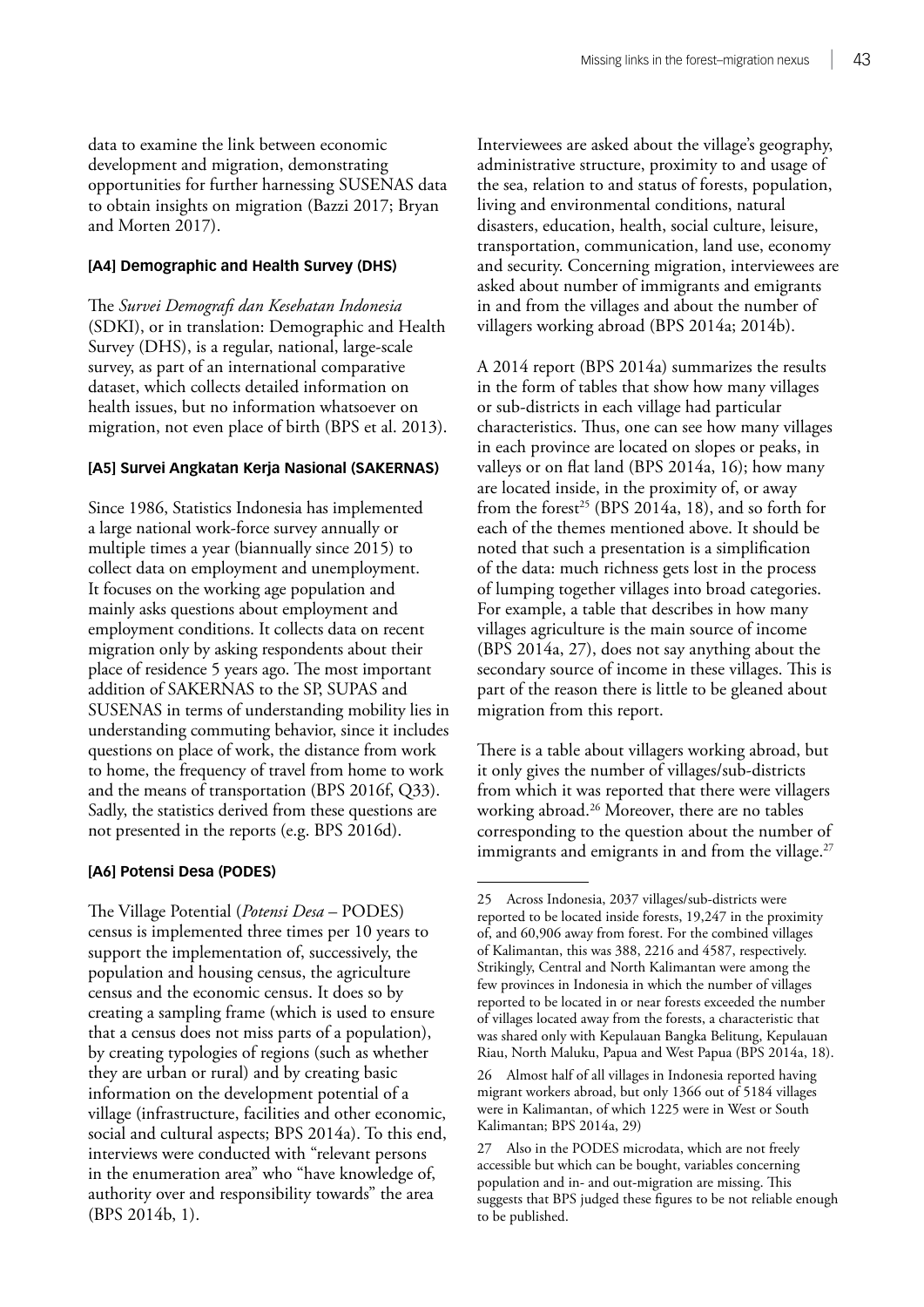# **3.3.2 Multi-provinces surveys (B)**

#### **[B1] Indonesian Family Life Survey (IFLS)**

The Indonesian Family Life Survey is a longitudinal survey designed to measure the impact over time of social, economic, political and environmental change on the socioeconomic well-being and health of individuals and households. Funds for the latest wave were provided by the National Institute on Aging (US), the National Institute for Child Health and Human Development, World Bank Indonesia, GRM International (Australia) and the Department of Foreign Affairs and Trade (Australian Government). It was executed by RAND corporation in collaboration with its Indonesian partner institution Survey Meter (Strauss et al. 2016). The first wave, in 1993, surveyed individuals from 7224 households. These same individuals were revisited in follow-up waves. Because individuals leave households and form new households, the number of households involved in the study grew over the years, reaching over 16,000 in 2014 (Strauss et al. 2016, ii).

The survey collects data on "multiple indicators of economic and non-economic well-being: consumption, income, assets, education, migration, labor market outcomes, marriage, fertility, contraceptive use, health status, use of health care and health insurance, relationships among co-resident and non-resident family members, processes underlying household decision-making, transfers among family members and participation in community activities" (Strauss et al. 2016, 1). The survey collects detailed information on the migration histories of individuals, including information on place of birth, location at age 12 years and subsequent migrations. It asks about the destination of migration, the distance of from the previous place of living, and the purpose and consequences of migration (Strauss et al. 2016, 40).

The survey also collects information about the communities that the individuals live in, including information on forest cover and pollution (from statistical records in the village and direct observation), natural disasters and agricultural practices (from village leaders). This background information might allow for interesting analysis when combined with migration data. But the reliability of the background information may be

questioned, because it is collected from a small number of people, and from local records and direct observations that are hard to verify.

All raw data are available for download online, but RAND does not provide its own analysis or summary of the results (RAND 2018a). Strauss et al. (2016) only discuss methods. Many papers have relied on IFLS data to describe various aspects of Indonesian family life, although relatively few have used the data to study migration (RAND, 2018b). IFLS-based papers on migration tend to argue specific theses rather than give an overview of migration; for example, one paper argues that migrants have higher aspirations than non-migrants (Lim 2017), while others have used it to study the impacts on household income, food security or the well-being of children (Parinduri and Thangavelu 2008; Nguyen and Purnamasari 2011; Hasanah et al. 2017; see also Sections 2.3.2 and 2.4.1).

## **[B2] Rural–Urban Migration in China and Indonesia (RUMiCI)**

To better understand the impacts of increasing rural–urban migration in Indonesia and China, researchers at the Australian National University led a large longitudinal survey of rural–urban migrants. The focus of the study was the Chinese case, as reflected in the fact that the Chinese survey covered 18,000 households, among which urban, rural and rural–urban migrant households were examined; it ran for 7 years. In Indonesia, the sample was seven times smaller – although, with 2400 panel households, it was still a sizeable survey. It did not include rural households and ran for (only) 5 years (2008–2012). The Indonesian case was seen to contrast nicely with the Chinese case in terms of government policy, because whereas the Chinese government strongly regulated and restricted rural–urban migration, the Indonesian government placed few such restrictions (Resosudarmo et al. 2010a; ANU 2014a).

The questionnaire addressed "migration status and household composition[…], basic socio-economic and demographic characteristics of all household members […], labor market activities, migration history, migrants' links with and activities in the village of origin, and labor protection and social security […], household income, consumption, assets, liabilities and housing […], dwelling in the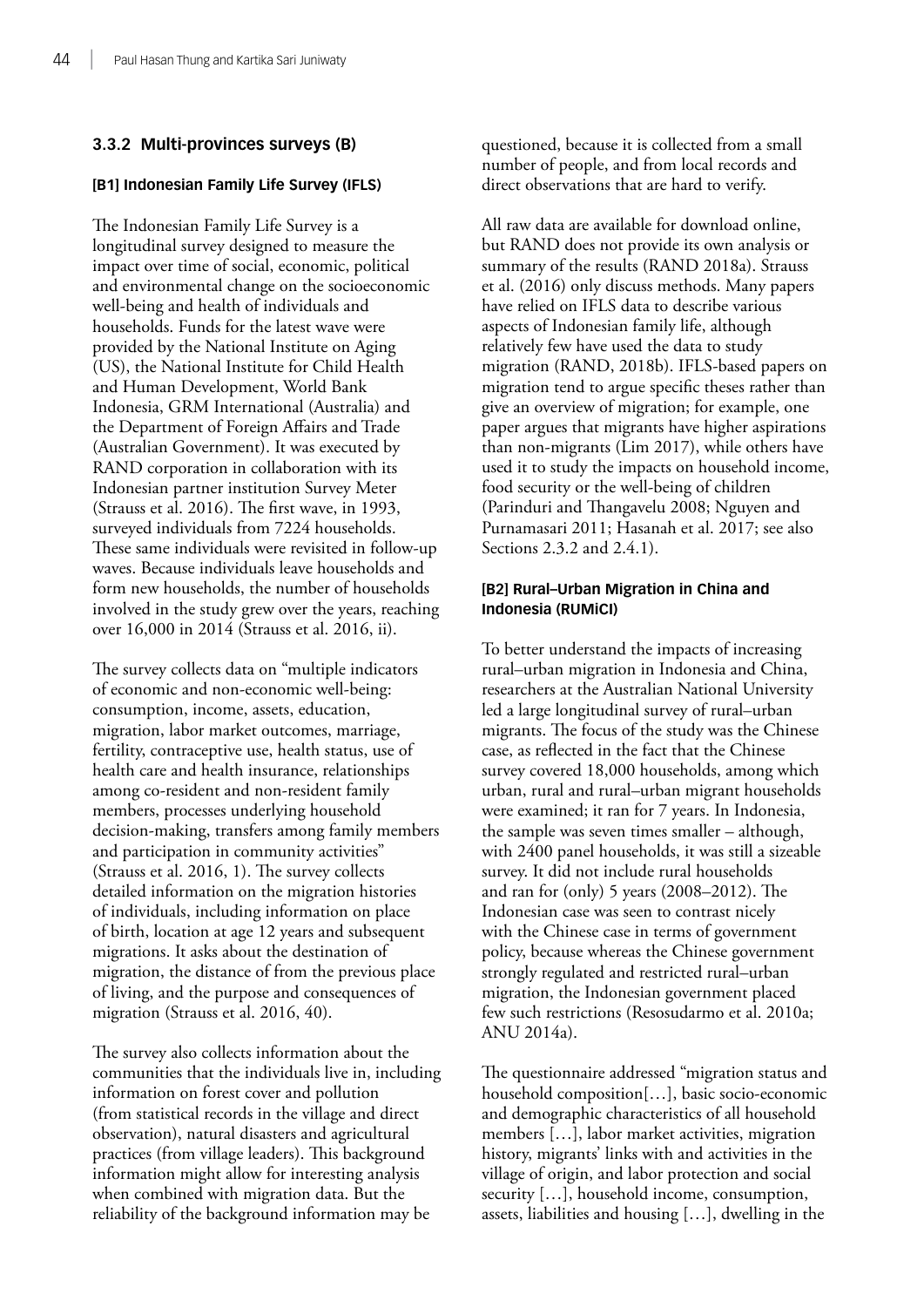place of origin, the type of identity card held in the current residential municipality, and residents' social networks […] [and] mental health " (Resosudarmo et al. 2010a, 14; ANU 2014c). In this way, the survey aimed to capture the effect of migration on income, health, education and nutrition of migrant, non-migrant urban and non-migrant rural households, and trace changes over time.

RUMiCI data may be requested from the Australian National University (ANU 2014b). Analyses of the results of the first round were collected in a full-length book (Meng et al. 2010). Since then, separate papers based on RUMiCI data have continued to appear (Manning and Pratomo 2013; Resosudarmo and Suryadarma 2014; Pratomo 2017), although the largest part concerns China, not Indonesia. These analyses tend to focus on a comparison between rural–urban migrants and non-migrant urban dwellers. Their contributions to understanding migration are used in Section 2.3.2.

#### **[B3] Survey of Remittance Patterns of Indonesian Migrant Workers**

Bank Indonesia reports that it conducts the Survey on Remittance Patterns of Indonesian Migrant Workers on a 2-yearly basis (BI 2009a). Yet the 2009 report is the only report of such a survey available on BI's website. Moreover, no later reports could be found through Google searches.

For the 2008 survey, 2082 interviews were conducted in 11 regions (in 7 provinces) that were significant sources of international migrant workers according to data from the Ministry of Manpower and Transmigration (Kementerian Tenaga Kerja dan Transmigrasi Kemenakertrans) and the National Authority for Placement and Protection of Indonesian Migrant Workers (BNP2TKI). The randomly selected respondents were either active migrant workers who were on leave or vacation, returning migrant workers or family members of migrant workers who received remittances. In addition, interviews were conducted in Jakarta with private migrant workers placement companies (Pelaksana Penempatan Tenaga Kerja Indonesia Swasta – PPTKIS), Kemenakertrans and BNP2TKI.

The survey collected data on the profiles and remittance patterns of international migrant workers. Besides demographic information, data were collected on the motives of international migrant workers for migrating, their occupation

prior to migrating, their destinations and activities abroad, and the amount of time spent abroad. The survey also investigated where international migrants sourced their information about job opportunities abroad, what channels they used to arrange their departures (PPTKIS, a ministry, recruiters/brokers) and whether they went illegally or with proper documentation. Respondents were asked about the forms of transportation used to travel to their destinations and how they financed their move. They were asked about whether migrants ever experienced abusive treatment, either during work overseas or after their return to Indonesia. Regarding remittance patterns, information was collected about the level of income, the utilization of income, amount and frequency of remittances sent home, the channels used for remitting, the costs of remitting, motivations for sending money home and problems experienced relating to sending remittances. Respondents were also asked whether in-kind remittances were ever made, and what they were.

Then, they were asked about the social and economic impacts of migration: whether their quality of living had improved as a result of working abroad, and why, and how much they were able to save. Finally, migrant workers (or their families) were asked what policies they would suggest to the government for improving the well-being and productiveness of international migrant workers.

As the above summary testifies, the survey covers a broad and interesting range of topics. It is especially important because it also covers informal international migration. Hence, it usefully supplements statistics on formal remittances. However, there are several limitations to be overcome when working with these data. For one, it is not sufficiently explained how respondents were selected. The only explanation provided, that "[t]hey were derived from the master data published by BNP2TKI" (BI 2009a, 3) is not informative. For another, the questionnaire itself was not published, so that it is not possible to check the exact questions. Finally, as mentioned above, it is unclear whether the survey has been implemented since 2008, and with what results.

The results of the 2008 survey are discussed in Section 1.3.4.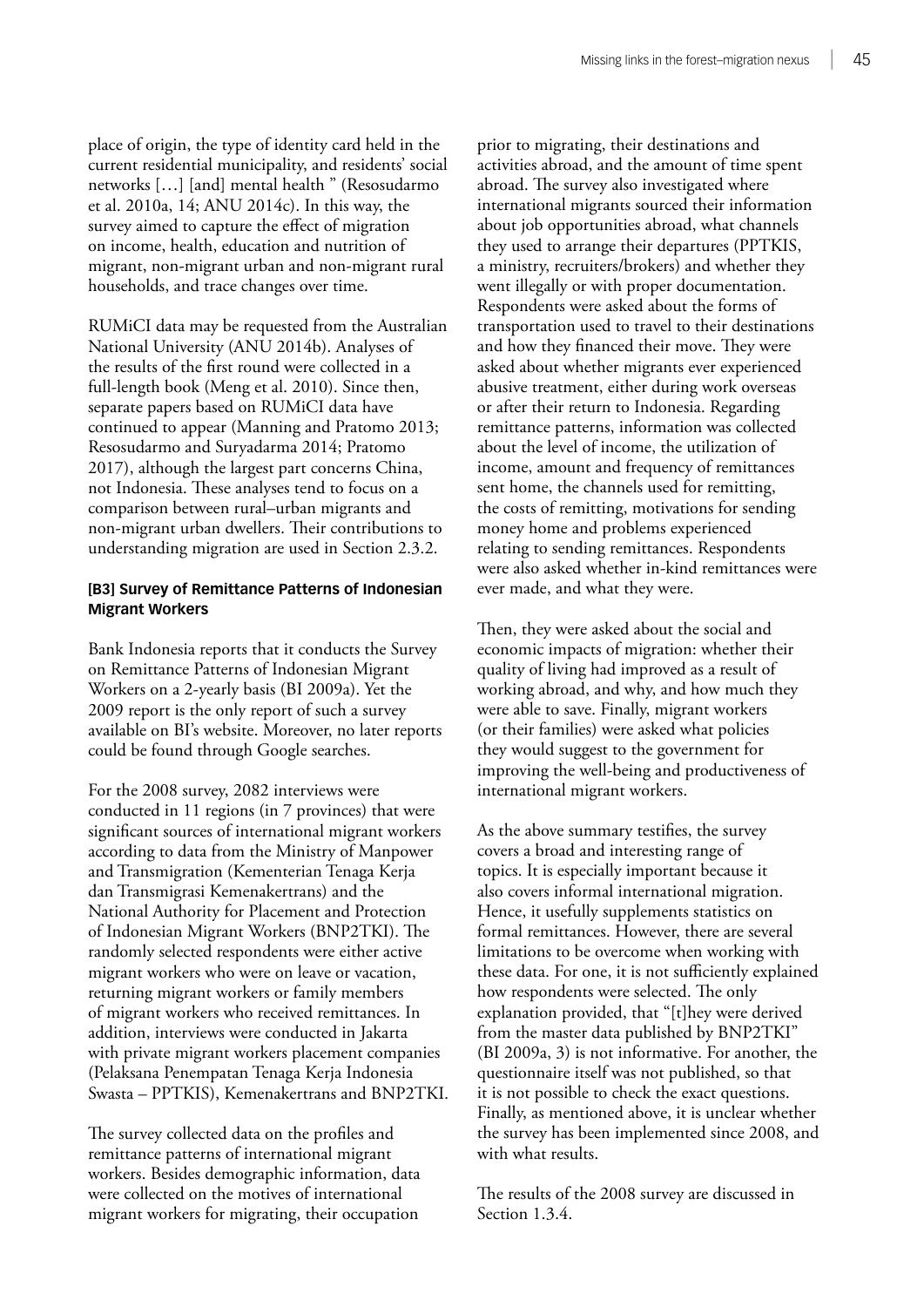# **3.3.3 Case study surveys (C)**

# **[C1] The Kalimantan Forests and Climate Change Partnership (KFCP)**

The Kalimantan Forests and Climate Change Partnership (KFCP) was a REDD+ demonstration activity encompassing 120,000 hectares in Central Kalimantan (Atmadja et.al, 2014). KFCP offered livelihoods packages to communities to enable them to make a living from horticulture, agroforestry, rubber plantations or fish ponds, so that people would not need to engage in activities that would encroach on the forest (Milich et al. 2014). To measure the impacts of the project, a baseline survey was conducted in 2009 and an impact study was conducted in 2013–2014. For the baseline survey, 500 households were interviewed. For the impact study, 250 households were surveyed. The study looked at social impacts, economic impacts and impacts on knowledge and capacity building, and institutional development. Although the KFCP project area is located within a former transmigration area, migration does not seem to have been explicitly addressed in the study, since the report (Milich et al. 2014) only fleetingly mentions migration a couple of times. Concerning livelihoods, it is reported that the households relied mostly on "rubber plantations, fishing and fish farming, artisanal gold mining, traditional riverine harvesting, shifting agriculture and *inter alia*, some swidden agriculture" (Milich et al. 2014, ii).

## **[C2] FORCLIME Socioeconomic surveys Malinau, Berau and Kapuas Hulu**

In 2013, the Deutsche Gesellschaft für Internationale Zusammenarbeit GmbH (GIZ) conducted a socioeconomic survey in 64 villages in Malinau, Berau and Kapuas Hulu, in West and East Kalimantan. The survey aimed to establish a baseline for FORCLIME development projects, and focused on the issue of socioeconomic vulnerability, specifically in relation to climate change. To this end, it collected information about demographics, sociocultural characteristics (ethnicity and language), livelihoods, indicators of poverty and access to infrastructure, markets and services. The questionnaire itself is not available online, but the report summarizes the topics covered in the questionnaire, thus: "The questionnaire included modules on household demography, income, education, health, housing, livelihood activities, household asset ownership, nutrition,

water, sanitation, and food security. Furthermore, it collected information on forestry, forest use and climate change" (Mackay and Marbyanto 2013a, 12–13). It seems then that the survey did not feature questions on migration other than perhaps a question about the place of birth. The only times the reports mention migration is when describing the ethnic composition of the communities (Mackay and Marbyanto 2013a, 2013b).

## **[C3 + C4] International Organization of Migration (IOM)**

IOM conducted surveys related to remittances from Indonesian migrant workers (IOM 2010b). In a first survey, they collected data on the remittance management knowledge, attitudes and practices of 500 Indonesian families who received remittances from international migrant workers. The survey included questions on the demographic profiles of both the remittance receivers and the migrants who send these remittances, based on age, sex, religious backgrounds, country of destination, educational achievements and occupation. It also collected information on the reasons for migrating, the financial (initial) costs of migration and how these were funded, and on the amount and frequency of monetary and non-monetary remittances. Finally, the survey asked about remittance channels and how the remittances are used, about investment patterns and about philanthropic activity.

In a second survey, IOM collected data from 300 Indonesian migrant remitters in four Malaysian cities. They asked similar questions, although now focused on the remitters and not the receivers. Information was collected about: "demographic profiles, history of migration to Malaysia, remittance behaviour and usage, remittance channels used, and amounts allocated for saving, investing, […] donations […] level of skills, educational attainment, and financial literacy levels including cultural or socio-economic practices that may influence remittance and migrant spending behaviour" (IOM 2010b, 71).

The results of both surveys are discussed in Section 1.3.4.

## **[C5] Low-skilled Indonesian Migrant Workers Survey in Peninsular Malaysia**

Balakrishnan (2013) conducted a field survey of 858 low-skilled Indonesian migrant workers in Peninsular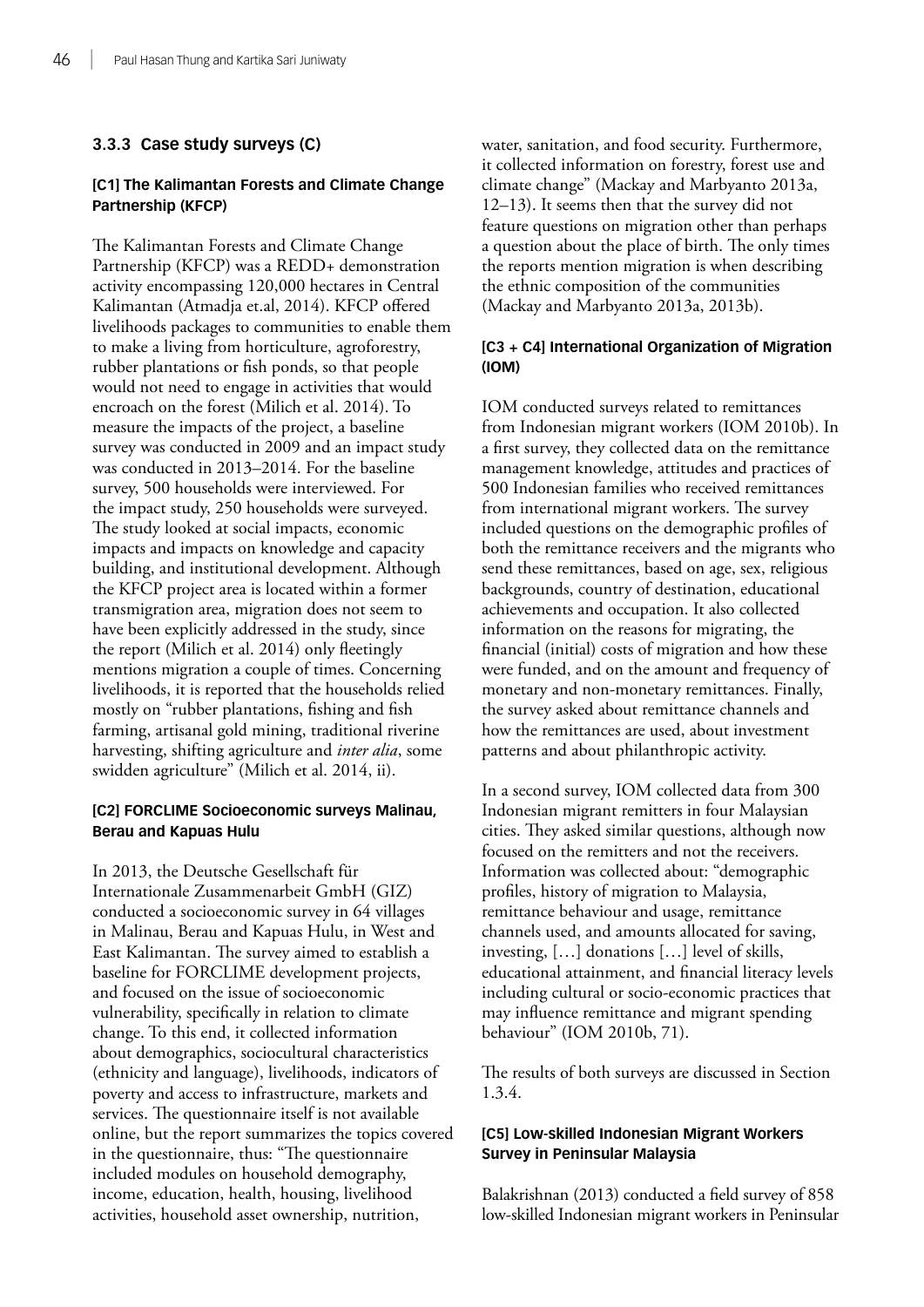Malaysia in 2009, in which he compares circular migration to permanent migration, in the context of recent theoretical and policy arguments that circular migration could deliver more desirable results for migrants, host country and home country. The survey asked about demographic characteristics, family and social networks, living circumstances, health, migration histories and future intentions, reasons for migrating, employment, remittances, mobility patterns, human capital development, policies and laws (Balakrishnan 2013, 329–338).

The report argues for the usefulness of the intention of a migrant to either stay permanently or return home as a tool for distinguishing migrants. In the survey, three-quarters of migrants were found to be intending to return. This showed, according to Balakrishnan, that a policy to specifically facilitate circular migration would be well received among migrants (Balakrishnan 2013, 297–299).

Results of the survey are discussed in Section 1.3.2.

#### **[C6 + C7] Stability of Rainforest Margins (STORMA)**

A multidisciplinary research collaboration between Georg-August University Goettingen (Germany), the Indonesian Institute of Science (LIPI), Tadulako University (Palu, Sulawesi) and Bogor Agricultural University called Stability of Rainforest Margins in Indonesia has intensively researched Lore Lindu National Park (Sulawesi) and surrounding areas. The program attempted to identify climatic, ecological as well as socioeconomic processes that have either stabilizing or destabilizing effects on the rainforest. To investigate the socioeconomic dynamics, a panel study and census were conducted. Two hundred fiftysix households were interviewed in all three rounds of the panel study: 2001, 2004 and 2006 (Faust et al. 2003; Tscharntke et al. 2007, 2010; Priebe et al. 2010). A 2004 census was conducted in three of the villages, covering 898 households (Weber et al. 2007).

The panel study used a village survey with key informants in each village to collect aggregate data on demographics. This village survey also included detailed questions on land use and its relation to the national park and conservation issues. For example, it asked questions on the hunting of animals, the collecting of forest products and the presence of agricultural activity within park boundaries.<sup>28</sup>

In addition, the panel questionnaire collected very detailed, household-level information on land use, and also included some questions on remittances, outmigration and environmental change.

The census study collected detailed information about migration history by asking about the last five places of residence and related push and pull factors for each of these places. By also including questions on access to land, land use, extraction of forest products, decision making, as well as various cultural, social and political factors, the census data allow the drawing of connections between migration and land use. Although the census collected information on employment and income, the questionnaire failed to explicitly address remittances.<sup>29</sup>

The results of this study have added substance and nuance to the understanding of the relationship between migration and deforestation in Indonesia. They show on the one hand a clear correlation between the two, and on the other hand the importance of intermediary factors. We discuss this in Section 2.

#### **[C8] Impact of Circular Migration**

Carol Hetler of Development Alternatives Inc., Indonesia has conducted a village census and survey in a Javanese village, to analyze how increasing internal circular migration for economic opportunities in urban areas was affecting the rural economy. The author conducted a household census among the 908 households in the village, and a labor force survey among an unspecified number of households, collecting data on earnings, income sources (including a category 'income from circular migration'), consumption, and food and travel expenses. The analysis is mainly an economic one, which concerns the effects on income levels and income disparities. No attention appears to have been paid to interlinkages between circular migration and environmental aspects (Hetler 1989). Results are discussed in Section 2.3.2.

#### **[C9] Ageing in Indonesia**

Philip Kreager of the Oxford Institute of Ageing has led a comparative longitudinal study on the impact of migration on old-age support networks in three Indonesian rural communities, on Java and Sumatra (Kreager 2006; Kreager and Schröder-Butterfill 2015). Two hundred five households were surveyed in 2000

<sup>28</sup> Personal communication from Stefan Schwarze, Georg-August University Goettingen.

<sup>29</sup> Personal communication from Heiko Faust, Georg-August University Goettingen.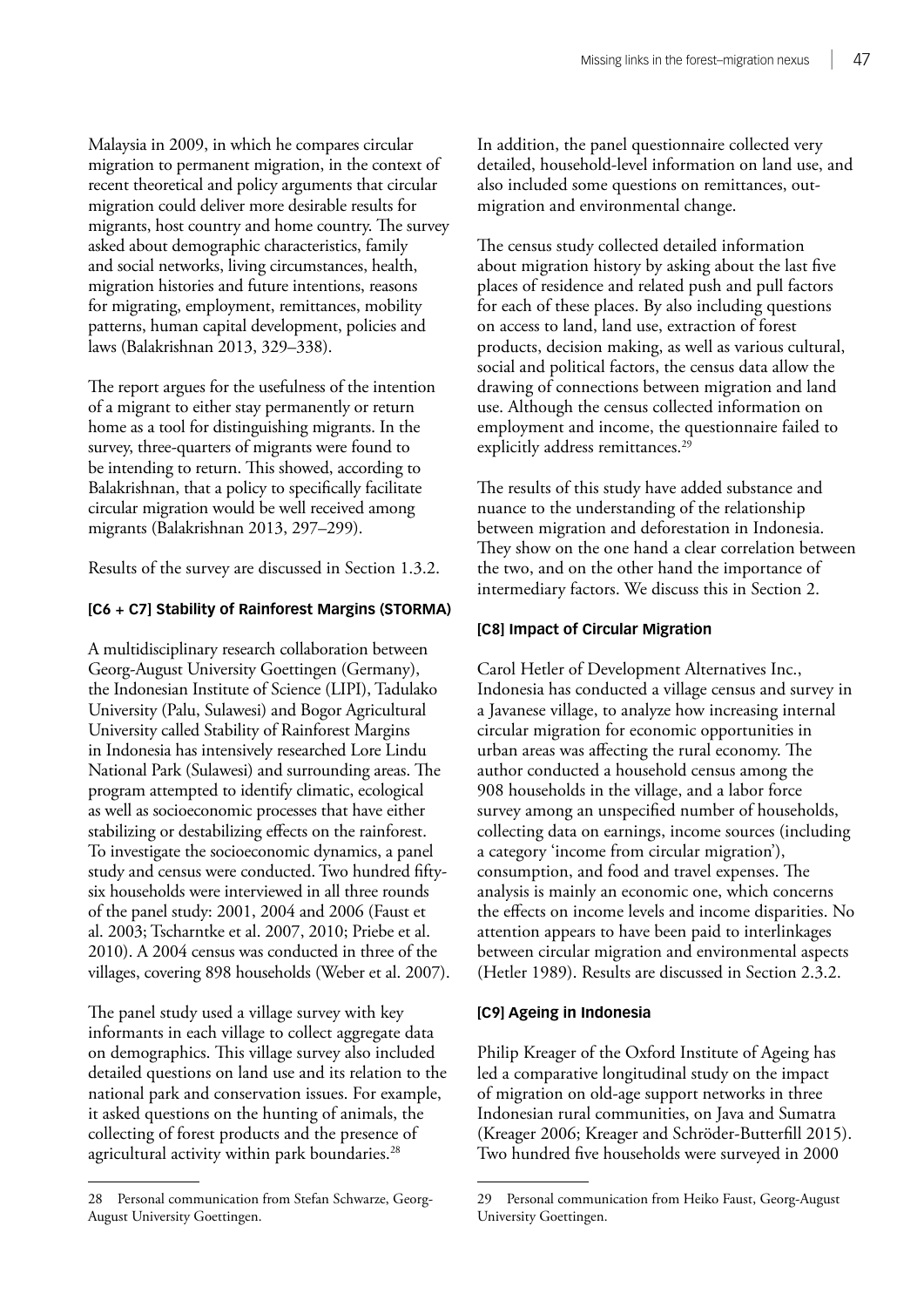and 2005. Elderly respondents were asked, among other things, about the locations of their adult children and the amount of monetary support they received from them. The results were used to describe how patterns and effects of migration and social support networks vary according to the social status of respondents. Based on these results, the researchers argue that monetary remittances tend to benefit elderly people, but are insufficient by themselves to generate social change. Implications for land use and forest management were not explicitly considered in this study.

Results are discussed in Section 2.4.1.

#### **[C10] Migrating out of Poverty**

The UK's Department for International Development (DFID) is funding a research program on the links between poverty and migration in Africa and Asia, coordinated by the University of Sussex. By better understanding these links, it is hoped the program can help "maximise the poverty reducing and developmental impacts of migration and minimise the costs and risks of migration for poor people" (DFID 2018; cf. Yen et al. 2014). To alleviate a persisting lack of data, the program has conducted household surveys in five countries. The Indonesian survey was implemented in 2013, focusing on Ponorogo Regency in East Java and covering 1203 households (DFID 2013a). The questionnaire features detailed questions on migration, including questions on migration history, social networks, employment, income, financing of migration and remittances. Additionally, it contains questions on poverty, living conditions and perceived impacts of migration on well-being (DFID 2013b).

Results are discussed in Sections 2.4.1 and 2.4.2.

# **3.4 Administrative data**

## **3.4.1 National sources of administrative data (D)**

#### **[D1] Documented International Migrant Workers**

There are official processes for sending Indonesians abroad for work opportunities. These processes are overseen by the Ministry for Manpower (*Kementerian Ketenagakerjaan*), and implemented by the National Board for the Placement and Protection of Indonesian Overseas Workers (*Badan*  *Nasional Penempatan dan Pelindungan Tenaga Kerja Indonesia*; BNP2TKI), in collaboration with sub-national counterparts, government-approved private recruitment agencies and local brokers. Intending migrant workers may apply to the local government agencies or private recruitment agencies, or to the national government for government-to-government (G2G) worker placement, to become a documented international migrant worker and be sent to countries with which the Indonesian Government has an agreement, such as Malaysia, Taiwan, Korea and Saudi Arabia (AMC 2016; BNP2TKI 2017).

BNP2TKI keeps statistics that are gathered by its sub-national representatives, but there is little clarity about the methods and reliability of record keeping and integration of data, which is especially problematic considering the variety and complexity of recruitment processes. Some migrants may not be recorded, especially those processed by private recruitment agencies, and others are counted more than once, for example, once in district post and once at the airport (Bachtiar 2011, 46–50). BNP2TKI occasionally publishes statistics of its records on documented migrant workers. From its mid-2017 report on data management (BNP2TKI 2017), it is clear that BNP2TKI keeps records of:

- the number, gender, province and city/area of origin, level of education, marital status, occupation, and destination of Indonesian migrant workers placed abroad each month
- returning migrant workers (together with the Directorate General of Immigration – *Ditjen Imigrasi*)
- complaints
- Indonesian migrant workers deceased abroad and returned to Indonesia
- remittances, but these are based on BI's estimations.

BNP2TKI data are used by BI to estimate remittances and, as we indicate in Section 1.3.2, by various authors to describe trends and patterns of out-migration, although we prefer to rely on the differently assembled UN dataset (E2).

#### **[D2] Documented foreign workers in Indonesia**

The Ministry of Manpower keeps records of work permits issued to foreign nationals in Indonesia, which are published on a yearly basis. These data are presented disaggregated per month, nationality and work position (Kemnaker 2015; 2017).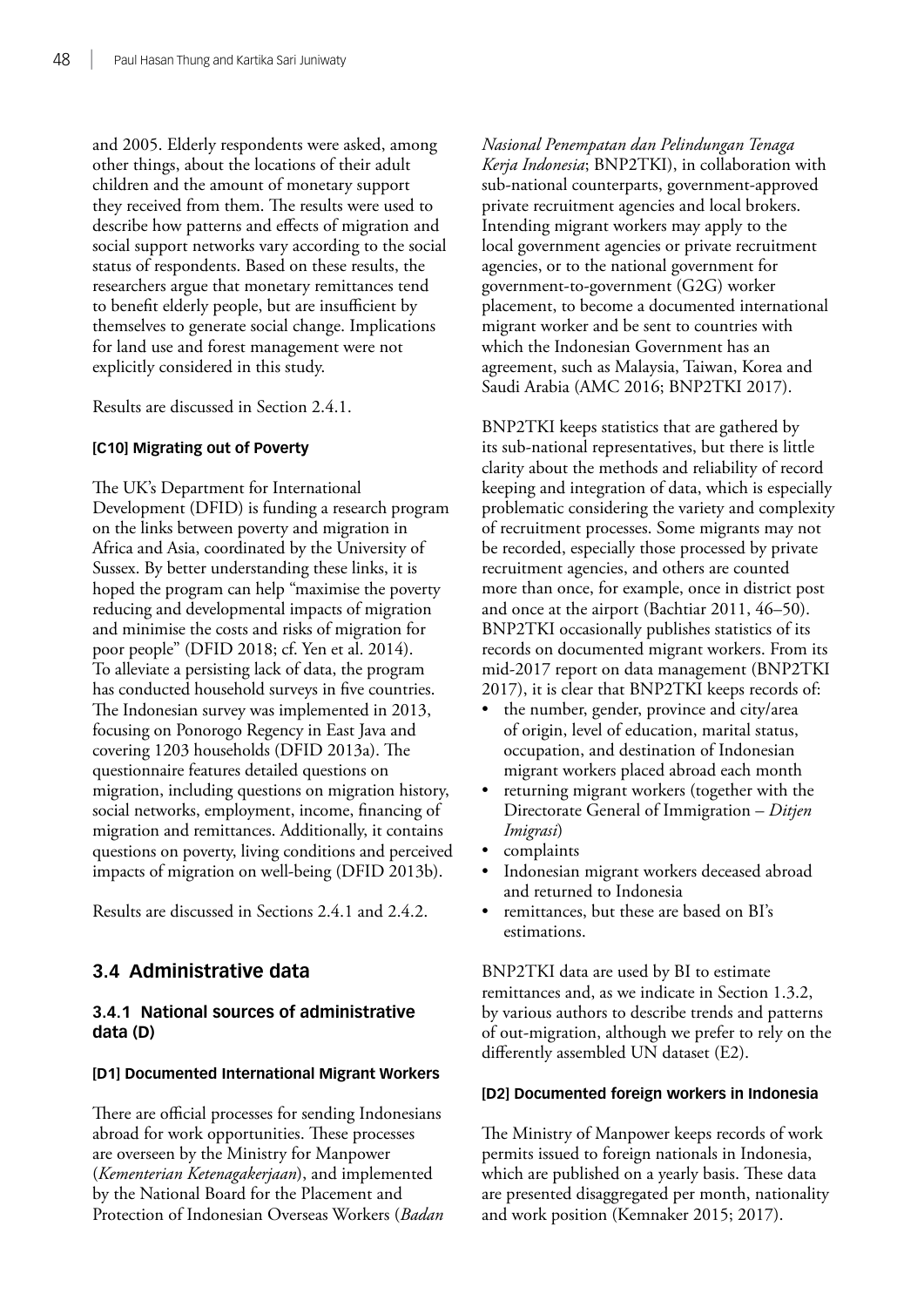#### **[D3] Transmigration**

The Ministry of Villages, the Development of Underdeveloped Regions and Transmigration (*Kementerian Desa, Pembangunan Daerah Tertingggal dan Transmigrasi-Kemendesa*) publishes information and data on the development of transmigration sites and placement of transmigrants on an annual basis (Kemendesa 2016). The reports present data on the different transmigration locations and on the number, origin and type of work of transmigrants who were placed each year.

# **3.4.2 International databases (E)**

#### **[E1] IMF Balance of Payments Database**

The International Monetary Fund (IMF)'s Balance of Payments Database includes information on international remittances, which are reported by individual countries, ideally in accordance with the IMF manual entitled "Balance of Payments and International Investment Position" (IMF 2009). The manual defines international remittances as consisting of two components: "compensation of employees" (sent by an employer in one country to an employee in another) and "personal transfers" (sent from a household in one country to another household in another country) (IMF 2009, 272). The World Bank bases its Migration and Development Briefs and its online database on IMF's database. In Migration and Development Brief 27, the World Bank writes that data on "capital transfers between households" are "difficult to obtain and hence reported as missing for almost all countries" (World Bank 2017c, 17) . The same brief indicates that different countries still use different methods to calculate remittances, and that some countries fail to report on aspects of remittances (cf. Reinke 2007; World Bank 2017c).

The Statistics Department of Bank Indonesia, which compiles Indonesia's balance of payments, claims that "Indonesia's BOP coverage is largely in accordance with the concepts set out in the of Payments and International Investment Position Manual, 6th edition" (BI 2014, 77). Data on remittances are *estimated* based partly on data from the Ministry of Manpower, namely: data on the stock of Indonesian international workers, on the average wages of Indonesian international migrant workers per type of occupation per host country, and estimations of the percentage of income sent back to Indonesia (BI 2009b, 39 [Table 6.1]; 37

[Table 5.1.]). BI makes "statistical adjustments" to the data "to cover professional workers, legal workers not reported to the Ministry of Manpower, and illegal workers" (BI 2016, 3.2–3.3). To this end, it uses the results from the Survey of Remittance Patterns of Indonesian Migrant Workers (BI 2009a; BI 2014, 82).

Data on the outflow of remittances are estimated in a similar way, by combining data on the number of foreign workers in Indonesia with data on their monthly wages and an estimation of the percentage of income they remit (BI 2009b, 39). There does not seem to be, however, a Survey on Remittance Patterns of Foreign Workers in Indonesia with which to calibrate this information, which makes it even less reliable than the data on inflow of remittances.

The content of these data is described in Section 1.3.4.

## **[E2] UN Global Migration Database: International Migrant Stock**

The United Nations (UN) keeps a dataset with estimates of the international migrant stock (UN 2015a, b). It does so by collecting data from all countries on the international migrant stock in that country. The dataset uses information or estimates of the foreign-born population of a country where available. That is, it uses estimates that are available in the destination country, about the place of birth of its inhabitants, and those born abroad are counted as an international migrant. Where information on place of birth is not available, the dataset refers to foreign citizens. In those cases, it uses estimates that are available in the destination country, about the nationality of its inhabitants. Those whose nationality belongs to a different country than the one in which they live, are counted as international migrants. In most cases, the source of information is the national population census, but population registers and nationally representative surveys are also consulted. Where the number of refugees is considered to not be adequately represented in the reported statistics, for example in cases where large numbers of refugees are detained in camps and not included in surveys or censuses, the number of international refugees in a country as reported by the United Nations High Commissioner for Refugees (UNHCR)<sup>30</sup> is added to

<sup>30</sup> UNHCR in turn bases its numbers on its own data collection, as well as data delivered by countries, such as data on refugee registration or censuses (UNHCR 2015).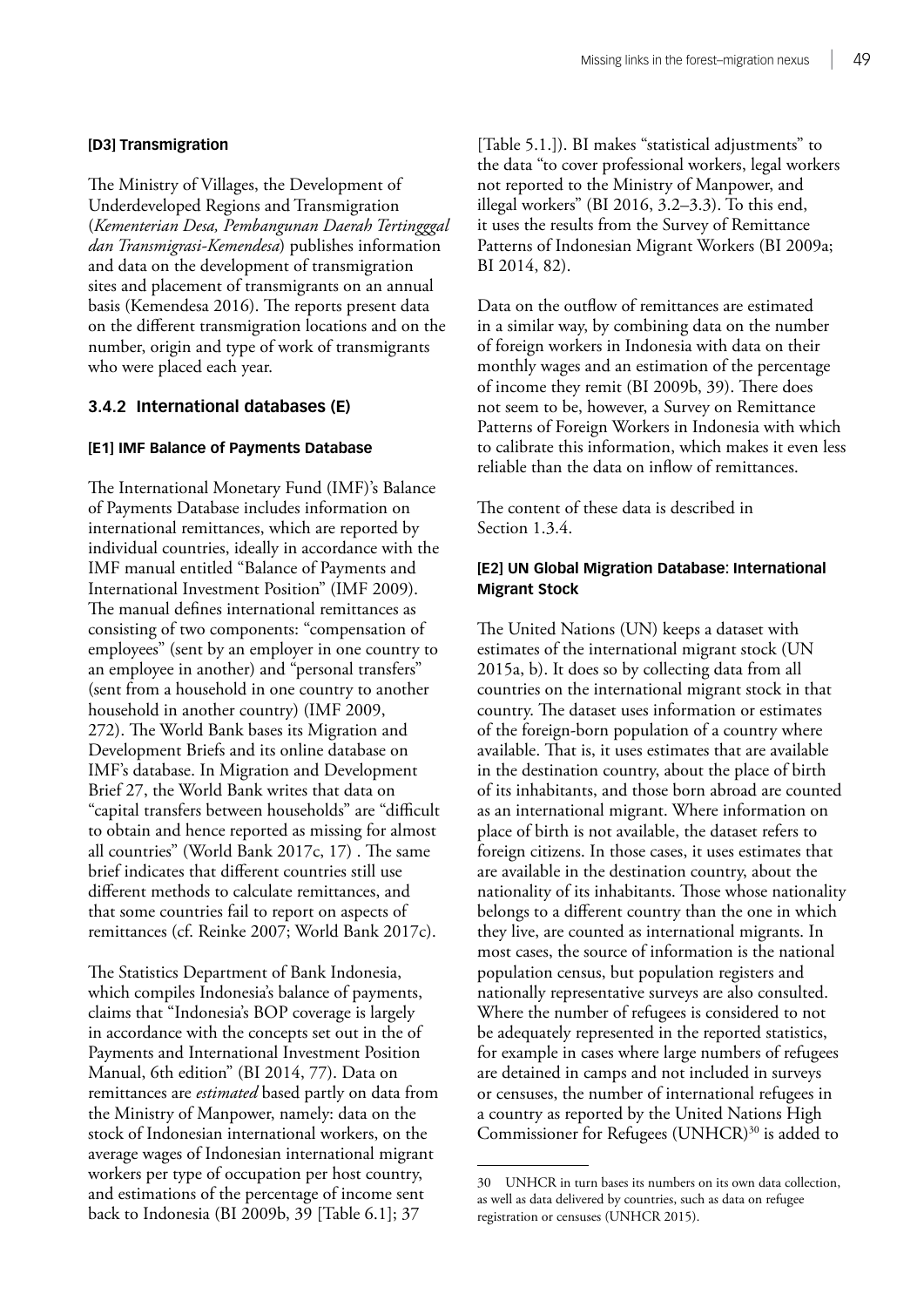that country's estimated international migrant stock (UN 2015a, 7). Finally, for countries for which no data source is available, a number is filled in through a statistical intervention called imputation, in which other countries with similar characteristics serve as a model for estimating the international migrant stock in the country with no available data sources (UN 2015a, 10).

For the Indonesian case, this means that the data on Indonesian migrant stock abroad are composed of the data on Indonesians available in all the different destination countries. The data on the international migrant stock living in Indonesia are based on information on the place of birth of Indonesian residents, combined with numbers from UNHCR on international refugees in Indonesia. The sources of the information on the place of birth are most likely the population census (SP) and the intercensal survey (SUPAS). Since the dates of the reference years used in the database do not (necessarily) coincide with the survey dates, migrant stocks in the reference years are estimated through interpolation and extrapolation from the

data points (UN 2015a, 9). We will in large part rely on this dataset in Sections 1.3.1 and 1.3.2.

# **[E3] UN Global Migration Database: International migration flows to and from selected countries**

In contrast to the dataset on the international migrant stock, the dataset on international migration *flows* contains fewer estimations and tends to be based on (relatively) comprehensive administration of migration inflows and outflows. The dataset is therefore restricted to those countries that keep relatively detailed and reliable records of international migrant flows: 15 countries in 2005, 29 countries in 2009 and 45 countries in 2015 (UN 2015c). These data are collected from multiple sources, depending on what is available per country, such as population registers, border controls and residence permits. Despite the increasing number of countries with such data, Indonesia is not yet included in this dataset, from which we may infer that, Indonesia does not "gather this information [on the inflows and outflows of international migrants] systematically" (UN 2015c, iii), or at least not according to UN standards.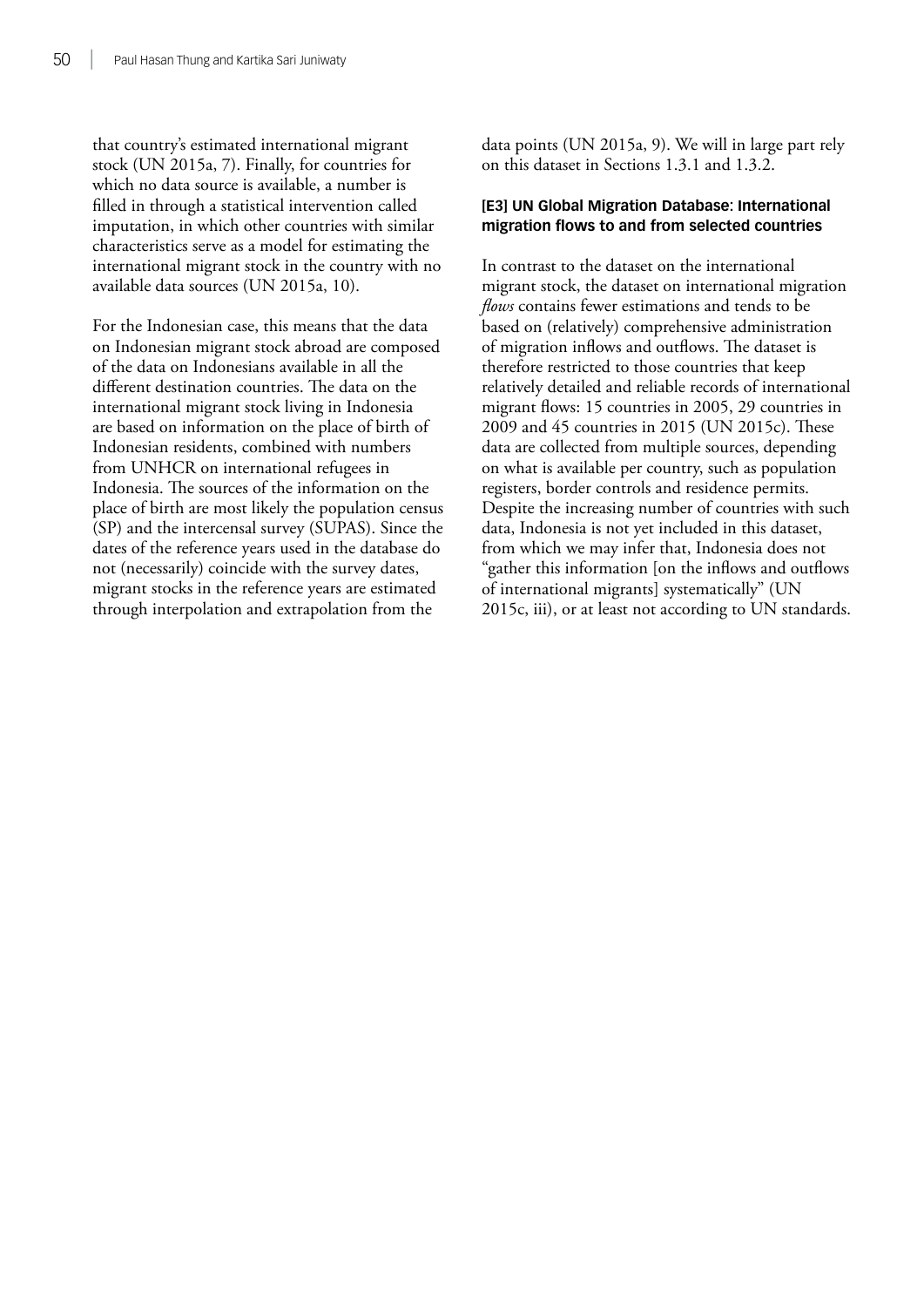# **4 Lessons, limitations and directions for future research**

Overall, mobility in Indonesia has been increasing over recent decades. However, there are ambiguities, variability across space and demographic groups, and fluctuations over time in internal migration. That international out-migration to certain countries is increasing seems indisputable, although out-migration too is characterized by regional variation, since out-migration to South America appears to be extremely low and that to Europe is decreasing. The main streams of international labor migrants are young, male, manual laborers in agriculture or construction, young, female domestic workers and young, male and female international students. The remittances international labor migrants send back to their families in Indonesia are considerable, totaling 1.1% of GDP in 2015, according to estimations by Bank Indonesia.

The existing information on patterns and trends needs to be interpreted with care. The variability and fluctuations in internal migration intensity across time, space and demographic groups makes it important to have specific and recent data. Reliability also remains an issue. National data on international migration are incomplete, and the reliability of international data is hard to estimate, since it combines national records of destination countries to estimate stocks of Indonesian migrants.

In the literature review, we have found evidence that when it comes to understanding the relationship between these migration patterns and forest management and land-use strategies, a multitude of intermediary factors – economic, environmental, political, social and demographic – should be considered, because they are often more important in determining forest outcomes than the bare fact of migration. To study such a broad conception of the forest–migration nexus, however, may require a methodological challenge. A series of careful case studies considering the

various possible links between on the one hand human–environment interactions, and on the other hand the whole range of factors identified in the literature as relevant to migration and/ or its effects on the environment, could yield interesting material for synthesis. Not every type of factor will be equally decisive everywhere and the synthesis should analyze which factors matter most in which places, and how they determine outcomes for people and forests.

To assess the importance and representativeness of such case studies, it would be useful to have more reliable data on international migration and remittances, and more specific data on internal migration. For better data on international migration, data-collection efforts will have to be improved. The inclusion of a question on international out-migration in the latest SUPAS is a step in the right direction, although the results of this innovation are not available for unknown reasons. On internal migration, it appears that the national surveys collect a large amount of detailed information. Even though the unexplained differences in outcomes between the national censuses and the intercensal surveys makes it problematic to compare their results and may put the overall reliability of this data into question, it should certainly be possible to acquire much more detailed information on internal migration than is reflected in currently available reports. For example, since almost half of all migrants are intraprovincial migrants (Arifin and Ananta 2013, 118), the exclusive focus of much literature on interprovincial migrants is unhelpful. Other data sources could also be exploited more fully, such as the Indonesian Family Life Survey and the survey on Rural– Urban Migration in China and Indonesia. The Indonesian Family Life Survey data on land use and forests should also be interpreted in combination with their results on migration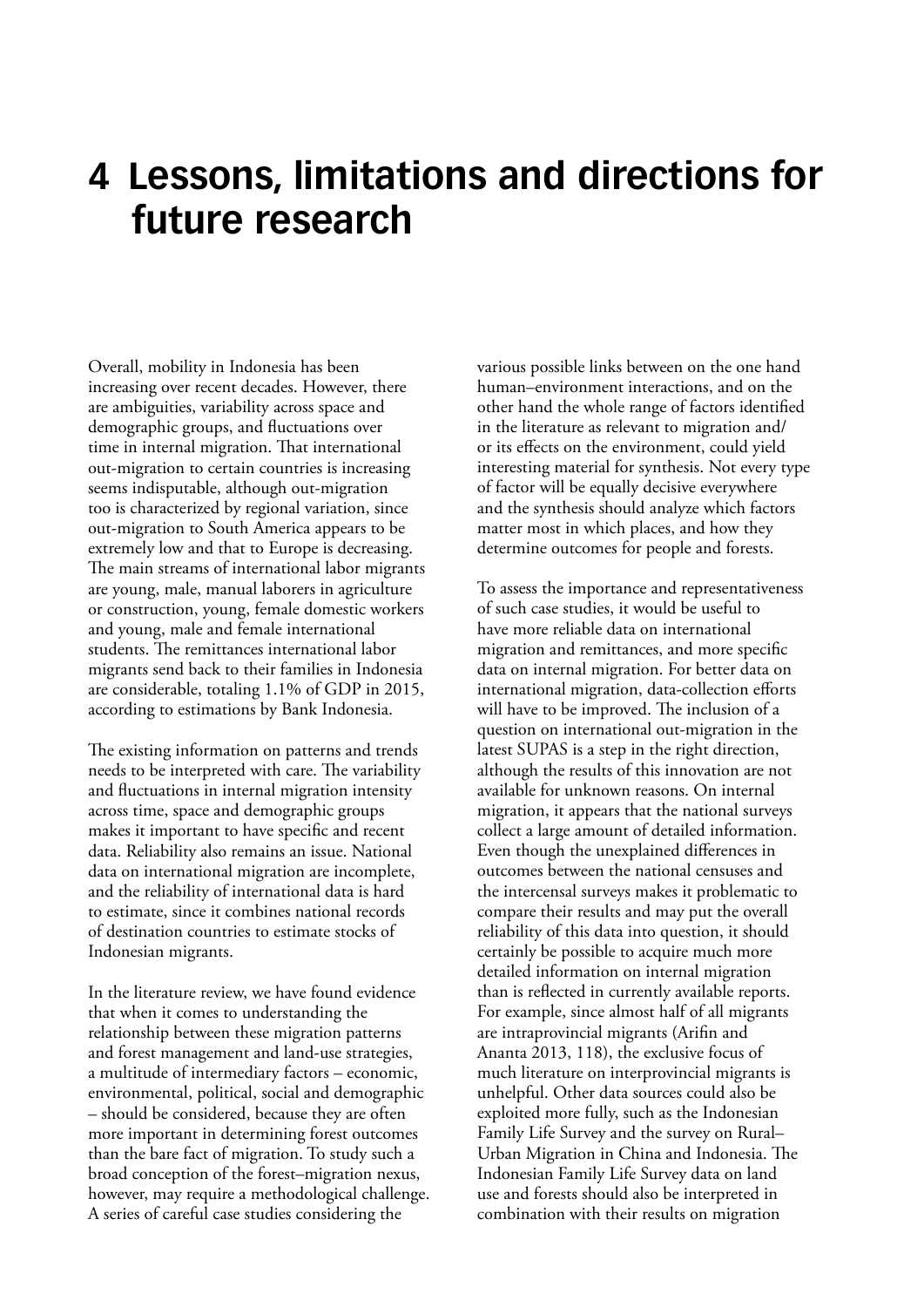histories and family well-being. Additionally, it would be useful to see what the SUSENAS data have to say about the importance of remittances for households. Case studies, as for example, the STORMA project, have proven their potential to get a deeper sense of the interconnections between migration and forests by combining questions on

both within one survey. Methodological insights about the study of these interconnections could be derived from them to improve future data collection activities. Finally, the Village Potential census (PODES), which addresses a wide range of topics, could provide crude baselines with which to compare future results.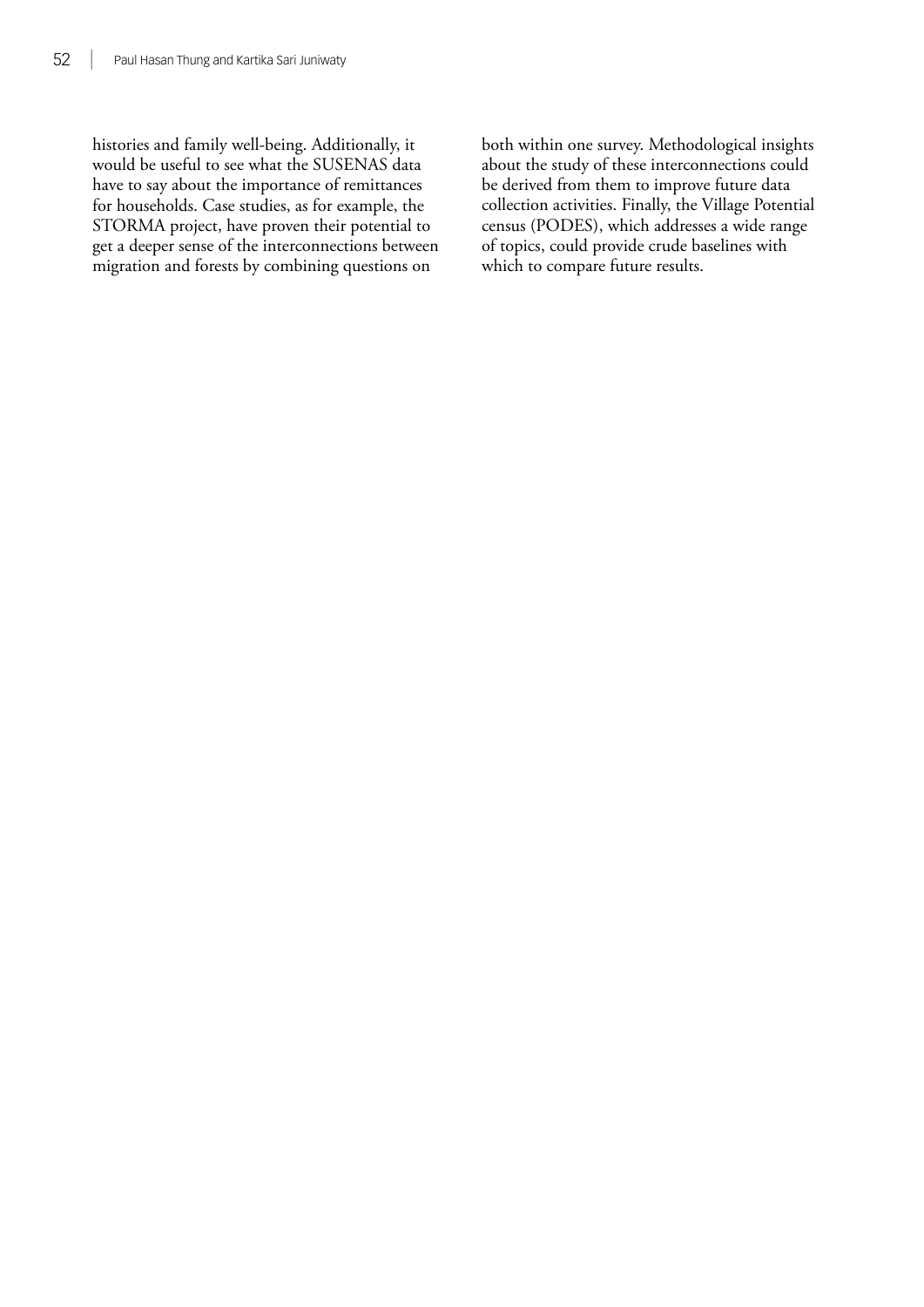# **References**

- [ADB] Asian Development Bank. 2006. *Workers' remittance flows in Southeast Asia*. Manila: Asian Development Bank.
- Abdullah O. 1996. Social and environmental impacts of transmigration: A case-study in Barambai, South Kalimantan. *In* Padoch C and Peluso N, eds. *Borneo in Transition: People, Forests, Conservation, and Development*. Kuala Lumpur: Oxford University Press. 266–279.
- Abe K. 2006. We come to grow coconuts, but not to stay: Temporary migrations into the peat swamp forests of Sumatra. *In* De Jong W, Kenichi A and Tuck-Po L, eds. *The Social Ecology of Tropical Forests: Migration, Populations and Frontiers*. Melbourne, Australia: Trans Pacific Press. 247–261.
- Adhiati M and Bobsien A. 2001. *Indonesia's transmigration programme: An update*. A report prepared for Down to Earth. Accessed 3 August 2017. [http://www.downtoearth](http://www.downtoearth-indonesia.org/sites/downtoearth-indonesia.org/files/Transmigration%20update%202001.pdf)[indonesia.org/sites/downtoearth-indonesia.org/](http://www.downtoearth-indonesia.org/sites/downtoearth-indonesia.org/files/Transmigration%20update%202001.pdf) [files/Transmigration%20update%202001.pdf](http://www.downtoearth-indonesia.org/sites/downtoearth-indonesia.org/files/Transmigration%20update%202001.pdf)
- Alisjahbana A and Manning C. 2010. Making it in the city: Recent and long-term migrants in the urban labor market in Indonesia. *In* Meng X, Manning C, Li S and Effendi TN, eds. *The Great Migration: Rural–Urban Migration in China and Indonesia*. Cheltenham, UK: Edward Elgar Publishing. 194–221.
- [AMC] Asian Migrant Centre. 2016. *Indonesia Migration Profile*. Accessed 23 November 2017. <https://www.asianmigrantcentre.org/indonesia>
- Ananta A and Arifin EN. 2014. Emerging patterns of Indonesia's international migration. *Malaysian Journal of Economic Studies* 51(1):29–41.
- Ananta A and Arifin EN. 2008. *Demographic and population mobility transitions in Indonesia*. Presented at PECC-ABAC Conference on Demographic Change and International Labor Mobility in the Asia Pacific Region: Implications for Business and Cooperation, Seoul, Korea, 25–26 March 2008.
- [ANU] Australian National University. 2014a. *Rural–Urban Migration in China and Indonesia*. Accessed 21 June 2017. [https://www.rse.anu.](https://www.rse.anu.edu.au/research/centres-projects/rural-urban-migration-in-china-and-indonesia/) [edu.au/research/centres-projects/rural-urban](https://www.rse.anu.edu.au/research/centres-projects/rural-urban-migration-in-china-and-indonesia/)[migration-in-china-and-indonesia/](https://www.rse.anu.edu.au/research/centres-projects/rural-urban-migration-in-china-and-indonesia/)
- [ANU] Australian National University. 2014b. *Data requests*. Accessed 5 October 2017. [https://](https://www.rse.anu.edu.au/research/centres-projects/rural-urban-migration-in-china-and-indonesia/data-requests/) [www.rse.anu.edu.au/research/centres-projects/](https://www.rse.anu.edu.au/research/centres-projects/rural-urban-migration-in-china-and-indonesia/data-requests/) [rural-urban-migration-in-china-and-indonesia/](https://www.rse.anu.edu.au/research/centres-projects/rural-urban-migration-in-china-and-indonesia/data-requests/) [data-requests/](https://www.rse.anu.edu.au/research/centres-projects/rural-urban-migration-in-china-and-indonesia/data-requests/)
- [ANU] Australian National University. 2014c. *Questionnaires in Indonesia*. Accessed 5 October 2017. https://www.rse.anu.edu.au/research/ centres-projects/rural-urban-migration-inchina-and-indonesia/survey-documentation/ questionnaires-in-indonesia/
- Arifin EN and Ananta A. 2016. The past three population censuses: A deepening ageing population in Indonesia. *In* Guilmoto CZ and Jones GW, eds. *Contemporary Demographic Transformations in China, India and Indonesia*. New York, USA: Springer International Publishing. 309–23.
- Arifin EN and Ananta A. 2013. Three megademographic trends in Indonesia. *Social Development Issues* 35(3):109–24.
- Astuti R and McGregor A. 2017. Indigenous land claims or green grabs? Inclusions and exclusions within forest carbon politics in Indonesia. *The Journal of Peasant Studies* 44(2):445–66.
- Atmadja S, Indriatmoko Y, Utomo NA, Komalasari M and Ekaputri AD. 2014. Kalimantan forests and climate partnership, Central Kalimantan, Indonesia. *In* Sills EO, Atmadja SS, de Sassi C, Duchelle AE, Kweka DL, Resosudarmo IAP and Sunderlin WD, eds. *REDD+ on the Ground: A Case Book of Subnational Initiatives Across the Globe*. Bogor, Indonesia: CIFOR. 290–308.
- Bach Y. 2014. Indonesian domestic workers in Singapore: Strategies for increasing income and building up savings. *Transnational Social Review* 4(2–3):269–82.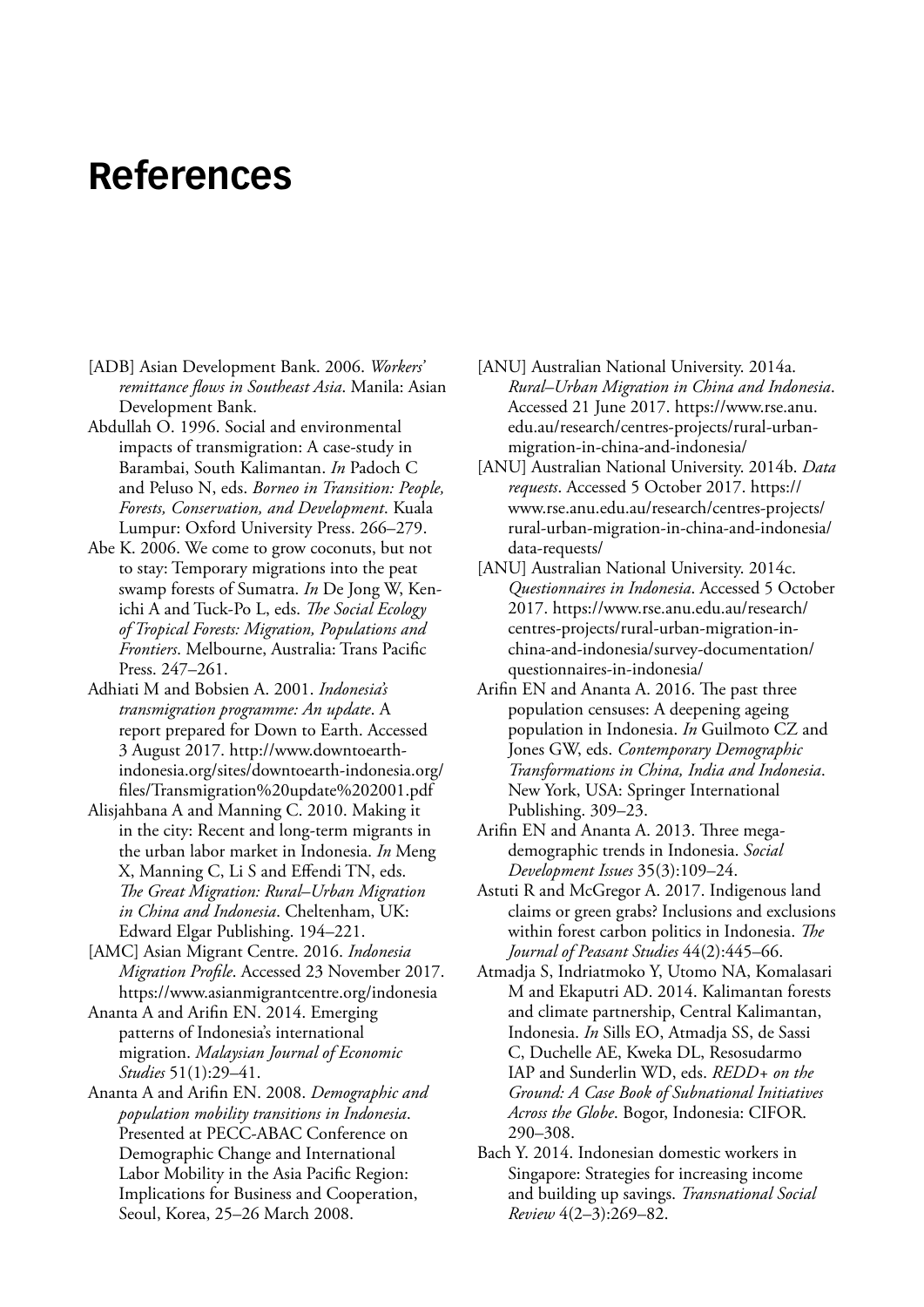- Bachtiar PP. 2011. Migration outflow and remittance patterns in Indonesia: National as well as subnational perspectives. *Philippine Journal of Development* 38(1/2):27.
- Bachtiar PP and Prasetyo DD. 2017. *Return migration and various reintegration programs for low-skilled migrant workers in Indonesia*. SMERU research paper. Jakarta: The SMERU Research Institute.
- Balakrishnan B. 2013. *Circular migration of Indonesian low-skilled labor migrants to peninsular Malaysia: Patterns, causes and consequences*. [Doctoral dissertation]. Adelaide, Australia: The University of Adelaide.
- Barter SJ and Côté I. 2015. Strife of the soil? Unsettling transmigrant conflicts in Indonesia. *Journal of Southeast Asian Studies* 46(01):60–85.
- Basnett BS. 2013. *Taking Migration Seriously: What Are the Implications for Gender and Community Forestry*. CIFOR Infobrief no. 65. Bogor, Indonesia: CIFOR. DOI: 10.17528/ cifor/004183
- Bazzi S. 2017. Wealth heterogeneity and the income elasticity of migration. *American Economic Journal: Applied Economics* 9(2): 219–55.
- [BI] Bank Indonesia. 2016. *Special Data Dissemination Standard: Indonesia, Balance of Payments.* IMF's Dissemination Standards Bulletin Board. Accessed 2 March 2018. [http://dsbb.imf.org/Pages/SDDS/DQAFBase.](http://dsbb.imf.org/Pages/SDDS/DQAFBase.aspx?ctycode=IDN&catcode=BOP00) [aspx?ctycode=IDN&catcode=BOP00](http://dsbb.imf.org/Pages/SDDS/DQAFBase.aspx?ctycode=IDN&catcode=BOP00)
- [BI] Bank Indonesia. 2014. *Metadata neraca pembayaran Indonesia (Indonesia's balance of payments)*. Bank Indonesia Statistics Department. Accessed 9 July 2017. [http://www.bi.go.id/id/statistik/metadata/](http://www.bi.go.id/id/statistik/metadata/seki/Documents/15NeracaPembayaranIndonesiaBPM6.pdf) [seki/Documents/15NeracaPembayaran](http://www.bi.go.id/id/statistik/metadata/seki/Documents/15NeracaPembayaranIndonesiaBPM6.pdf) [IndonesiaBPM6.pdf](http://www.bi.go.id/id/statistik/metadata/seki/Documents/15NeracaPembayaranIndonesiaBPM6.pdf)
- [BI] Bank Indonesia. 2009a. *Report on national survey of remittance patterns of Indonesian migrant workers 2008*. Jakarta: Bank Indonesia, Directorate of Economic and Monetary Statistics.
- [BI] Bank Indonesia. 2009b. *Neraca pembayaran Indonesia dan posisi investasi internasional Indonesia: Konsep, sumber data, dan metode*. Direktorat Statistik Ekonomi dan Moneter, Biro Neraca Pembayaran. Accessed 9 July 2017. [http://www.bi.go.id/id/publikasi/lain/lainnya/](http://www.bi.go.id/id/publikasi/lain/lainnya/Pages/met_npi_09.aspx) [Pages/met\\_npi\\_09.aspx](http://www.bi.go.id/id/publikasi/lain/lainnya/Pages/met_npi_09.aspx)
- Black R, Kniveton D, Skeldon R, Coppard D, Murata A, Schmidt-Verkerk K. 2008. *Demographics and Climate Change: Future*

*Trends and their Policy Implications for Migration.* Brighton: Development Research Center on Migration, Globalisation and Poverty, University of Sussex. Accessed 23 February 2018. Available at: [http://www.migrationdrc.](http://www.migrationdrc.org/publications/working_papers/WP-T27.pdf) [org/publications/working\\_papers/WP-T27.pdf](http://www.migrationdrc.org/publications/working_papers/WP-T27.pdf)

- Black R, Adger WN, Arnell NW, Dercon S, Geddes A and Thomas D. 2011. The effect of environmental change on human migration. *Global Environmental Change* 21:S3–S11.
- [BNP2TKI] Badan Nasional Penepatan dan Perlindungan Tenaga Kerja Indonesia. 2017. *Data penempatan dan perlindungan TKI, period bulan Juni tahun 2017*. Jakarta: BNP2TKI, Pusat Penelitian Pengembangan dan Informasi.
- [BPS] Badan Pusat Statistik. 2016a. *Penghitungan dan analisis kemiskinan makro Indonesia tahun 2016*. Jakarta: Sub Direktorat Stat. Kerawanan Sosial, BPS. Accessed 16 June 2017. [https://](https://microdata.bps.go.id/mikrodata/index.php/citations/346) [microdata.bps.go.id/mikrodata/index.php/](https://microdata.bps.go.id/mikrodata/index.php/citations/346) [citations/346](https://microdata.bps.go.id/mikrodata/index.php/citations/346)
- [BPS] Badan Pusat Statistik. 2016b. *Statistik kesejahteraan rakyat*. Jakarta: Subdirektorat Statistik Rumah Tangga, BPS. Accessed 16 June 2017. [https://microdata.bps.go.id/mikrodata/](https://microdata.bps.go.id/mikrodata/index.php/citations/350) [index.php/citations/350](https://microdata.bps.go.id/mikrodata/index.php/citations/350)
- [BPS] Badan Pusat Statistik. 2016c. *Statistik migrasi indonesia.* Jakarta: Subdirektorat Statistik Mobilitas Penduduk dan Tenaga Kerja, BPS. Accessed 16 June 2017. [https://microdata.bps.](https://microdata.bps.go.id/mikrodata/index.php/citations/398) [go.id/mikrodata/index.php/citations/398](https://microdata.bps.go.id/mikrodata/index.php/citations/398)
- [BPS] Badan Pusat Statistik. 2016d. *Labor force situation in Indonesia, August 2016*. Jakarta: Subdirectorate of Manpower Statistics, BPS. Accessed 12 July 2017. [https://microdata.bps.](https://microdata.bps.go.id/mikrodata/index.php/citations/359) [go.id/mikrodata/index.php/citations/359](https://microdata.bps.go.id/mikrodata/index.php/citations/359)
- [BPS] Badan Pusat Statistik. 2016e. *Statistik migrasi Kalimantan Barat – hasil survei penduduk antar sensus 2015*. Jakarta: Subdirektorat Statistik Mobilitas Penduduk dan Tenaga Kerja, BPS. Accessed 10 April 2017. [https://microdata.bps.](https://microdata.bps.go.id/mikrodata/index.php/citations/385) [go.id/mikrodata/index.php/citations/385](https://microdata.bps.go.id/mikrodata/index.php/citations/385)
- [BPS] Badan Pusat Statistik. 2016f. *Survei Angkatan Kerja Nasional (SAKERNAS) 2016*. Questionnaire. Jakarta: BPS. Accessed 24 February 2018. [https://microdata.bps.](https://microdata.bps.go.id/mikrodata/index.php/catalog/728/download/2603) [go.id/mikrodata/index.php/catalog/728/](https://microdata.bps.go.id/mikrodata/index.php/catalog/728/download/2603) [download/2603](https://microdata.bps.go.id/mikrodata/index.php/catalog/728/download/2603)
- [BPS] Badan Pusat Statistik. 2016g. *Survei Sosial Ekonomi Nasional (SUSENAS) 2015 MBSP Questionnaire*. Jakarta: BPS. Accessed 17 June 2017. [https://microdata.bps.go.id/mikrodata/](https://microdata.bps.go.id/mikrodata/index.php/catalog/730) [index.php/catalog/730](https://microdata.bps.go.id/mikrodata/index.php/catalog/730)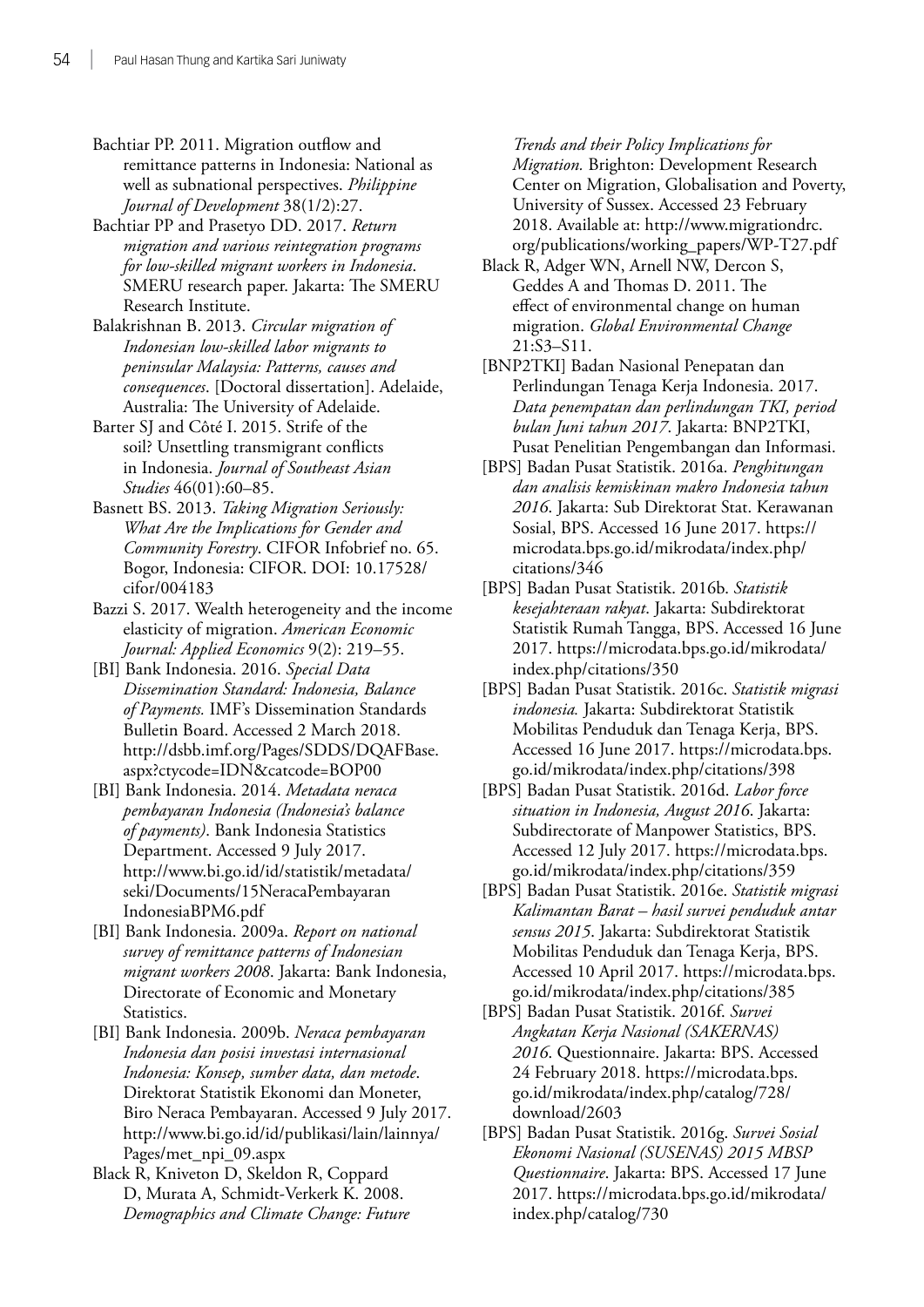- [BPS] Badan Pusat Statistik. 2016h. *Survei Sosial Ekonomi Nasional (SUSENAS) 2015 Core Questionnaire*. Jakarta: BPS. Accessed 17 June 2017. [https://microdata.bps.go.id/mikrodata/](https://microdata.bps.go.id/mikrodata/index.php/catalog/659/related_materials) [index.php/catalog/659/related\\_materials](https://microdata.bps.go.id/mikrodata/index.php/catalog/659/related_materials)
- [BPS] Badan Pusat Statistik. 2016i. *Survei Sosial Ekonomi Nasional (SUSENAS) 2016 Core Description*. Jakarta: BPS. Accessed 16 June 2017. [https://microdata.bps.go.id/mikrodata/](https://microdata.bps.go.id/mikrodata/index.php/catalog/772/related_materials) [index.php/catalog/772/related\\_materials](https://microdata.bps.go.id/mikrodata/index.php/catalog/772/related_materials)
- [BPS] Badan Pusat Statistik. 2015a. *Survei Penduduk Antara Sensus (SUPAS) 2015 Questionnaire S*. Jakarta: BPS. Accessed 25 June 2017. [https://microdata.bps.go.id/mikrodata/](https://microdata.bps.go.id/mikrodata/index.php/catalog/714/related_materials) [index.php/catalog/714/related\\_materials](https://microdata.bps.go.id/mikrodata/index.php/catalog/714/related_materials)
- [BPS] Badan Pusat Statistik. 2015b. *Survei Sosial Ekonomi Nasional (SUSENAS) 2015 Income/Expenditure Module Questionnaire*. Jakarta: BPS. Accessed 25 June 2017. [https://](https://microdata.bps.go.id/mikrodata/index.php/catalog/762/related_materials) [microdata.bps.go.id/mikrodata/index.php/](https://microdata.bps.go.id/mikrodata/index.php/catalog/762/related_materials) [catalog/762/related\\_materials](https://microdata.bps.go.id/mikrodata/index.php/catalog/762/related_materials)
- [BPS] Badan Pusat Statistik. 2015c. *Survei Sosial Ekonomi Nasional (SUSENAS) 2015 MBSP (Modul Budaya Sosial Pendidikan)*. Jakarta: BPS. Accessed 25 June 2017. [https://](https://microdata.bps.go.id/mikrodata/index.php/catalog/730) [microdata.bps.go.id/mikrodata/index.php/](https://microdata.bps.go.id/mikrodata/index.php/catalog/730) [catalog/730](https://microdata.bps.go.id/mikrodata/index.php/catalog/730)
- [BPS] Badan Pusat Statistik. 2014a. *Statistik Potensi Desa Indonesia 2014*. Jakarta: Sub Direktorat Statistik Ketahanan Wilayah, BPS. Accessed 16 June 2017. [https://bps.go.id/website/](https://bps.go.id/website/pdf_publikasi/watermark%20_Statistik%20Potensi%20Desa%20Indonesia%202014.pdf) [pdf\\_publikasi/watermark%20\\_Statistik%20](https://bps.go.id/website/pdf_publikasi/watermark%20_Statistik%20Potensi%20Desa%20Indonesia%202014.pdf) [Potensi%20Desa%20Indonesia%202014.pdf](https://bps.go.id/website/pdf_publikasi/watermark%20_Statistik%20Potensi%20Desa%20Indonesia%202014.pdf)
- [BPS] Badan Pusat Statistik. 2014b. *Potensi Desa (PODES) 2014 Questionnaire*. Jakarta: BPS. Accessed 25 June 2017. [https://microdata.](https://microdata.bps.go.id/mikrodata/index.php/catalog/599/download/2005) [bps.go.id/mikrodata/index.php/catalog/599/](https://microdata.bps.go.id/mikrodata/index.php/catalog/599/download/2005) [download/2005](https://microdata.bps.go.id/mikrodata/index.php/catalog/599/download/2005)
- [BPS] Badan Pusat Statistik. 2014c. *Survei Sosial Ekonomi Nasional (SUSENAS) 2014 Social Resilience Module Description*. Jakarta: BPS. Accessed 25 June 2017. [https://microdata.](https://microdata.bps.go.id/mikrodata/index.php/catalog/650/related_materials) [bps.go.id/mikrodata/index.php/catalog/650/](https://microdata.bps.go.id/mikrodata/index.php/catalog/650/related_materials) [related\\_materials](https://microdata.bps.go.id/mikrodata/index.php/catalog/650/related_materials)
- [BPS] Badan Pusat Statistik. 2014d. *Survei Sosial Ekonomi Nasional (SUSENAS) 2014 Social Resilience Module Questionnaire*. Jakarta: BPS. Accessed 25 June 2017. [https://microdata.](https://microdata.bps.go.id/mikrodata/index.php/catalog/650/related_materials) [bps.go.id/mikrodata/index.php/catalog/650/](https://microdata.bps.go.id/mikrodata/index.php/catalog/650/related_materials) [related\\_materials](https://microdata.bps.go.id/mikrodata/index.php/catalog/650/related_materials)
- [BPS] Badan Pusat Statistik. 2013. *Survei Sosial Ekonomi Nasional (SUSENAS) 2013 Health and Housing Module Questionnaire*. Jakarta: BPS. Accessed 25 June 2017. [https://](https://microdata.bps.go.id/mikrodata/index.php/catalog/227/related_materials)

[microdata.bps.go.id/mikrodata/index.php/](https://microdata.bps.go.id/mikrodata/index.php/catalog/227/related_materials) [catalog/227/related\\_materials](https://microdata.bps.go.id/mikrodata/index.php/catalog/227/related_materials)

- [BPS] Badan Pusat Statistik. 2012. *Penduduk Indonesia hasil sensus penduduk 2010 (Population of Indonesia, result of population census 2010)*. Jakarta: Subdirectorate of Demographic Statistics, BPS. Accessed 16 June 2017. [https://](https://microdata.bps.go.id/mikrodata/index.php/citations/124) [microdata.bps.go.id/mikrodata/index.php/](https://microdata.bps.go.id/mikrodata/index.php/citations/124) [citations/124](https://microdata.bps.go.id/mikrodata/index.php/citations/124)
- [BPS] Badan Pusat Statistik. 2011. *Migrasi internal penduduk Indonesia hasil sensus penduduk 2010*. Jakarta: BPS. Accessed 24 February 2018. [https://www.bps.go.id/](https://www.bps.go.id/publication/2012/05/23/9cd01b5265 c6988245eca87a/migrasi-internal-penduduk-indonesia-hasil-sensus-penduduk-2010.htm) [publication/2012/05/23/9cd01b5265](https://www.bps.go.id/publication/2012/05/23/9cd01b5265 c6988245eca87a/migrasi-internal-penduduk-indonesia-hasil-sensus-penduduk-2010.htm) [c6988245eca87a/migrasi-internal-penduduk](https://www.bps.go.id/publication/2012/05/23/9cd01b5265 c6988245eca87a/migrasi-internal-penduduk-indonesia-hasil-sensus-penduduk-2010.htm)[indonesia-hasil-sensus-penduduk-2010.html](https://www.bps.go.id/publication/2012/05/23/9cd01b5265 c6988245eca87a/migrasi-internal-penduduk-indonesia-hasil-sensus-penduduk-2010.htm)
- [BPS] Badan Pusat Statistik. 2005. *2005 Survei Penduduk Antara Sensus (SUPAS) Questionnaire S*. Jakarta: BPS. Accessed 25 June 2017. [https://](https://microdata.bps.go.id/mikrodata/index.php/catalog/18/related_materials) [microdata.bps.go.id/mikrodata/index.php/](https://microdata.bps.go.id/mikrodata/index.php/catalog/18/related_materials) [catalog/18/related\\_materials](https://microdata.bps.go.id/mikrodata/index.php/catalog/18/related_materials)
- [BPS et al.] Badan Pusat Statistik, National Population and Family Planning Board, Kemenkes–MOH (Kementerian Kesehatan), and ICF International. 2013. *Indonesia demographic and health survey 2012*. Jakarta: BPS, BKKBN, Kemenkes, and ICF International.
- Breman JC and Wiradi G. 2002. *Good times and bad times in rural Java: A case study of socio-economic dynamics in two villages towards the end of the twentieth century*. Leiden: KITLV Press.
- Broich M, Hansen H, Stolle F, Potapov P, Margono BA and Adusei B. 2011. Remotely sensed forest cover loss shows high spatial and temporal variation across Sumatera and Kalimantan, Indonesia 2000–2008. *Environmental Research Letters* 6(1):14010.
- Bryan G and Morten M. 2017. *The aggregate productivity effects of internal migration: Evidence from Indonesia*. NBER Working Paper No. w23540. Accessed 23 February 2018. SSRN: <https://ssrn.com/abstract=2992415>
- Budidarsono S, Susanti A and Zoomers A. 2013. Oil palm plantations in Indonesia: The implications for migration, settlement/resettlement and local economic development. *In* Zhen Fang, ed. *Biofuels: Economy, Environment and Sustainability*. Rijeka, Croatia: InTech. 173–93.
- Cassels S, Curran SR and Kramer R. 2005. Do migrants degrade coastal environments? Migration, natural resource extraction and poverty in North Sulawesi, Indonesia. *Human Ecology* 33(3):329–63.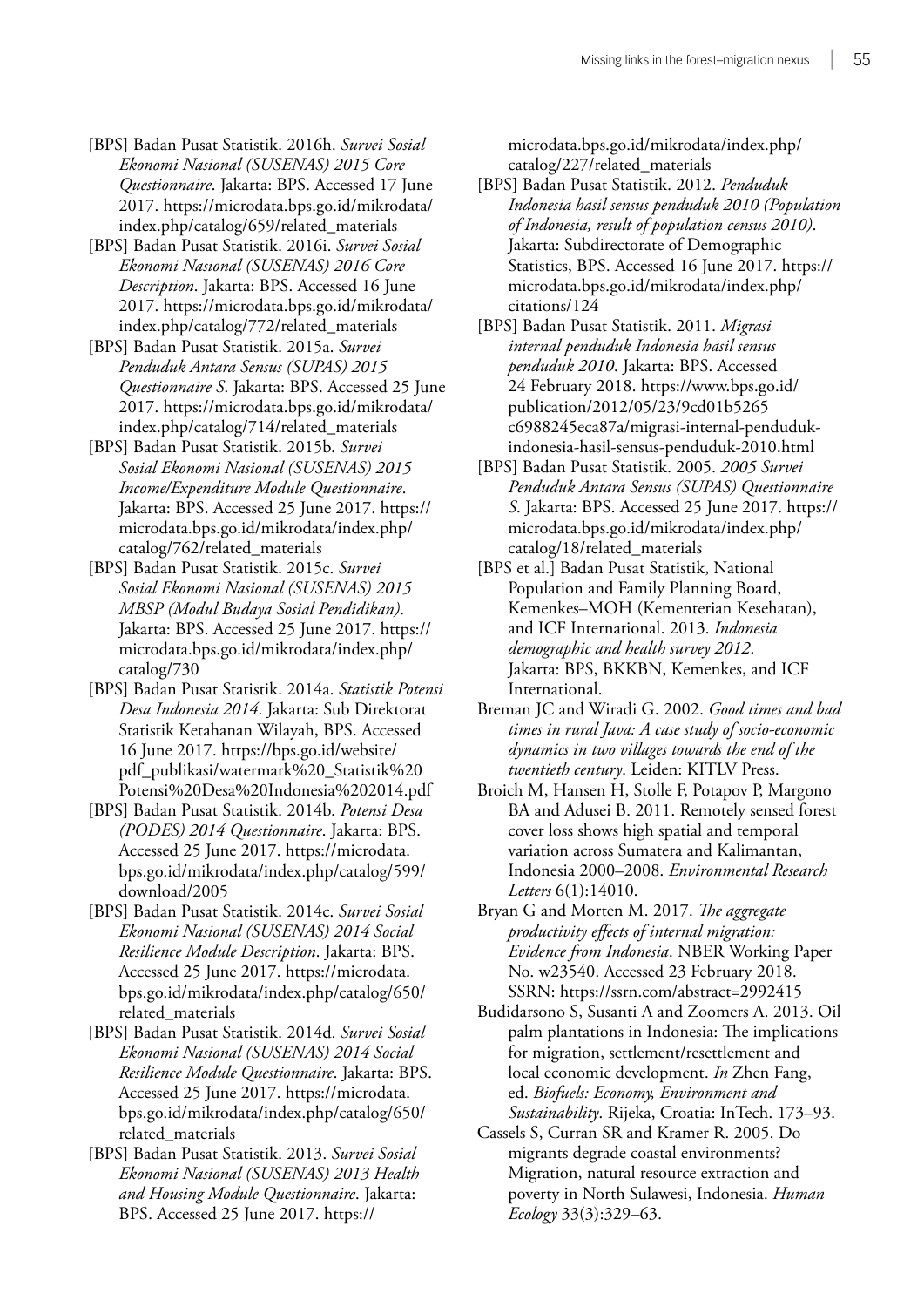- Colfer C. 1983. *On circular migration: From the distaff side; women left behind in the forests of East Kalimantan (No. 223381)*. World Employment Programme Research: Working Paper No. 132. Geneva: International Labor Organization.
- Côté IL. 2014. Internal migration and the politics of place: A comparative analysis of China and Indonesia. *Asian Ethnicity* 15(1):111–29.
- Darmawan R, Klasen S and Nuryartono N. 2016. *Migration and deforestation in Indonesia*. EFForTS Discussion Paper Series No. 19. Goettingen: University of Goettingen.
- De Royer S, Visser LE, Galudra G, Pradhan U and Van Noordwijk M. 2015. Self-identification of indigenous people in post-independence Indonesia: A historical analysis in the context of REDD+. *International Forestry Review* 17(3):282–97.
- [DFID] United Kingdom's Department for International Development. 2018. *Migrating out of poverty: Our main goal*. London: DFID. Accessed 24 February 2018. [http://](http://migratingoutofpoverty.dfid.gov.uk) [migratingoutofpoverty.dfid.gov.uk](http://migratingoutofpoverty.dfid.gov.uk)/
- [DFID] United Kingdom's Department for International Development. 2013b. *Migrating out of poverty: Indonesia household survey 2013*. Questionnaire. London: DFID. Accessed 12 July 2017. [http://migratingoutofpoverty.dfid.](http://migratingoutofpoverty.dfid.gov.uk/files/file.php?name=indonesia-moop-hh-questionnaire--final.pdf&site=354) [gov.uk/files/file.php?name=indonesia-moop](http://migratingoutofpoverty.dfid.gov.uk/files/file.php?name=indonesia-moop-hh-questionnaire--final.pdf&site=354)[hh-questionnaire--final.pdf&site=354](http://migratingoutofpoverty.dfid.gov.uk/files/file.php?name=indonesia-moop-hh-questionnaire--final.pdf&site=354)
- [DFID] United Kingdom's Department for International Development. 2013a. *Migrating out of poverty: Indonesia household survey 2013*. User Guide. London: DFID. Accessed 12 July 2017. [http://migratingoutofpoverty.dfid.gov.](http://migratingoutofpoverty.dfid.gov.uk/files/file.php?name=indonesia-moop-data-user-guide.pdf&site=354) [uk/files/file.php?name=indonesia-moop-data](http://migratingoutofpoverty.dfid.gov.uk/files/file.php?name=indonesia-moop-data-user-guide.pdf&site=354)[user-guide.pdf&site=354](http://migratingoutofpoverty.dfid.gov.uk/files/file.php?name=indonesia-moop-data-user-guide.pdf&site=354)
- Eghenter C. 2006. *Movements, social entitlements and economic fortunes in the forests of the interior of Borneo*. Kyoto: Kyoto University Press & Trans Pacific Press. 228–46.
- Eilenberg M. 2012. *At the edges of states: Dynamics of state formation in the Indonesian borderlands.* Leiden: KITLV Press.
- Eilenberg M and Wadley RL. 2009. Borderland livelihood strategies: The socio‐economic significance of ethnicity in cross‐border labor migration, West Kalimantan, Indonesia. *Asia Pacific Viewpoint* 50(1):58–73.
- Elmhirst R. 2012. Displacement, resettlement, and multi-local livelihoods: Positioning migrant legitimacy in Lampung, Indonesia. *Critical Asian Studies* 44(1):131–52.
- Elmhirst R. 2011. Migrant pathways to resource access in Lampung's political forest: Gender, citizenship and creative conjugality. *Geoforum*  42:173–83.
- Elmhirst R. 2008. Multi-local livelihoods, natural resource management and gender in upland Indonesia. *In* Resurreccion BP and Elmhirst R, eds. *Gender and Natural Resource Management: Livelihoods, Mobility and Interventions*. London: Earthscan. 67–86.
- Elmhirst R. 2002. Daughters and displacement: Migration dynamics in an Indonesian transmigration area. *Journal of Development Studies* 38:138–66.
- Elmhirst R. 2001. Resource struggles and the politics of place in North Lampung, Indonesia. *Singapore Journal of Tropical Geography* 22(3):284–306.
- Elmhirst R. 2000. A Javanese diaspora? Gender and identity politics in Indonesia transmigration resettlement program. *Women Studies International Forum* 23(4):487–500.
- Faust H, Maertens M, Weber R, Nuryartono N, van Rheenen T and Birner R. 2003. *Does migration lead to destabilization of forest margins*. STORMA Discussion Paper Series No. 11. Bogor, Indonesia: Stability of Rain Forest Margins (STORMA).
- Fearnside PM. 1997. Transmigration in Indonesia: Lessons from its environmental and social impacts. *Environmental Management* 21(4):553–70.
- Firman T. 2016. Demographic patterns of Indonesia's urbanization, 2000–2010: Continuity and change at the macro level. *In* Guilmoto CZ and Jones GW, eds. *Contemporary Demographic Transformations in China, India and Indonesia*. New York, USA: Springer International Publishing. 255–69.
- Ford M. 2006a. After Nunukan: The regulation of Indonesian migration to Malaysia. *In* Kaur A and Metcalf I, eds. *Divided We Move: Mobility, Labor Migration and Border Controls in Asia.* New York: Palgrave Macmillan. 228–47.
- Ford M. 2006b. Migrant worker organizing in Indonesia. *Asian and Pacific Migration Journal*  15(3):313–34.
- Galudra G, van Noordwijk M, Agung P, Suyanto S and Pradhan U. 2014. Migrants, land markets and carbon emissions in Jambi, Indonesia: Land tenure change and the prospect of emission reduction. *Mitigation and Adaptation Strategies for Global Change* 19(6):715–31.
- Grimm M and Klasen S. 2015. Migration pressure, tenure security, and agricultural intensification: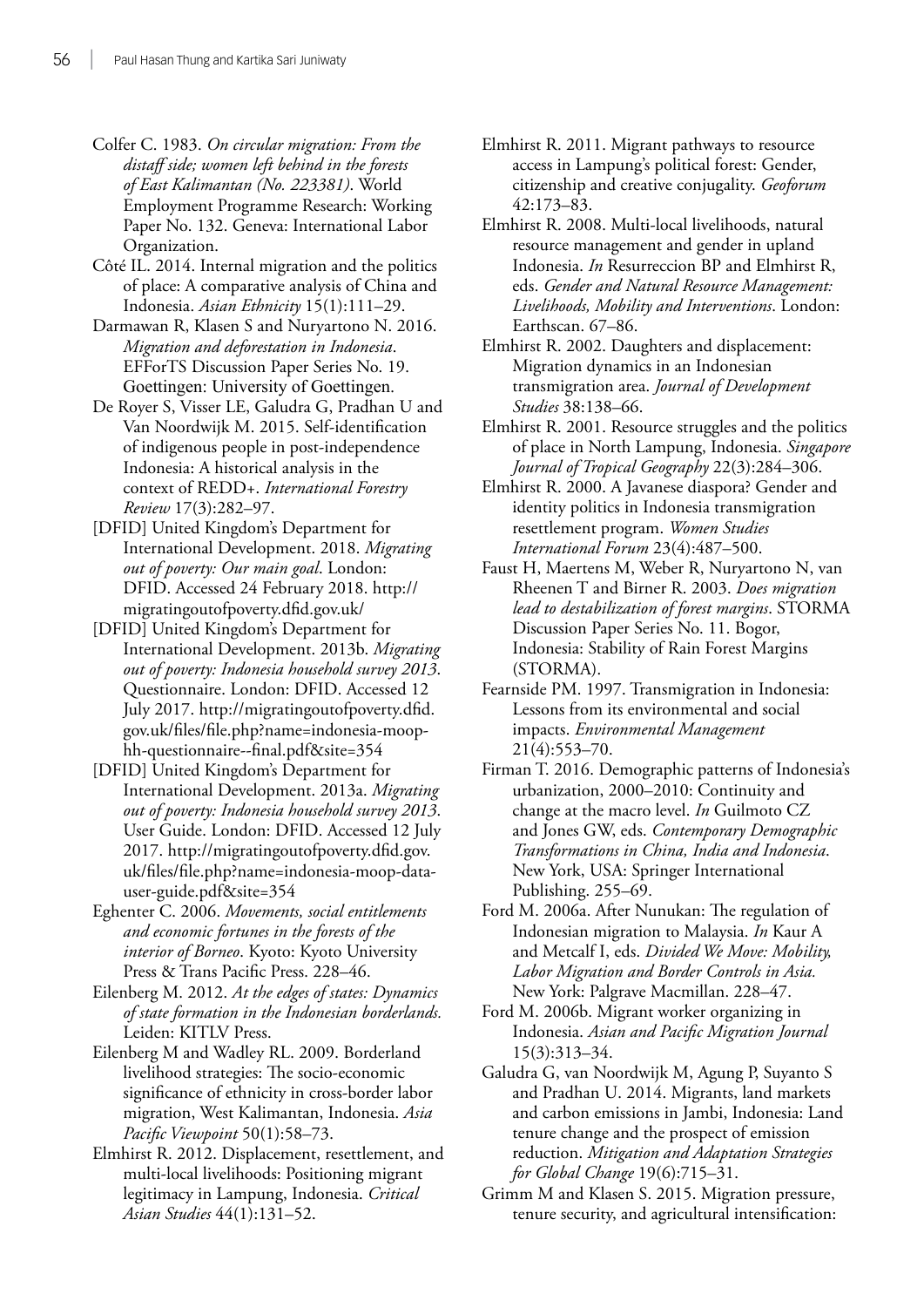Evidence from Indonesia. *Land Economics* 91(3):411–34.

- Handiyatmo D. 2009. *Profil Komuter SUPAS 2005*. Jakarta: Sub Direktorat Statistik Mobilitas Penduduk dan Tenaga Kerja, BPS.
- Hansen MC, Stehman SV, Potapov PV, Arunarwati B, Stolle F and Pittman K. 2009. Quantifying changes in the rates of forest clearing in Indonesia from 1990 to 2005 using remotely sensed data sets. *Environmental Research Letters* 4(3):034001.
- Hasanah A, Mendolia S and Yerokhin O. 2017. Labor Migration, Food Expenditure, and Household Food Security in Eastern Indonesia. *Economic Record* 93(S1):122–43.
- Hecht S, Yang AL, Basnett BS, Padoch C and Peluso NL. 2015. *People in motion, forests in transition: Trends in migration, urbanization, and remittances and their effects on tropical forests*. Occasional Paper 142. Bogor, Indonesia: CIFOR.
- Hetler C. 1989. The impact of circular migration on a village economy. *Bulletin of Indonesian Economic Studies* 25(1):53–75.
- Hugo G. 2007. *Indonesia's labor looks ahead: Migration information source, April*. Washington, DC: Migration Policy Institute. Accessed 24 February 2018. [https://www.migrationpolicy.](https://www.migrationpolicy.org/article/indonesias-labor-looks-abroad) [org/article/indonesias-labor-looks-abroad](https://www.migrationpolicy.org/article/indonesias-labor-looks-abroad)
- Hugo G. 2006. Forced migration in Indonesia: Historical perspectives. *Asian and Pacific Migration Journal* 15(1), 53–92.
- Hugo G. 2003. Information, exploitation and empowerment: The case of Indonesian overseas workers. *Asian and Pacific Migration Journal* 12(4):439–66.
- Hugo G. 2002a. Pengungsi—Indonesia's internally displaced persons. Asian and Pacific Migration Journal 11(3):297–331.
- Hugo G. 2002b. Effects of international migration on the family in Indonesia. *Asian and Pacific Migration Journal* 11(1):13–46.
- Hugo G. 2000. *Indonesian overseas contract workers' HIV knowledge: A gap in information*. South East Asia HIV and Development Project. Bangkok, Thailand: United Nations Development Programme.
- Hugo G. 1995. International labor migration and the family: Some observations from Indonesia. *Asian and Pacific Migration Journal* 4(2–3):273–301.
- Hugo G. 1980. Population movements in Indonesia during the colonial period. *In* Fox J, Garnaut R, McCawley P and Mackie J, eds. *Indonesia: Australian Perspectives*. Canberra: Australian National University. 95–135.
- [IFRC] International Federation of Red Cross and Red Crescent Societies. 2015. *Statistics on Labor Migration within the Asia-Pacific Region*. Accessed 23 February 2018. [http://www.ifrc.org/](http://www.ifrc.org/Global/Documents/Asia-pacific/201505/Map_Infographic.pdf) [Global/Documents/Asia-pacific/201505/Map\\_](http://www.ifrc.org/Global/Documents/Asia-pacific/201505/Map_Infographic.pdf) [Infographic.pdf](http://www.ifrc.org/Global/Documents/Asia-pacific/201505/Map_Infographic.pdf)
- [IMF] International Monetary Fund. 2009. *Balance of payments and international investment position manual*. 6th ed. (BPM6). Washington D.C.: IMF.
- [IOM] International Organization for Migration. 2010a. *Labor migration from Indonesia: An overview of Indonesian migration to selected destinations in Asia and the Middle East*. Jakarta: IOM. Accessed 23 February 2018. [https://www.](https://www.iom.int/jahia/webdav/shared/shared/mainsite/published_docs/Final-LM-Report-English.pdf) [iom.int/jahia/webdav/shared/shared/mainsite/](https://www.iom.int/jahia/webdav/shared/shared/mainsite/published_docs/Final-LM-Report-English.pdf) [published\\_docs/Final-LM-Report-English.pdf](https://www.iom.int/jahia/webdav/shared/shared/mainsite/published_docs/Final-LM-Report-English.pdf)
- [IOM] International Organization for Migration. 2010b. *International migration and migrant worker remittances from Indonesia*. Jakarta: IOM.
- Ishikawa N. 2012. Statemaking and transnationalism: Transborder flows in a borderland of Western Borneo. *In* De Jong W, Snelder D and Ishikawa N, eds. *Transborder Governance of Forests, Rivers and Seas*. London: Earthscan. 31–50.
- Jones GW. 2012. *International marriage in Asia: What do we know, and what do we need to know?* Working Paper no. 174. Singapore: Asia Research Institute (ARI), National University of Singapore.
- [Kemendesa] Kementerian Desa, Pembangunan Daerah Tertinggal dan Transmigrasi. 2016. *Buku data dan informasi pembangunan dan penempatan transmigrasi tahun 2016 edisi Maret*. Jakarta: Kemendesa, Badan Penelitian dan Pengembangan, Pendidikan dan Penelitian, dan Informasi. Accessed 24 July 2017. [http://balilatfo.](http://balilatfo.kemendesa.go.id/publikasi?key=&per_page=20) [kemendesa.go.id/publikasi?key=&per\\_page=20](http://balilatfo.kemendesa.go.id/publikasi?key=&per_page=20)
- [Kemnaker] Kementrian Ketenagakerjaan, Ministry of Manpower. 2017. *Daftar ijin mempekerjakan TKA yang diterbitkan – Periode tahun 2012 s.d. April 2017*. Jakarta: Kemnaker, Direktorat PPTKA – Ditjen Binapenta. Accessed 24 July 2017. [http://pusdatin.kemnaker.go.id/adminpusdatin/](http://pusdatin.kemnaker.go.id/adminpusdatin/ebook/62206000_1497409072.pdf) [ebook/62206000\\_1497409072.pdf](http://pusdatin.kemnaker.go.id/adminpusdatin/ebook/62206000_1497409072.pdf)
- [Kemnaker] Kementrian Ketenagakerjaan, Ministry of Manpower. 2015. *Daftar ijin mempekerjakan TKA yang diterbitkan – Periode Januari-Nopember 2015*. Jakarta: Kemnaker, Direktorat PPTKA – Ditjen Binapenta. Accessed 24 February 2018. [http://pusdatin.kemnaker.go.id/adminpusdatin/](http://pusdatin.kemnaker.go.id/adminpusdatin/ebook/35904500_1454999245.pdfhttp://) [ebook/35904500\\_1454999245.pdf](http://pusdatin.kemnaker.go.id/adminpusdatin/ebook/35904500_1454999245.pdfhttp://)
- Killias O. 2010. 'Illegal' migration as resistance: Legality, morality and coercion in Indonesian domestic worker migration to Malaysia. *Asian Journal of Social Science* 38(6):897–914.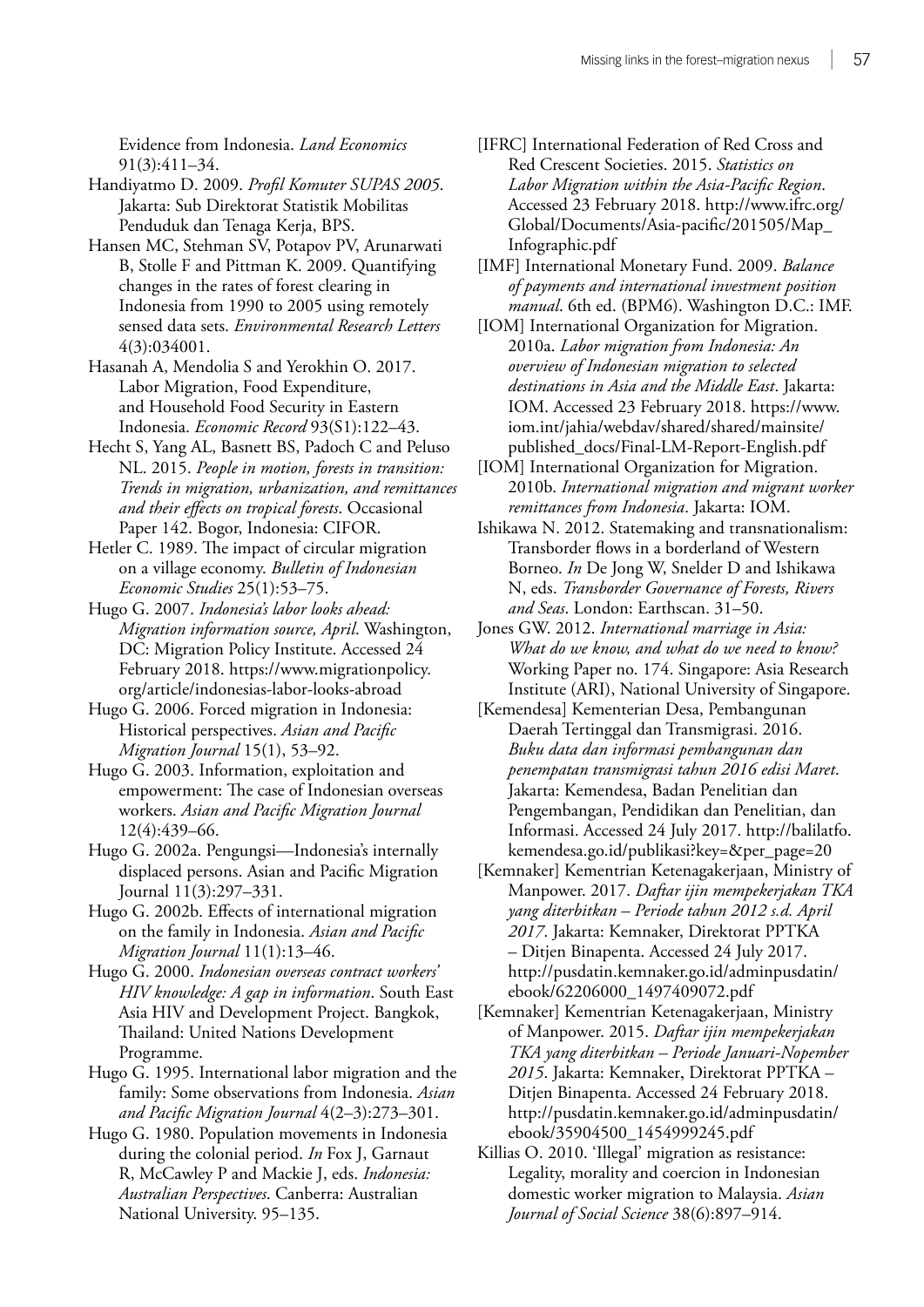- Klasen S, Faust H, Grimm M and Schwarze S. 2010. Demography, development, and deforestation at the rainforest margin in Indonesia. *In* Tscharntke T, Leuschner C, Veldkamp E, Faust H, Guhardja E and Bidin A, eds. *Tropical Rainforests and Agroforests under Global Change: Ecological and Socio-economic Valuations.* New York: Springer Science & Business Media. 213–36.
- Kreager P. 2006. Migration, social structure and old-age support networks: A comparison of three Indonesian communities. *Ageing and Society* 26(01): 37–60.
- Kreager, P and Schröder-Butterfill E. 2015. Differential impacts of migration on the family networks of older people in Indonesia: A comparative analysis. *In* Hoang LA and Yeoh B, eds. *Transnational Labor Migration, Remittances and the Changing Family in Asia*. Basingstoke, UK: Palgrave Macmillan UK. 165–93.
- Leinbach TR and Watkins JF. 1998. Remittances and circulation behavior in the livelihood process: Transmigrant families in South Sumatra, Indonesia. *Economic Geography* 74(1):45–63.
- Levang P, Sitorus S, Gaveau D and Sunderland T. 2012. Landless farmers, sly opportunists, and manipulated voters: The squatters of the Bukit Barisan Selatan National Park (Indonesia). *Conservation and Society* 10(3):243.
- Li TM. 2014. *Land's End: Capitalist Relations on an Indigenous Frontier.* Durham: Duke University Press.
- Li TM. 2007. *The Will to Improve: Governmentality, Development, and the Practice of Politics*. Durham, N.C.: Duke University Press.
- Lim SS. 2017. Aspirations of migrants and returns to human capital investment. *Social Indicators Research* 1–18. [https://doi.org/10.1007/](https://doi.org/10.1007/s11205-017-1649-6) [s11205-017-1649-6](https://doi.org/10.1007/s11205-017-1649-6)
- Lineton J. 1975. Pasompe Ugi: Bugis migrants and wanderers. *Archipel* 10:173–201.
- Lucardie R. 1985. Spontaneous and planned movement among the Makianese of Eastern Indonesia. *Pacific Viewpoint* 26(1):63–78.
- Lumayag L. A and Sail RM. 2015. Does social remittance take place among Indonesian plantation workers in Malaysia? *Journal of Southeast Asian Studies* 19:102–116.
- MacAndrews C. 1978. Transmigration in Indonesia: Prospects and problems. *Asian Survey* 18(5):458–72.
- Mackay P and Marbyanto E. 2013a. *A Comparison of the socio-economic vulnerability of forest*

*ecosystem dependent villages in Kalimantan, Indonesia: Survey report of socio-economy of community in the surrounding FMUs of West Berau, Malinau, and Kapuas Hulu*. Jakarta: Deutsche Gesellschaft für Internationale Zusammenarbeit (GIZ) GmbH FORCLIME Forests and Climate Change Programme (GIZ, FORCLIME). Accessed 8 July 2017. [http://www.forclime.org/documents/Books/](http://www.forclime.org/documents/Books/Synthesis%20Report_Final_press.pdf) [Synthesis%20Report\\_Final\\_press.pdf](http://www.forclime.org/documents/Books/Synthesis%20Report_Final_press.pdf)

- Mackay P and Marbyanto E. 2013b. *Village socioeconomic baseline in Malinau District survey report of villages in the surrounding FMU of Malinau*. Jakarta: Deutsche Gesellschaft für Internationale Zusammenarbeit (GIZ) GmbH FORCLIME Forests and Climate Change Programme (GIZ, FORCLIME). Accessed 8 July 2017. [http://www.forclime.org/documents/](http://www.forclime.org/documents/Books/SosecMalinau_Final.pdf) [Books/SosecMalinau\\_Final.pdf](http://www.forclime.org/documents/Books/SosecMalinau_Final.pdf)
- Maertens M, Zeller M and Birner R. 2002. *Explaining agricultural land use in villages surrounding the Lore Lindu National Park in Central Sulawesi, Indonesia*. STORMA Discussion Paper Series No. 4. Bogor, Indonesia: Stability of Rain Forest Margins (STORMA).
- Manning C and Pratomo DS. 2013. Do migrants get stuck in the informal sector? Findings from a household survey in four Indonesian cities. *Bulletin of Indonesian Economic Studies*  49:2, 167–92.
- Margono BA, Potapov PV, Turubanova S, Stolle F and Hansen MC. 2014. Primary forest cover loss in Indonesia over 2000–2012. *Natre Climate Change* 4(8):730–35.
- McNicoll G. 1968. Internal migration in Indonesia: Descriptive notes. *Indonesia* (5):29–92.
- Meng X and Manning C. 2010. The great migration in China and Indonesia—trends and institutions. *In* Meng X, Manning C, Li S and Effendi TN, eds. *The Great Migration: Rural–Urban Migration in China and Indonesia*. Cheltenham, UK: Edward Elgar Publishing.
- Meng X, Manning C, Li S and Effendi TN, eds. 2010. *The Great Migration: Rural-Urban Migration in China and Indonesia.* Cheltenham, UK: Edward Elgar Publishing.
- [MICRA] Microfinance Innovation Center for Resources and Alternatives. 2008. *Promoting female migrant workers' access to finance through the national community empowerment program or Program Nasional Pemberdayaan Masyarakat (PNPM)*. Jakarta: Yayasan MICRA.
- Milich L, Djamilah IC and Said A. 2014. *KFCP Socio-economic impact study*. Indonesia–Australia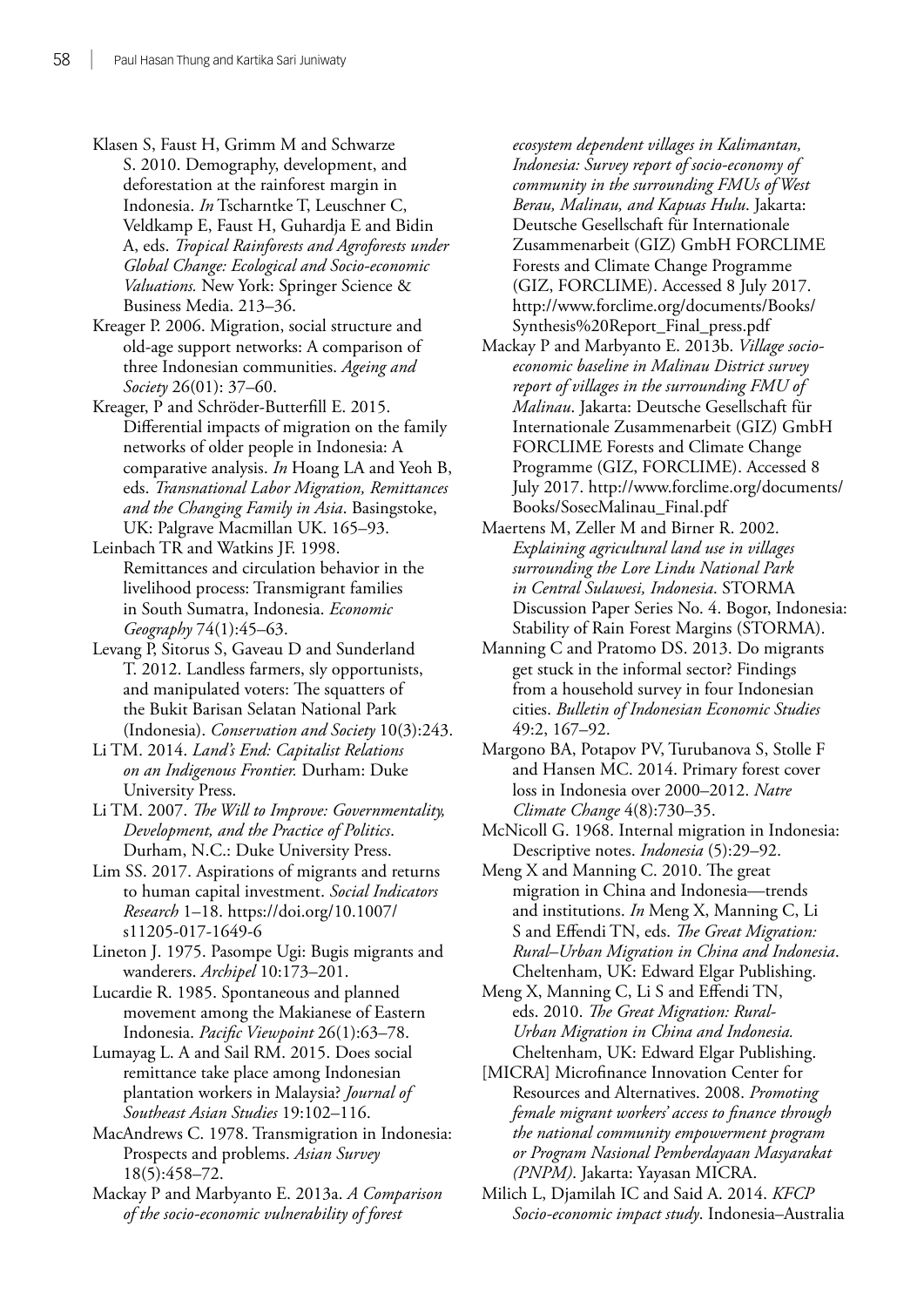Forest Carbon Partnership. Jakarta: Indonesia– Australia Forest Carbon Partnership (IAFCP). Accessed 21 February 2018. [http://www.forda](http://www.forda-mof.org/files/KFCP_SEIS_23_June_2014_FINAL.pdf)[mof.org/files/KFCP\\_SEIS\\_23\\_June\\_2014\\_](http://www.forda-mof.org/files/KFCP_SEIS_23_June_2014_FINAL.pdf) [FINAL.pdf](http://www.forda-mof.org/files/KFCP_SEIS_23_June_2014_FINAL.pdf)

- Muhidin S. 2014. Migration patterns: People on the move. *In* Hill H, ed. *Regional Dynamics in a Decentralized Indonesia*. Singapore: Institute of Southeast Asian Studies. 317–41.
- Muhidin S. 2002. *The population of Indonesia: Regional demographic scenarios using a multiregional method and multiple data sources*. Amsterdam, The Netherlands: Rozenberg Publishers.
- Naim M. 1979. *Minangkabau voluntary migration*. Yogyakarta: Gadjah Mada University Press
- Nawir AA, Gunarso P, Santoso H and Hakim MR. 2016. Experiences, lessons and future directions for forest landscape restoration in Indonesia. *In* Appanah S, ed. *Forest Landscape Restoration for Asia-Pacific Forests*. Bangkok, Thailand: Food and Agriculture Organization of the United Nations (FAO) and The Center for People and Forests (RECOFTC).
- Nguyen T and Purnamasari R. 2011. *Impacts of international migration and remittances on child outcomes and labor supply in Indonesia: How does gender matter?* No. 5591. Washington, DC: The World Bank, East and Asia Pacific Region.
- O'Connor CM. 2004. Effects of central decision on local livelihoods in Indonesia: Potential synergies between the programs of transmigration and industrial forest conversion. *Population and Environment* 25(4):319–33.
- Padoch C. 1982. *Migration and its alternatives among the Iban of Sarawak*. Instituut voor Taal, Land-en Volkenkunde, Verhandelingen 98. Leiden: Martinus Nijhoff.
- Parinduri R and Thangavelu S. 2008. *Remittance and migrant household's consumption and saving patterns: Evidence from Indonesia*. Semenyih, Malaysia: Nottingham University Business School, Malaysia Campus.
- Pohan HM and Izharivan Y. 2017. Inside the Indonesian migration: A historical perspective. *Jurnal Manajemen Maranatha* 16(2):145–54.
- Potter L. 2012. New transmigration 'paradigm' in Indonesia: Examples from Kalimantan. *Asia Pacific Viewpoint* 53(3):272–87.
- Potter L. 2011. Agrarian transitions in Kalimantan: Characteristics, limitations and accommodations. *In* De Koninck R, Bernard

S and Bissonnette JF, eds. *Borneo Transformed: Agricultural Expansion on the Southeast Asian Frontier*. Singapore: NUS Press. 152–202.

- Potter L. 2006. An overview of migration and deforestation in Southeast Asia: 1880 to 2002. *In* De Jong W, Abe Ken-ichi and Lye Tuck-Po, eds. *The Social Ecology of Tropical Forests: Migration, Populations and Frontiers*. Kyoto University Press and Trans Pacific Press. 174–94.
- Pratomo DS. 2017. Does post-migration education improve labour market performance? Findings from four cities in Indonesia. *International Journal of Social Economics* 44(9): 1139–53.
- Priebe J, Rudolf R, Weisbrod J, Klasen S, Sugema I and Nuryartono N. 2010. Rural income dynamics in post-crisis Indonesia: Evidence from Central Sulawesi. *In* Tscharntke T, Leuschner C, Veldkamp E, Faust H, Guhardja E and Bidin A, eds. *Tropical Rainforests and Agroforests under Global Change: Ecological and Socio-economic Valuations*. New York: Springer Science & Business Media. 161–76.
- Rachman NF, Savitri LA and Shohibuddin M. 2009. Questioning pathways out of poverty: Indonesia as an illustrative case for the World Bank's transforming countries. *Journal of Peasant Studies* 36 (3):621–27.
- Raharto A and Noveria M. 2005. Youth migration and change in Indonesia. In Gale F and Fahey S, eds. *Youth in Transition. The Challenges of Generational Change in Asia.* Proceedings of the 15th Biennial General Conference. Association of Asian Social Science Research Councils. Bangkok: UNESCO. 140–57.
- Rahman MM and Fee LK. 2009. Gender and the remittance process: Indonesian domestic workers in Hong Kong, Singapore and Malaysia. *Asian Population Studies* 5(2):103–25.
- RAND. 2018a. *The Indonesia Family Life Survey (IFLS)*. Accessed 30 September 2017. [https://](https://www.rand.org/labor/FLS/IFLS.html) [www.rand.org/labor/FLS/IFLS.html](https://www.rand.org/labor/FLS/IFLS.html)
- RAND. 2018b. *Papers from the IFLS*. Accessed 30 September 2017. [https://www.rand.org/labor/](https://www.rand.org/labor/FLS/IFLS/papers.html) [FLS/IFLS/papers.html](https://www.rand.org/labor/FLS/IFLS/papers.html)
- Randolph GF and Naik M. 2017. An analysis of 'migrant-intensity' in India and Indonesia: Seeing internal migration patterns through a place-based lens. *Environment and Urbanization ASIA* 8(1):40–58.
- Reinke J. 2007, February. *Remittances in the balance of payments framework: Current problems and forthcoming improvements*. Presentation to Seminar on Remittance Statistics at the Center of Excellence in Finance, Ljubljana, Slovenia.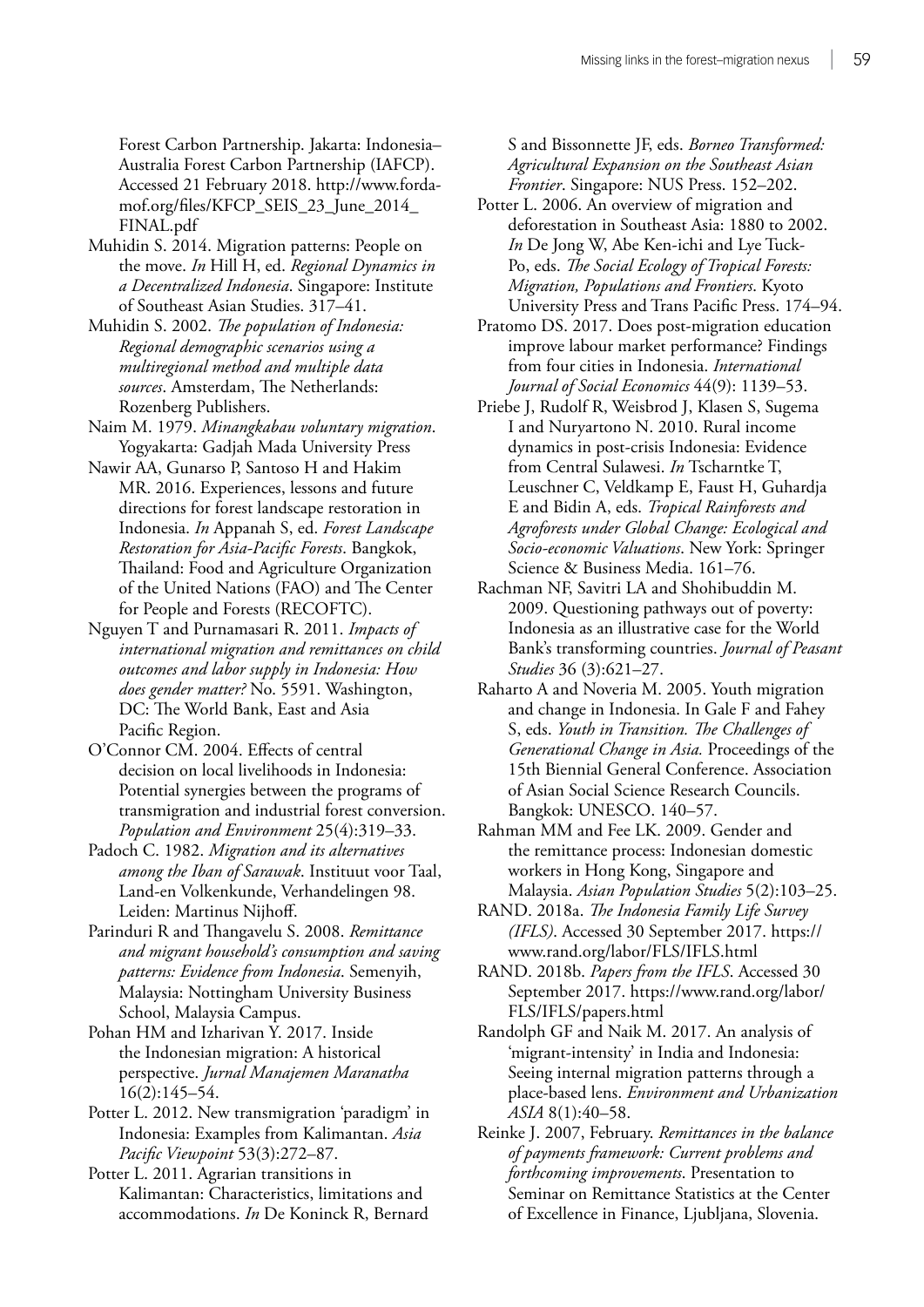Accessed 19 July 2017. imf.org/external/np/sta/ bop/pdf/rem.pdf

Resosudarmo BP and Suryadarma D. 2014. The impact of childhood migration on educational attainment: Evidence from rural–urban migrants in Indonesia. *Asian Population Studies* 10(3):319–33.

Resosudarmo BP, Suryahadi A, Purnagunawan R, Yumna A and Yusrina A. 2010b. The socioeconomic and health status of rural-urban migrants in Indonesia. *In* Meng X, Manning C, Li S and Effendi TN, eds. *The Great Migration: Rural-Urban Migration in China and Indonesia*. Cheltenham, UK: Edward Elgar Publishing. 178–93.

Resosudarmo BP, Yamauchi C and Effendi T. 2010a. Rural–urban migration in Indonesia: Survey design and implementation. *In* Meng X, Manning C, Li S and Effendi TN, eds. *The Great Migration: Rural-Urban Migration in China and Indonesia*. Cheltenham, UK: Edward Elgar Publishing.. 222–44.

Rizky M, Lubis S, Warda N, Wahyu YFM, Hermanus E, Kusumawardhani N, Aryfanto H, Marshan, J and Toyamah N. 2017. *The well-being of poor children left by their mothers who become migrant workers: Case study in two kabupaten in Indonesia*. SMERU Research Report (draft). Jakarta: The SMERU Research Institute. Accessed 21 February 2018. [http://www.smeru.or.id/sites/](http://www.smeru.or.id/sites/default/files/publication/clb2017.pdf) [default/files/publication/clb2017.pdf](http://www.smeru.or.id/sites/default/files/publication/clb2017.pdf)

Rother S. 2017. Indonesian migrant domestic workers in transnational political spaces: Agency, gender roles and social class formation. *Journal of Ethnic and Migration Studies* 43(6): 956–73.

Rubinov I. 2016. *The impact of migration and remittances on natural resources in Tajikistan*. Occasional Paper 164. Bogor, Indonesia: CIFOR.

Secrett C. 1986. The environmental impact of transmigration. *The Ecologist* 16(2/3):77–88.

Silvey R. 2007. Unequal borders: Indonesian transnational migrants at immigration control. *Geopolitics* 12(2):265−79.

Silvey R. 2004. Transnational domestication: State power and Indonesian migrant women in Saudi Arabia. *Political Geography* 23:245–64.

Silvey RM. 2001. Migration under crisis; household safety nets in Indonesia's economic collapse. *Geoforum* 32(1):33–45.

Silvey R. 2000. Stigmatized spaces: Gender and mobility under crisis in South Sulawesi, Indonesia. *Gender, Place and Culture* 7:143–61.

- Silvey R and Elmhirst R. 2003. Engendering social capital: Women workers and rural–urban networks in Indonesia's crisis. *World Development* 31(5):865–79.
- Skeldon R. 2006. Recent trends in migration in East and Southeast Asia. *Asian and Pacific Migration Journal* 15(2):279–93.

Strauss J, Witoelar F and Sikoki B. 2016. *The fifth wave of the Indonesia Family Life Survey (IFLS5): Overview and Field Report*. March 2016. WR-1143/1-NIA/NICHD. Accessed 21 February 2018. [https://www.rand.org/content/dam/rand/](https://www.rand.org/content/dam/rand/pubs/working_papers/WR1100/WR1143z1/RAND_WR1143z1.pdf) [pubs/working\\_papers/WR1100/WR1143z1/](https://www.rand.org/content/dam/rand/pubs/working_papers/WR1100/WR1143z1/RAND_WR1143z1.pdf) [RAND\\_WR1143z1.pdf](https://www.rand.org/content/dam/rand/pubs/working_papers/WR1100/WR1143z1/RAND_WR1143z1.pdf)

- Sunderlin W and Resosudarmo IAP. 1999. The effect of population and migration on forest cover in Indonesia. *Journal of Environment and Development* 8(2):152–69.
- Surtees R. 2003. Female migration and trafficking in women: the Indonesian context. *Development* 46(3):99–106.
- Thiede BC and Gray CL. 2016. Heterogeneous climate effects on human migration in Indonesia. *Population and Environment* 39(2):147–72.

Tirtosudarmo R. 2009. *Mobility and human development in Indonesia*. United Nations Development Programme Human Development Reports. New York: UNDP.

- Tscharntke T, Leuschner C, Veldkamp E, Faust H, Guhardja E and Bidin A, eds. 2010. *Tropical Rainforests and Agroforests under Global Change: Ecological and Socio-economic Valuations*. New York: Springer Science & Business Media.
- Tscharntke T, Leuschner C, Zeller M, Guhardja E and Bidin A. 2007. *Stability of Tropical Rainforest Margins*. New York: Springer Berlin Heidelberg.
- [UN] United Nations. 2016. *International Migration Report 2015*. Geneva: United Nations, Department of Economic and Social Affairs, Population Division. Accessed 21 July 2017. [http://www.un.org/en/development/](http://www.un.org/en/development/desa/population/migration/publications/migrationreport/docs/MigrationReport2015.pdf) [desa/population/migration/publications/](http://www.un.org/en/development/desa/population/migration/publications/migrationreport/docs/MigrationReport2015.pdf) [migrationreport/docs/MigrationReport2015.pdf](http://www.un.org/en/development/desa/population/migration/publications/migrationreport/docs/MigrationReport2015.pdf)
- [UN] United Nations. 2015a. *Trends in International Migrant Stock: The 2015 Revision*. Geneva: United Nations, Department of Economic and Social Affairs, Population Division. (United Nations database, POP/ DB/MIG/Stock/Rev.2015). Accessed 21 July 2017. [http://www.un.org/en/development/desa/](http://www.un.org/en/development/desa/population/migration/data/estimates2/docs/MigrationStockDocumentation_2015.pdf) [population/migration/data/estimates2/docs/](http://www.un.org/en/development/desa/population/migration/data/estimates2/docs/MigrationStockDocumentation_2015.pdf) [MigrationStockDocumentation\\_2015.pdf](http://www.un.org/en/development/desa/population/migration/data/estimates2/docs/MigrationStockDocumentation_2015.pdf)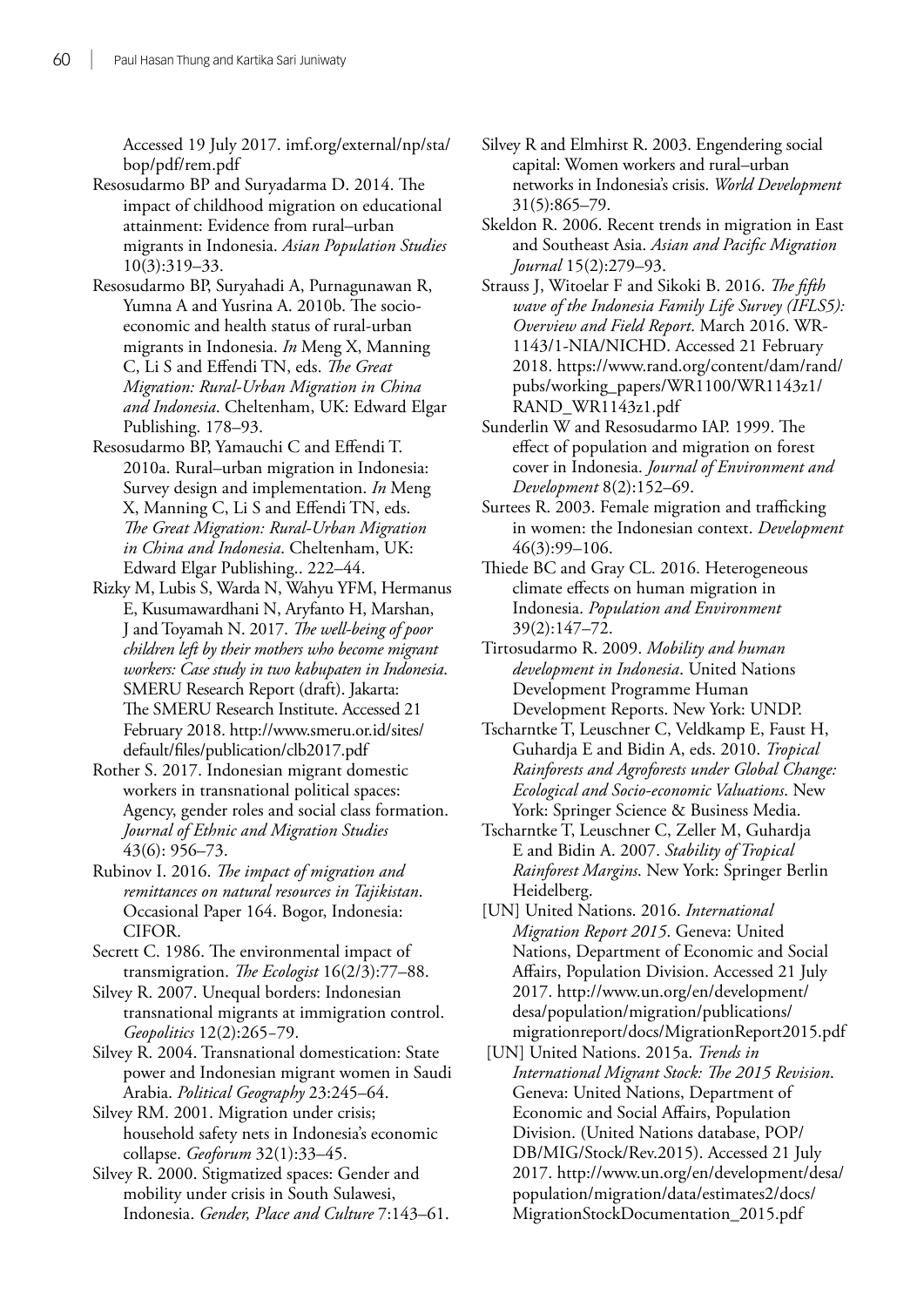- [UN] United Nations. 2015b. *Trends in International Migrant Stock: Migrants by Destination and Origin*. Geneva: United Nations, Department of Economic and Social Affairs. (United Nations database, POP/DB/MIG/Stock/ Rev.2015). Accessed 21 July 2017. [http://](http://www.un.org/en/development/desa/population/migration/data/estimates2/data/UN_MigrantStockByOriginAndDestination_2015.xlsx) [www.un.org/en/development/desa/population/](http://www.un.org/en/development/desa/population/migration/data/estimates2/data/UN_MigrantStockByOriginAndDestination_2015.xlsx) [migration/data/estimates2/data/UN\\_](http://www.un.org/en/development/desa/population/migration/data/estimates2/data/UN_MigrantStockByOriginAndDestination_2015.xlsx) [MigrantStockByOriginAndDestination\\_](http://www.un.org/en/development/desa/population/migration/data/estimates2/data/UN_MigrantStockByOriginAndDestination_2015.xlsx) [2015.xlsx](http://www.un.org/en/development/desa/population/migration/data/estimates2/data/UN_MigrantStockByOriginAndDestination_2015.xlsx)
- [UN] United Nations. 2015c. *International Migration Flows to and from Selected Countries: The 2015 Revision*. Geneva: United Nations, Department of Economic and Social Affairs, Population Division (POP/DB/MIG/Flow/Rev.2015). Accessed 21 July 2017. [http://www.un.org/en/](http://www.un.org/en/development/desa/population/migration/data/empirical2/docs/migflows2015documentation.pdf) [development/desa/population/migration/data/](http://www.un.org/en/development/desa/population/migration/data/empirical2/docs/migflows2015documentation.pdf) [empirical2/docs/migflows2015documentation.pdf](http://www.un.org/en/development/desa/population/migration/data/empirical2/docs/migflows2015documentation.pdf)
- [UNHCR] United Nations High Commissioner for Refugees. 2015. *UNHCR Statistical Yearbook 2014*. Geneva. Accessed 21 July 2017. [http://](http://www.unhcr.org/56655f4d8.pdf) [www.unhcr.org/56655f4d8.pdf](http://www.unhcr.org/56655f4d8.pdf)
- Upton S. 2009. *The impact of migration on the people of Papua, Indonesia*. [Doctoral dissertation]. Sydney: University of New South Wales).
- Van der Wijst T. 1985. Transmigration in Indonesia: An evaluation of a population redistribution policy. *Population Research and Policy Review* 4:1–3.
- Van Klinken G. 2008. Blood, timber and the state in West Kalimantan, Indonesia. *Asia Pacific Viewpoint* 49(1):35–47.
- Van Lottum J and Marks D. 2012. The determinants of internal migration in a developing country: Quantitative evidence for Indonesia, 1930–2000. *Applied Economics* 44:4485–94.
- Vayda AP and Sahur A. 1985. Forest clearing and pepper farming by Bugis migrants in East Kalimantan: Antecedents and impact. *Indonesia*  (39):93–110.
- Vidyattama Y. 2016. Inter‐provincial migration and 1975–2005 regional growth in Indonesia. *Papers in Regional Science* 95(S1):S87–S105.
- Wadley R. 2002. The history of displacement and forced settlement in West Kalimantan, Indonesia. *In* Chatty D and Golchester M, eds. *Conservation and Indigenous Mobile Peoples: Displacement, Forced Settlement and Sustainable Development*. Orford: Berghahn. 313–28.
- Wadley RL. 1997. *Circular labor migration and subsistence agriculture: A case of the Iban in West Kalimantan, Indonesia*. [Doctoral dissertation]. Tempe, Arizona: Arizona State University, Department of Anthropology.
- Weber R, Faust H, Schippers B, Mamar S, Sutarto E and Kreisel W. 2007. Migration and ethnicity as cultural impact factors on land use change in the rainforest margins of Central Sulawesi, Indonesia. *In* Tscharntke T, Leuschner C, Zeller M, Guhardja E and Bidin A, eds. *The Stability of Tropical Rainforest Margins, Linking Ecological, Economic and Social Constraints of Land Use and Conservation*. Berlin Heidelberg New York: Springer. 415–34.
- Whitten AJ. 1987. Indonesia's transmigration program and its role in the loss of tropical forests. *Conservation Biology* 1(3):239–46.
- Williams CP. 2004. Negotiating dominant femininity: Eastern Indonesian migrants and mobile subjectivity. *WGSG, Geography and Gender Reconsidered* (August):6–20. Accessed 15 February 2018. [http://www.gfgrg.org/wp-content/](http://www.gfgrg.org/wp-content/uploads/2010/08/Williams.pdf) [uploads/2010/08/Williams.pdf](http://www.gfgrg.org/wp-content/uploads/2010/08/Williams.pdf)
- World Bank 2017a. Annual Remittances Data, Inflows as of April 2017. New York: World Bank. Accessed 6 September 2017. [http://www.worldbank.org/en/topic/](http://www.worldbank.org/en/topic/migrationremittancesdiasporaissues/brief/migration-remittances-data) [migrationremittancesdiasporaissues/brief/](http://www.worldbank.org/en/topic/migrationremittancesdiasporaissues/brief/migration-remittances-data) [migration-remittances-data](http://www.worldbank.org/en/topic/migrationremittancesdiasporaissues/brief/migration-remittances-data)
- World Bank 2017b. *Annual Remittances Data, Outflows as of April 2017*. New York: World Bank. Accessed 6 September 2017. [http://www.worldbank.org/en/topic/](http://www.worldbank.org/en/topic/migrationremittancesdiasporaissues/brief/migration-remittances-data) [migrationremittancesdiasporaissues/brief/](http://www.worldbank.org/en/topic/migrationremittancesdiasporaissues/brief/migration-remittances-data) [migration-remittances-data](http://www.worldbank.org/en/topic/migrationremittancesdiasporaissues/brief/migration-remittances-data)
- World Bank 2017c. *Migration and Development Brief 27*. New York: Global Knowledge Partnership on Migration and Development (KNOMAD), World Bank Group. Accessed 6 September 2017. [http://pubdocs.](http://pubdocs.worldbank.org/en/992371492706371662/MigrationandDevelopmentBrief27.pdf) [worldbank.org/en/992371492706371662/](http://pubdocs.worldbank.org/en/992371492706371662/MigrationandDevelopmentBrief27.pdf) [MigrationandDevelopmentBrief27.pdf](http://pubdocs.worldbank.org/en/992371492706371662/MigrationandDevelopmentBrief27.pdf)
- World Bank. 2016. *Migration and Remittances Factbook 2016, 3rd ed*. Washington, DC: World Bank.
- Wu T. 2006. *The role of remittances in crisis: An Aceh research study*. London: Humanitarian Policy Group, Overseas Development Institute (ODI).
- Yen KC, Platt M, Yeoh BS, Mila S, Arlini GB, Lam T, Sukamdi, Litchfield J and Sugiyarto E. 2014. *Gendered migration patterns, processes and outcomes: Results from a household survey in Ponorogo, Indonesia*. Sussex: Migrating out of Poverty Research Programme Consortium. Accessed 23 February 2018. [http://migratingoutofpoverty.dfid.](http://migratingoutofpoverty.dfid.gov.uk/files/file.php?name=wp22-khoo-choon-yen-et-al-2014-gendered-migration-patterns-processes-and-outcomes-final.pdf&site=354) [gov.uk/files/file.php?name=wp22-khoo-choon](http://migratingoutofpoverty.dfid.gov.uk/files/file.php?name=wp22-khoo-choon-yen-et-al-2014-gendered-migration-patterns-processes-and-outcomes-final.pdf&site=354)[yen-et-al-2014-gendered-migration-patterns](http://migratingoutofpoverty.dfid.gov.uk/files/file.php?name=wp22-khoo-choon-yen-et-al-2014-gendered-migration-patterns-processes-and-outcomes-final.pdf&site=354)[processes-and-outcomes-final.pdf&site=354](http://migratingoutofpoverty.dfid.gov.uk/files/file.php?name=wp22-khoo-choon-yen-et-al-2014-gendered-migration-patterns-processes-and-outcomes-final.pdf&site=354)